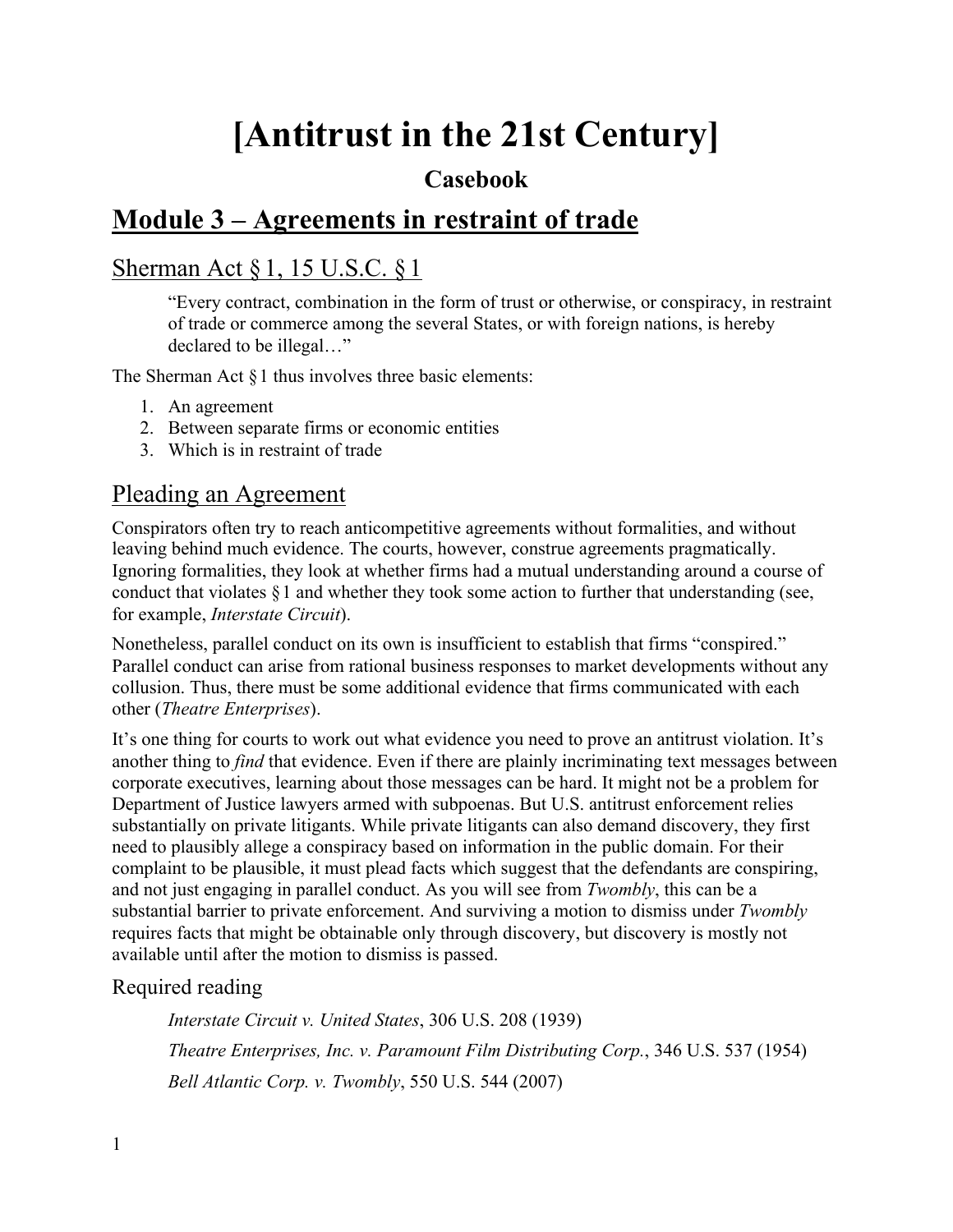# Recommended reading

*United States v. U.S. Gypsum Co.*, 438 U.S. 422 (1978) *Broadcast Music, Inc. v. Columbia Broadcasting System*, 441 U.S. 1 (1979) *Polygram Holding, Inc. v. Federal Trade Commission*, 416 F.3d 29 (D.C. Cir. 2005)

# Between Separate Economic Entities

To form an agreement under §1 of the Sherman Act, at least two separate economic entities must collude. For example, a company cannot collude with its subsidiary (*Copperweld*). Usually it is clear whether an agreement is between more than one economic entity. But the issue can become tricky in cases involving partial control and joint ventures. For example, is the National Football League one economic entity or a venture between 32 separate teams? In *American Needle v. NFL*, you will find out.

What counts as a single firm has serious implications for the substance of antitrust enforcement. Antitrust law is more skeptical of agreements between competitors than it is of unilateral conduct and mergers. In reading these cases, consider whether modern doctrine's relative leniency toward the latter incentivizes economic concentration. And compare the cases to earlier ones (like *Standard Oil*, which you will read next) in which the court may have cared less about the formalities of corporate organization. Finally, think back to these cases later in the semester when we discuss the emerging research on common ownership. Does this research suggest that the rigid doctrinal separation between unliteral and joint conduct is outdated?

# Required Reading

*Copperweld Corp v. Independence Tube Corp.*, 467 US 752 (1984) *American Needle v. National Football League*, 560 U.S. 183 (2010)

# Which is in Restraint of Trade

### *Development of Per Se, Rule of Reason, and Ancillary Restraints doctrines*

In the Sherman Act's early years, courts struggled with how to apply  $\S 1$ . After all, many perfectly legitimate business arrangements might restrict competition or trade in some way. For example, consider the NFL, which as you just learned, counts as 32 separate economic units. NFL teams need to set a schedule, which means agreeing to play only specific teams on specific dates. This is necessary for the functioning of the league. But it is also literally a "restraint of trade."

The challenge of separating good restraints from the bad led to significant doctrinal innovation. Courts put agreements into various categories that get different levels of scrutiny. Agreements between unrelated horizontal competitors to set prices, share markets, or clearly undermine market competition are treated as violations of §1 of the Sherman Act regardless of their effects. They are called "per se" illegal (see *Socony-Vacuum*).

But not all agreements are per se illegal. For other agreements that are not as obviously anticompetitive, courts balance their procompetitive and anticompetitive effects under the "Rule of Reason" doctrine. Meanwhile, an intermediate class of agreements gets "quick look" review. These are agreements that are not quite per se illegal, but are so likely to be harmful that a court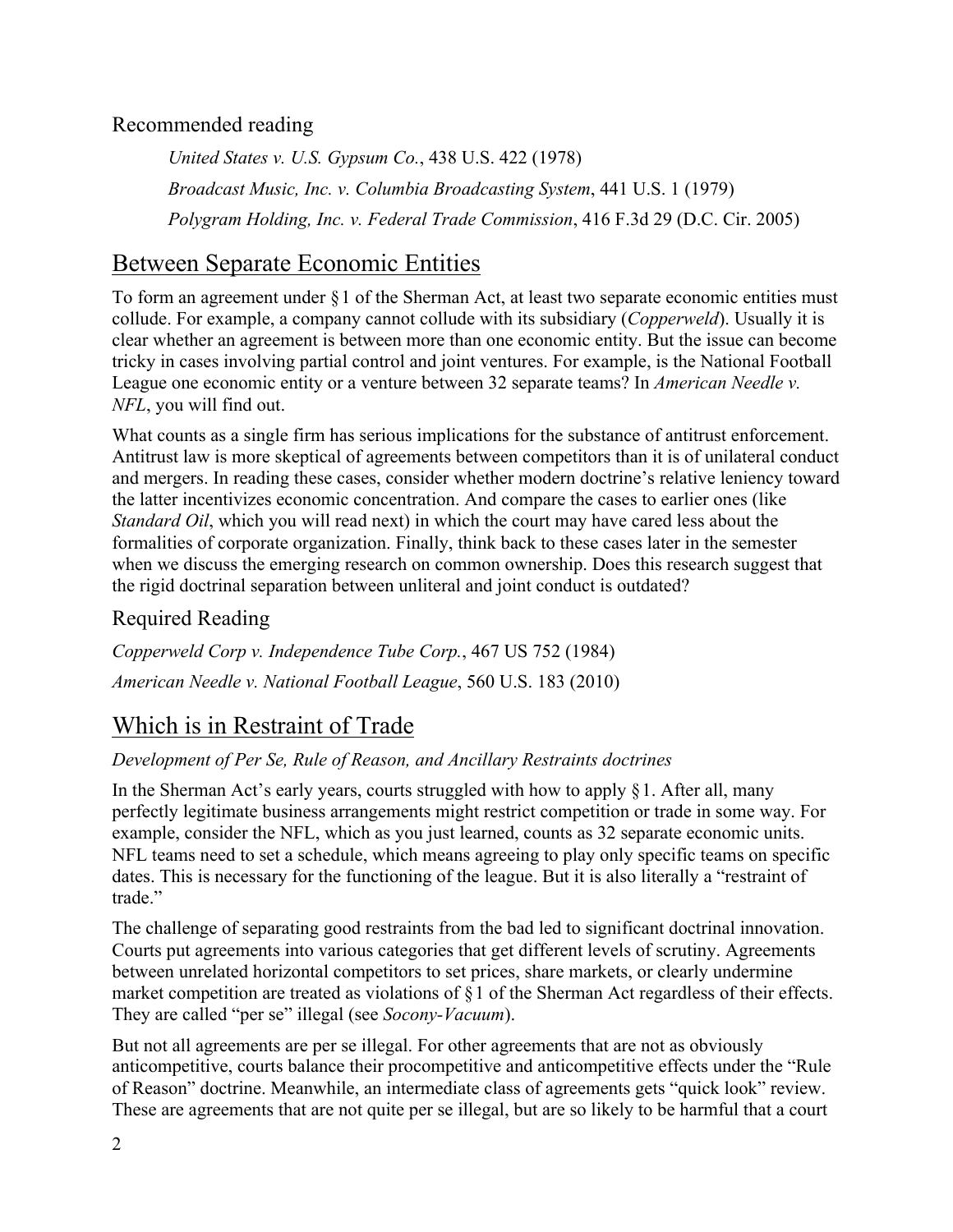can condemn them after only a cursory analysis. Finally, other constraints are considered "ancillary" to ordinary commercial agreements and are therefore legal.

These various tests are not hermetically sealed categories, but points on a continuum of scrutiny (*Polygram*). Nonetheless, presumptions and rhetorical standards matter in litigation, and these hotly debated, occasionally shifting categories can greatly alter the strictness of antitrust enforcement. When a court wants to be safe, it often declares an agreement to be per se illegal but then explains why the agreement fails the rule of reason standard anyway.

When reading these cases, consider not only the definitions of these categories, but also the type of evidence that courts use to decide whether agreements are anticompetitive. Over time, have courts adopt a narrower and "more economic" understanding of competition? Should they instead be more concerned with non-economic considerations? (See *Appalachian Coals* and Justice Blackmun's dissent in *National Society of Professional Engineers*.)

# Required reading

*United States v. Addyston Pipe & Steel Co.*, 85 F. 271 (6th Cir. 1898), aff'd, 175 U.S. 211 (1899)

*Standard Oil Co. of New Jersey v. United States*, 221 U.S. 1 (1911)

*Chicago Board of Trade v. United States*, 246 U.S. 231 (1918)

*United States v. Socony-Vacuum Oil Co.*, 310 U.S. 150 (1940)

*National Society of Professional Engineers v. United States* 435 U.S. 679 (1978)

*California Dental Assn. v. FTC*, 526 U.S. 756 (1999)

*Polygram Holding, Inc. v. Federal Trade Commission*, 416 F.3d 29 (D.C. Cir. 2005)

# Recommended reading

*United States v. Trans-Missouri Freight Ass'n*, 166 U.S. 290 (1897)

*United States v. American Tobacco Co.*, 221 U.S. 106 (1911)

*Appalachian Coals, Inc. v. United States*, 288 U.S. 344 (1933)

*Broadcast Music, Inc. v. Columbia Broadcasting System*, 441 U.S. 1 (1979)

# Forms of Agreement which violate §1 of the Sherman Act

Price fixing, bid rigging, dividing markets geographically, and group boycotts are treated as per se cartels. Other agreements which violate §1 of the Sherman Act under the rule of reason can come in many different forms. Courts tend to structure a rule of reason analysis using four questions: 1) What is the market? 2) Do the defendants have market power? 3) Does the agreement harm competition? 4) Are there efficiencies which justify the agreement?

# Recommended reading

*United States v. Trenton Potteries Co*., 273 U.S. 392 (1927) *Klor's, Inc. v. Broadway-Hale Stores, Inc.*, 359 U.S. 207 (1959) *FTC v. Indiana Federation of Dentists*, 476 U.S. 447 (1986) *Palmer et al. v. BRG of Georgia, Inc., et al.*, 498 U.S. 46 (1990)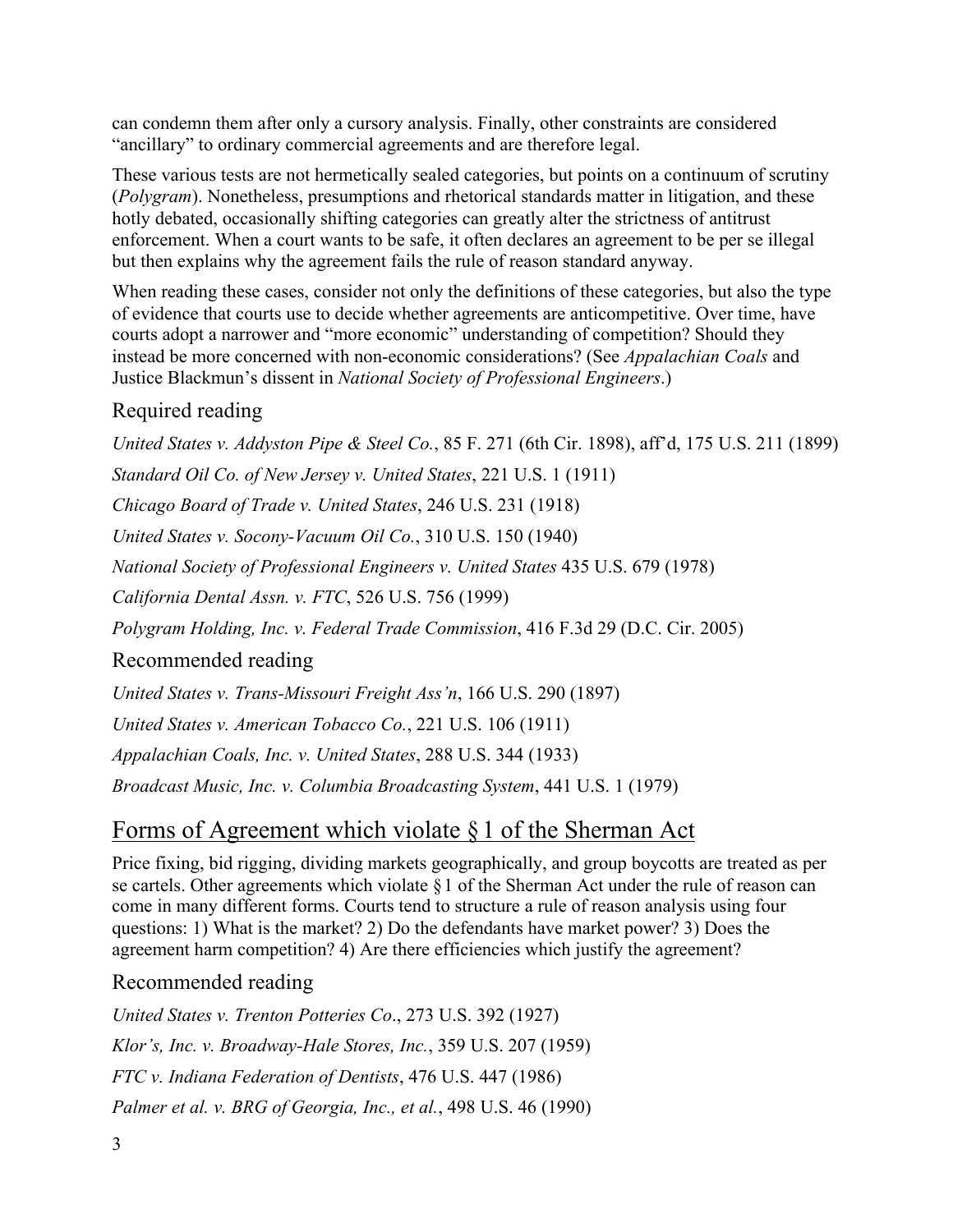*United States v. Joyce*, 895 F.3d 673, 679 (9th Cir. 2018)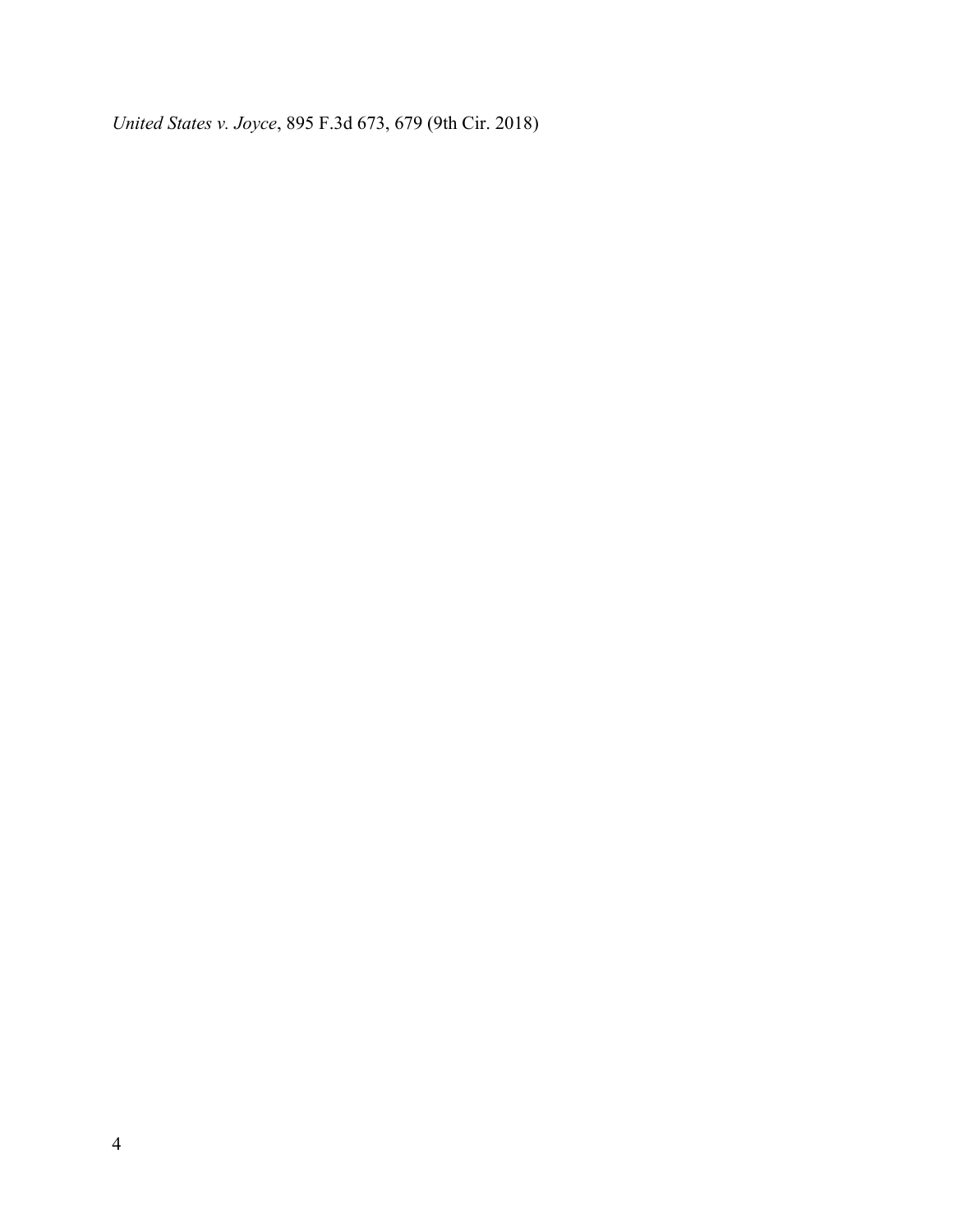# **Contents**

| Theatre Enterprises, Inc. v. Paramount Film Distributing Corp., 346 U.S. 537 (1954)  9 |  |
|----------------------------------------------------------------------------------------|--|
|                                                                                        |  |
|                                                                                        |  |
|                                                                                        |  |
|                                                                                        |  |
|                                                                                        |  |
|                                                                                        |  |
| National Society of Professional Engineers v. United States 435 U.S. 679 (1978)  53    |  |
|                                                                                        |  |
| Polygram Holding, Inc. v. Federal Trade Commission, 416 F.3d 29 (D.C. Cir. 2005) 68    |  |
|                                                                                        |  |
|                                                                                        |  |
|                                                                                        |  |
|                                                                                        |  |
|                                                                                        |  |
|                                                                                        |  |
|                                                                                        |  |
|                                                                                        |  |
|                                                                                        |  |
|                                                                                        |  |

Case extracts consist of quotes from the court report unless otherwise indicated by italicized text in square brackets. Internal footnotes are removed and page references are indicated in brackets.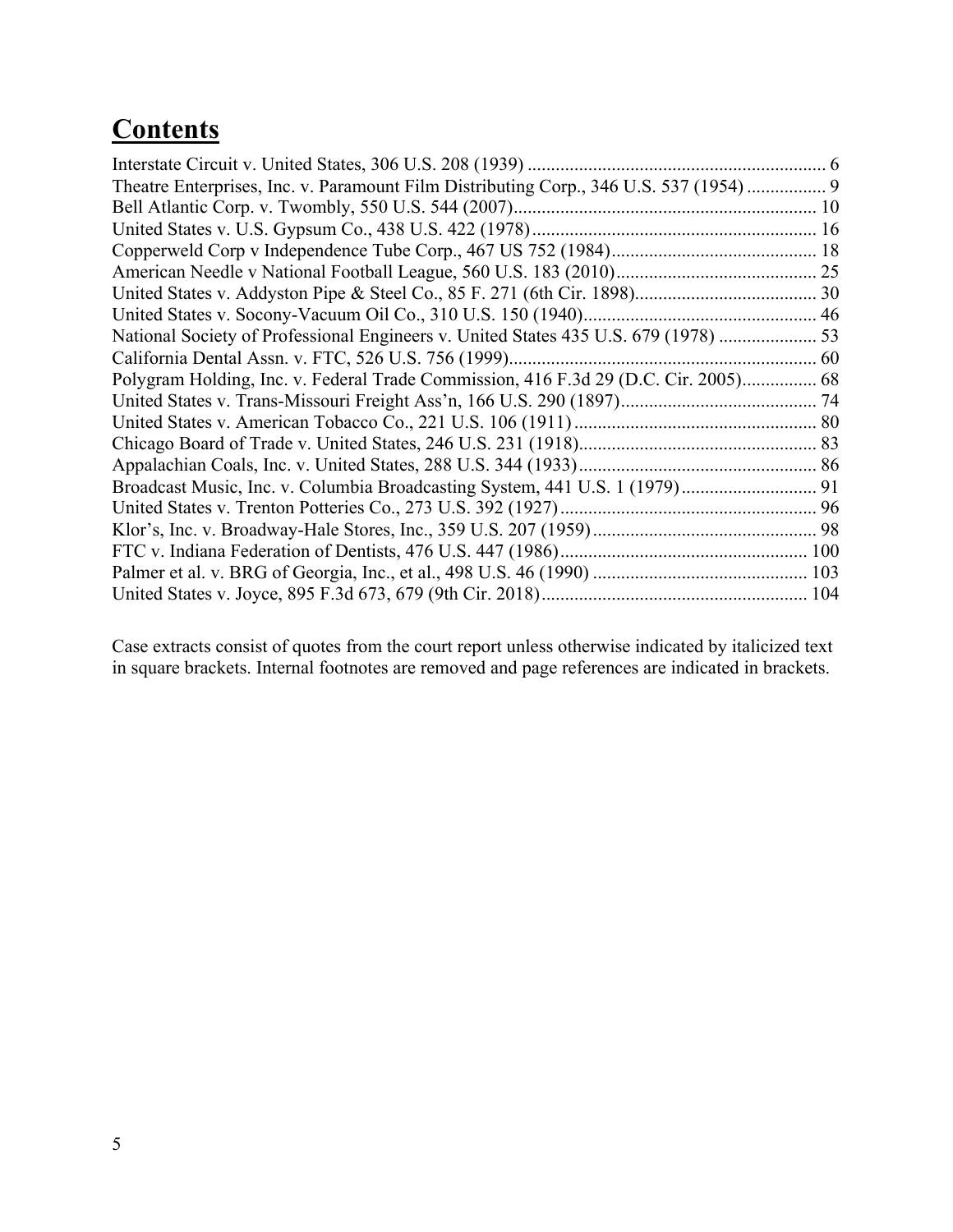### *Interstate Circuit v. United States, 306 U.S. 208 (1939)*

[The appellants were eight separate film distribution companies and two Texas-based cinema chains ("Interstate" and "Consolidated," which were affiliated with each other and under joint leadership). Interstate sought to control the rates and terms on which the distributors sold the rights to show their films to other cinema chains in the regions where Interstate and Consolidated operated.]

On July 11, 1934, following a previous communication on the subject to the eight branch managers of the distributor appellants, O'Donnell, the manager of Interstate and Consolidated, sent to each of them a letter on the letterhead of Interstate, each letter naming all of them as addressees, in which he asked compliance with two demands as a condition of Interstate's continued exhibition of the distributors' films in its 'A' or first-run theatres at a night admission of 40 cents or more. One demand was that the distributors "agree that in selling their product to subsequent runs, that this 'A' product will never be exhibited at any time or in any theatre at a smaller admission price than 25 cents for adults in the evening." The other was that "on 'A' pictures which are exhibited at a night admission of 40 cents or more -- they shall never be exhibited in conjunction with another feature picture under the so-called policy of double features." The letter added that with respect to the "Rio Grande Valley situation," with which Consolidated alone was concerned, "We must insist that all pictures exhibited in our 'A' theatres at a maximum night admission price of 35 cents must also be restricted to subsequent runs in the Valley at 25 cents."

The admission price customarily charged for preferred seats at night in independently operated subsequent-run theatres in Texas at the time of these letters was less than 25 cents. In seventeen of the eighteen independent theatres of this kind whose operations were described by witnesses the admission price was less than 25 cents. In one only was it 25 cents. In most of them the admission was 15 cents or less. It was also the general practice in those theatres to provide double bills either on certain days of the week or with any feature picture which was weak in drawing power. The distributor appellants had generally provided in their license contracts for a minimum admission price of 10 or 15 cents, and three of them had included provisions restricting double-billing. But none was at any time previously subject to contractual compulsion to continue the restrictions. The trial court found that the proposed restrictions constituted an important departure from prior practice.

The local representatives of the distributors, having no authority to enter into the proposed agreements, communicated the proposal to their home offices. Conferences followed between Hoblitzelle and O'Donnell, acting for Interstate and Consolidated, and the representatives of the various distributors. In these conferences each distributor was represented by its local branch manager and by one or more superior officials from outside the state of Texas. In the course of them each distributor agreed with Interstate for the 1934-35 season to impose both the demanded restrictions upon their subsequent-run licensees in the six Texas cities served by Interstate, except Austin and Galveston. While only two of the distributors incorporated the agreement to impose the restrictions in their license contracts with Interstate, the evidence establishes, and it is not denied, that all joined in the agreement, four of them after some delay in negotiating terms other than the restrictions and not now material. These agreements for the restrictions -- with the immaterial exceptions noted -- were carried into effect by each of the distributors' imposing them on their subsequent-run licensees in the four Texas cities during the 1934-35 season. One agreement, that of Metro-Goldwyn-Mayer Distributing Corporation, was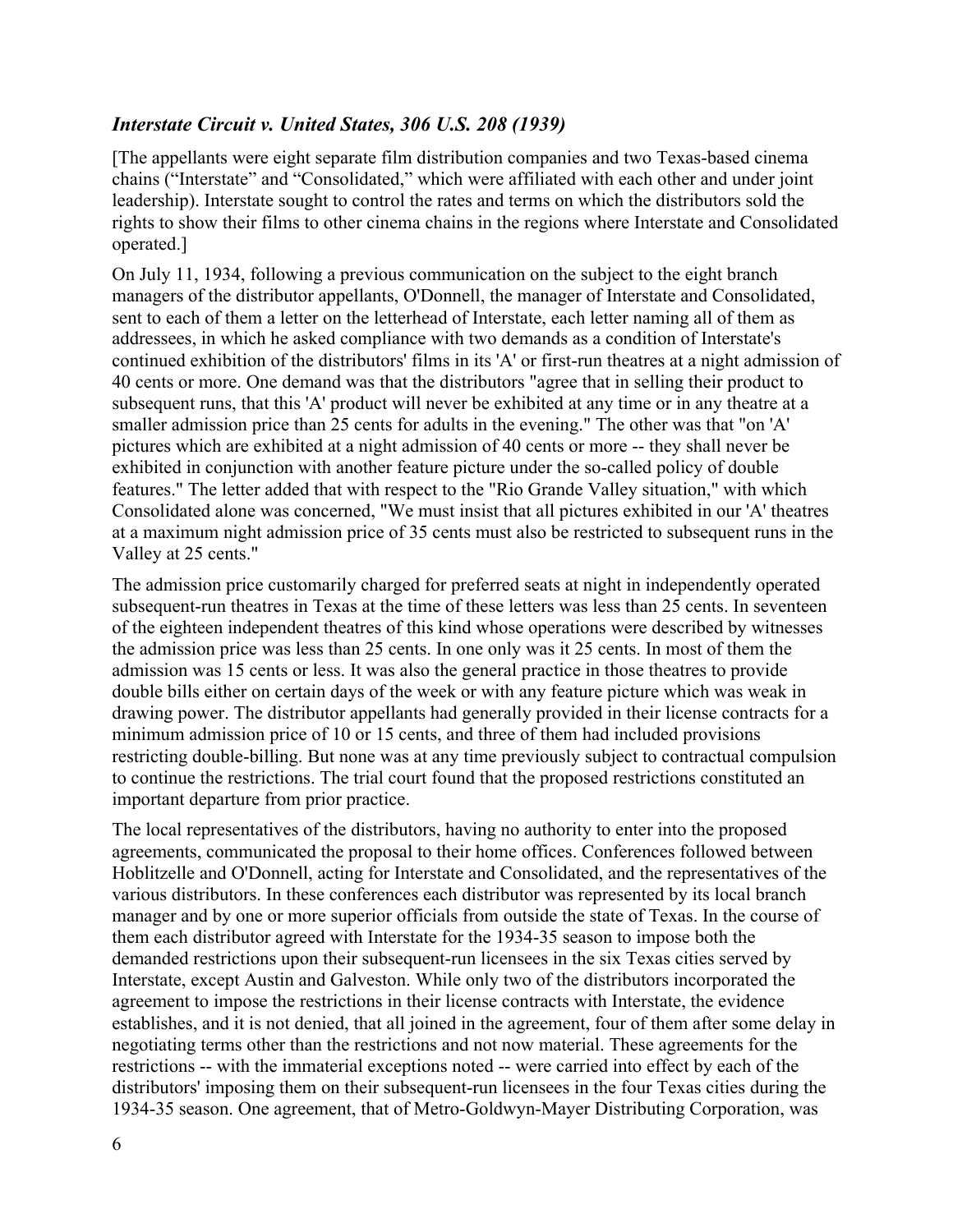for three years. The others were renewed in the two following seasons and all were in force when the present suit was begun. (at 215-219)

…

The trial court drew the inference of agreement from the nature of the proposals made on behalf of Interstate and Consolidated; from the manner in which they were made; from the substantial unanimity of action taken upon them by the distributors; and from the fact that appellants did not call as witnesses any of the superior officials who negotiated the contracts with Interstate or any official who, in the normal course of business, would have had knowledge of the existence or non-existence of such an agreement among the distributors. This conclusion is challenged by appellants because not supported by subsidiary findings or by the evidence. We think this inference of the trial court was rightly drawn from the evidence. In the view we take of the legal effect of the cooperative action of the distributor appellants in carrying into effect the restrictions imposed upon subsequent-run theatres in the four Texas cities and of the legal effect of the separate agreements for the imposition of those restrictions entered into between Interstate and each of the distributors, it is unnecessary to discuss in great detail the evidence concerning this aspect of the case.

The O'Donnell letter named on its face as addressees the eight local representatives of the distributors, and so from the beginning each of the distributors knew that the proposals were under consideration by the others. Each was aware that all were in active competition and that without substantially unanimous action with respect to the restrictions for any given territory there was risk of a substantial loss of the business and good will of the subsequent-run and independent exhibitors, but that with it there was the prospect of increased profits. There was, therefore, strong motive for concerted action, full advantage of which was taken by Interstate and Consolidated in presenting their demands to all in a single document.

There was risk, too, that without agreement diversity of action would follow. Compliance with the proposals involved a radical departure from the previous business practices of the industry and a drastic increase in admission prices of most of the subsequent-run theatres. Acceptance of the proposals was discouraged by at least three of the distributors' local managers. Independent exhibitors met and organized a futile protest which they presented to the representatives of Interstate and Consolidated. While as a result of independent negotiations either of the two restrictions without the other could have been put into effect by any one or more of the distributors and in any one or more of the Texas cities served by Interstate, the negotiations which ensued and which in fact did result in modifications of the proposals resulted in substantially unanimous action of the distributors, both as to the terms of the restrictions and in the selection of the four cities where they were to operate.

One distributor, it is true, did not agree to impose the restrictions in Houston, but this was evidently because it did not grant licenses to any subsequent-run exhibitor in that city, where its own affiliate operated a first-run theatre. The proposal was unanimously rejected as to Galveston and Austin, as was the request that the restrictions should be extended to the cities of the Rio Grande Valley served by Consolidated. We may infer that Galveston was omitted because in that city there were no subsequent-run theatres in competition with Interstate. But we are unable to find in the record any persuasive explanation, other than agreed concert of action, of the singular unanimity of action on the part of the distributors by which the proposals were carried into effect as written in four Texas cities but not in a fifth or in the Rio Grande Valley. Numerous variations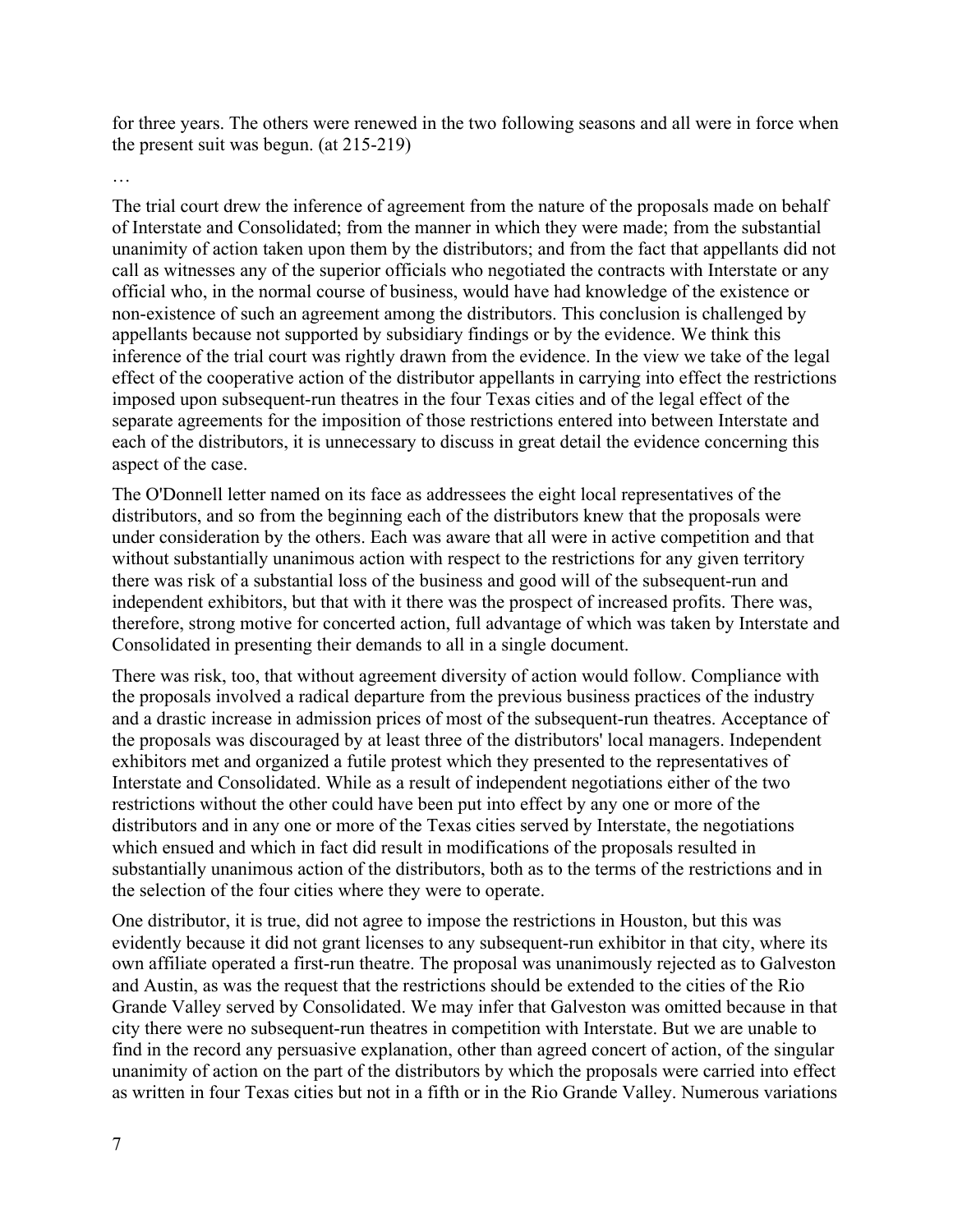in the form of the provisions in the distributors' license agreements and the fact that in later years two of them extended the restrictions into all six cities, do not weaken the significance or force of the nature of the response to the proposals made by all the distributor appellants. It taxes credulity to believe that the several distributors would, in the circumstances, have accepted and put into operation with substantial unanimity such far-reaching changes in their business methods without some understanding that all were to join, and we reject as beyond the range of probability that it was the result of mere chance. (at 222-223)

…

While the District Court's finding of an agreement of the distributors among themselves is supported by the evidence, we think that in the circumstances of this case such agreement for the imposition of the restrictions upon subsequent-run exhibitors was not a prerequisite to an unlawful conspiracy. It was enough that, knowing that concerted action was contemplated and invited, the distributors gave their adherence to the scheme and participated in it. Each distributor was advised that the others were asked to participate; each knew that cooperation was essential to successful operation of the plan. They knew that the plan, if carried out, would result in a restraint of commerce, which, we will presently point out, was unreasonable within the meaning of the Sherman Act, and knowing it, all participated in the plan. The evidence is persuasive that each distributor early became aware that the others had joined. With that knowledge they renewed the arrangement and carried it into effect for the two successive years.

It is elementary that an unlawful conspiracy may be and often is formed without simultaneous action or agreement on the part of the conspirators. *United States* v. *Schenck*, 253 F. 212, 213, aff'd, 249 U.S. 47;v*Levey* v. *United States*, 92 F.2d 688, 691. Acceptance by competitors, without previous agreement, of an invitation to participate in a plan, the necessary consequence of which, if carried out, is restraint of interstate commerce, is sufficient to establish an unlawful conspiracy under the Sherman Act. *Eastern States Lumber Assn*. v. *United States*, 234 U.S. 600; *Lawlor* v. *Loewe*, 235 U.S. 522, 534; *American Column Co*. v. *United States*, 257 U.S. 377; *United States* v. *American Linseed Oil Co*., 262 U.S. 371. (at 226-227)

#### Comment

*Interstate Circuit* established that "hub and spoke" conspiracies count as cartel agreements under §1 of the Sherman Act. All the distributors were parties to a cartel agreement even though the distributors had no direct contact with each other. Note the Court's emphasis on each distributor's knowledge that Interstate had approached the other distributors. This is what distinguished this case from mere parallel conduct.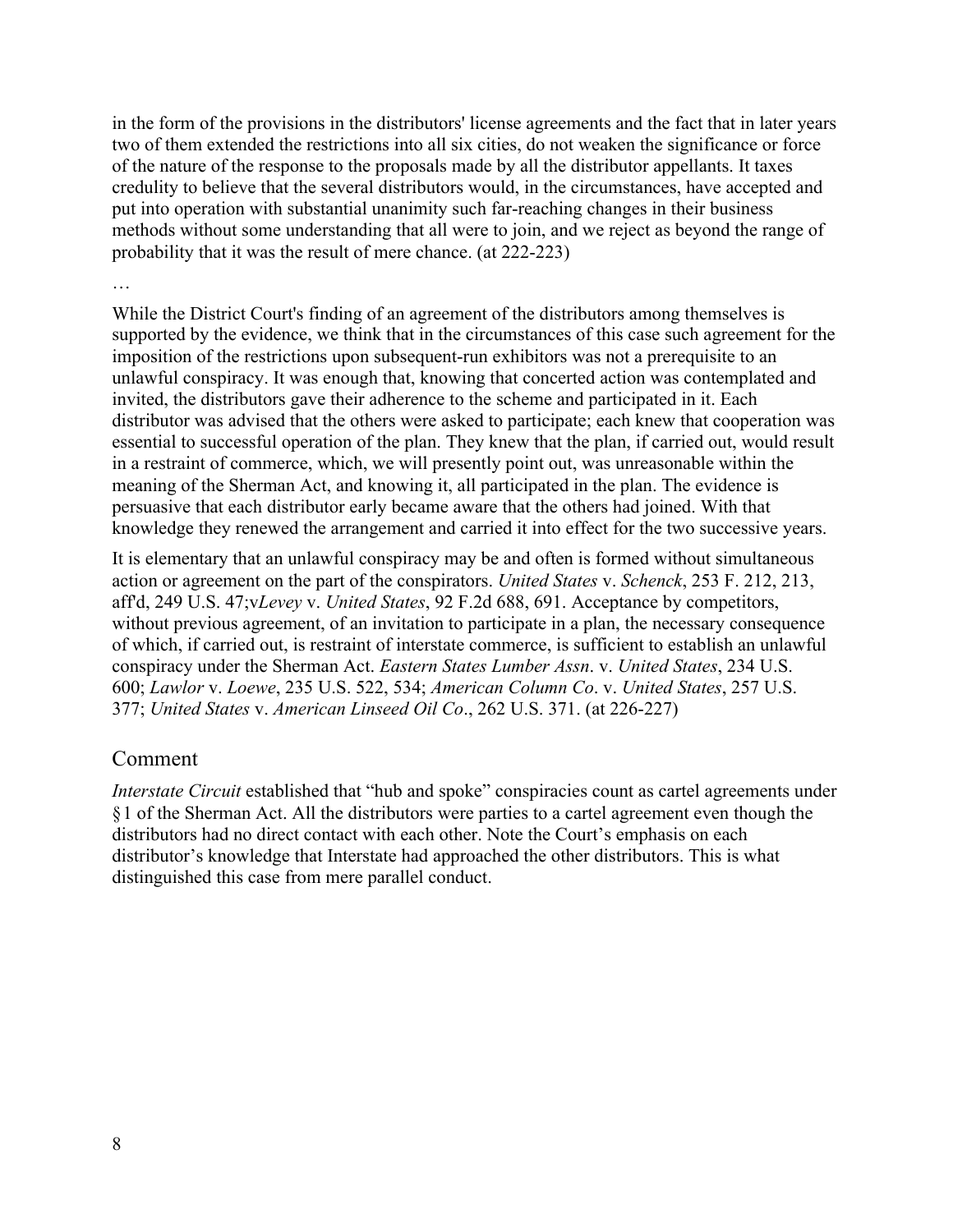#### *Theatre Enterprises, Inc. v. Paramount Film Distributing Corp., 346 U.S. 537 (1954)*

Petitioner brought this suit for treble damages and an injunction under §§ 4 and 16 of the Clayton Act, alleging that respondent motion picture producers and distributors had violated the antitrust laws by conspiring to restrict "first-run" pictures to downtown Baltimore theatres, thus confining its suburban theatre to subsequent runs and unreasonable "clearances." After hearing the evidence a jury returned a general verdict for respondents. The Court of Appeals for the Fourth Circuit affirmed the judgment based on the verdict. 201 F.2d 306. We granted certiorari. 345 U.S. 963. (at 539)

#### …

The crucial question is whether respondents' conduct toward petitioner stemmed from independent decision or from an agreement, tacit or express. To be sure, business behavior is admissible circumstantial evidence from which the fact finder may infer agreement. *Interstate Circuit, Inc*. v. *United States*, 306 U.S. 208 (1939); *United States* v. *Masonite Corp*., 316 U.S. 265 (1942); *United States* v. *Bausch & Lomb Optical Co*., 321 U.S. 707 (1944); *American Tobacco Co*. v. *United States*, 328 U.S. 781 (1946); *United States* v. *Paramount Pictures, Inc*., 334 U.S. 131 (1948). But this Court has never held that proof of parallel business behavior conclusively establishes agreement or, phrased differently, that such behavior itself constitutes a Sherman Act offense. Circumstantial evidence of consciously parallel behavior may have made heavy inroads into the traditional judicial attitude toward conspiracy; but "conscious parallelism" has not yet read conspiracy out of the Sherman Act entirely. Realizing this, petitioner attempts to bolster its argument for a directed verdict by urging that the conscious unanimity of action by respondents should be "measured against the background and findings in the *Paramount* case." In other words, since the same respondents had conspired in the *Paramount* case to impose a uniform system of runs and clearances without adequate explanation to sustain them as reasonable restraints of trade, use of the same device in the present case should be legally equated to conspiracy. But the *Paramount* decrees, even if admissible, were only prima facie evidence of a conspiracy covering the area and existing during the period there involved. Alone or in conjunction with the other proof of the petitioner, they would form no basis for a directed verdict. Here each of the respondents had denied the existence of any collaboration and in addition had introduced evidence of the local conditions surrounding the Crest operation which, they contended, precluded it from being a successful first-run house. They also attacked the good faith of the guaranteed offers of the petitioner for first-run pictures and attributed uniform action to individual business judgment motivated by the desire for maximum revenue. This evidence, together with other testimony of an explanatory nature, raised fact issues requiring the trial judge to submit the issue of conspiracy to the jury. (at 540-542)

#### Comment

*Paramount* decided that conscious parallelism alone does not amount to a conspiracy under the Sherman Act. An offence requires evidence of conscious parallelism plus some other communication between the parties.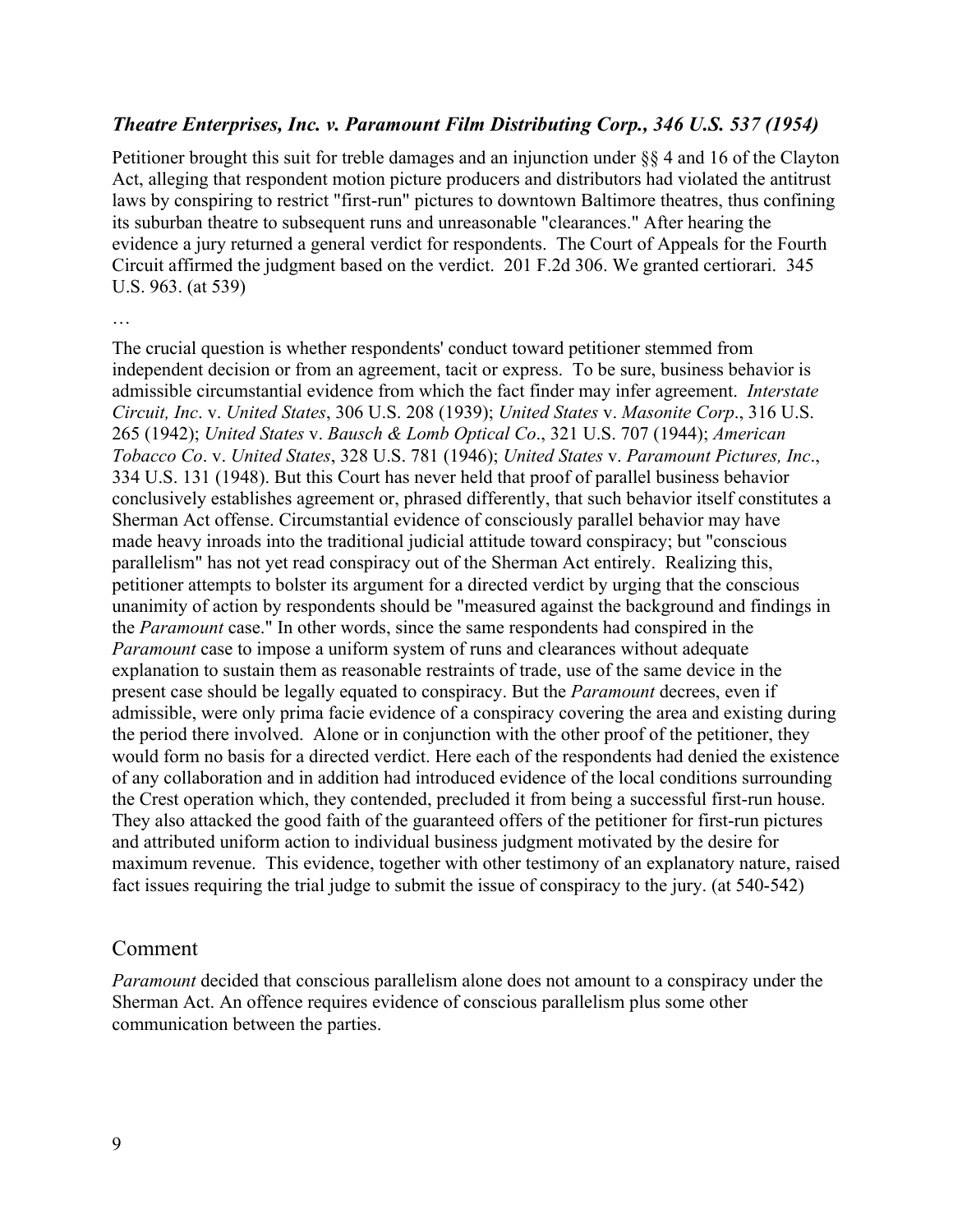### *Bell Atlantic Corp. v. Twombly, 550 U.S. 544 (2007)*

The question in this putative class action is whether a  $\S$  1 complaint can survive a motion to dismiss when it alleges that major telecommunications providers engaged in certain parallel conduct unfavorable to competition, absent some factual context suggesting agreement, as distinct from identical, independent action. We hold that such a complaint should be dismissed.

The upshot of the 1984 divestiture of the American Telephone & Telegraph Company's (AT&T) local telephone business was a system of regional service monopolies (variously called "Regional Bell Operating Companies," "Baby Bells," or "Incumbent Local Exchange Carriers" (ILECs)), and a separate, competitive market for long-distance service from which the ILECs were excluded. More than a decade later, Congress withdrew approval of the ILECs' monopolies by enacting the Telecommunications Act of 1996 (1996 Act), 110 Stat. 56, which "fundamentally restructure[d] local telephone markets" and "subject[ed] [ILECs] to a host of duties intended to facilitate market entry." *AT&T Corp.* v. *Iowa Utilities Bd.*, 525 U.S. 366, 371, 119 S. Ct. 721, 142 L. Ed. 2d 834 (1999). In recompense, the 1996 Act set conditions for authorizing ILECs to enter the long-distance market. See 47 U.S.C. § 271. (at 549)

…

Respondents William Twombly and Lawrence Marcus (hereinafter plaintiffs) represent a putative class consisting of all "subscribers of local telephone and/or high speed internet services . . . from February 8, 1996 to present." Amended Complaint in No. 02 CIV. 10220 (GEL) (SDNY) P 53, App. 28 (hereinafter Complaint). In this action against petitioners, a group of ILECs, plaintiffs seek treble damages and declaratory and injunctive relief for claimed violations of § 1 of the Sherman Act, ch. 647, 26 Stat. 209, as amended, [2]15 U.S.C. § 1, which prohibits "[e]very contract, combination in the form of trust or otherwise, or conspiracy, in restraint of trade or commerce among the several States, or with foreign nations."

The complaint alleges that the ILECs conspired to restrain trade in two ways, each supposedly inflating charges for local telephone and high-speed Internet services. Plaintiffs say, first, that the ILECs "engaged in parallel conduct" in their respective service areas to inhibit the growth of upstart CLECs. Complaint P 47, App. 23-26. Their actions allegedly included making unfair agreements with the CLECs for access to ILEC networks, providing inferior connections to the networks, overcharging, and billing in ways designed to sabotage the CLECs' relations with their own customers. *Ibid.* According to the complaint, the ILECs' "compelling common motivatio[n]" to thwart the CLECs' competitive efforts naturally led them to form a conspiracy; "[h]ad any one [ILEC] not sought to prevent CLECs . . . from competing effectively . . ., the resulting greater competitive inroads into that [ILEC's] territory would have revealed the degree to which competitive entry by CLECs would have been successful in the other territories in the absence of such conduct." *Id.*, P 50, App. 26-27.

Second, the complaint charges agreements by the ILECs to refrain from competing against one another. These are to be inferred from the ILECs' common failure "meaningfully [to] pursu[e]" "attractive business opportunit[ies]" in contiguous markets where they possessed "substantial competitive advantages," *id.*, PP 40-41, App. 21-22, and from a statement of Richard Notebaert, chief executive officer (CEO) of the ILEC Qwest, that competing in the territory of another ILEC "'might be a good way to turn a quick dollar but that doesn't make it right,'" *id.*, P 42, App. 22. (at 550-551)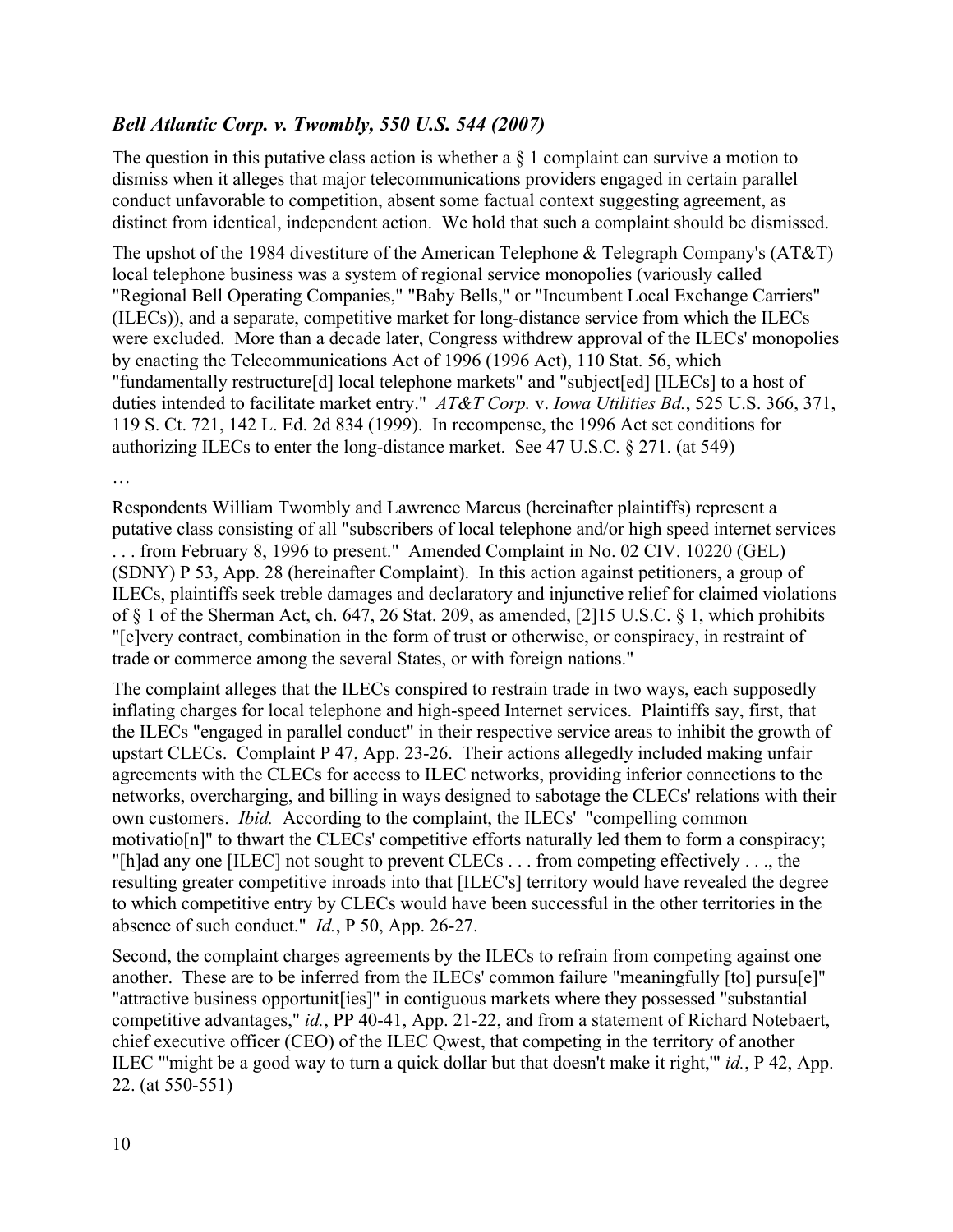…

The Court of Appeals for the Second Circuit reversed, holding that the District Court tested the complaint by the wrong standard. It held that "plus factors are not *required* to be pleaded to permit an antitrust claim based on parallel conduct to survive dismissal." 425 F.3d 99, 114 (2005) (emphasis in original). Although the Court of Appeals took the view that plaintiffs must plead facts that "include conspiracy among the realm of 'plausible' possibilities in order to survive a motion to dismiss," it then said that "to rule that allegations of parallel anticompetitive conduct fail to support a plausible conspiracy claim, a court would have to conclude that there is no set of facts that would permit a plaintiff to demonstrate that the particular parallelism asserted was the product of collusion rather than coincidence." *Ibid.* (at 551)

…

While a showing of parallel "business behavior is admissible circumstantial evidence from which the fact finder may infer agreement," it falls short of "conclusively establish[ing] agreement or . . . itself constitut[ing] a Sherman Act offense." *Id.*, at 540-541, 74 S. Ct. 257, 98 L. Ed. 273. Even "conscious parallelism," a common reaction of "firms in a concentrated market [that] recogniz[e] their shared economic interests and their interdependence with respect to price and output decisions" is "not in itself unlawful."…

The inadequacy of showing parallel conduct or interdependence, without more, mirrors the ambiguity of the behavior: consistent with conspiracy, but just as much in line with a wide swath of rational and competitive business strategy unilaterally prompted by common perceptions of the market….

This case presents the antecedent question of what a plaintiff must plead in order to state a claim under § 1 of the Sherman Act. Federal Rule of Civil Procedure 8(a)(2) requires only "a short and plain statement of the claim showing that the pleader is entitled to relief," in order to "give the defendant fair notice of what the . . . claim is and the grounds upon which it rests," *Conley* v. *Gibson*, 355 U.S. 41, 47, 78 S. Ct. 99, 2 L. Ed. 2d 80 (1957)…. (at 553-555)

In applying these general standards to a  $\S$  1 claim, we hold that [6] stating such a claim requires a complaint with enough factual matter (taken as true) to suggest that an agreement was made. Asking for plausible grounds to infer an agreement does not impose a probability requirement at the pleading stage; it simply calls for enough fact to raise a reasonable expectation that discovery will reveal evidence of illegal agreement. And, of course, a well-pleaded complaint may proceed even if it strikes a savvy judge that actual proof of those facts is improbable, and "that a recovery is very remote and unlikely." *Ibid.* In identifying facts that are suggestive enough to render a § 1 conspiracy plausible, we have the benefit of the prior rulings and considered views of leading commentators, already quoted, that lawful parallel conduct fails to bespeak unlawful agreement. It makes sense to say, therefore, that an allegation of parallel conduct and a bare assertion of conspiracy will not suffice. Without more, parallel conduct does not suggest conspiracy, and a conclusory allegation of agreement at some unidentified point does not supply facts adequate to show illegality. Hence, when allegations of parallel conduct are set out in order to make a § 1 claim, they must be placed in a context that raises a suggestion of a preceding agreement, not merely parallel conduct that could just as well be independent action.

The need at the pleading stage for allegations plausibly suggesting (not merely consistent with) agreement reflects the threshold requirement of Rule  $8(a)(2)$  that the "plain statement" possess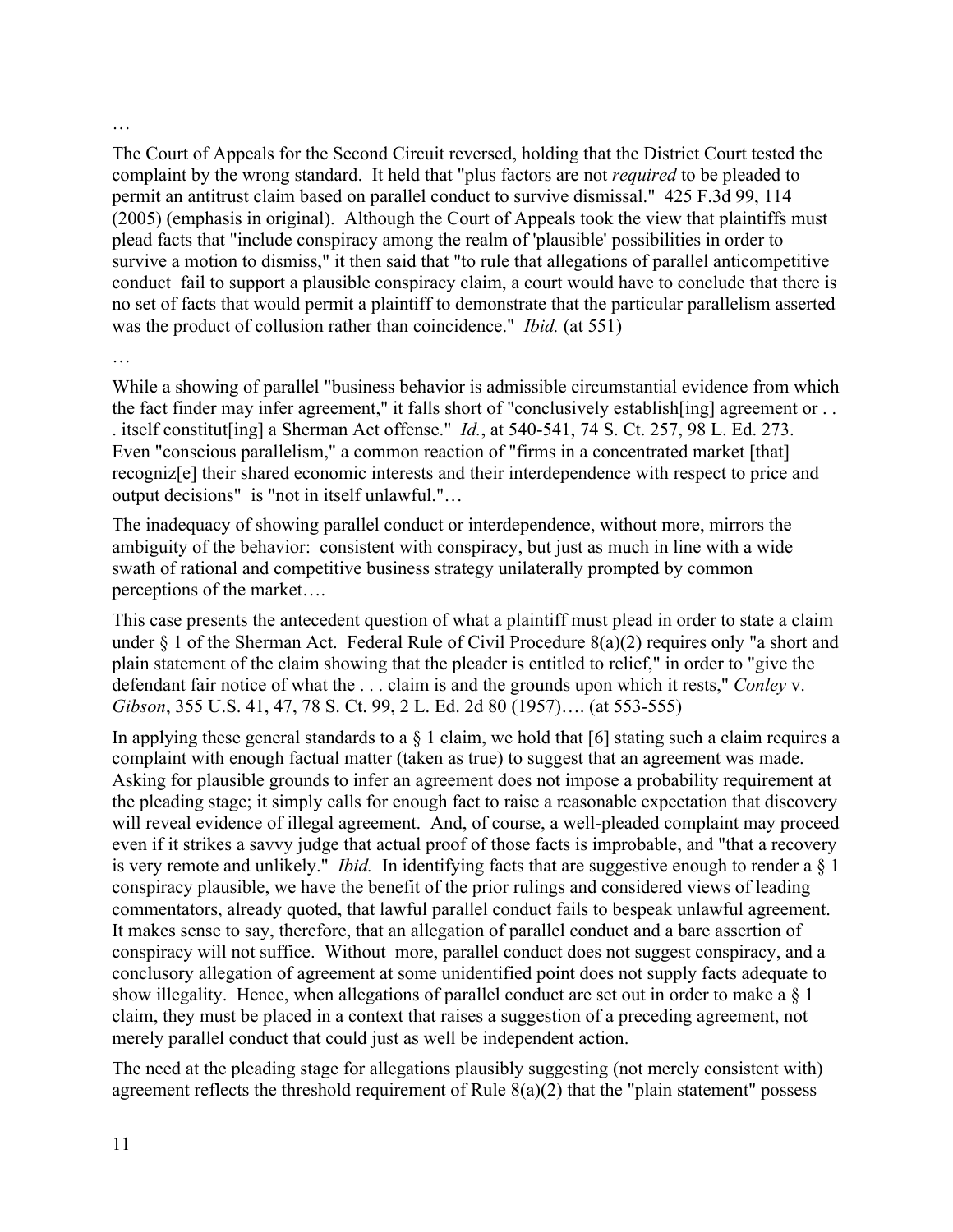enough heft to "sho[w] that the pleader is entitled to relief." A statement of parallel conduct, even conduct consciously undertaken, needs some setting suggesting the agreement necessary to make out a  $\S$  1 claim; without that further circumstance pointing toward a meeting of the minds, an account of a defendant's commercial efforts stays in neutral territory. An allegation of parallel conduct is thus much like a naked assertion of conspiracy in a § 1 complaint: it gets the complaint close to stating a claim, but without some further factual enhancement it stops short of the line between possibility and plausibility of "entitle[ment] to relief." Cf. *DM Research, Inc.* v. *College of Am. Pathologists*, 170 F.3d 53, 56 (CA1 1999) ("[T]erms like 'conspiracy,' or even 'agreement,' are border-line: they might well be sufficient in conjunction with a more specific allegation--for example, identifying a written agreement or even a basis for inferring a tacit agreement, . . . but a court is not required to accept such terms as a sufficient basis for a complaint"). (at 557)

…

Thus, it is one thing to be cautious before dismissing an antitrust complaint in advance of discovery, cf. *Poller* v. *Columbia Broadcasting System, Inc.*, 368 U.S. 464, 473, 82 S. Ct. 486, 7 L. Ed. 2d 458 (1962), but quite another to forget that proceeding to antitrust discovery can be expensive….

Plaintiffs do not, of course, dispute the requirement of plausibility and the need for something more than merely parallel behavior explained in *Theatre Enterprises, Monsanto*, and *Matsushita*, and their main argument against the plausibility standard at the pleading stage is its ostensible conflict with an early statement of ours construing Rule 8. Justice Black's opinion for the Court in *Conley* v. *Gibson* spoke not only of the need for fair notice of the grounds for entitlement to relief but of "the accepted rule that a complaint should not be dismissed for failure to state a claim unless it appears beyond doubt that the plaintiff can prove no set of facts in support of his claim which would entitle him to relief." 355 U.S., at 45-46, 78 S. Ct. 99, 2 L. Ed. 2d 80. This "no set of facts" language can be read in isolation as saying that any statement revealing the theory of the claim will suffice unless its factual impossibility may be shown from the face of the pleadings; and the Court of Appeals appears to have read *Conley* in some such way when formulating its understanding of the proper pleading standard, see 425 F.3d at 106, 114 (invoking *Conley*'s "no set of facts" language in describing the standard for dismissal). (at 561)

On such a focused and literal reading of *Conley*'s "no set of facts," a wholly conclusory statement of claim would survive a motion to dismiss whenever the pleadings left open the possibility that a plaintiff might later establish some "set of [undisclosed] facts" to support recovery. So here, the Court of Appeals specifically found the prospect of unearthing direct evidence of conspiracy sufficient to preclude dismissal, even though the complaint does not set forth a single fact in a context that suggests an agreement… (at 562)

Seeing this, a good many judges and commentators have balked at taking the literal terms of the *Conley* passage as a pleading standard. … *Conley*'s "no set of facts" language has been questioned, criticized, and explained away long enough. To be fair to the *Conley* Court, the passage should be understood in light of the opinion's preceding summary of the complaint's concrete allegations, which the Court quite reasonably understood as amply stating a claim for relief. But the passage so often quoted fails to mention this understanding on the part of the Court, and after puzzling the profession for 50 years, this famous observation has earned its retirement. The phrase is best forgotten as an incomplete, negative gloss on an accepted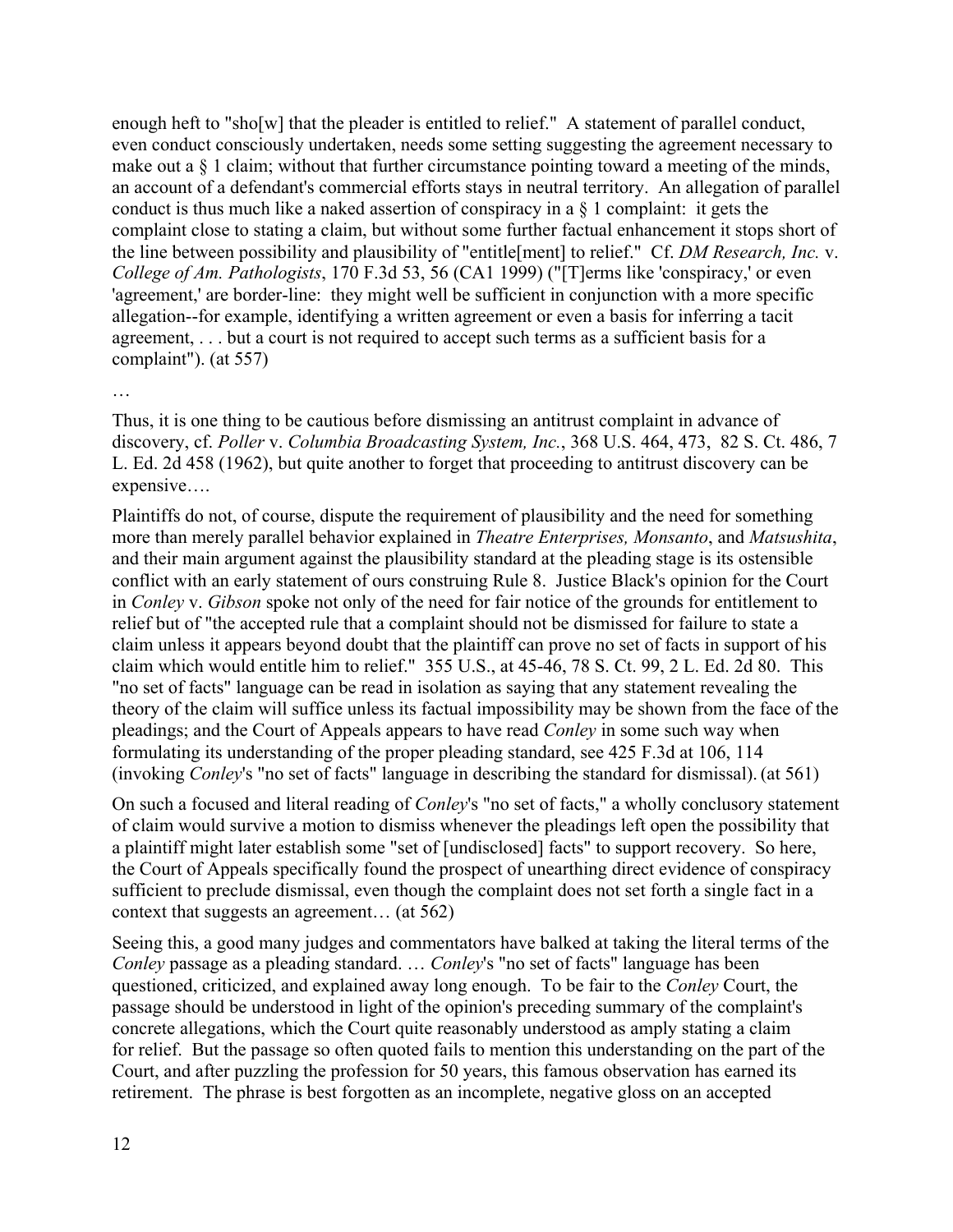pleading standard: once a claim has been stated adequately, it may be supported by showing any set of facts consistent with the allegations in the complaint. (at 563)

When we look for plausibility in this complaint, we agree with the District Court that plaintiffs' claim of conspiracy in restraint of trade comes up short. To begin with, the complaint leaves no doubt that plaintiffs rest their § 1 claim on descriptions of parallel conduct and not on any independent allegation of actual agreement among the ILECs. *Supra*, at 550-551, 167 L. Ed. 2d, at 937-938. Although in form a few stray statements speak directly of agreement, on fair reading these are merely legal conclusions resting on the prior allegations. Thus, the complaint first takes account of the alleged "absence of any meaningful competition between [the ILECs] in one another's markets," "the parallel course of conduct that each [ILEC] engaged in to prevent competition from CLECs," "and the other facts and market circumstances alleged [earlier]"; "in light of" these, the complaint concludes "that [the ILECs] have entered into a contract, combination or conspiracy to prevent competitive entry into their . . . markets and have agreed not to compete with one another." Complaint P 51, App. 27.<sup>10</sup> The nub of the complaint, then, is the ILECs' parallel behavior, consisting of steps to keep the CLECs out and manifest disinterest in becoming CLECs themselves, and its sufficiency turns on the suggestions raised by this conduct when viewed in light of common economic experience. (at 565)

We think that nothing contained in the complaint invests either the action or inaction alleged with a plausible suggestion of conspiracy. As to the ILECs' supposed agreement to disobey the 1996 Act and thwart the CLECs' attempts to compete, we agree with the District Court that nothing in the complaint intimates that the resistance to the upstarts was anything more than the natural, unilateral reaction of each ILEC intent on keeping its regional dominance. The 1996 Act did more than just subject the ILECs to competition; it obliged them to subsidize their competitors with their own equipment at wholesale rates. The economic incentive to resist was powerful, but resisting competition is routine market conduct, and even if the ILECs flouted the 1996 Act in all the ways the plaintiffs allege, see *id.,* P 47, App. 23-24, there is no reason to infer that the companies had agreed among themselves to do what was only natural anyway; so natural, in fact, that if alleging parallel decisions to resist competition were enough to imply an antitrust conspiracy, pleading a § 1 violation against almost any group of competing businesses would be a sure thing. (at 566)

Plaintiffs' second conspiracy theory rests on the competitive reticence among the ILECs themselves in the wake of the 1996 Act, which was supposedly passed in the "'hop[e] that the large incumbent local monopoly companies . . . might attack their neighbors' service areas, as

<sup>&</sup>lt;sup>10</sup> If the complaint had not explained that the claim of agreement rested on the parallel conduct described, we doubt that the complaint's references to an agreement among the ILECs would have given the notice required by Rule 8. Apart from identifying a 7-year span in which the § 1 violations were supposed to have occurred (*i.e.*,

<sup>&</sup>quot;[b]eginning at least as early as February 6, 1996, and continuing to the present," *id.,* P 64, App. 30), the pleadings mentioned no specific time, place, or person involved in the alleged conspiracies. This lack of notice contrasts sharply with the model form for pleading negligence, Form 9, which the dissent says exemplifies the kind of "bare allegation" that survives a motion to dismiss. *Post*, at 576, 167 L. Ed. 2d, at 953. Whereas the model form alleges that the defendant struck the plaintiff with his car while plaintiff was crossing a particular highway at a specified date and time, the complaint here furnishes no clue as to which of the four ILECs (much less which of their employees) supposedly agreed, or when and where the illicit agreement took place. A defendant wishing to prepare an answer in the simple fact pattern laid out in Form 9 would know what to answer; a defendant seeking to respond to plaintiffs' conclusory allegations in the § 1 context would have little idea where to begin.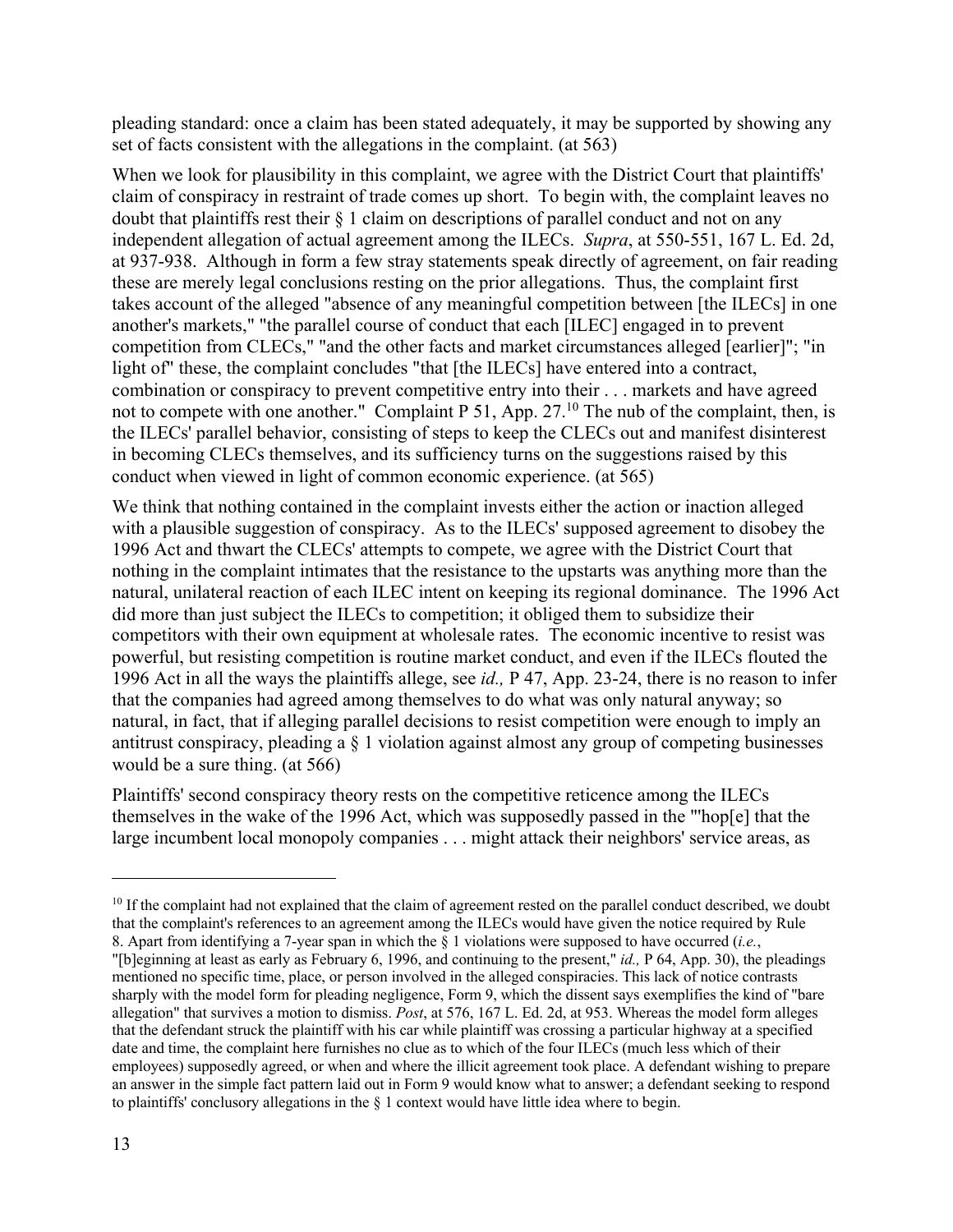they are the best situated to do so.'" Complaint P 38, App. 20 (quoting Consumer Federation of America, Lessons from 1996 Telecommunications Act: Deregulation Before Meaningful Competition Spells Consumer Disaster, p 12 (Feb. 2000)). Contrary to hope, the ILECs declined "'to enter each other's service territories in any significant way,'" Complaint P 38, App. 20, and the local telephone and high speed Internet market remains highly compartmentalized geographically, with minimal competition. Based on this state of affairs, and perceiving the ILECs to be blessed with "especially attractive business opportunities" in surrounding markets dominated by other ILECs, the plaintiffs assert that the ILECs' parallel conduct was "strongly suggestive of conspiracy." *Id.,* P 40, App. 21.

But it was not suggestive of conspiracy, not if history teaches anything. In a traditionally unregulated industry with low barriers to entry, sparse competition among large firms dominating separate geographical segments of the market could very well signify illegal agreement, but here we have an obvious alternative explanation. In the decade preceding the 1996 Act and well before that, monopoly was the norm in telecommunications, not the exception. See *Verizon Communs., Inc. v. FCC*, 535 U.S. 467, 477-478, 122 S. Ct. 1646, 152 L. Ed. 2d 701 (2002) (describing telephone service providers as traditional public monopolies). The ILECs were born in that world, doubtless liked the world the way it was, and surely knew the adage about him who lives by the sword. Hence, a natural explanation for the noncompetition alleged is that the former Government-sanctioned monopolists were sitting tight, expecting their neighbors to do the same thing. (at 567-568)

#### Dissent (Justice Stevens)

Under rules of procedure that have been well settled since well before our decision in *Theatre Enterprises*, a judge ruling on a defendant's motion to dismiss a complaint "must accept as true all of the factual allegations contained in the complaint." *Swierkiewicz* v. *Sorema N. A.*, 534 U.S. 506, 508, n. 1, 122 S. Ct. 992, 152 L. Ed. 2d 1 (2002); see *Overstreet* v. *North Shore Corp.*, 318 U.S. 125, 127, 63 S. Ct. 494, 87 L. Ed. 656 (1943). But instead of requiring knowledgeable executives such as Notebaert to respond to these allegations by way of sworn depositions or other limited discovery--and indeed without so much as requiring petitioners to file an answer denying that they entered into any agreement--the majority permits immediate dismissal based on the assurances of company lawyers that nothing untoward was afoot. The Court embraces the argument of those lawyers that "there is no reason to infer that the companies had agreed among themselves to do what was only natural anyway," *ante*, at 566, 167 L. Ed. 2d, at 947; that "there was just no need for joint encouragement to resist the 1996 Act," *ibid.*; and that the "natural explanation for the noncompetition alleged is that the former Government-sanctioned monopolists were sitting tight, expecting their neighbors to do the same thing," *ante,* at 568, 167 L. Ed. 2d, at 948.

The Court and petitioners' legal team are no doubt correct that the parallel conduct alleged is consistent with the absence of any contract, combination, or conspiracy. But that conduct is also entirely consistent with the *presence* of the illegal agreement alleged in the complaint. And the charge that petitioners "agreed not to compete with one another" is not just one of "a few stray statements," *ante*, at 564, 167 L. Ed. 2d, at 946; it is an allegation describing unlawful conduct. As such, the Federal Rules of Civil Procedure, our longstanding precedent, and sound practice mandate that the District Court at least require some sort of response from petitioners before dismissing the case.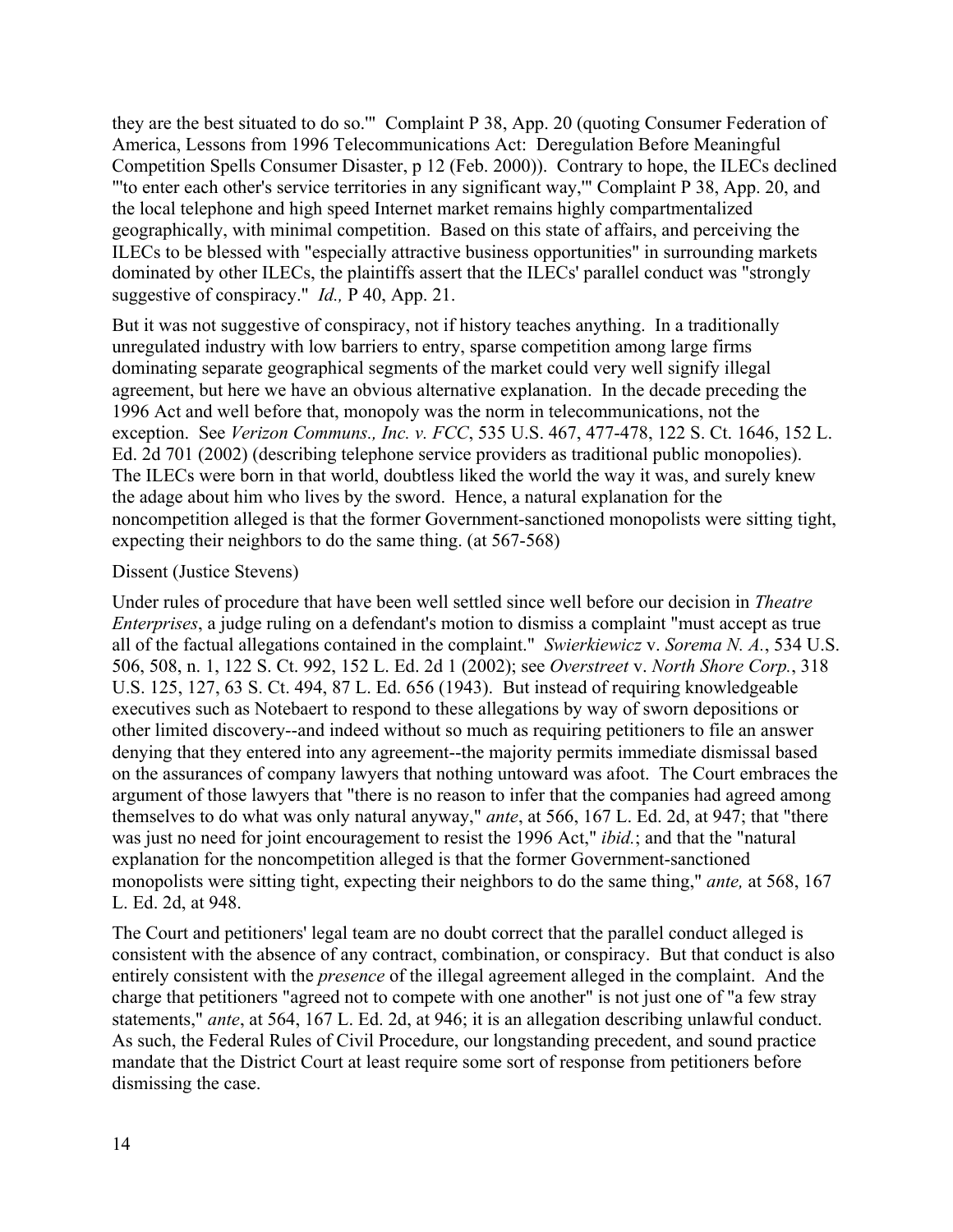Two practical concerns presumably explain the Court's dramatic departure from settled procedural law. Private antitrust litigation can be enormously expensive, and there is a risk that jurors may mistakenly conclude that evidence of parallel conduct has proved that the parties acted pursuant to an agreement when they in fact merely made similar independent decisions. Those concerns merit careful case management, including strict control of discovery, careful scrutiny of evidence at the summary judgment stage, and lucid instructions to juries; they do not, however, justify the dismissal of an adequately pleaded complaint without even requiring the defendants to file answers denying a charge that they in fact engaged in collective decisionmaking. More importantly, they do not justify an interpretation of Federal Rule of Civil Procedure 12(b)(6) that seems to be driven by the majority's appraisal of the plausibility of the ultimate factual allegation rather than its legal sufficiency. (at 572-3)

…

I fear that the unfortunate result of the majority's new pleading rule will be to invite lawyers' debates over economic theory to conclusively resolve antitrust suits in the absence of any evidence. It is no surprise that the antitrust defense bar--among whom "lament" as to inadequate judicial supervision of discovery is most "common," see *ante*, at 559, 167 L. Ed. 2d, at 942- should lobby for this state of affairs. But "we must recall that their primary responsibility is to win cases for their clients, not to improve law administration for the public." Clark, Special Pleading in the Big Case 152. As we did in our prior decisions, we should have instructed them that their remedy was to seek to amend the Federal Rules--not our interpretation of them. See *Swierkiewicz*, 534 U.S., at 515, 122 S. Ct. 992, 152 L. Ed. 2d 1; *Crawford-El* v. *Britton*, 523 U.S. 574, 595, 118 S. Ct. 1584, 140 L. Ed. 2d 759 (1998); *Leatherman*, 507 U.S., at 168, 113 S. Ct. 1160, 122 L. Ed. 2d 517.

#### Comment

The requirement to plead facts suggesting an agreement, rather than merely conscious parallelism, has placed significant hurdles on plaintiffs who wish to bring private cartel enforcement suits. The necessary facts are rarely in the public domain prior to litigation discovery. Note the Court's comment in footnote 10 that "the pleadings mentioned no specific time, place, or person involved in the alleged conspiracies." This type of detailed factual evidence of illegal conduct will often be hard to find.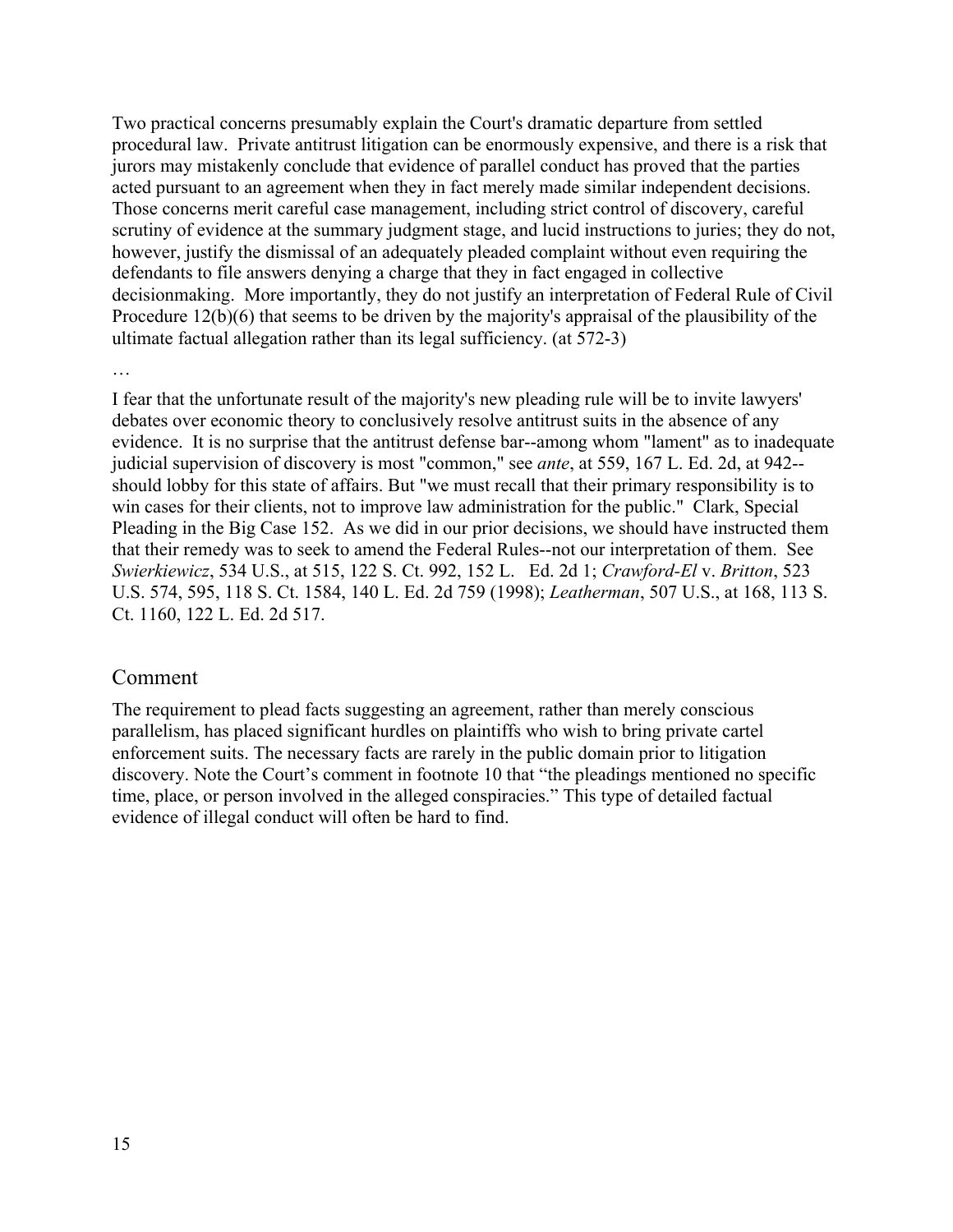# *United States v. U.S. Gypsum Co., 438 U.S. 422 (1978)*

This case presents the following questions:… (b) whether an exchange of price information for purposes of compliance with the Robinson-Patman Act *[that prohibits price discrimination]* is exempt from Sherman Act scrutiny…

The gypsum board industry is highly concentrated, with the number of producers ranging from 9 to 15 in the period 1960-1973. The eight largest companies accounted for some 94% of the national sales with the seven "single plant producers" accounting for the remaining 6%. Most of the major producers and a large number of the single-plant producers are members of the Gypsum Association which since 1930 has served as a trade association of gypsum board manufacturers…

*[The government]* alleged that the conspirators "telephoned or otherwise contacted one another to exchange and discuss current and future published or market prices and published or standard terms and conditions of sale and to ascertain alleged deviations therefrom."…

In *Cement Mfrs. Protective Assn. v. United States*, 268 U.S. 588 (1925), the Court held exempt from Sherman Act § 1 liability an exchange of price information among competitors because the exchange of information was necessary to protect the cement manufacturers from fraudulent behavior by contractors. … *[This exception is]* not necessarily limited to the special circumstances of that case, although the exact scope of the exception remained largely undefined.

Section 2(a) of the Clayton Act, as amended by the Robinson-Patman Act, embodies a general prohibition of price discrimination between buyers when an injury to competition is the consequence. The primary exception to the  $\S 2(a)$  bar is the meeting-competition defense which is incorporated as a proviso to the burden-of-proof requirements set out in  $\S 2(b)$ :

"*Provided, however,* That nothing herein contained shall prevent a seller rebutting the prima facie case thus made by showing that his lower price or the furnishing of services or facilities to any purchaser or purchasers was made in good faith to meet an equally low price of a competitor, or the services or facilities furnished by a competitor."

A good-faith belief, rather than absolute certainty, that a price concession is being offered to meet an equally low price offered by a competitor is sufficient to satisfy the  $\S$  2(b) defense... *[N]*othing in the language of § 2(b)... indicates that direct discussions of price between competitors are required. Nor has any court, so far as we are aware, ever imposed such a requirement…

The so-called problem of the untruthful buyer… does not in our view call for a different approach to the  $\S$  2(b) defense. The good-faith standard remains the benchmark against which the seller's conduct is to be evaluated… *[T]*his standard can be satisfied by efforts falling short of interseller verification… Given the fact-specific nature of the inquiry, it is difficult to predict all the factors the FTC or a court would consider in appraising a seller's good faith in matching a competing offer in these circumstances…

As an abstract proposition, resort to interseller verification as a means of checking the buyer's reliability seems a possible solution to the seller's plight, but careful examination reveals serious problems with the practice.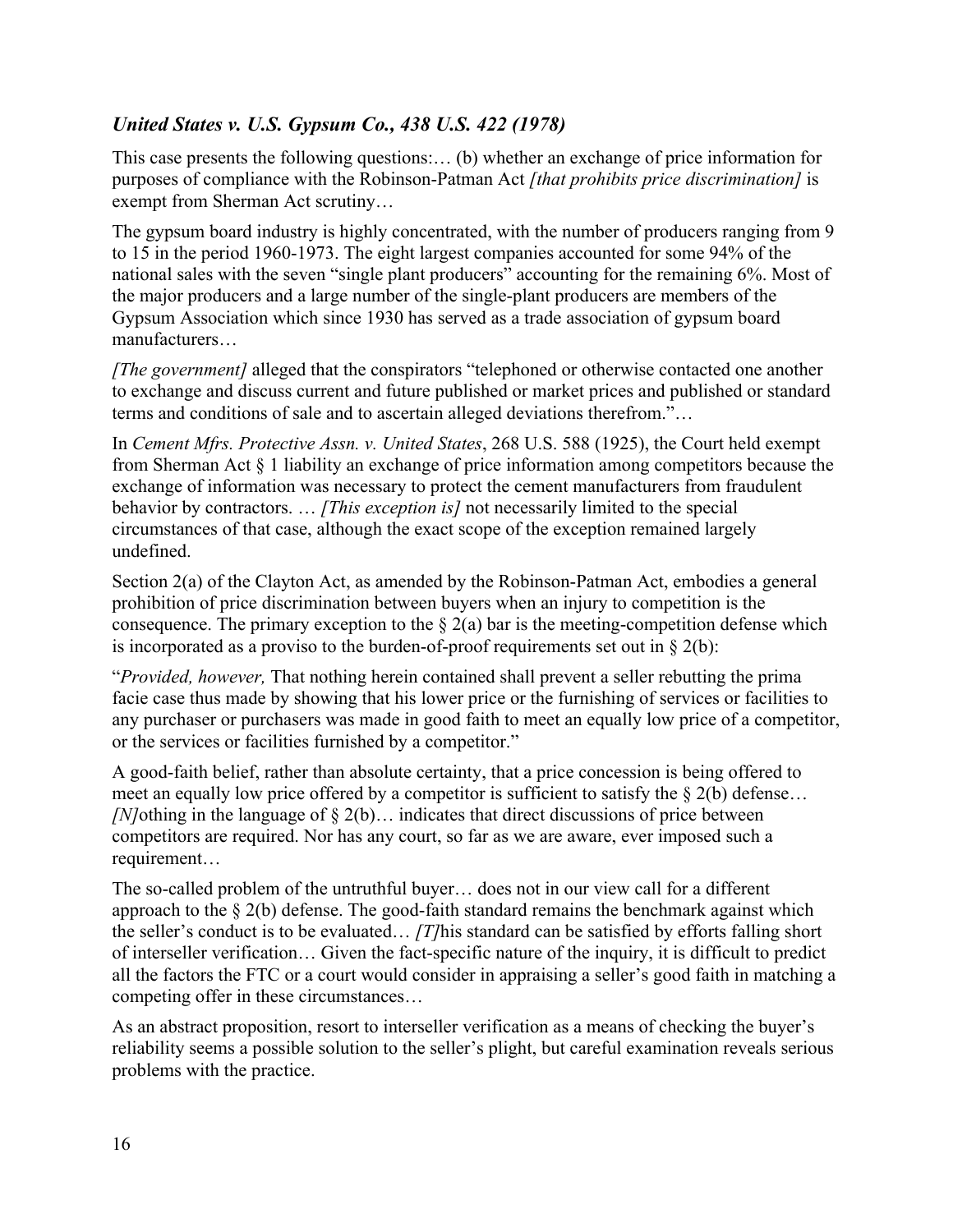Both economic theory and common human experience suggest that interseller verification—if undertaken on an isolated and infrequent basis with no provision for reciprocity or cooperation will not serve its putative function of corroborating the representations of unreliable buyers regarding the existence of competing offers. Price concessions by oligopolists generally yield competitive advantages only if secrecy can be maintained; when the terms of the concession are made publicly known, other competitors are likely to follow and any advantage to the initiator is lost in the process.

Thus, if one seller offers a price concession for the purpose of winning over one of his competitor's customers, it is unlikely that the same seller will freely inform its competitor of the details of the concession so that it can be promptly matched and diffused. Instead, such a seller would appear to have at least as great an incentive to misrepresent the existence or size of the discount as would the buyer who received it. Thus verification, if undertaken on a one-shot basis for the sole purpose of complying with the  $\S$  2(b) defense, does not hold out much promise as a means of shoring up buyers' representations.

The other variety of interseller verification is, like the conduct charged in the instant case, undertaken pursuant to an agreement, either tacit or express, providing for reciprocity among competitors in the exchange of price information. Such an agreement would make little economic sense, in our view, if its sole purpose were to guarantee all participants the opportunity to match the secret price concessions of other participants under  $\S$  2(b). For in such circumstances, each seller would know that his price concession could not be kept from his competitors and no seller participating in the information-exchange arrangement would, therefore, have any incentive for deviating from the prevailing price level in the industry… Instead of facilitating use of the  $\S$  2(b) defense, such an agreement would have the effect of eliminating the very price concessions which provide the main element of competition in oligopolistic industries and the primary occasion for resort to the meeting-competition defense.

Especially in oligopolistic industries such as the gypsum board industry, the exchange of price information among competitors carries with it the added potential for the development of concerted price-fixing arrangements which lie at the core of the Sherman Act's prohibitions…

### Comment

The Court addressed how an exchange of information can lead to a finding of an agreement under the Sherman Act. Note that the industry was highly concentrated and involved a standardized product. These factors help facilitate collusion.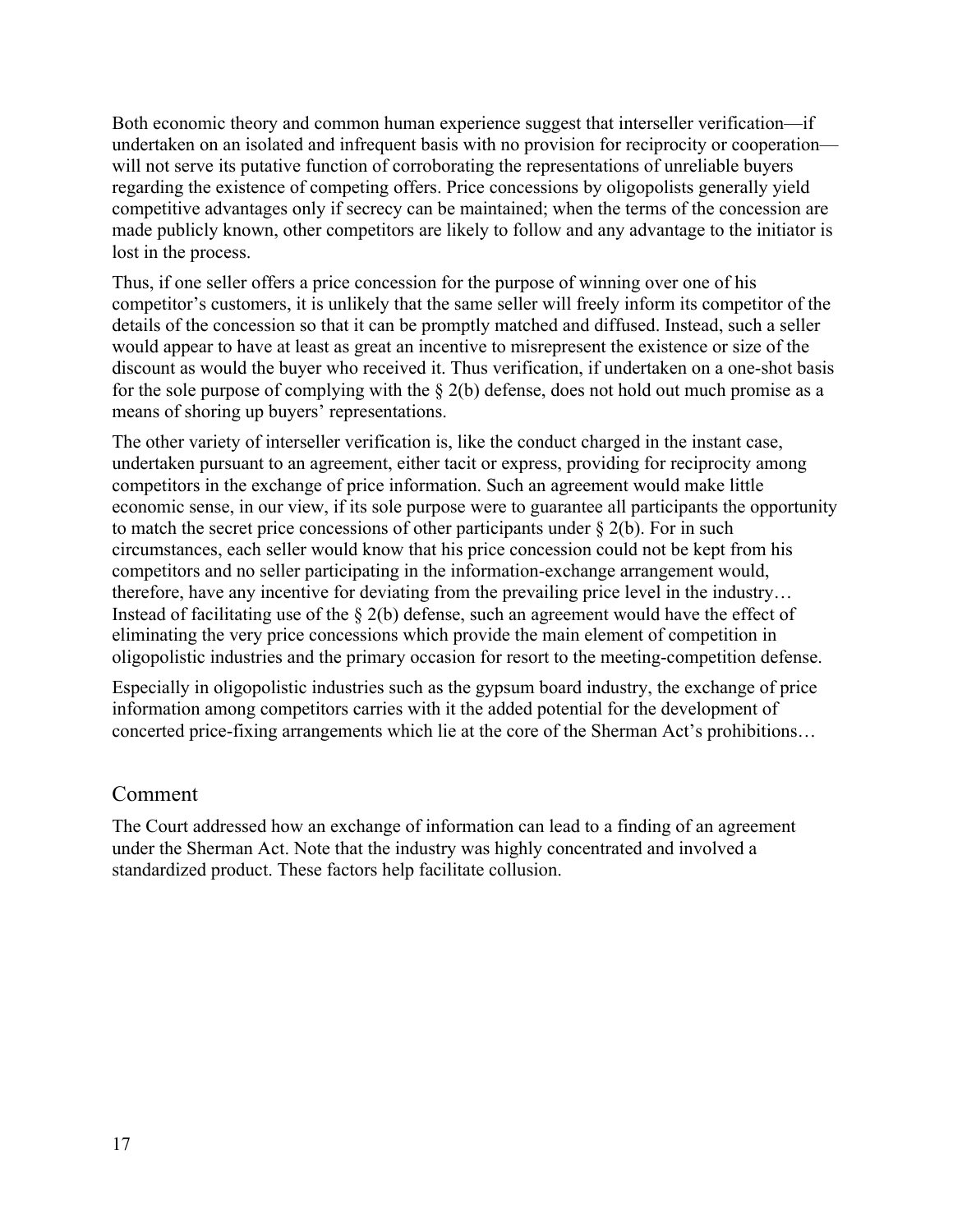# *Copperweld Corp v Independence Tube Corp., 467 US 752 (1984)*

In 1972 petitioner Copperweld Corp. purchased the Regal division from Lear Siegler; the sale agreement bound Lear Siegler and its subsidiaries not to compete with Regal in the United States for five years. Copperweld then transferred Regal's assets to a newly formed, wholly owned Pennsylvania corporation, petitioner Regal Tube Co. The new subsidiary continued to conduct its manufacturing operations in Chicago but shared Copperweld's corporate headquarters in Pittsburgh.

Shortly before Copperweld acquired Regal, David Grohne accepted a job as a corporate officer of Lear Siegler. After the acquisition, while continuing to work for Lear Siegler, Grohne set out to establish his own steel tubing business to compete in the same market as Regal. In May 1972 he formed respondent Independence Tube Corp., which soon secured an offer from the Yoder Co. to supply a tubing mill. In December 1972 respondent gave Yoder a purchase order to have a mill ready by the end of December 1973.

When executives at Regal and Copperweld learned of Grohne's plans, they initially hoped that Lear Siegler's non-competition agreement would thwart the new competitor. Although their lawyer advised them that Grohne was not bound by the agreement, he did suggest that petitioners might obtain an injunction against Grohne's activities if he made use of any technical information or trade secrets belonging to Regal. The legal opinion was given to Regal and Copperweld along with a letter to be sent to anyone with whom Grohne attempted to deal. The letter warned that Copperweld would be "greatly concerned if [Grohne] contemplates entering the structural tube market . . . in competition with Regal Tube" and promised to take "any and all steps which are necessary to protect our rights under the terms of our purchase agreement and to protect the know-how, trade secrets, etc., which we purchased from Lear Siegler." Petitioners later asserted that the letter was intended only to prevent third parties from developing reliance interests that might later make a court reluctant to enjoin Grohne's operations.

When Yoder accepted respondent's order for a tubing mill on February 19, 1973, Copperweld sent Yoder one of these letters; two days later Yoder voided its acceptance. After respondent's efforts to resurrect the deal failed, respondent arranged to have a mill supplied by another company, which performed its agreement even though it too received a warning letter from Copperweld. Respondent began operations on September 13, 1974, nine months later than it could have if Yoder had supplied the mill when originally agreed.

Although the letter to Yoder was petitioners' most successful effort to discourage those contemplating doing business with respondent, it was not their only one. Copperweld repeatedly contacted banks that were considering financing respondent's operations. One or both petitioners also approached real estate firms that were considering providing plant space to respondent and contacted prospective suppliers and customers of the new company. (at 756-7)

B

In 1976 respondent filed this action in the District Court against petitioners and Yoder. The jury found that Copperweld and Regal had conspired to violate § 1 of the Sherman Act, 26 Stat. 209, as amended, 15 U. S. C.  $\S$  1, but that Yoder was not part of the conspiracy....

C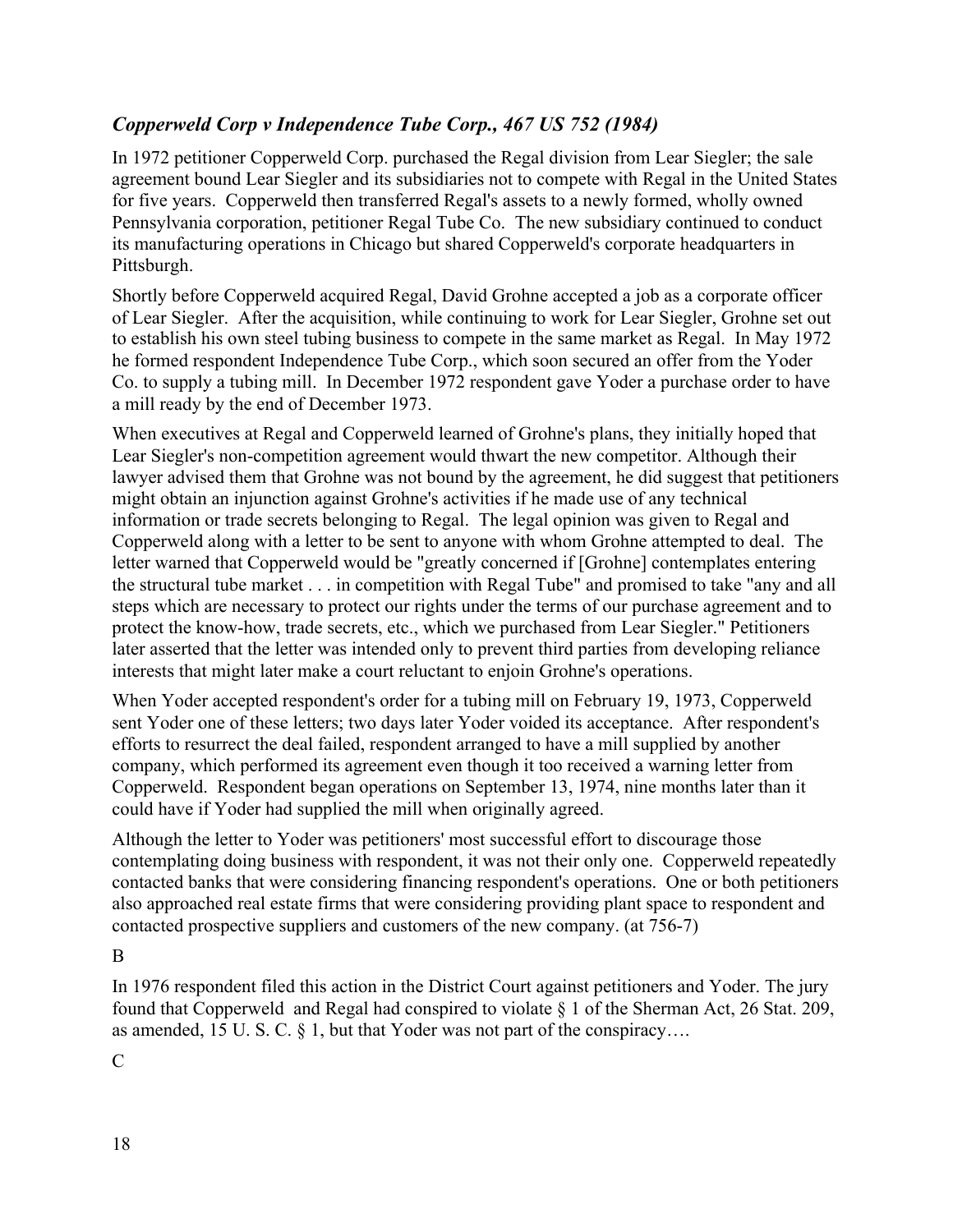The United States Court of Appeals for the Seventh Circuit affirmed. 691 F.2d 310 (1982). It noted that the exoneration of Yoder from antitrust liability left a parent corporation and its wholly owned subsidiary as the only parties to the  $\S$  1 conspiracy. The court questioned the wisdom of subjecting an "intra-enterprise" conspiracy to antitrust liability, when the same conduct by a corporation and an unincorporated division would escape liability for lack of the requisite two legal persons. However, relying on its decision in *Photovest Corp*. v. *Fotomat Corp*., 606 F.2d 704 (1979), cert. denied, 445 U.S. 917 (1980), the Court of Appeals held that liability was appropriate "when there is enough separation between the two entities to make treating them as two independent actors sensible." 691 F.2d, at 318. It held that the jury instructions took account of the proper factors for determining how much separation Copperweld and Regal in fact maintained in the conduct of their businesses. It also held that there was sufficient evidence for the jury to conclude that Regal was more like a separate corporate entity than a mere service arm of the parent.

We granted certiorari to reexamine the intra-enterprise conspiracy doctrine, 462 U.S. 1131 (1983), and we reverse. (at 758-9)

#### II

Review of this case calls directly into question whether the coordinated acts of a parent and its wholly owned subsidiary can, in the legal sense contemplated by § 1 of the Sherman Act, constitute a combination or conspiracy. The so-called "intra-enterprise conspiracy" doctrine provides that § 1 liability is not foreclosed merely because a parent and its subsidiary are subject to common ownership. The doctrine derives from declarations in several of this Court's opinions.

…

As we shall see, *infra*, at 771-774, it is the intra-enterprise conspiracy doctrine itself that "makes but an artificial distinction" at the expense of substance.

…

[Discussing relevant authority, the court concluded] In short, while this Court has previously seemed to acquiesce in the intra-enterprise conspiracy doctrine, it has never explored or analyzed in detail the justifications for such a rule; the doctrine has played only a relatively minor role in the Court's Sherman Act holdings.

#### III

The central criticism is that the doctrine gives undue significance to the fact that a subsidiary is separately incorporated and thereby treats as the concerted activity of two entities what is really unilateral behavior flowing from decisions of a single enterprise. (at 767)

We limit our inquiry to the narrow issue squarely presented: whether a parent and its wholly owned subsidiary are capable of conspiring in violation of § 1 of the Sherman Act. We do not consider under what circumstances, if any, a parent may be liable for conspiring with an affiliated corporation it does not completely own.

The Sherman Act contains a "basic distinction between concerted and independent action." *Monsanto Co*. v. *Spray-Rite Service Corp*., 465 U.S. 752, 761 (1984). The conduct of a single firm is governed by § 2 alone and is unlawful only when it threatens actual monopolization. It is not enough that a single firm appears to "restrain trade" unreasonably, for even a vigorous competitor may leave that impression. For instance, an efficient firm may capture unsatisfied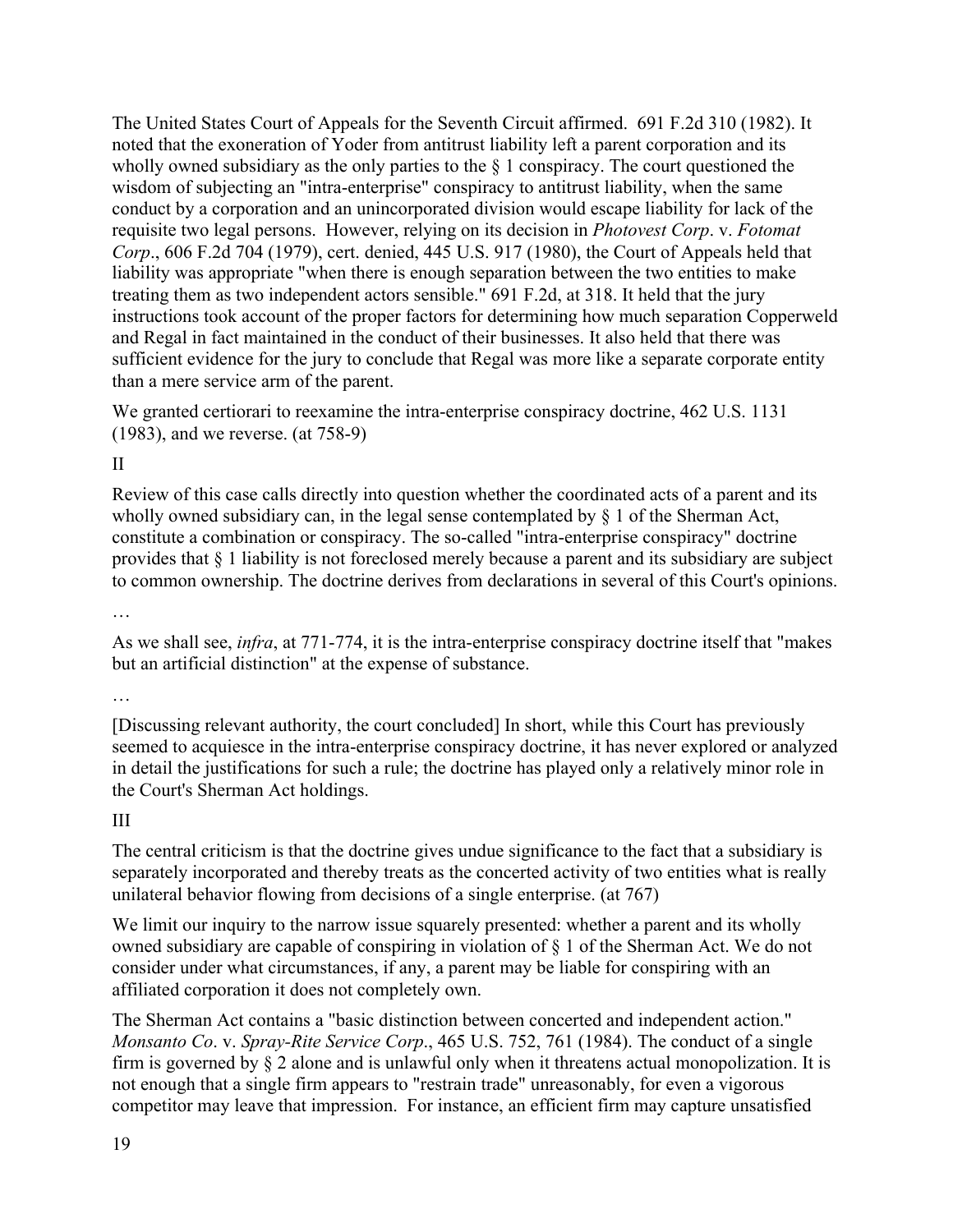customers from an inefficient rival, whose own ability to compete may suffer as a result. This is the rule of the marketplace and is precisely the sort of competition that promotes the consumer interests that the Sherman Act aims to foster. In part because it is sometimes difficult to distinguish robust competition from conduct with long-run anticompetitive effects, Congress authorized Sherman Act scrutiny of single firms only when they pose a danger of monopolization. Judging unilateral conduct in this manner reduces the risk that the antitrust laws will dampen the competitive zeal of a single aggressive entrepreneur.

Section 1 of the Sherman Act, in contrast, reaches unreasonable restraints of trade effected by a "contract, combination . . . or conspiracy" between *separate* entities. It does not reach conduct that is "wholly unilateral." *Albrecht* v. *Herald Co*., 390 U.S. 145, 149 (1968); accord, *Monsanto Co*. v. *Spray-Rite Corp., supra*, at 761. Concerted activity subject to § 1 is judged more sternly than unilateral activity under § 2. Certain agreements, such as horizontal price fixing and market allocation, are thought so inherently anticompetitive that each is illegal *per se* without inquiry into the harm it has actually caused. See generally *Northern Pacific R. Co*. v. *United States*, 356 U.S. 1, 5 (1958). Other combinations, such as mergers, joint ventures, and various vertical agreements, hold the promise of increasing a firm's efficiency and enabling it to compete more effectively. Accordingly, such combinations are judged under a rule of reason, an inquiry into market power and market structure designed to assess the combination's actual effect. See, *e. g., Continental T. V., Inc*. v. *GTE Sylvania Inc*., 433 U.S. 36 (1977); *Chicago Board of Trade* v. *United States*, 246 U.S. 231 (1918). Whatever form the inquiry takes, however, it is not necessary to prove that concerted activity threatens monopolization.

The reason Congress treated concerted behavior more strictly than unilateral behavior is readily appreciated. Concerted activity inherently is fraught with anticompetitive risk. It deprives the marketplace of the independent centers of decisionmaking that competition assumes and demands. In any conspiracy, two or more entities that previously pursued their own interests separately are combining to act as one for their common benefit. This not only reduces the diverse directions in which economic power is aimed but suddenly increases the economic power moving in one particular direction. Of course, such mergings of resources may well lead to efficiencies that benefit consumers, but their anticompetitive potential is sufficient to warrant scrutiny even in the absence of incipient monopoly. (at 768-9)

The distinction between unilateral and concerted conduct is necessary for a proper understanding of the terms "contract, combination . . . or conspiracy" in § 1. Nothing in the literal meaning of those terms excludes coordinated conduct among officers or employees of the *same* company. But it is perfectly plain that an internal "agreement" to implement a single, unitary firm's policies does not raise the antitrust dangers that § 1 was designed to police. The officers of a single firm are not separate economic actors pursuing separate economic interests, so agreements among them do not suddenly bring together economic power that was previously pursuing divergent goals. Coordination within a firm is as likely to result from an effort to compete as from an effort to stifle competition. In the marketplace, such coordination may be necessary if a business enterprise is to compete effectively. For these reasons, officers or employees of the same firm do not provide the plurality of actors imperative for a § 1 conspiracy.

There is also general agreement that  $\S$  1 is not violated by the internally coordinated conduct of a corporation and one of its unincorporated divisions. Although this Court has not previously addressed the question, there can be little doubt that the operations of a corporate enterprise organized into divisions must be judged as the conduct of a single actor. The existence of an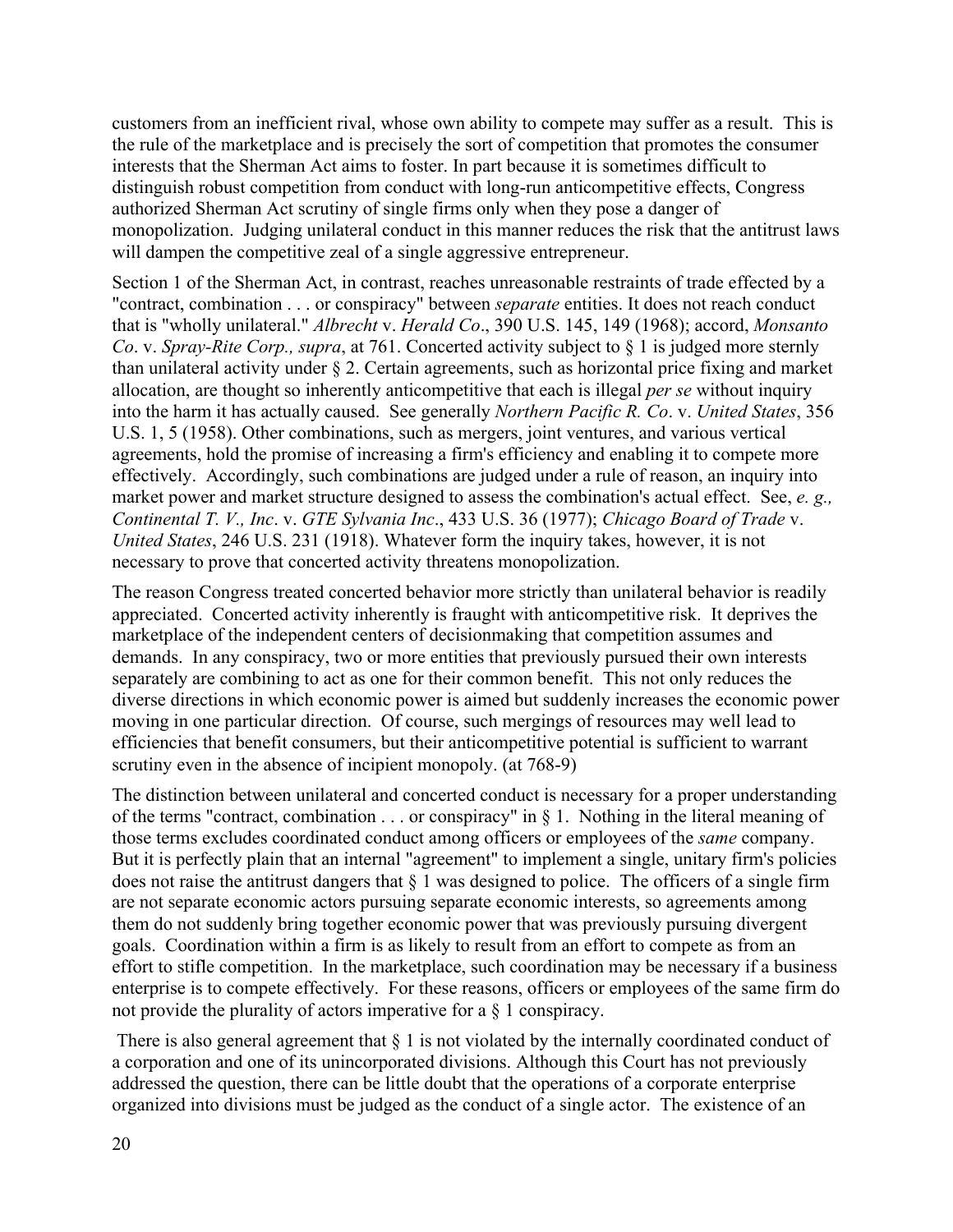unincorporated division reflects no more than a firm's decision to adopt an organizational division of labor. A division within a corporate structure pursues the common interests of the whole rather than interests separate from those of the corporation itself; a business enterprise establishes divisions to further its own interests in the most efficient manner. Because coordination between a corporation and its division does not represent a sudden joining of two independent sources of economic power previously pursuing separate interests, it is not an activity that warrants § 1 scrutiny.

Indeed, a rule that punished coordinated conduct simply because a corporation delegated certain responsibilities to autonomous units might well discourage corporations from creating divisions with their presumed benefits. This would serve no useful antitrust purpose but could well deprive consumers of the efficiencies that decentralized management may bring.

For similar reasons, the coordinated activity of a parent and its wholly owned subsidiary must be viewed as that of a single enterprise for purposes of § 1 of the Sherman Act. A parent and its wholly owned subsidiary have a complete unity of interest. Their objectives are common, not disparate; their general corporate actions are guided or determined not by two separate corporate consciousnesses, but one. They are not unlike a multiple team of horses drawing a vehicle under the control of a single driver. With or without a formal "agreement," the subsidiary acts for the benefit of the parent, its sole shareholder. If a parent and a wholly owned subsidiary do "agree" to a course of action, there is no sudden joining of economic resources that had previously served different interests, and there is no justification for § 1 scrutiny.

Indeed, the very notion of an "agreement" in Sherman Act terms between a parent and a wholly owned subsidiary lacks meaning. A § 1 agreement may be found when "the conspirators had a unity of purpose or a common design and understanding, or a meeting of minds in an unlawful arrangement." American Tobacco Co. v. United States, 328 U.S. 781, 810 (1946). But in reality a parent and a wholly owned subsidiary always have a "unity of purpose or a common design." They share a common purpose whether or not the parent keeps a tight rein over the subsidiary; the parent may assert full control at any moment if the subsidiary fails to act in the parent's best interests. (at 770-772)

The intra-enterprise conspiracy doctrine looks to the form of an enterprise's structure and ignores the reality. Antitrust liability should not depend on whether a corporate subunit is organized as an unincorporated division or a wholly owned subsidiary. A corporation has complete power to maintain a wholly owned subsidiary in either form. The economic, legal, or other considerations that lead corporate management to choose one structure over the other are not relevant to whether the enterprise's conduct seriously threatens competition. Rather, a corporation may adopt the subsidiary form of organization for valid management and related purposes. Separate incorporation may improve management, avoid special tax problems arising from multistate operations, or serve other legitimate interests. Especially in view of the increasing complexity of corporate operations, a business enterprise should be free to structure itself in ways that serve efficiency of control, economy of operations, and other factors dictated by business judgment without increasing its exposure to antitrust liability. Because there is nothing inherently anticompetitive about a corporation's decision to create a subsidiary, the intra-enterprise conspiracy doctrine "[imposes] grave legal consequences upon organizational distinctions that are of *de minimis* meaning and effect." *Sunkist Growers, Inc*. v. *Winckler & Smith Citrus Products Co*., 370 U.S. 19, 29 (1962).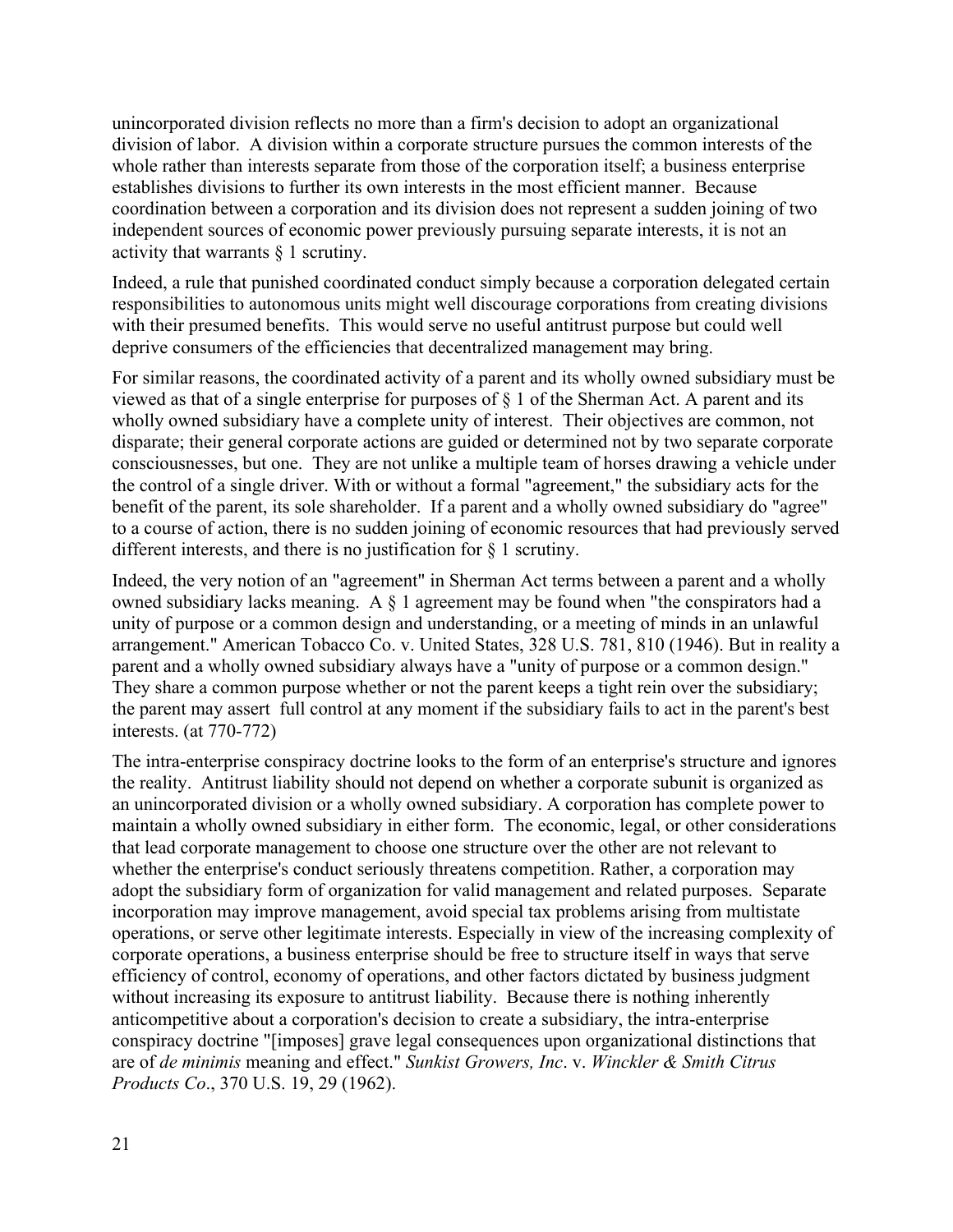If antitrust liability turned on the garb in which a corporate subunit was clothed, parent corporations would be encouraged to convert subsidiaries into unincorporated divisions. Indeed, this is precisely what the Seagram company did after this Court's decision in *Kiefer-Stewart Co*. v. *Joseph E. Seagram & Sons, Inc*., 340 U.S. 211 (1951). Such an incentive serves no valid antitrust goals but merely deprives consumers and producers of the benefits that the subsidiary form may yield.

The error of treating a corporate division differently from a wholly owned subsidiary is readily seen from the facts of this case. Regal was operated as an unincorporated division of Lear Siegler for four years before it became a wholly owned subsidiary of Copperweld. Nothing in this record indicates any meaningful difference between Regal's operations as a division and its later operations as a separate corporation. Certainly nothing suggests that Regal was a greater threat to competition as a subsidiary of Copperweld than as a division of Lear Siegler. Under either arrangement, Regal might have acted to bar a new competitor from entering the market. In one case it could have relied on economic power from other quarters of the Lear Siegler corporation; instead it drew on the strength of its separately incorporated parent, Copperweld. From the standpoint of the antitrust laws, there is no reason to treat one more harshly than the other. As Chief Justice Hughes cautioned, "[realities] must dominate the judgment." *Appalachian Coals, Inc*. v. *United States*, 288 U.S., at 360. (at 773-774)

D

Any reading of the Sherman Act that remains true to the Act's distinction between unilateral and concerted conduct will necessarily disappoint those who find that distinction arbitrary. It cannot be denied that § 1's focus on concerted behavior leaves a "gap" in the Act's proscription against unreasonable restraints of trade. See *post*, at 789. An unreasonable restraint of trade may be effected not only by two independent firms acting in concert; a single firm may restrain trade to precisely the same extent if it alone possesses the combined market power of those same two firms. Because the Sherman Act does not prohibit unreasonable restraints of trade as such -- but only restraints effected by a contract, combination, or conspiracy -- it leaves untouched a single firm's anticompetitive conduct (short of threatened monopolization) that may be indistinguishable in economic effect from the conduct of two firms subject to § 1 liability.

We have already noted that Congress left this "gap" for eminently sound reasons. Subjecting a single firm's every action to judicial scrutiny for reasonableness would threaten to discourage the competitive enthusiasm that the antitrust laws seek to promote. See *supra*, at 767-769. Moreover, whatever the wisdom of the distinction, the Act's plain language leaves no doubt that Congress made a purposeful choice to accord different treatment to unilateral and concerted conduct. Had Congress intended to outlaw unreasonable restraints of trade as such, § 1's requirement of a contract, combination, or conspiracy would be superfluous, as would the entirety of § 2. Indeed, this Court has recognized that § 1 is limited to concerted conduct at least since the days of *United States* v. *Colgate & Co*., 250 U.S. 300 (1919). Accord, *post*, at 789.

The appropriate inquiry in this case, therefore, is not whether the coordinated conduct of a parent and its wholly owned subsidiary may ever have anticompetitive effects, as the dissent suggests. Nor is it whether the term "conspiracy" will bear a literal construction that includes parent corporations and their wholly owned subsidiaries. For if these were the proper inquiries, a single firm's conduct would be subject to  $\S$  1 scrutiny whenever the coordination of two employees was involved. Such a rule would obliterate the Act's distinction between unilateral and concerted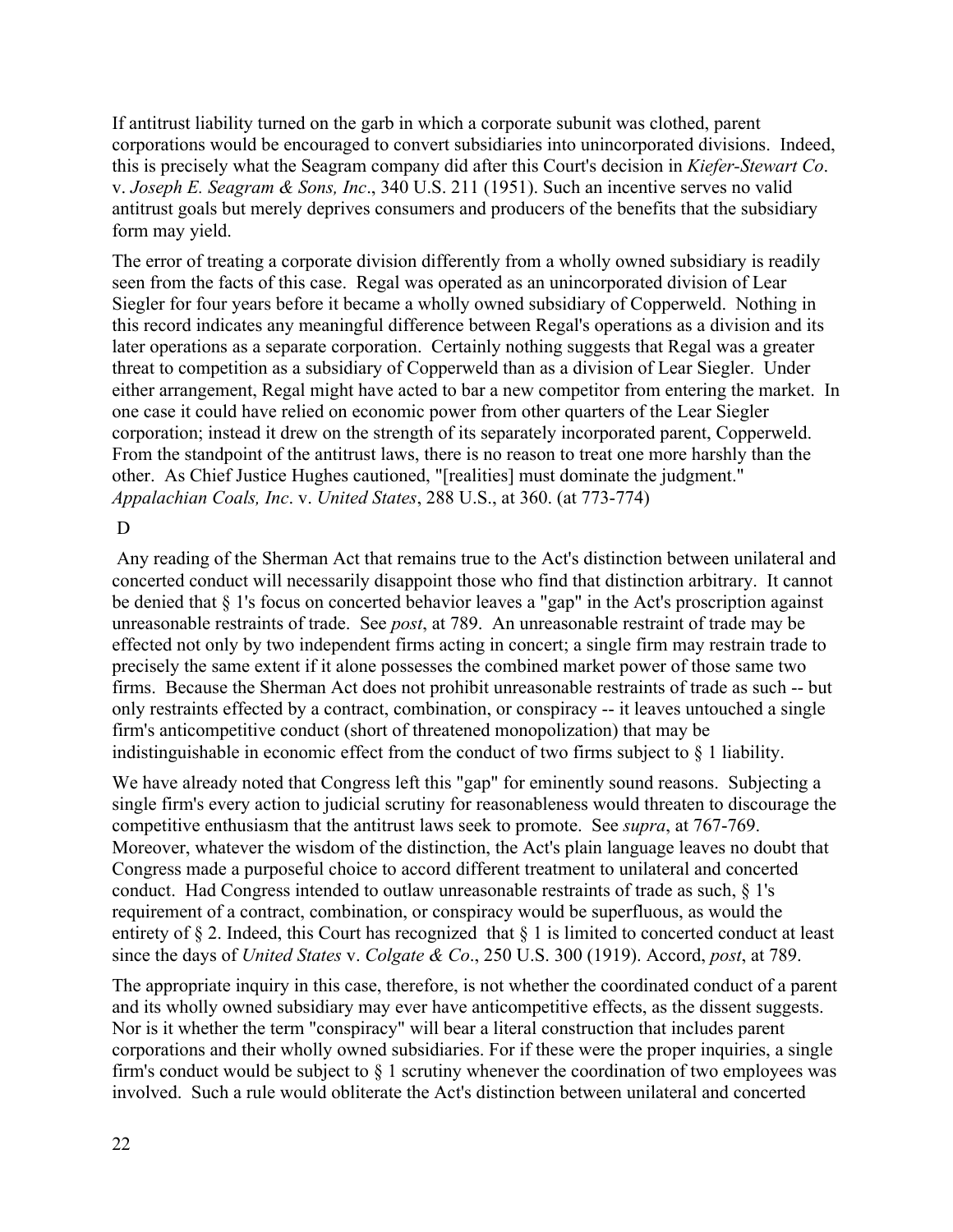conduct, contrary to the clear intent of Congress as interpreted by the weight of judicial authority. See n. 15, *supra*. Rather, the appropriate inquiry requires us to explain the logic underlying Congress' decision to exempt unilateral conduct from § 1 scrutiny, and to assess whether that logic similarly excludes the conduct of a parent and its wholly owned subsidiary. Unless we second-guess the judgment of Congress to limit  $\S$  1 to concerted conduct, we can only conclude that the coordinated behavior of a parent and its wholly owned subsidiary falls outside the reach of that provision.

Although we recognize that any "gap" the Sherman Act leaves is the sensible result of a purposeful policy decision by Congress, we also note that the size of any such gap is open to serious question. Any anticompetitive activities of corporations and their wholly owned subsidiaries meriting antitrust remedies may be policed adequately without resort to an intraenterprise conspiracy doctrine. A corporation's initial acquisition of control will always be subject to scrutiny under § 1 of the Sherman Act and § 7 of the Clayton Act, 38 Stat. 731, 15 U. S. C. § 18. Thereafter, the enterprise is fully subject to § 2 of the Sherman Act and § 5 of the Federal Trade Commission Act, 38 Stat. 719, 15 U. S. C. § 45. That these statutes are adequate to control dangerous anticompetitive conduct is suggested by the fact that not a single holding of antitrust liability by this Court would today be different in the absence of an intra-enterprise conspiracy doctrine. It is further suggested by the fact that the Federal Government, in its administration of the antitrust laws, no longer accepts the concept that a corporation and its wholly owned subsidiaries can "combine" or "conspire" under  $\S$  1. Elimination of the intraenterprise conspiracy doctrine with respect to corporations and their wholly owned subsidiaries will therefore not cripple antitrust enforcement. It will simply eliminate treble damages from private state tort suits masquerading as antitrust actions.

#### IV

We hold that Copperweld and its wholly owned subsidiary Regal are incapable of conspiring with each other for purposes of § 1 of the Sherman Act. To the extent that prior decisions of this Court are to the contrary, they are disapproved and overruled. Accordingly, the judgment of the Court of Appeals is reversed. (at 775-777)

#### Dissent (Justice Stevens)

There are other ways in which corporate affiliation can operate to restrain competition. A wholly owned subsidiary might market a "fighting brand" or engage in other predatory behavior that would be more effective if its ownership were concealed than if it was known that only one firm was involved. A predator might be willing to accept the risk of bankrupting a subsidiary when it could not afford to let a division incur similar risks. Affiliated corporations might enhance their power over suppliers by agreeing to refuse to deal with those who deal with an actual or potential competitor of one of them; such a threat might be more potent coming from both corporations than from only one.

…

In sum, the question that the Court should ask is... why two corporations that engage in a predatory course of conduct which produces a marketwide restraint on competition and which, as separate legal entities, can be easily fit within the language of § 1, should be immunized from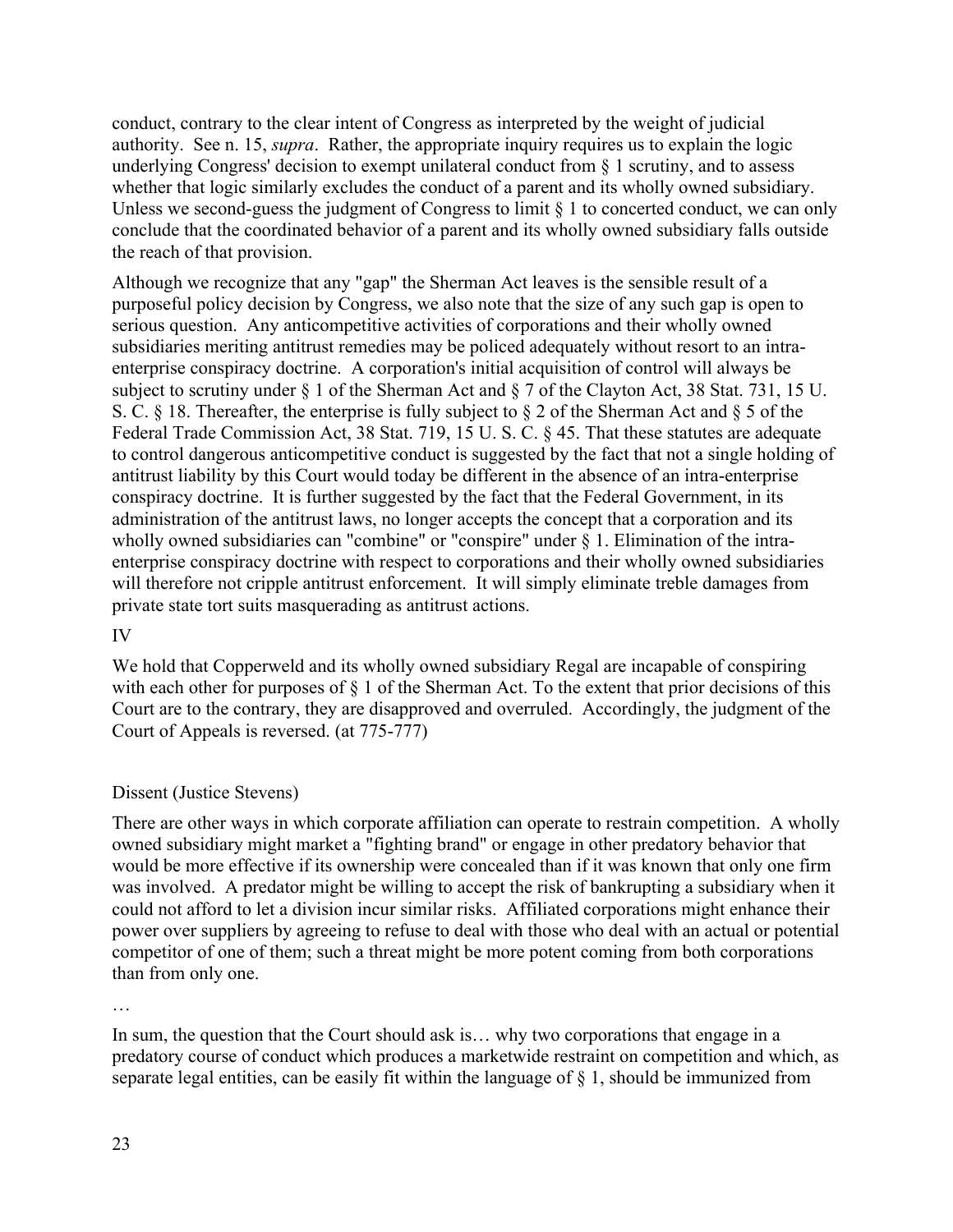liability because they are controlled by the same godfather. That is a question the Court simply fails to confront. I respectfully dissent. (at 794-795)

### Comment

The Court's reasoning suggests that entities under common control cannot agree with each other under §1 of the Sherman Act. On the one hand, it is hard to imagine how the traditional substance of a §1 claim (e.g. fixing prices or output) is relevant to a conglomerate with a single center of control. Note that the substance of this case (where one company harasses a competitor by threatening its suppliers with a spurious legal action) more closely resembles an economic tort action than a typical antitrust cartel claim. On the other hand, commentators have suggested that antitrust law's comparatively permissive attitude towards unilateral conduct and mergers means that antitrust favors centralized economic decisionmakers over dispersed economic actors, which organize through trade associations and collective bargaining (consider that the artists' associations in *Broadcast Music*, in the recommended readings, had to justify their agreements through efficiencies). This limitation on intra-firm agreements may also present greater difficulties in minority ownership cases and for emerging research on the impacts of common ownership on competition.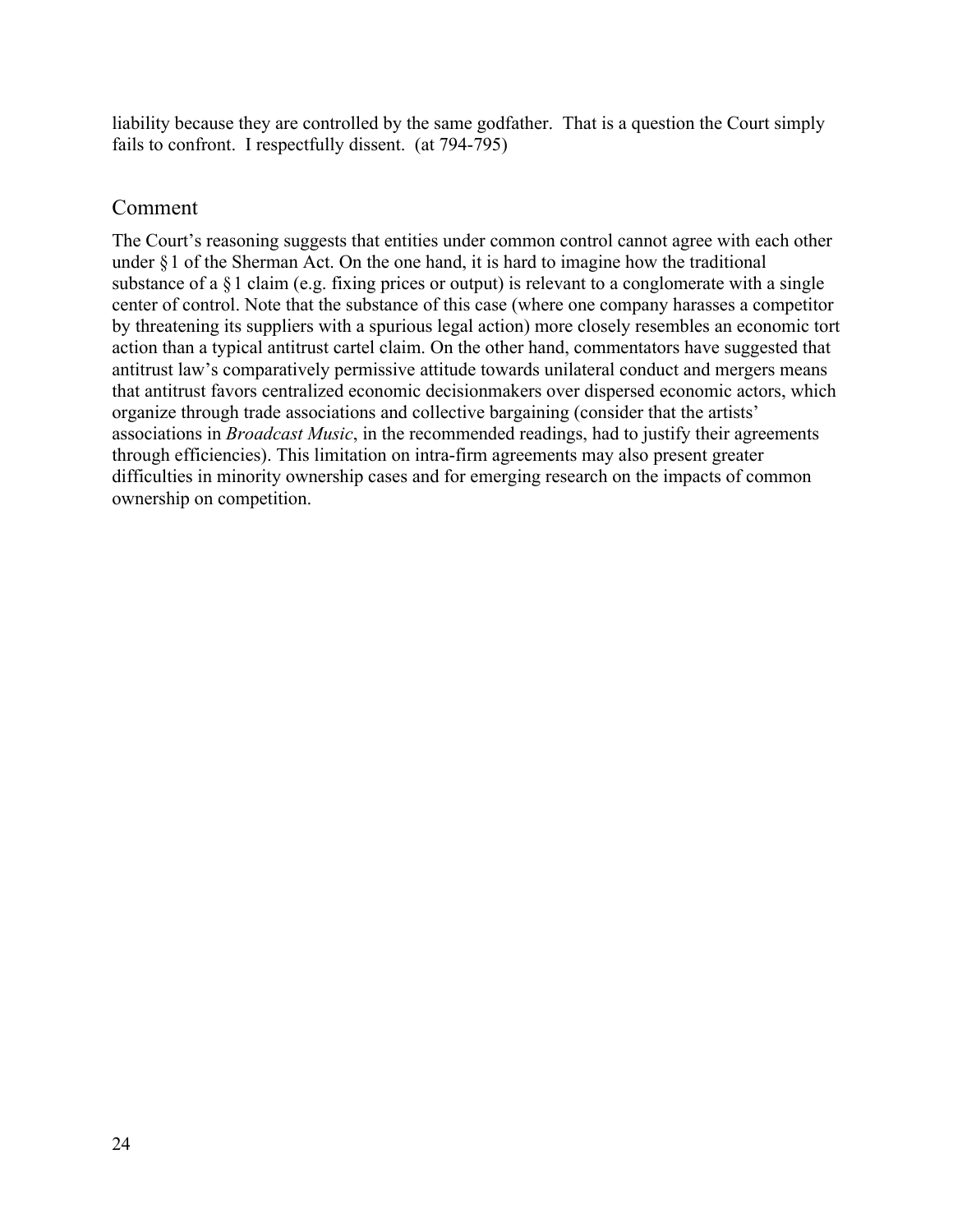### *American Needle v National Football League, 560 U.S. 183 (2010)*

[The National Football League (NFL) formed respondent National Football League Properties (NFLP) to develop, license, and market the intellectual property of its teams. At first, NFLP granted nonexclusive licenses to petitioner and other vendors to manufacture and sell teamlabeled apparel. In December 2000, however, the teams authorized NFLP to grant exclusive licenses. NFLP granted an exclusive license to respondent Reebok International Ltd. [\*\*\*953] to produce and sell trademarked headwear for all 32 teams. A former producer of branded clothing filed this action challenging the grant of an exclusive license]

…

[W]e have only a narrow issue to decide: whether the NFL respondents are capable of engaging in a "contract, combination . . . , or conspiracy" as defined by § 1 of the Sherman Act, 15 U.S.C. § 1, or, as we have sometimes phrased it, whether the alleged activity by the NFL respondents "must be viewed as that of a single enterprise for purposes of § 1." *Copperweld Corp.* v. *Independence Tube Corp.*, 467 U.S. 752, 771, 104 S. Ct. 2731, 81 L. Ed. 2d 628 (1984).

…

We have long held that concerted action under § 1 does not turn simply on whether the parties involved are legally distinct entities. Instead, we have eschewed such formalistic distinctions in favor of a functional consideration of how the parties involved in the alleged anticompetitive conduct actually operate.

As a result, we have repeatedly found instances in which members of a legally single entity violated § 1 when the entity was controlled by a group of competitors and served, in essence, as a vehicle for ongoing concerted activity. In *United States* v. *Sealy, Inc.*, 388 U.S. 350, 87 S. Ct. 1847, 18 L. Ed. 2d 1238 (1967), for example, a group of mattress manufacturers operated and controlled Sealy, Inc., a company that licensed the Sealy trademark to the manufacturers, and dictated that each operate within a specific geographic area. *Id.*, at 352-353, 87 S. Ct. 1847, 18 L. Ed. 2d 1238. The Government alleged that the licensees and Sealy were conspiring in violation of § 1, and we agreed. *Id.*, at 352-354, 87 S. Ct. 1847, 18 L. Ed. 2d 1238. We explained that "[w]e seek the central substance of the situation" and therefore "we are moved by the identity of the persons who act, rather than the label of their hats." *Id.*, at 353, 87 S. Ct. 1847, 18 L. Ed. 2d 1238. We thus held that Sealy was not a "separate entity, but . . . an instrumentality of the individual manufacturers." *Id.*, at 356, 87 S. Ct. 1847, 18 L. Ed. 2d 1238. In similar circumstances, we have found other formally distinct business organizations covered by § 1. See, *e.g., Northwest Wholesale Stationers, Inc.* v. *Pacific Stationery & Printing Co.*, 472 U.S. 284, 105 S. Ct. 2613, 86 L. Ed. 2d 202 (1985); *National Collegiate Athletic Ass'n* v. *Board of Regents*, 468 U.S. 85, 104 S. Ct. 2948, 82 L. Ed. 2d 70 (1984) *(NCAA);United States* v. *Topco Associates, Inc.*, 405 U.S. 596, 609, 92 S. Ct. 1126, 31 L. Ed. 2d 515 (1972); *Associated Press* v. *United States*, 326 U.S. 1, 65 S. Ct. 1416, 89 L. Ed. 2013 (1945); *id.*, [1678] at 26, 65 S. Ct. 1416, 89 L. Ed. 2013 (Frankfurter, J., concurring); *United States* v. *Terminal R. Ass'n*, 224 U.S. 383, 32 S. Ct. 507, 56 L. Ed. 810 (1912); see also Rock, Corporate Law Through an Antitrust Lens, 92 Colum. L. Rev. 497, 506-510 (1992) (discussing cases). We have similarly looked past the form of a legally "single entity" when competitors were part of professional organization or trade groups.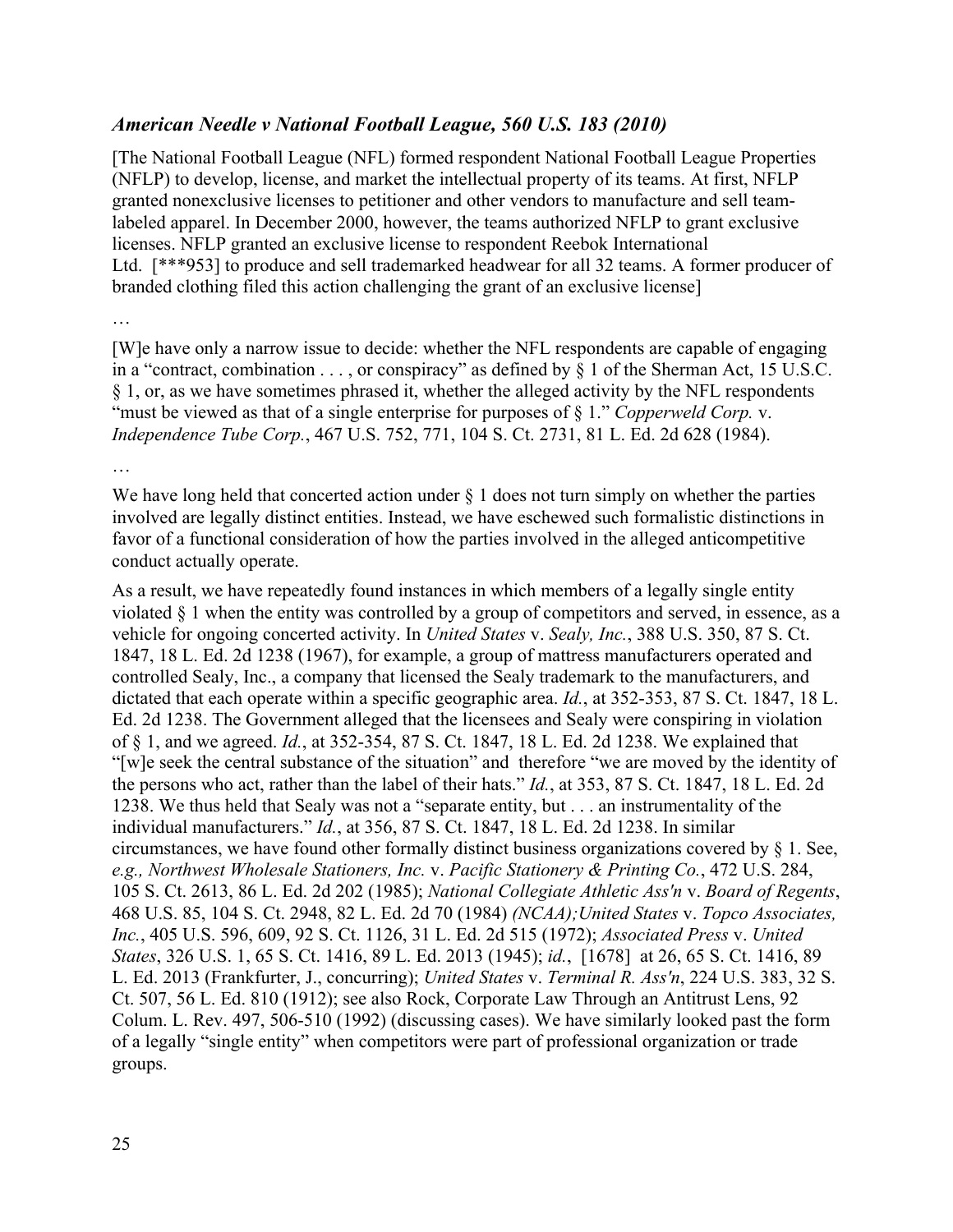Conversely, there is not necessarily concerted action simply because more than one legally distinct entity is involved. Although, under a now-defunct doctrine known as the "intraenterprise conspiracy doctrine," we once treated cooperation between legally separate entities as necessarily covered by § 1, we now embark on a more functional analysis.

…

Because the inquiry is one of competitive reality, it is not determinative that two parties to an alleged  $\S$  1 violation are legally distinct entities. Nor, however, is it determinative that two legally distinct entities have organized themselves under a single umbrella or into a structured joint venture. The question is whether the agreement joins together "independent centers of decisionmaking." *Id.*, at 769, 104 S. Ct. 2731, 81 L. Ed. 2d 628. If it does, the entities are capable of conspiring under § 1, and the court must decide whether the restraint of trade is an unreasonable and therefore illegal one. (at 191-192)

V

The NFL teams do not possess either the unitary decisionmaking quality or the single aggregation of economic power characteristic of independent action. Each of the teams is a substantial, independently owned, and independently managed business. "[T]heir general corporate actions are guided or determined" by "separate corporate consciousnesses," and "[t]heir objectives are" not "common." *Copperweld*, 467 U.S., at 771, 104 S. Ct. 2731, 81 L. Ed. 2d 628; see also *North American Soccer League* v. *NFL*, 670 F.2d 1249, 1252 (CA2 1982) (discussing ways that "the financial performance of each team, while related to that of the others, does not . . . necessarily rise and fall with that of the others"). The teams compete with one another, not only on the playing field, but to attract fans, for gate receipts, and for contracts with managerial and playing personnel. See *Brown* v. *Pro Football, Inc.*, 518 U.S. 231, 249, 116 S. Ct. 2116, 135 L. Ed. 2d 521 (1996); *Sullivan* v. *NFL*, 34 F.3d 1091, 1098 (CA1 1994); *Mid-South Grizzlies* v. *NFL*, 720 F.2d 772, 787 (CA3 1983); cf. *NCAA*, 468 U.S., at 99, 104 S. Ct. 2948, 82 L. Ed. 2d 70.

Directly relevant to this case, the teams compete in the market for intellectual property. To a firm making hats, the Saints and the Colts are two potentially competing suppliers of valuable trademarks. When each NFL team licenses its intellectual property, it is not pursuing the "common interests of the whole" league but is instead pursuing interests of each "corporation itself," *Copperweld*, 467 U.S., at 770, 104 S. Ct. 2731, 81 L. Ed. 2d 628; teams are acting as "separate economic actors pursuing separate economic interests," and each team therefore is a potential "independent cente[r] of decisionmaking," *id.*, at 769, 104 S. Ct. 2731, 81 L. Ed. 2d 628. Decisions by NFL teams to license their separately owned trademarks collectively and to only one vendor are decisions that "depriv[e] the marketplace of independent centers of decisionmaking," *ibid.*, and therefore of actual or potential competition. See *NCAA*, 468 U.S., at 109, n. 39, 104 S. Ct. 2948, 82 L. Ed. 2d 70 (observing a possible § 1 violation if two separately owned companies sold their separate products through a "single selling agent"); cf. Areeda & Hovenkamp P1478a, at 318 ("Obviously, the most significant competitive threats arise when joint venture participants are actual or potential competitors").

In defense, respondents argue that by forming NFLP, they have formed a single entity, akin to a merger, and market their NFL brands through a single outlet. But it is not dispositive that the teams have organized and own a legally separate entity that centralizes the management of their intellectual property. An ongoing § 1 violation cannot evade § 1 scrutiny simply by giving the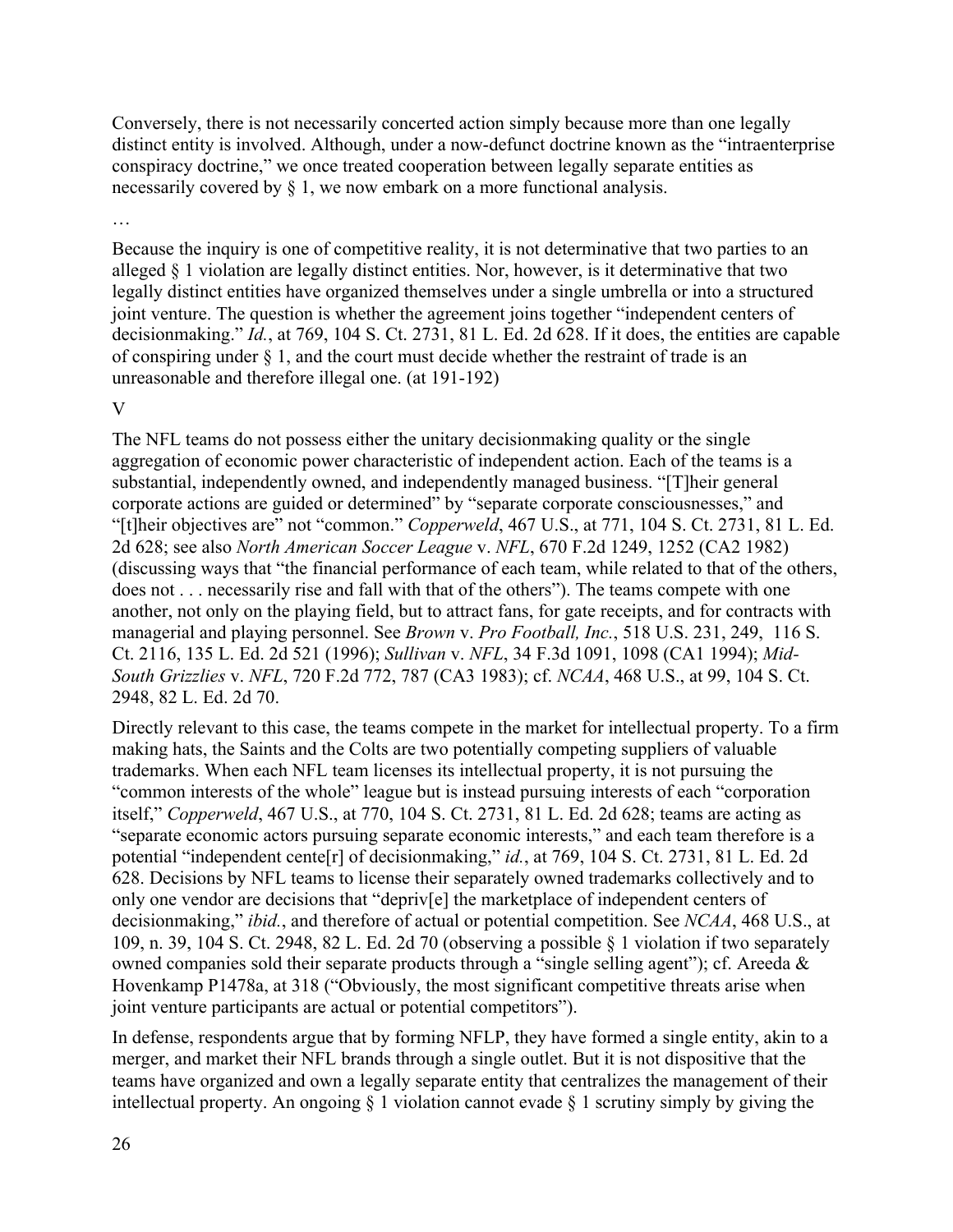ongoing violation a name and label. "Perhaps every agreement and combination in restraint of trade could be so labeled." *Timken Roller Bearing Co.* v. *United States*, 341 U.S. 593, 598, 71 S. Ct. 971, 95 L. Ed. 1199 (1951).

The NFL respondents may be similar in some sense to a single enterprise that owns several pieces of intellectual property and licenses them jointly, but they are not similar in the relevant functional sense. Although NFL teams have common interests such as promoting the NFL brand, they are still separate, profit-maximizing entities, and their interests in licensing team trademarks are not necessarily aligned. See generally Hovenkamp, Exclusive Joint Ventures and Antitrust Policy, 1995 Colum. Bus. L. Rev. 1, 52-61 (1995); Shishido, Conflicts of Interest and Fiduciary Duties in the Operation of a Joint Venture, 39 Hastings L. J. 63, 69-81 (1987). Common interests in the NFL brand "*partially* unit[e] the economic interests of the parent firms," Broadley, Joint Ventures and Antitrust Policy, 95 Harv. L. Rev. 1521, 1526 (1982) (emphasis added), but the teams still have distinct, potentially competing interests.

It may be, as respondents argue, that NFLP "has served as the 'single driver' " of the teams' "promotional vehicle, 'pursu[ing] the common interests of the whole.' " Brief for NFL Respondents 28 (quoting *Copperweld*, 467 U.S., at 770-771, 104 S. Ct. 2731, 81 L. Ed. 2d 628; brackets in original). But illegal restraints often are in the common interests of the parties to the restraint, at the expense of those who are not parties. It is true, as respondents describe, that they have for some time marketed their trademarks jointly. But a history of concerted activity does not immunize conduct from § 1 scrutiny. "Absence of actual competition may simply be a manifestation of the anticompetitive agreement itself." *Freeman*, 322 F.3d, at 1149.

Respondents argue that nonetheless, as the Court of Appeals held, they constitute a single entity because without their cooperation, there would be no NFL football. It is true that "the clubs that make up a professional sports league are not completely independent economic competitors, as they depend upon a degree of cooperation for economic survival." *Brown*, 518 U.S., at 248, 116 S. Ct. 2116, 135 l. Ed. 2d 521. But the Court of Appeals' reasoning is unpersuasive.

The justification for cooperation is not relevant to whether that cooperation is concerted or independent action. A "contract, combination . . . , or conspiracy," § 1, that is necessary or useful to a joint venture is still a "contract, combination . . . , or conspiracy" if it "deprives the marketplace of independent centers of decisionmaking," *Copperweld*, 467 U.S., at 769, 104 S. Ct. 2731, 81 L. Ed. 2d 628. See *NCAA,* 468 U.S., at 113, 104 S. Ct. 2948, 82 L. Ed. 2d 70 ("[J]oint ventures [1681] have no immunity from antitrust laws"). Any joint venture involves multiple sources of economic power cooperating to produce a product. And for many such ventures, the participation of others is necessary. But that does not mean that necessity of cooperation transforms concerted action into independent action; a nut and a bolt can only operate together, but an agreement between nut and bolt manufacturers is still subject to § 1 analysis. Nor does it mean that once a group of firms agree to produce a joint product, cooperation amongst those firms must be treated as independent conduct. The mere fact that the teams operate jointly in some sense does not mean that they are immune.

The question whether NFLP decisions can constitute concerted activity covered by § 1 is closer than whether decisions made directly by the 32 teams are covered by § 1. This is so both because NFLP is a separate corporation with its own management and because the record indicates that most of the revenues generated by NFLP are shared by the teams on an equal basis. Nevertheless we think it clear that for the same reasons the 32 teams' conduct is covered by § 1, NFLP's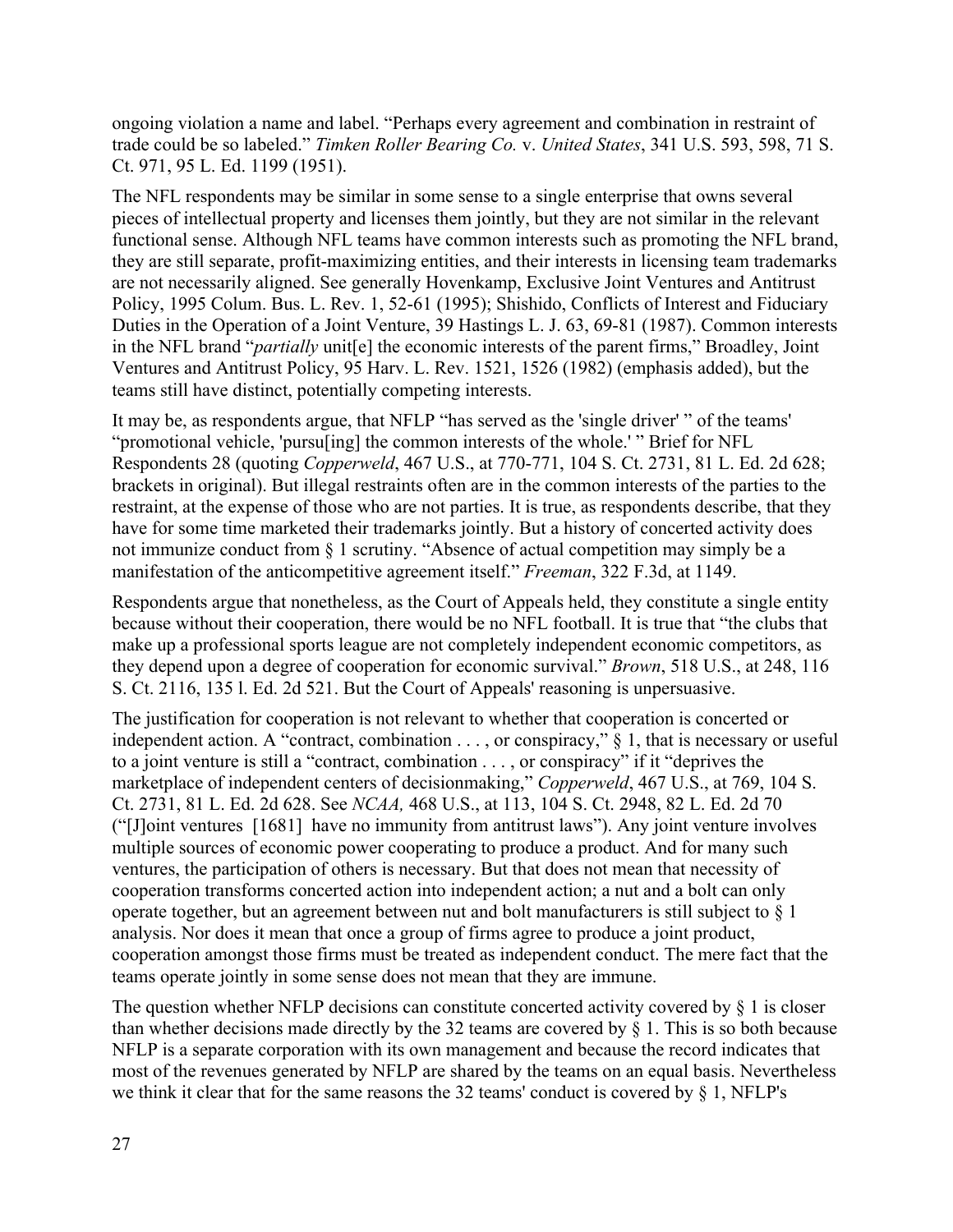actions also are subject to  $\S$  1, at least with regards to its marketing of property owned by the separate teams. NFLP's licensing decisions are made by the 32 potential competitors, and each of them actually owns its share of the jointly managed assets. Cf. *Sealy*, 388 U.S., at 352-354, 87 S. Ct. 1847, 18 L. Ed. 2d 1238. Apart from their agreement to cooperate in exploiting those assets, including their decisions as the NFLP, there would be nothing to prevent each of the teams from making its own market decisions relating to purchases of apparel and headwear, to the sale of such items, and to the granting of licenses to use its trademarks.

We generally treat agreements within a single firm as independent action on the presumption that the components of the firm will act to maximize the firm's profits. But in rare cases, that presumption does not hold. Agreements made within a firm can constitute concerted action covered by § 1 when the parties to the agreement act on interests separate from those of the firm itself, and the intrafirm agreements may simply be a formalistic shell for ongoing concerted action. See, *e.g.*, *Topco Associates, Inc.*, 405 U.S., at 609, 92 S. Ct. 1126, 31 L. Ed. 2d 515; *Sealy,* 388 U.S., at 352-354, 87 S. Ct. 1847, 18 L. Ed. 2d 1238.

For that reason, decisions by NFLP regarding the teams' separately owned intellectual property constitute concerted action. Thirty-two teams operating independently through the vehicle of NFLP are not like the components of a single firm that act to maximize the firm's profits. The teams remain separately controlled, potential competitors with economic interests that are distinct from NFLP's financial well-being. See generally Hovenkamp, 1995 Colum. Bus. L. Rev., at 52-61. Unlike typical decisions by corporate shareholders, NFLP licensing decisions effectively require the assent of more than a mere majority of shareholders. And each team's decision reflects not only an interest in NFLP's profits but also an interest in the team's individual profits. See generally Shusido*,* 39 Hastings L. J., at 69-71. The 32 teams capture individual economic benefits separate and apart from NFLP profits as a result of the decisions they make for NFLP. NFLP's decisions thus affect each team's profits from licensing its own intellectual property. "Although the business interests of" the teams "will *often* coincide with those of " NFLP "as an entity in itself, that commonality of interest exists in every cartel." *Los Angeles Memorial [1682] Coliseum Comm'n* v. *NFL*, 726 F.2d 1381, 1389 (CA9 1984) (emphasis added). In making the relevant licensing decisions, NFLP is therefore "an instrumentality" of the teams. *Sealy,* 388 U.S., at 352-354, 87 S. Ct. 1847, 18 L. Ed. 2d 1238; see also *Topco Associates, Inc.*, 405 U.S., at 609, 92 S. Ct. 1126, 31 L. Ed. 2d 515.

If the fact that potential competitors shared in profits or losses from a venture meant that the venture was immune from § 1, then any cartel "could evade the antitrust laws simply by creating a 'joint venture' to serve as the exclusive seller of their competing products." *Major League Baseball Properties, Inc.* v. *Salvino, Inc.*, 542 F.3d 290, 335 (CA2 2008) (Sotomayor, J., concurring in judgment). "So long as no agreement," other than one made by the cartelists sitting on the board of the joint venture, "explicitly listed the prices to be charged, the companies could act as monopolies through the 'joint venture.' " *Ibid.* (Indeed, a joint venture with a single management structure is generally a better way to operate a cartel because it decreases the risks of a party to an illegal agreement defecting from that agreement). However, competitors "cannot simply get around" antitrust liability by acting "through a third-party intermediary or 'joint venture'." *Id.*, at 336. (at 197-202)

VI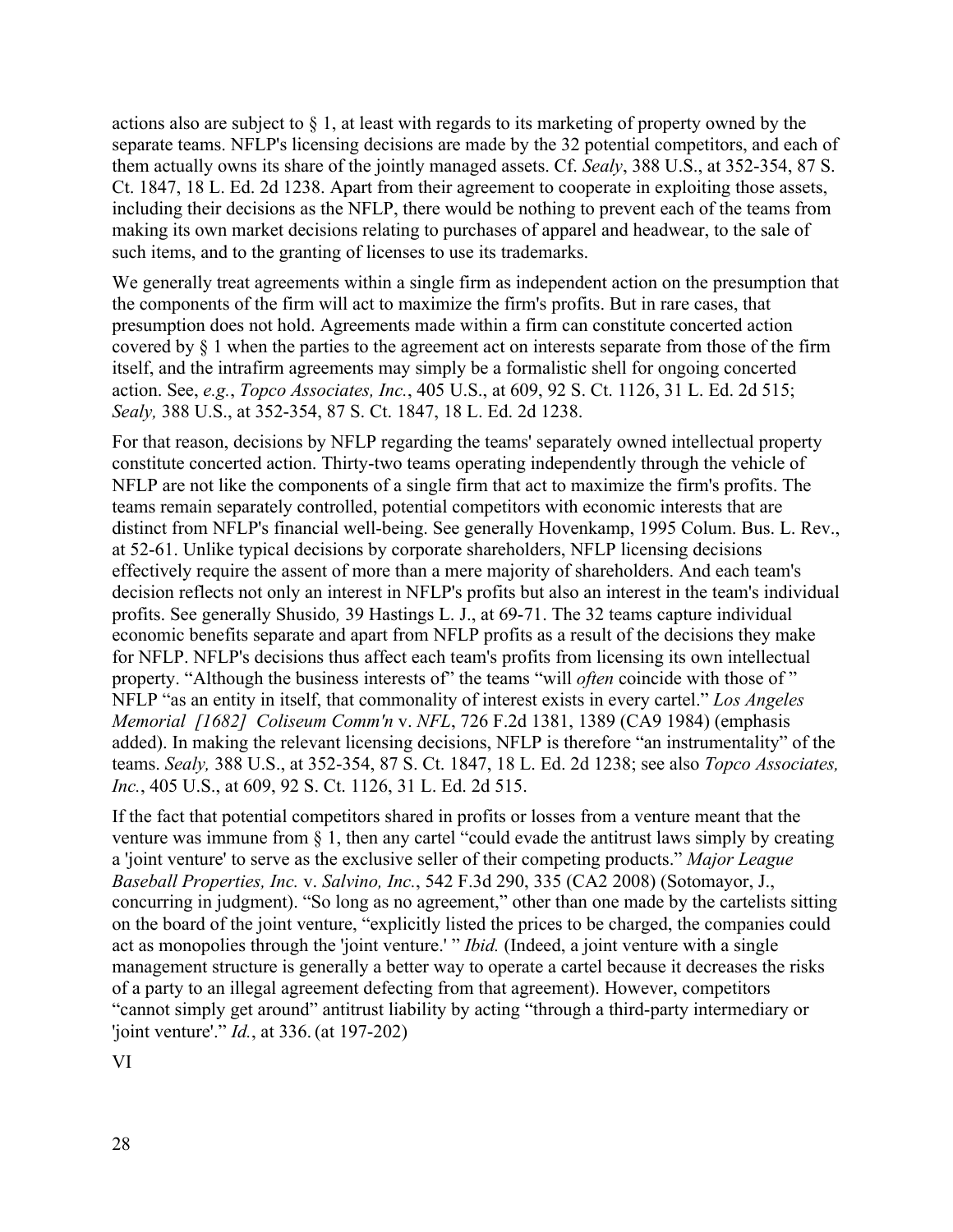Football teams that need to cooperate are not trapped by antitrust law. "[T]he special characteristics of this industry may provide a justification" for many kinds of agreements. *Brown*, 518 U.S., at 252, 116 S. Ct. 2116, 135 L. Ed. 2d 521 (Stevens, J., dissenting). The fact that NFL teams share an interest in making the entire league successful and profitable, and that they must cooperate in the production and scheduling of games, provides a perfectly sensible justification for making a host of collective decisions. But the conduct at issue in this case is still concerted activity under the Sherman Act that is subject to  $\S$  1 analysis.

When "restraints on competition are essential if the product is to be available at all," *per se* rules of illegality are inapplicable, and instead the restraint must be judged according to the flexible Rule of Reason. *NCAA*, 468 U.S., at 101, 104 S. Ct. 2948, 82 L. Ed. 2d 70; see *id.*, at 117 ("Our decision not to apply a *per se* rule to this case rests in large part on our recognition that a certain degree of cooperation is necessary if the type of competition that petitioner and its member institutions seek to market is to be preserved"); see also *Dagher*, 547 U.S., at 6, 126 S. Ct. 1276, 164 L. Ed. 2d 1. In such instances, the agreement is likely to survive the Rule of Reason. See *Broadcast Music, Inc.* v. *Columbia Broadcasting System, Inc.*, 441 U.S. 1, 23, 99 S. Ct. 1551, 60 L. Ed. 2d 1 (1979) ("Joint ventures and other cooperative arrangements are also not usually unlawful. . . where the agreement . . . is necessary to market the product at all"). And depending upon the concerted activity in question, the Rule of Reason may not require a detailed analysis; it "can sometimes be applied in the twinkling of an eye." *NCAA*, 468 U.S., at 110, n. 39, 104 S. Ct. 2948, 82 L. Ed. 2d 70.

Other features of the NFL may also save agreements amongst the teams. We have recognized, for example, "that the interest in maintaining a competitive balance" among "athletic teams is legitimate and important," *id.* at 117, 104 S. Ct. 2948, 82 L. Ed. 2d 70. While that same interest applies to the teams in the NFL, it does not justify treating them as a single entity for  $\S$  1 purposes when it comes to the marketing of the teams' individually owned intellectual property. It is, however, unquestionably an interest that may well justify a variety of collective decisions made by the teams. What role it properly plays in applying the Rule of Reason to the allegations in this case is a matter to be considered on remand. (at 202-204)

### Comment

The NFL involves complex horizontal and vertical agreements between the competing sports teams and the companies which want to license their IP rights. The Court's discussion is a good example of nuanced treatment around the intricate relationship between collaboration and competition in a healthy marketplace. Compare the facts of this case to *Broadcast Music*, which took place against the backdrop of a 1950 consent decree between the DOJ and an artists' cooperative, under which the cooperative agreed to issue only non-exclusive licenses to its members' music.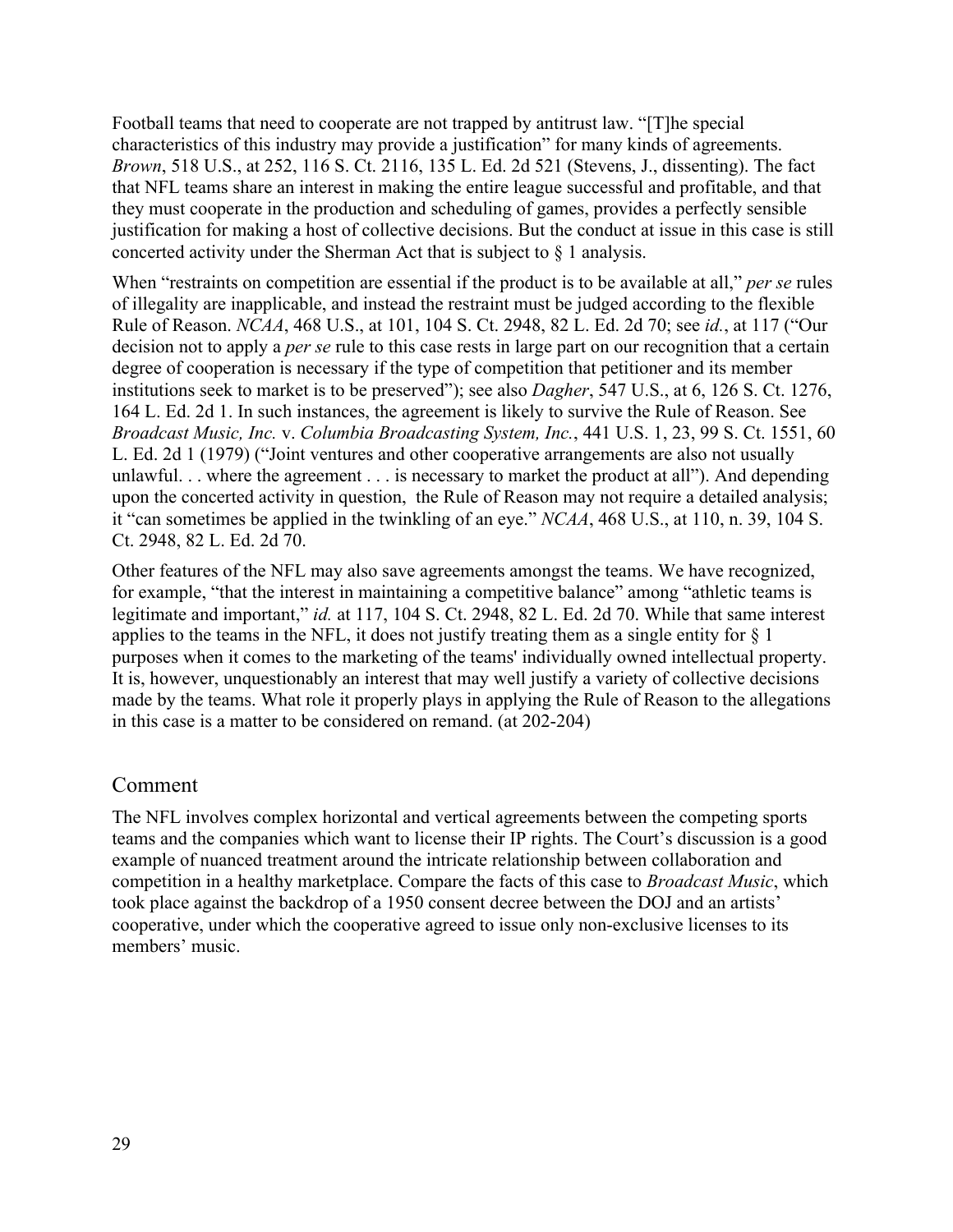### *United States v. Addyston Pipe & Steel Co., 85 F. 271 (6th Cir. 1898)*

The defendants, being manufacturers and vendors of cast-iron pipe, entered into a combination to raise the prices for pipe for all the states west and south of New York, Pennsylvania, and Virginia, constituting considerably more than three-quarters of the territory of the United States, and significantly called by the associates "pay territory." Their joint annual output was 220,000 tons. The total capacity of all the other cast-iron pipe manufacturers in the pay territory was 170,500 tons. Of this, 45,000 tons was the capacity of mills in Texas, Colorado, and Oregon, so far removed from that part of the pay territory where the demand was considerable that necessary freight rates excluded them from the possibility of competing, and 12,000 tons was the possible annual capacity of a mill at St. Louis, which was practically under the same management as that of one of the defendants' mills. Of the remainder of the mills in pay territory and outside of the combination, one was at Columbus, Ohio, two in northern Ohio, and one in Michigan. Their aggregate possible annual capacity was about one-half the usual annual output of the defendants' mills. They were, it will be observed, at the extreme northern end of the pay territory, while the defendants' mills at Cincinnati, Louisville, Chattanooga, and South Pittsburg, and Anniston, and Bessemer, were grouped much nearer to the center of the pay territory. The freight upon castiron pipe amounts to a considerable percentage of the price at which manufacturers can deliver it at any great distance from the place of manufacture. Within the margin of the freight per ton which Eastern manufacturers would have to pay to deliver pipe in pay territory, the defendants, by controlling two-thirds of the output in pay territory, were practically able to fix prices...

Now, the restraint thus imposed on themesleves was only partial. It did not cover the United States. There was not a complete monopoly. It was tempered by the fear of competition, and it affected only a part of the price. But this certainly does not take the contract of association out of the annulling effect of the rule against monopolies. (at 292-293)

…

The argument for defendants is that their contract of association was not, and could not be, a monopoly, because their aggregate tonnage capacity did not exceed 30 per cent. of the total tonnage capacity of the country; that the restraints upon the members of the association, if restraints they could be called, did not embrace all the states, and were not unlimited in space; that such partial restraints were justified and upheld at common law if reasonable, and only proportioned to the necessary protection of the parties; that in this case the partial restraints were reasonable, because without them each member would be subjected to ruinous competition by the other, and did not exceed in degree of stringency or scope what was necessary to protect the parties in securing prices for their product that were fair and reasonable to themselves and the public; that competition was not stifled by the association because the prices fixed by it had to be fixed with reference to the very active competition of pipe companies which were not members of the association, and which had more than double the defendants' capacity; that in this way the association only modified and restrained the evils of ruinous competition, while the public had all the benefit from competition which public policy demanded.

From early times it was the policy of Englishmen to encourage trade in England, and to discourage those voluntary restraints which tradesmen were often induced to impose on themselves by contract. Courts recognized this public policy by refusing to enforce stipulations of this character. The objections to such restraints were mainly two. One was that by such contracts a man disabled himself from earning a livelihood with the risk of becoming a public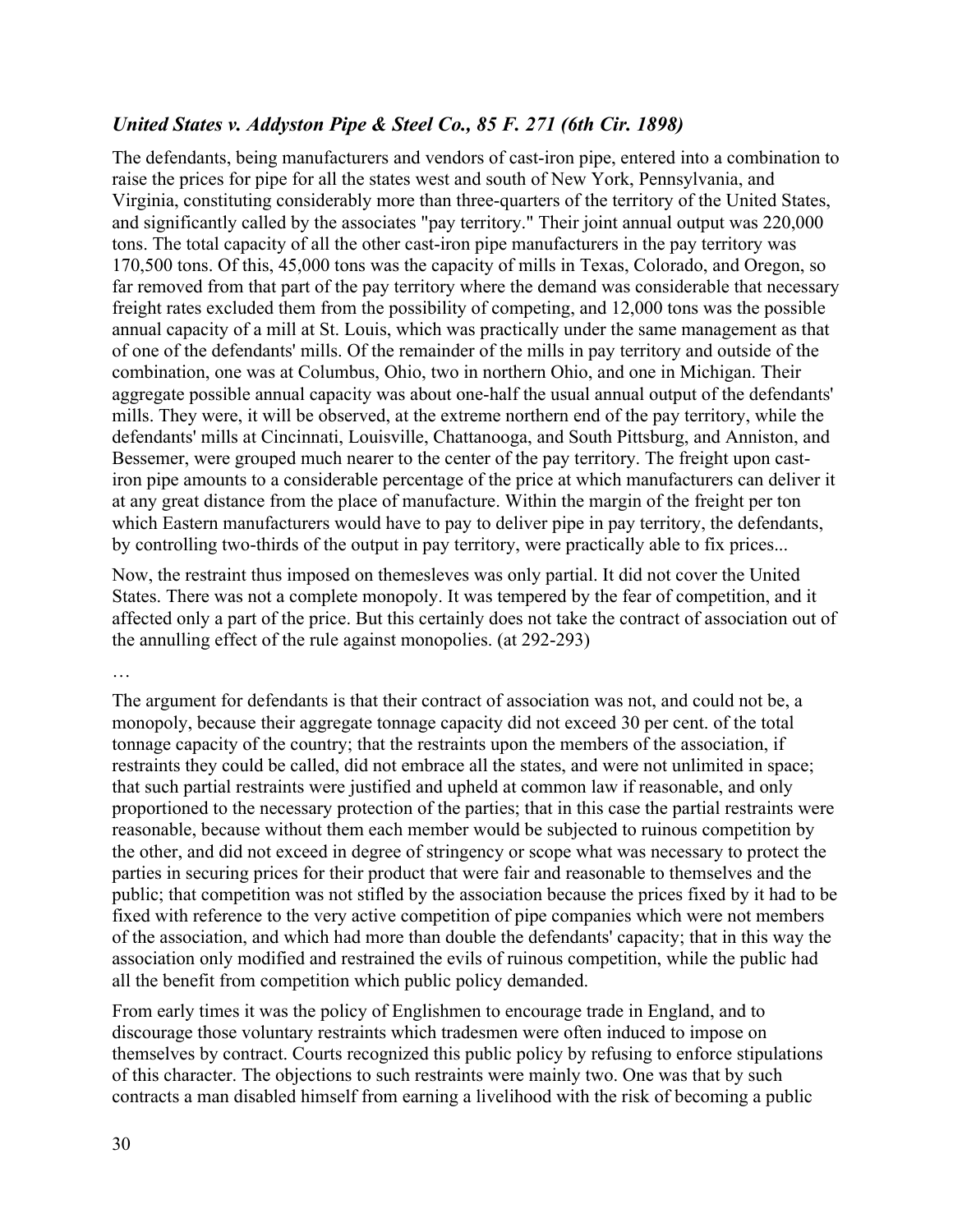charge, and deprived the community of the benefit of his labor. The other was that such restraints tended to give to the covenantee, the beneficiary of such restraints, a monopoly of the trade, from which he had thus excluded one competitor, and by the same means might exclude others.

The inhibition against restraints of trade at common law seems at first to have had no exception. See language of Justice Hull, Year Book, 2 Hen. V., folio 5, pl. 26. After a time it became apparent to the people and the courts that it was in the interest of trade that certain covenants in restraint of trade should be enforced. It was of importance, as an incentive to industry and honest dealing in trade, that, after a man had built up a business with an extensive good will, he should be able to sell his business and good will to the best advantage, and he could not do so unless he could bind himself by an enforceable contract not to engage in the same business in such a way as to prevent injury to that which he was about to sell. It was equally for the good of the public and trade, when partners dissolved, and one took the business, or they divided the business, that each partner might bind himself not to do anything in trade thereafter which would derogate from his grant of the interest conveyed to his former partner. Again, when two men became partners in a business, although their union might reduce competition, this effect was only an incident to the main purpose of a union of their capital, enterprise, and energy to carry on a successful business, and one useful to the community. Restrictions in the articles of partnership upon the business activity of the members, with a view of securing their entire effort in the common enterprise, were, of course, only ancillary to the main end of the union, and were to be encouraged. Again, when one in business sold property with which the buyer might set up a rival business, it was certainly reasonable that the seller should be able to restrain the buyer from doing him an injury which, but for the sale, the buyer would be unable to inflict. This was not reducing competition, but was only securing the seller against an increase of competition of his own creating. Such an exception was necessary to promote the free purchase and sale of property. Again, it was of importance that business men and professional men should have every motive to employ the ablest assistants, and to instruct them thoroughly; but they would naturally be reluctant to do so unless such assistants were able to bind themselves not to set up a rival business in the vicinity after learning the details and secrets of the business of their employers.

For the reasons given, then, covenants in partial restraint of trade are generally upheld as valid when they are agreements (1) by the seller of property or business not to compete with the buyer in such a way as to derogate from the value of the property or business sold;  $(2)$  by a retiring partner not to compete with the firm; (3) by a partner pending the partnership not to do anything to interfere, by competition or otherwise, with the business of the firm; (4) by the buyer of property not to use the same in competition with the business retained by the seller; and (5) by an assistant, servant, or agent not to compete with his master or employer after the expiration of his time of service. Before such agreements are upheld, however, the court must find that the restraints attempted thereby are reasonably necessary (1, 2, and 3) to the enjoyment by the buyer of the property, good will, or interest in the partnership bought; or (4) to the legitimate ends of the existing partnership; or (5) to the prevention of possible injury to the business of the seller from use by the buyer of the thing sold; or (6) to protection from the danger of loss to the employer's business caused by the unjust use on the part of the employe[e] of the confidential knowledge acquired in such business.

It would be stating it too strongly to say that these five classes of covenants in restraint of trade include all of those upheld as valid at the common law; but it would certainly seem to follow from the tests laid down for determining the validity of such an agreement that no conventional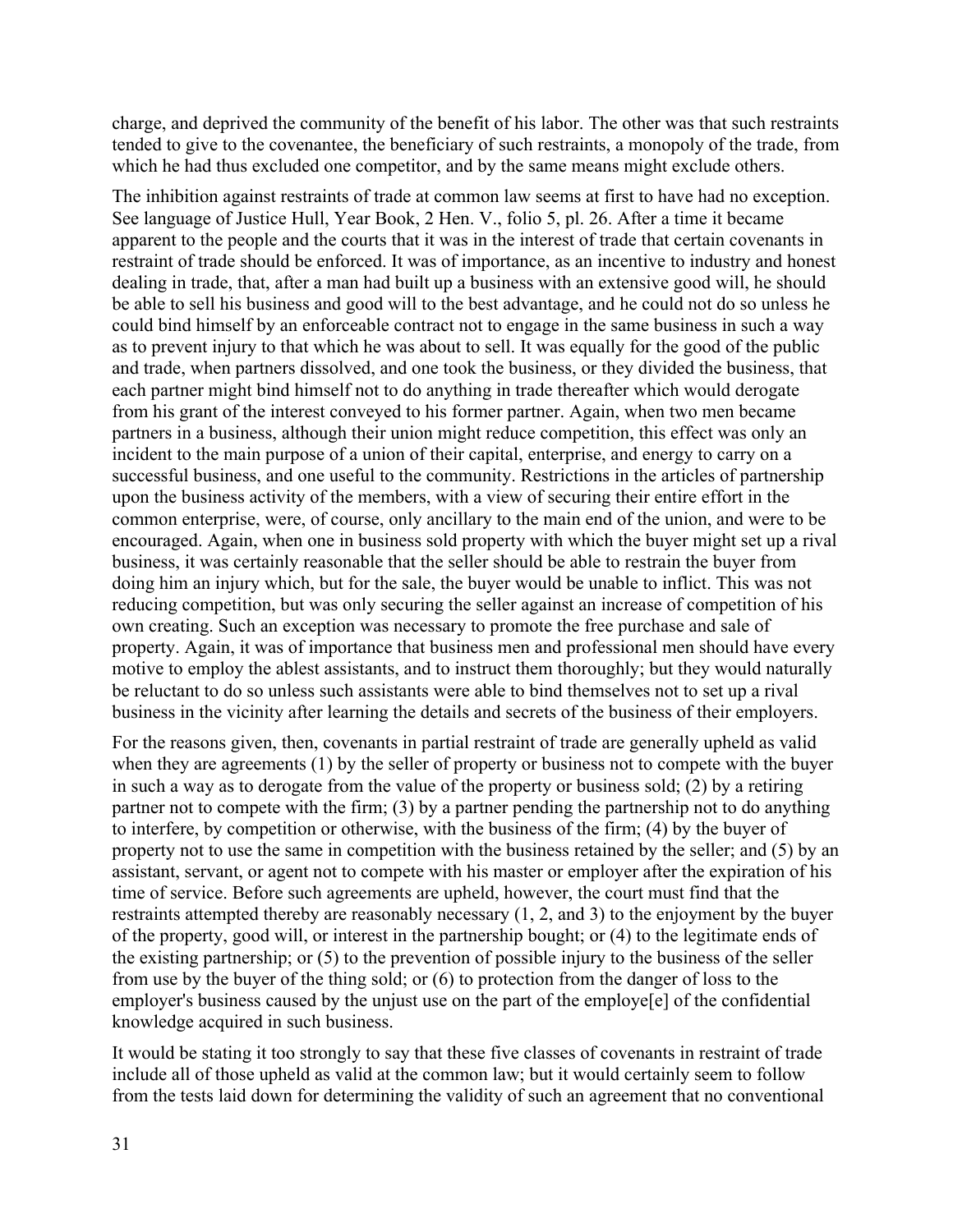restraint of trade can be enforced unless the covenant embodying it is merely ancillary to the main purpose of a lawful contract, and necessary to protect the covenantee in the enjoyment of the legitimate fruits of the contract, or to protect him from the dangers of an unjust use of those fruits by the other party. …

Much has been said in regard to the relaxing of the original strictness of the common law in declaring contracts in restraint of trade void as conditions of civilization and public policy have changed, and the argument drawn therefrom is that the law now recognizes that competition may be so ruinous as to injure the public, and, therefore, that contracts made with a view to check such ruinous competition and regulate prices, though in restraint of trade, and having no other purpose, will be upheld. We think this conclusion is unwarranted by the authorities when all of them are considered. …

Upon this review of the law and the authorities, we can have no doubt that the association of the defendants, however reasonable the prices they fixed, however great the competition they had to encounter, and however great the necessity for curbing themselves by joint agreement from committing financial suicide by ill-advised competition, was void at common law, because in restraint of trade, and tending to a monopoly. But the facts of the case do not require us to go so far as this, for they show that the attempted justification of this association on the grounds stated is without foundation. (at 280-282)

…

It has been earnestly pressed upon us that the prices at which the cast-iron pipe was sold in pay territory were reasonable. A great many affidavits of purchasers of pipe in pay territory, all drawn by the same hand or from the same model, are produced, in which the affants say that, in their opinion, the prices at which pipe has been sold by defendants have been reasonable. We do not think the issue an important one, because, as already stated, we do not think that at common law there is any question of reasonableness open to the courts with reference to such a contract. Its tendency was certainly to give defendants the power to charge unreasonable prices, had they chosen to do so. But, if it were important, we should unhesitatingly find that the prices charged in the instances which were in evidence were unreasonable. The letters from the manager of the Chattanooga foundry written to the other defendants, and discussing the prices fixed by the association, do not leave the slightest doubt upon this point, and outweigh the perfunctory affidavits produced by the defendants. The cost of producing pipe at Chattanooga, together with a reasonable profit, did not exceed \$15 a ton. It could have been delivered at Atlanta at \$17 to \$18 a ton, and yet the lowest price which that foundry was permitted by the rules of the association to bid was \$24.25. The same thing was true all through pay territory to a greater or less degree, and especially at "reserved cities."

…

For the reasons given, the decree of the circuit court dismissing the bill must be reversed, with instructions to enter a decree for the United States perpetually enjoining the defendants from maintaining the combination in cast-iron pipe described in the bill, and substantially admitted in the answer, and from doing any business thereunder. (at 302)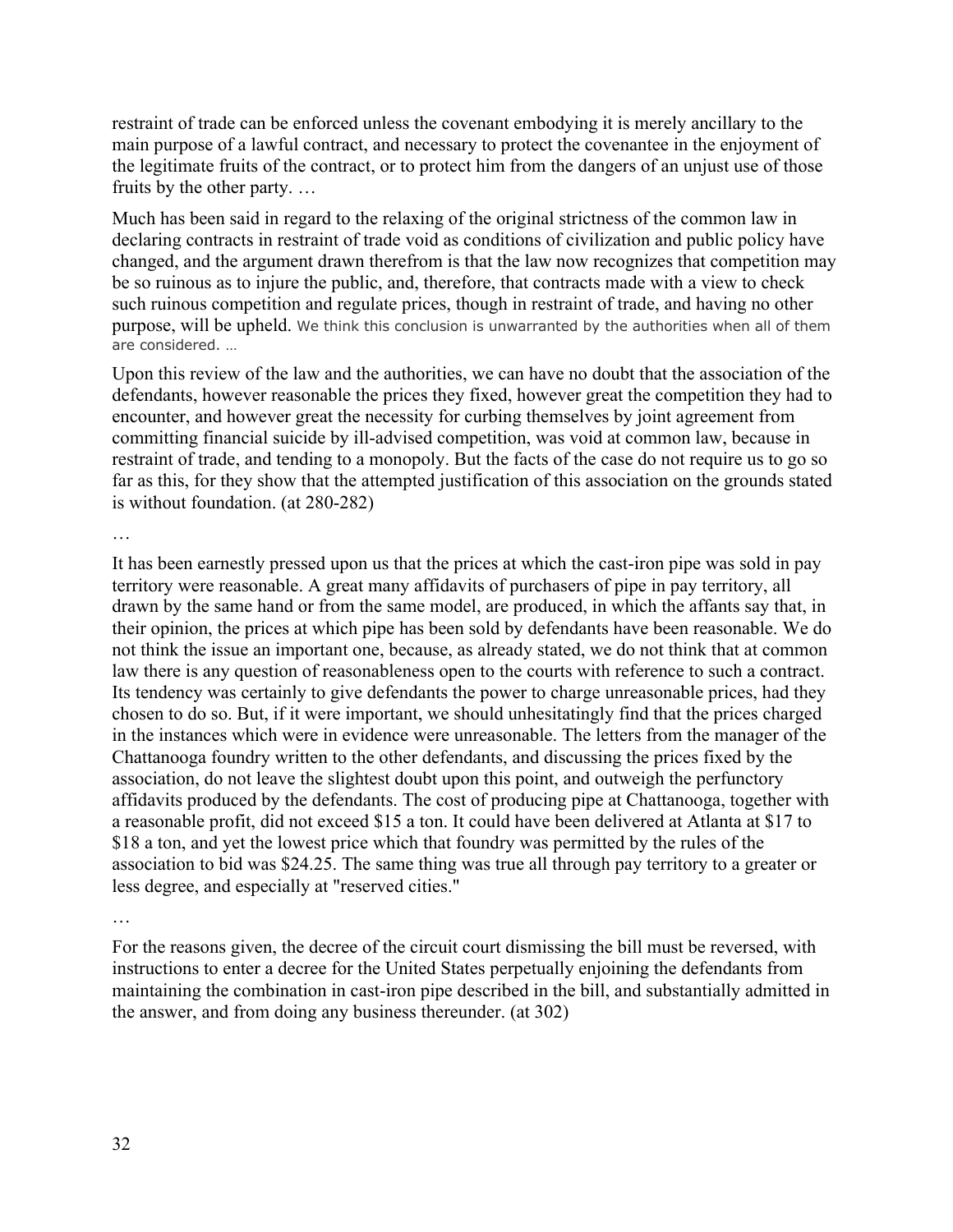### Comments

*Addyson Pipe* is the leading authority for the distinction between "naked" restraints of competition and ancillary restraints, which limit competition to facilitate some broader benign agreement.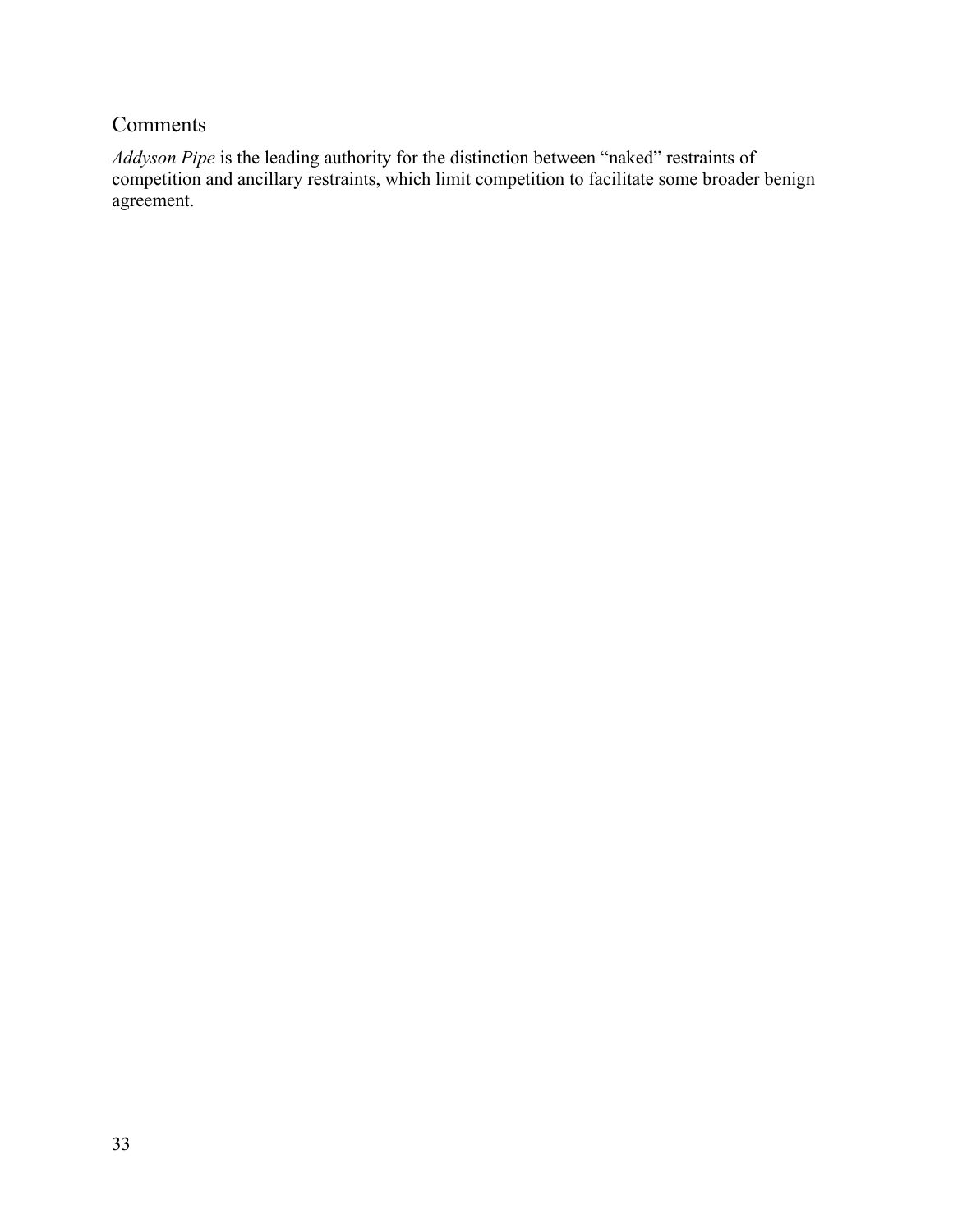#### *Standard Oil Co. of New Jersey v. United States, 221 U.S. 1 (1911)*

The detailed averments concerning the alleged conspiracy were arranged with reference to three periods, the first from 1870 to 1882, the second from 1882 to 1899, and the third from 1899 to the time of the filing of the bill…

…

To establish this charge it was averred that John D. and William Rockefeller and several other named individuals, who, prior to 1870, composed three separate partnerships engaged in the business of refining crude oil and shipping its products in interstate commerce, organized in the year 1870, a corporation known as the Standard Oil Company of Ohio and transferred to that company the business of the said partnerships, the members thereof becoming, in proportion to their prior ownership, stockholders in the corporation. It was averred that the other individual defendants soon afterwards became participants in the illegal combination and either transferred property to the corporation or to individuals to be held for the benefit of all parties in interest in proportion to their respective interests in the combination; that is, in proportion to their stock ownership in the Standard Oil Company of Ohio. By the means thus stated, it was charged that by the year 1872, the combination had acquired substantially all but three or four of the thirtyfive or forty oil refineries located in Cleveland, Ohio. By reason of the power thus obtained and in further execution of the intent and purpose to restrain trade and to monopolize the commerce, interstate as well as intrastate, in petroleum and its products, the bill alleged that the combination and its members obtained large preferential rates and rebates in many and devious ways over their competitors from various railroad companies, and that by means of the advantage thus obtained many, if not virtually all, competitors were forced either to become members of the combination or were driven out of business; and thus, it was alleged, during the period in question the following results were brought about: a. That the combination, in addition to the refineries in Cleveland which it had acquired as previously stated, and which it had either dismantled to limit production or continued to operate, also from time to time acquired a large number of refineries of crude petroleum, situated in New York, Pennsylvania, Ohio and elsewhere. The properties thus acquired, like those previously obtained, although belonging to and being held for the benefit of the combination, were ostensibly divergently controlled, some of them being put in the name of the Standard Oil Company of Ohio, some in the name of corporations or limited partnerships affiliated therewith, or some being left in the name of the original owners who had become stockholders in the Standard Oil Company of Ohio and thus members of the alleged illegal combination. b. That the combination had obtained control of the pipe lines available for transporting oil from the oil fields to the refineries in Cleveland, Pittsburg, Titusville, Philadelphia, New York and New Jersey.c. That the combination during the period named had obtained a complete mastery over the oil industry, controlling 90 per cent of the business of producing, shipping, refining and selling petroleum and its products, and thus was able to fix the price of crude and refined petroleum and to restrain and monopolize all interstate commerce in those products.

The averments bearing upon the second period (1882 to 1899) had relation to the claim:

"That during the said second period of conspiracy the defendants entered into a contract and trust agreement, by which various independent firms, corporations, limited partnerships and individuals engaged in purchasing, transporting, refining, shipping and selling oil and the products thereof among the various States turned over the management of their said business,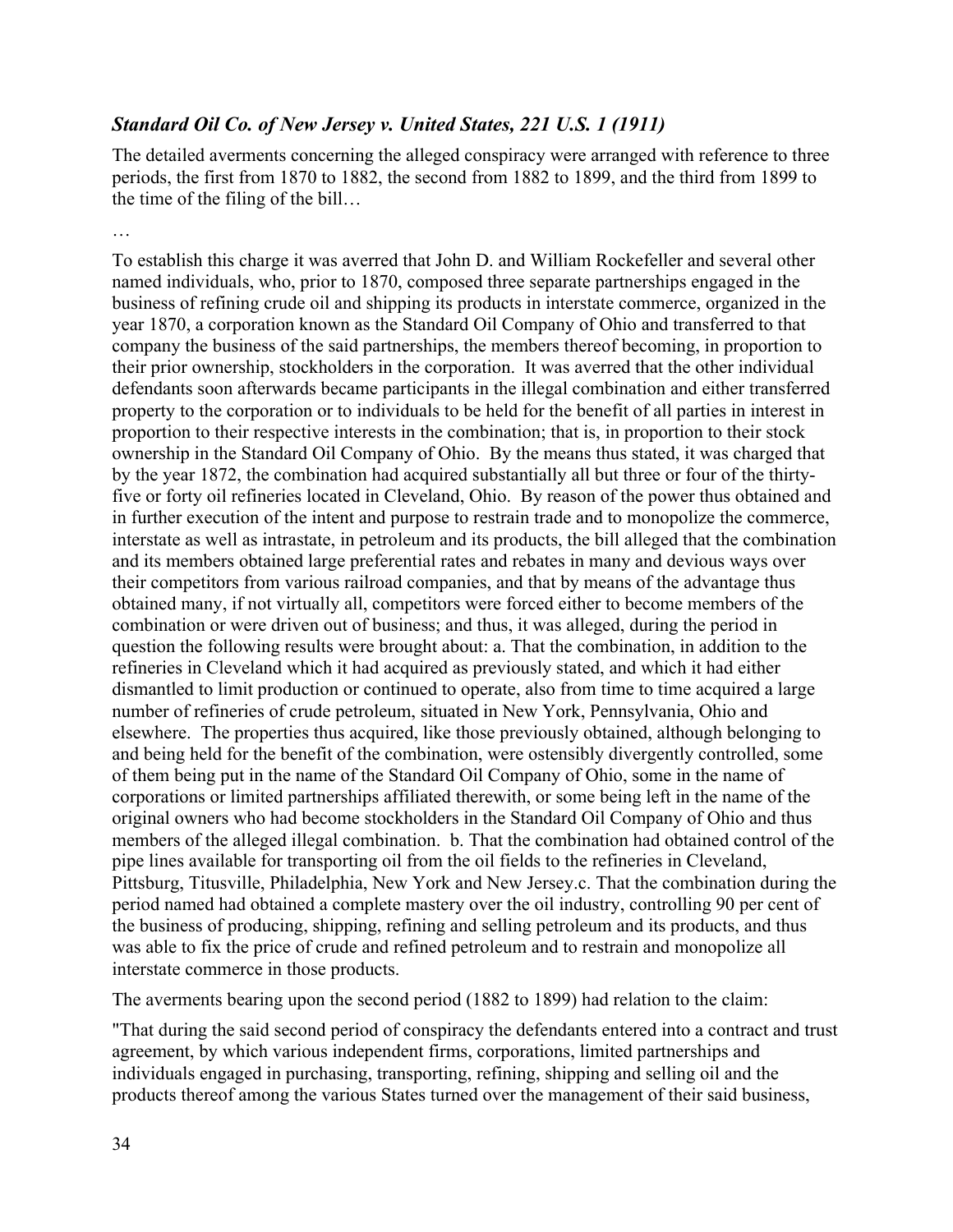corporations and limited partnerships to nine trustees, composed chiefly of certain individuals defendant herein, which said trust agreement was in restraint of trade and commerce and in violation of law, as hereinafter more particularly alleged."

The trust agreement thus referred to was set out in the bill. It was made in January, 1882. By its terms the stock of forty corporations, including the Standard Oil Company of Ohio, and a large quantity of various properties which had been previously acquired by the alleged combination and which was held in diverse forms, as we have previously indicated, for the benefit of the members of the combination, was vested in the trustees and their successors, "to be held for all parties in interest jointly." In the body of the trust agreement was contained a list of the various individuals and corporations and limited partnerships whose stockholders and members, or a portion thereof, became parties to the agreement. (at 33-34)

…

The bill charged that during the second period quo warranto proceedings were commenced against the Standard Oil Company of Ohio, which resulted in the entry by the Supreme Court of Ohio, on March 2, 1892, of a decree adjudging the trust agreement to be void, not only because the Standard Oil Company of Ohio was a party to the same, but also because the agreement in and of itself was in restraint of trade and amounted to the creation of an unlawful monopoly. It was alleged that shortly after this decision, seemingly for the purpose of complying therewith, voluntary proceedings were had apparently to dissolve the trust, but that these proceedings were a subterfuge and a sham because they simply amounted to a transfer of the stock held by the trust in 64 of the companies which it controlled to some of the remaining 20 companies, it having controlled before the decree 84 in all, thereby, while seemingly in part giving up its dominion, yet in reality preserving the same by means of the control of the companies as to which it had retained complete authority. It was charged that especially was this the case, as the stock in the companies selected for transfer was virtually owned by the nine trustees or the members of their immediate families or associates. The bill further alleged that in 1897 the Attorney-General of Ohio instituted contempt proceedings in the quo warranto case based upon the claim that the trust had not been dissolved as required by the decree in that case. About the same time also proceedings in quo warranto were commenced to forfeit the charter of a pipe line known as the Buckeye Pipe Line Company, an Ohio corporation, whose stock, it was alleged, was owned by the members of the combination, on the ground of its connection with the trust which had been held to be illegal.

The result of these proceedings, the bill charged, caused a resort to the alleged wrongful acts asserted to have been committed during the third period, as follows: (at 38-41)

"That during the third period of said conspiracy and in pursuance thereof the said individual defendants operated through the Standard Oil Company of New Jersey, as a holding corporation, which corporation obtained and acquired the majority of the stocks of the various corporations engaged in purchasing, transporting, refining, shipping, and selling oil into and among the various States and Territories of the United States and the District of Columbia and with foreign nations, and thereby managed and controlled the same, in violation of the laws of the United States, as hereinafter more particularly alleged."

It was alleged that in or about the month of January, 1899, the individual defendants caused the charter of the Standard Oil Company of New Jersey to be amended; "so that the business and objects of said company were stated as follows, to wit: 'To do all kinds of mining,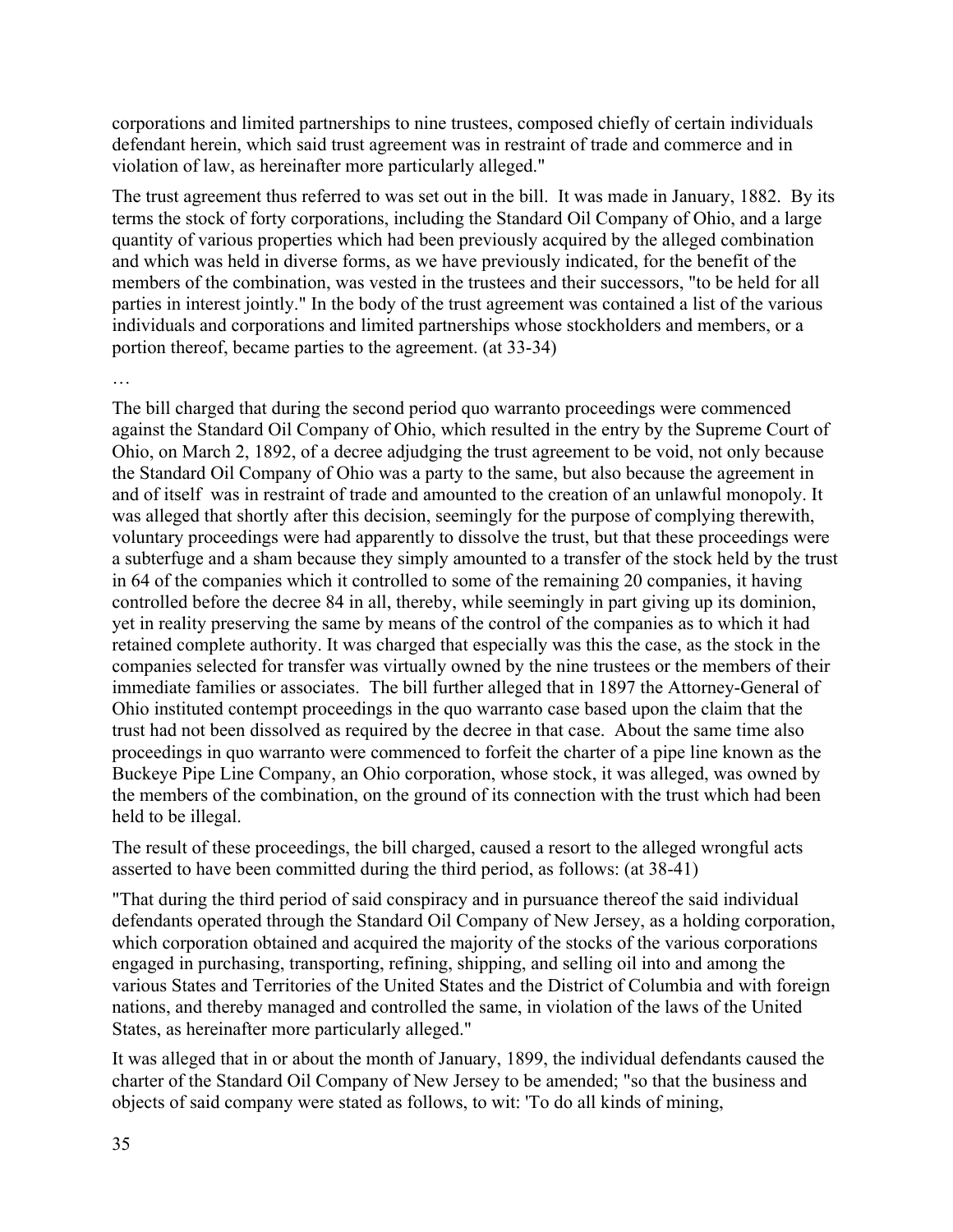manufacturing, and trading business; transporting goods and merchandise by land or water in any manner; to buy, sell, lease, and improve land; build houses, structures, vessels, cars, wharves, docks, and piers; to lay and operate pipe lines; to erect lines for conducting electricity; to enter into and carry out contracts of every kind pertaining to its business; to acquire, use, sell, and grant licenses under patent rights; to purchase or otherwise acquire, hold, sell, assign, and transfer shares of capital stock and bonds or other evidences of indebtedness of corporations, and to exercise all the privileges of ownership, including voting upon the stock so held; to carry on its business and have offices and agencies therefor in all parts of the world, and to hold, purchase, mortgage, and convey real estate and personal property outside the State of New Jersey.'"

Without going into detail it suffices to say that it was alleged in the bill that shortly after these proceedings the trust came to an end, the stock of the various corporations which had been controlled by it being transferred by its holders to the Standard Oil Company of New Jersey, which corporation issued therefor certificates of its common stock to the amount of \$97,250,000. The bill contained allegations referring to the development of new oil fields, for example, in California, southeastern Kansas, northern Indian Territory, and northern Oklahoma, and made reference to the building or otherwise acquiring by the combination of refineries and pipe lines in the new fields for the purpose of restraining and monopolizing the interstate trade in petroleum and its products.

Reiterating in substance the averments that both the Standard Oil Trust from 1882 to 1899 and the Standard Oil Company of New Jersey since 1899 had monopolized and restrained interstate commerce in petroleum and its products, the bill at great length additionally set forth various means by which during the second and third periods, in addition to the effect occasioned by the combination of alleged previously independent concerns, the monopoly and restraint complained of was continued. Without attempting to follow the elaborate averments on these subjects spread over fifty-seven pages of the printed record, it suffices to say that such averments may properly be grouped under the following heads: Rebates, preferences and other discriminatory practises in favor of the combination by railroad companies; restraint and monopolization by control of pipe lines, and unfair practises against competing pipe lines; contracts with competitors in restraint of trade; unfair methods of competition, such as local price cutting at the points where necessary to suppress competition; espionage of the business of competitors, the operation of bogus independent companies, and payment of rebates on oil, with the like intent; the division of the United States into districts and the limiting of the operations of the various subsidiary corporations as to such districts so that competition in the sale of petroleum products between such corporations had been entirely eliminated and destroyed; and finally reference was made to what was alleged to be the "enormous and unreasonable profits" earned by the Standard Oil Trust and the Standard Oil Company as a result of the alleged monopoly; which presumably was averred as a means of reflexly inferring the scope and power acquired by the alleged combination.

Coming to the prayer of the bill, it suffices to say that in general terms the substantial relief asked was, first, that the combination in restraint of interstate trade and commerce and which had monopolized the same, as alleged in the bill, be found to have existence and that the parties thereto be perpetually enjoined from doing any further act to give effect to it; second, that the transfer of the stocks of the various corporations to the Standard Oil Company of New Jersey, as alleged in the bill, be held to be in violation of the first and second sections of the Anti-trust Act,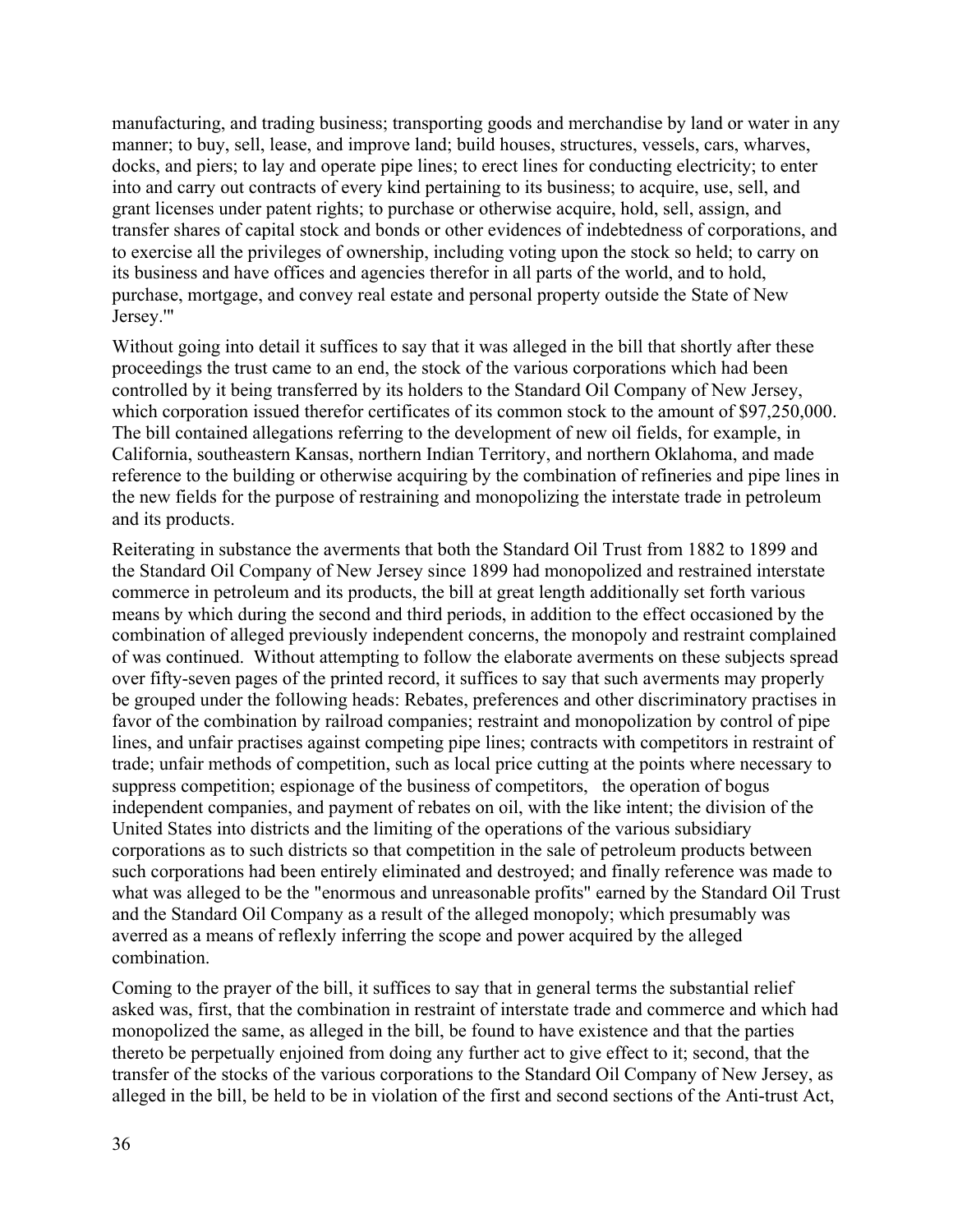and that the Standard Oil Company of New Jersey be enjoined and restrained from in any manner continuing to exert control over the subsidiary corporations by means of ownership of said stock or otherwise; third, that specific relief by injunction be awarded against further violation of the statute by any of the acts specifically complained of in the bill. There was also a prayer for general relief. (at 41-43)

…

First. The text of the act and its meaning.

…

The debates show that doubt as to whether there was a common law of the United States which governed the subject in the absence of legislation was among the influences leading to the passage of the act. They conclusively show, however, that the main cause which led to the legislation was the thought that it was required by the economic condition of the times, that is, the vast accumulation of wealth in the hands of corporations and individuals, the enormous development of corporate organization, the facility for combination which such organizations afforded, the fact that the facility was being used, and that combinations known as trusts were being multiplied, and the widespread impression that their power had been and would be exerted to oppress individuals and injure the public generally. Although debates may not be used as a means for interpreting a statute (United States v. Trans-Missouri Freight Association, 166 U.S. 318, and cases cited) that rule in the nature of things is not violated by resorting to debates as a means of ascertaining the environment at the time of the enactment of a particular law, that is, the history of the period when it was adopted.

There can be no doubt that the sole subject with which the first section deals is restraint of trade as therein contemplated, and that the attempt to monopolize and monopolization is the subject with which the second section is concerned. It is certain that those terms, at least in their rudimentary meaning, took their origin in the common law, and were also familiar in the law of this country prior to and at the time of the adoption of the act in question.

We shall endeavor then, first to seek their meaning, not by indulging in an elaborate and learned analysis of the English law and of the law of this country, but by making a very brief reference to the elementary and indisputable conceptions of both the English and American law on the subject prior to the passage of the Anti-trust Act.

a. It is certain that at a very remote period the words "contract in restraint of trade" in England came to refer to some voluntary restraint put by contract by an individual on his right to carry on his trade or calling. Originally all such contracts were considered to be illegal, because it was deemed they were injurious to the public as well as to the individuals who made them. In the interest of the freedom of individuals to contract this doctrine was modified so that it was only when a restraint by contract was so general as to be coterminous with the kingdom that it was treated as void. That is to say, if the restraint was partial in its operation and was otherwise reasonable the contract was held to be valid:

b. Monopolies were defined by Lord Coke as follows:

"'A monopoly is an institution, or allowance by the king by his grant, commission, or otherwise to any person or persons, bodies politic or corporate, of or for the sole buying, selling, making, working, or using of anything, whereby any person or persons, bodies politic or corporate, are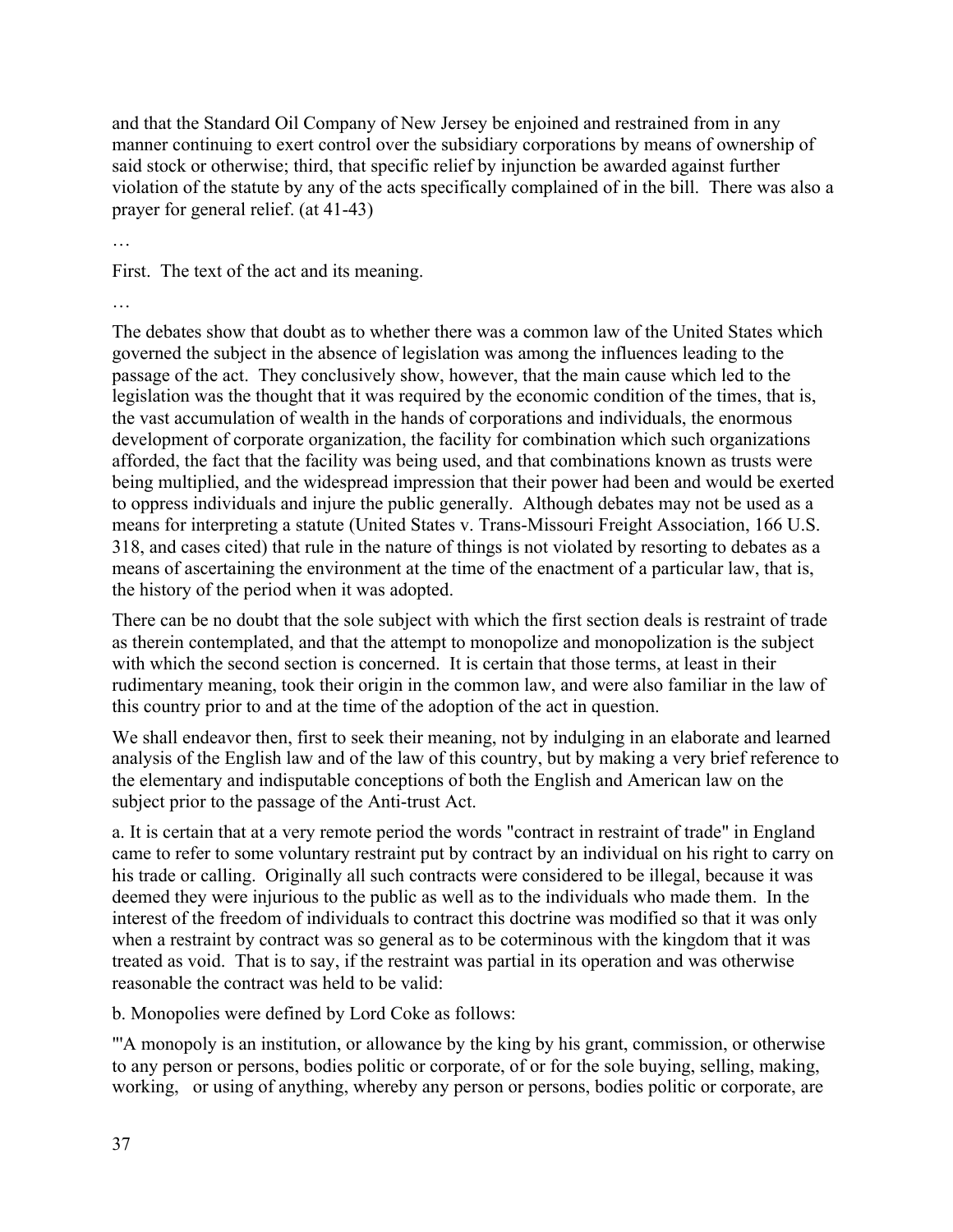sought to be restrained of any freedom or liberty that they had before, or hindered in their lawful trade.' (3 Inst. 181, c. 85.)"

Hawkins thus defined them:

"'A monopoly is an allowance by the king to a particular person or persons of the sole buying, selling, making, working, or using of anything whereby the subject in general is restrained from the freedom of manufacturing or trading which he had before.' (Hawk. P.C. bk. 1, c. 29.)"

The frequent granting of monopolies and the struggle which led to a denial of the power to create them, that is to say, to the establishment that they were incompatible with the English constitution is known to all and need not be reviewed. The evils which led to the public outcry against monopolies and to the final denial of the power to make them may be thus summarily stated: 1. The power which the monopoly gave to the one who enjoyed it to fix the price and thereby injure the public; 2. The power which it engendered of enabling a limitation on production; and, 3. The danger of deterioration in quality of the monopolized article which it was deemed was the inevitable resultant of the monopolistic control over its production and sale. As monopoly as thus conceived embraced only a consequence arising from an exertion of sovereign power, no express restrictions or prohibitions obtained against the creation by an individual of a monopoly as such. But as it was considered, at least so far as the necessaries of life were concerned, that individuals by the abuse of their right to contract might be able to usurp the power arbitrarily to enhance prices, one of the wrongs arising from monopoly, it came to be that laws were passed relating to offenses such as forestalling, regrating and engrossing by which prohibitions were placed upon the power of individuals to deal under such circumstances and conditions as, according to the conception of the times, created a presumption that the dealings were not simply the honest exertion of one's right to contract for his own benefit unaccompanied by a wrongful motive to injure others, but were the consequence of a contract or course of dealing of such a character as to give rise to the presumption of an intent to injure others through the means, for instance, of a monopolistic increase of prices. This is illustrated by the definition of engrossing found in the statute, 5 and 6 Edw. VI, ch. 14, as follows:

"Whatsoever person or persons . . . shall engross or get into his or their hands by buying, contracting, or promise-taking, other than by demise, grant, or lease of land, or tithe, any corn growing in the fields, or any other corn or grain, butter, cheese, fish, or other dead victual, whatsoever, within the realm of England, to the intent to sell the same again, shall be accepted, reputed, and taken an unlawful engrosser or engrossers."

As by the statutes providing against engrossing the quantity engrossed was not required to be the whole or a proximate part of the whole of an article, it is clear that there was a wide difference between monopoly and engrossing, etc. But as the principal wrong which it was deemed would result from monopoly, that is, an enhancement of the price, was the same wrong to which it was thought the prohibited engrossment would give rise, it came to pass that monopoly and engrossing were regarded as virtually one and the same thing. In other words, the prohibited act of engrossing because of its inevitable accomplishment of one of the evils deemed to be engendered by monopoly, came to be referred to as being a monopoly or constituting an attempt to monopolize. Thus Pollexfen, in his argument in East India Company v. Sandys, Skin. 165, 169, said:

"By common law, he said that trade is free, and for that cited 3 Inst. 81; F.B. 65; 1 Roll. 4; that the common law is as much against 'monopoly' as 'engrossing;' and that they differ only, that a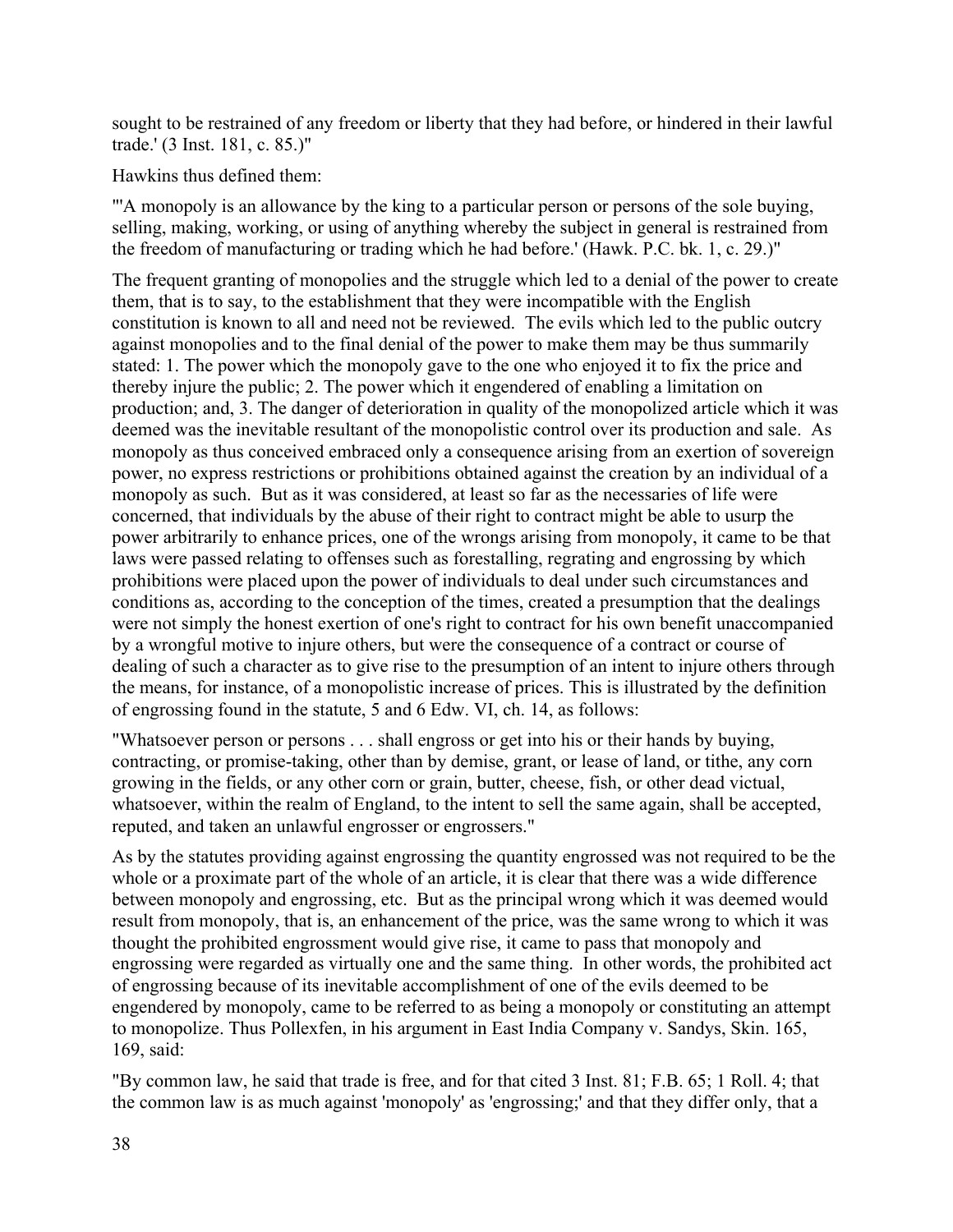'monopoly' is by patent from the king, the other is by the act of the subject between party and party; but that the mischiefs are the same from both, and there is the same law against both. Moore, 673; 11 Rep. 84.The sole trade of anything is 'engrossing' ex rei natura, for whosoever hath the sole trade of buying and selling hath 'engrossed' that trade; and whosoever hath the sole trade to any country, hath the sole trade of buying and selling the produce of that country, at his own price, which is an 'engrossing.'"

And by operation of the mental process which led to considering as a monopoly acts which although they did not constitute a monopoly were thought to produce some of its baneful effects, so also because of the impediment or burden to the due course of trade which they produced, such acts came to be referred to as in restraint of trade. This is shown by my Lord Coke's definition of monopoly as being "an institution or allowance . . . whereby any person or persons, bodies politic or corporate, are sought to be restrained of any freedom or liberty that they had before or hindered in their lawful trade." It is illustrated also by the definition which Hawkins gives of monopoly wherein it is said that the effect of monopoly is to restrain the citizen "from the freedom of manufacturing or trading which he had before." And see especially the opinion of Parker, C.J., in Mitchel v. Reynolds (1711), 1 P. Williams, 181, where a classification is made of monopoly which brings it generically within the description of restraint of trade.

Generalizing these considerations, the situation is this: 1. That by the common law monopolies were unlawful because of their restriction upon individual freedom of contract and their injury to the public. 2. That as to necessaries of life the freedom of the individual to deal was restricted where the nature and character of the dealing was such as to engender the presumption of intent to bring about at least one of the injuries which it was deemed would result from monopoly, that is an undue enhancement of price. 3. That to protect the freedom of contract of the individual not only in his own interest, but principally in the interest of the common weal, a contract of an individual by which he put an unreasonable restraint upon himself as to carrying on his trade or business was void. And that at common law the evils consequent upon engrossing, etc., caused those things to be treated as coming within monopoly and sometimes to be called monopoly and the same considerations caused monopoly because of its operation and effect, to be brought within and spoken of generally as impeding the due course of or being in restraint of trade.

From the development of more accurate economic conceptions and the changes in conditions of society it came to be recognized that the acts prohibited by the engrossing, forestalling, etc., statutes did not have the harmful tendency which they were presumed to have when the legislation concerning them was enacted, and therefore did not justify the presumption which had previously been deduced from them, but, on the contrary, such acts tended to fructify and develop trade. See the statutes of 12th George III, ch. 71, enacted in 1772, and statute of 7 and 8 Victoria, ch. 24, enacted in 1844, repealing the prohibitions against engrossing, forestalling, etc., upon the express ground that the prohibited acts had come to be considered as favorable to the development of and not in restraint of trade. It is remarkable that nowhere at common law can there be found a prohibition against the creation of monopoly by an individual. This would seem to manifest, either consciously or intuitively, a profound conception as to the inevitable operation of economic forces and the equipoise or balance in favor of the protection of the rights of individuals which resulted. That is to say, as it was deemed that monopoly in the concrete could only arise from an act of sovereign power, and, such sovereign power being restrained, prohibitions as to individuals were directed, not against the creation of monopoly, but were only applied to such acts in relation to particular subjects as to which it was deemed, if not restrained,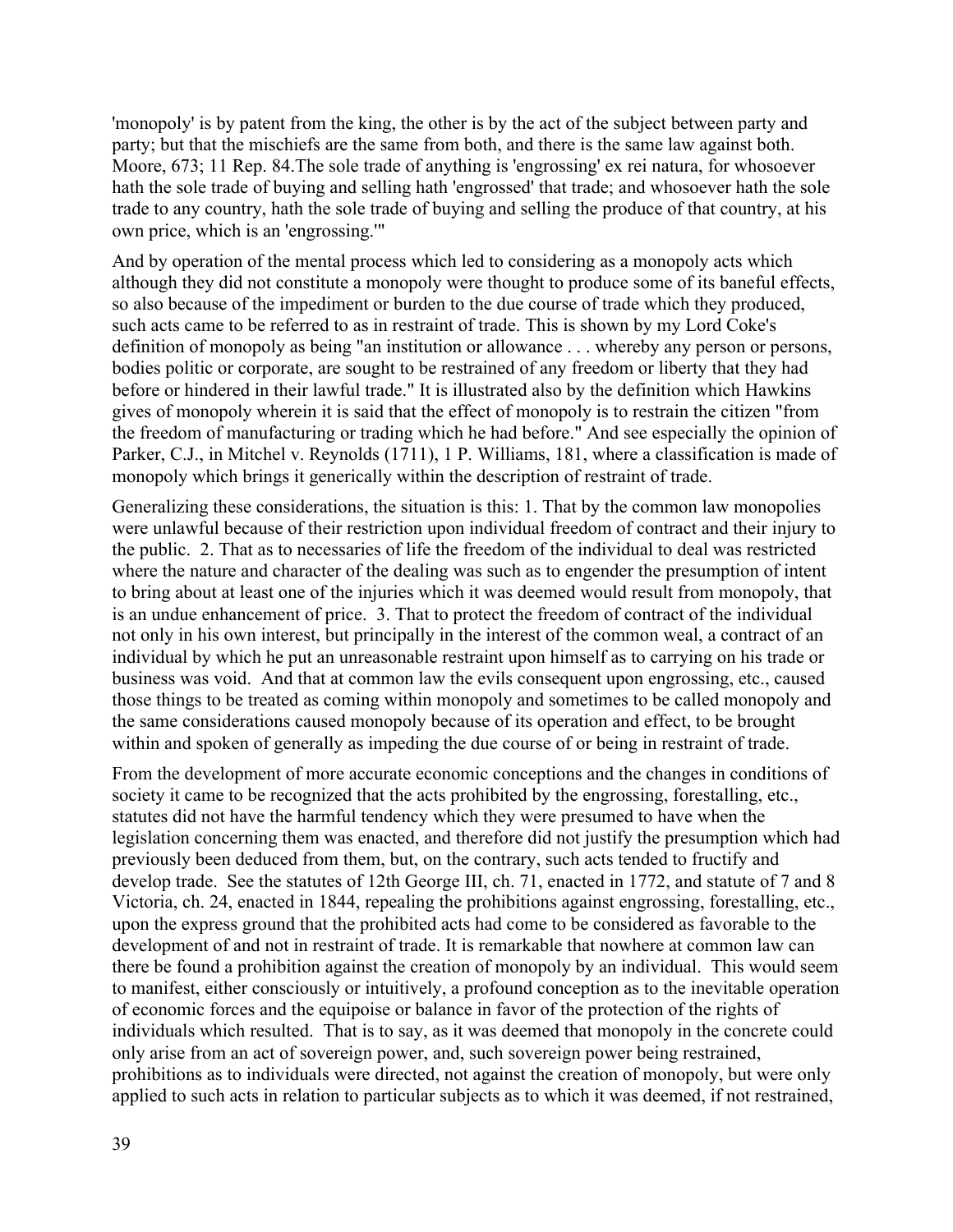some of the consequences of monopoly might result. After all, this was but an instinctive recognition of the truisms that the course of trade could not be made free by obstructing it, and that an individual's right to trade could not be protected by destroying such right.

From the review just made it clearly results that outside of the restrictions resulting from the want of power in an individual to voluntarily and unreasonably restrain his right to carry on his trade or business and outside of the want of right to restrain the free course of trade by contracts or acts which implied a wrongful purpose, freedom to contract and to abstain from contracting and to exercise every reasonable right incident thereto became the rule in the English law. The scope and effect of this freedom to trade and contract is clearly shown by the decision in Mogul Steamship Co. v. McGregor (1892), A.C. 25.While it is true that the decision of the House of Lords in the case in question was announced shortly after the passage of the Anti-trust Act, it serves reflexly to show the exact state of the law in England at the time the Antitrust statute was enacted.

In this country also the acts from which it was deemed there resulted a part if not all of the injurious consequences ascribed to monopoly, came to be referred to as a monopoly itself. In other words, here as had been the case in England, practical common sense caused attention to be concentrated not upon the theoretically correct name to be given to the condition or acts which gave rise to a harmful result, but to the result itself and to the remedying of the evils which it produced. The statement just made is illustrated by an early statute of the Province of Massachusetts, that is, chap. 31 of the laws of 1778-1779, by which monopoly and forestalling were expressly treated as one and the same thing.

It is also true that while the principles concerning contracts in restraint of trade, that is, voluntary restraint put by a person on his right to pursue his calling, hence only operating subjectively, came generally to be recognized in accordance with the English rule, it came moreover to pass that contracts or acts which it was considered had a monopolistic tendency, especially those which were thought to unduly diminish competition and hence to enhance prices -- in other words, to monopolize -- came also in a generic sense to be spoken of and treated as they had been in England, as restricting the due course of trade, and therefore as being in restraint of trade. The dread of monopoly as an emanation of governmental power, while it passed at an early date out of mind in this country, as a result of the structure of our Government, did not serve to assuage the fear as to the evil consequences which might arise from the acts of individuals producing or tending to produce the consequences of monopoly. It resulted that treating such acts as we have said as amounting to monopoly, sometimes constitutional restrictions, again legislative enactments or judicial decisions, served to enforce and illustrate the purpose to prevent the occurence of the evils recognized in the mother country as consequent upon monopoly, by providing against contracts or acts of individuals or combinations of individuals or corporations deemed to be conducive to such results. To refer to the constitutional or legislative provisions on the subject or many judicial decisions which illustrate it would unnecessarily prolong this opinion. We append in the margin a note to treatises, &c., wherein are contained references to constitutional and statutory provisions and to numerous decisions, etc., relating to the subject.

It will be found that as modern conditions arose the trend of legislation and judicial decision came more and more to adapt the recognized restrictions to new manifestations of conduct or of dealing which it was thought justified the inference of intent to do the wrongs which it had been the purpose to prevent from the beginning. The evolution is clearly pointed out in National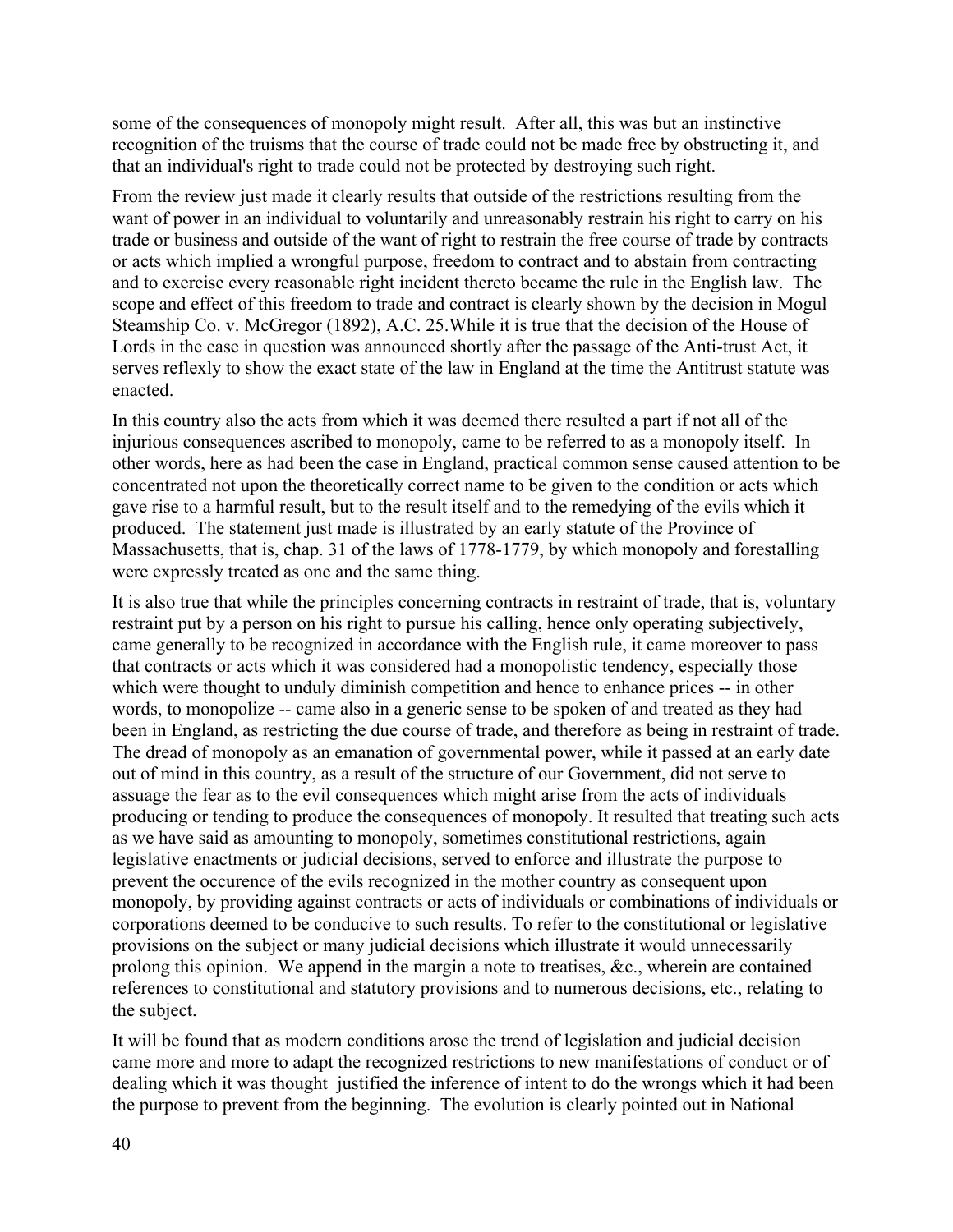Cotton Oil Co. v. Texas, 197 U.S. 115, and Shawnee Compress Co. v. Anderson, 209 U.S. 423; and, indeed, will be found to be illustrated in various aspects by the decisions of this court which have been concerned with the enforcement of the act we are now considering.

Without going into detail and but very briefly surveying the whole field, it may be with accuracy said that the dread of enhancement of prices and of other wrongs which it was thought would flow from the undue limitation on competitive conditions caused by contracts or other acts of individuals or corporations, led, as a matter of public policy, to the prohibition or treating as illegal all contracts or acts which were unreasonably restrictive of competitive conditions, either from the nature or character of the contract or act or where the surrounding circumstances were such as to justify the conclusion that they had not been entered into or performed with the legitimate purpose of reasonably forwarding personal interest and developing trade, but on the contrary were of such a character as to give rise to the inference or presumption that they had been entered into or done with the intent to do wrong to the general public and to limit the right of individuals, thus restraining the free flow of commerce and tending to bring about the evils, such as enhancement of prices, which were considered to be against public policy. It is equally true to say that the survey of the legislation in this country on this subject from the beginning will show, depending as it did upon the economic conceptions which obtained at the time when the legislation was adopted or judicial decision was rendered, that contracts or acts were at one time deemed to be of such a character as to justify the inference of wrongful intent which were at another period thought not to be of that character. But this again, as we have seen, simply followed the line of development of the law of England.

Let us consider the language of the first and second sections, guided by the principle that where words are employed in a statute which had at the time a well-known meaning at common law or in the law of this country they are presumed to have been used in that sense unless the context compels to the contrary.

As to the first section, the words to be interpreted are: "Every contract, combination in the form of trust or otherwise, or conspiracy in restraint of trade or commerce . . . is hereby declared to be illegal." As there is no room for dispute that the statute was intended to formulate a rule for the regulation of interstate and foreign commerce, the question is what was the rule which it adopted?

In view of the common law and the law in this country as to restraint of trade, which we have reviewed, and the illuminating effect which that history must have under the rule to which we have referred, we think it results:

a. That the context manifests that the statute was drawn in the light of the existing practical conception of the law of restraint of trade, because it groups as within that class, not only contracts which were in restraint of trade in the subjective sense, but all contracts or acts which theoretically were attempts to monopolize, yet which in practice had come to be considered as in restraint of trade in a broad sense.

b. That in view of the many new forms of contracts and combinations which were being evolved from existing economic conditions, it was deemed essential by an allembracing enumeration to make sure that no form of contract or combination by which an undue restraint of interstate or foreign commerce was brought about could save such restraint from condemnation. The statute under this view evidenced the intent not to restrain the right to make and enforce contracts, whether resulting from combination or otherwise, which did not unduly restrain interstate or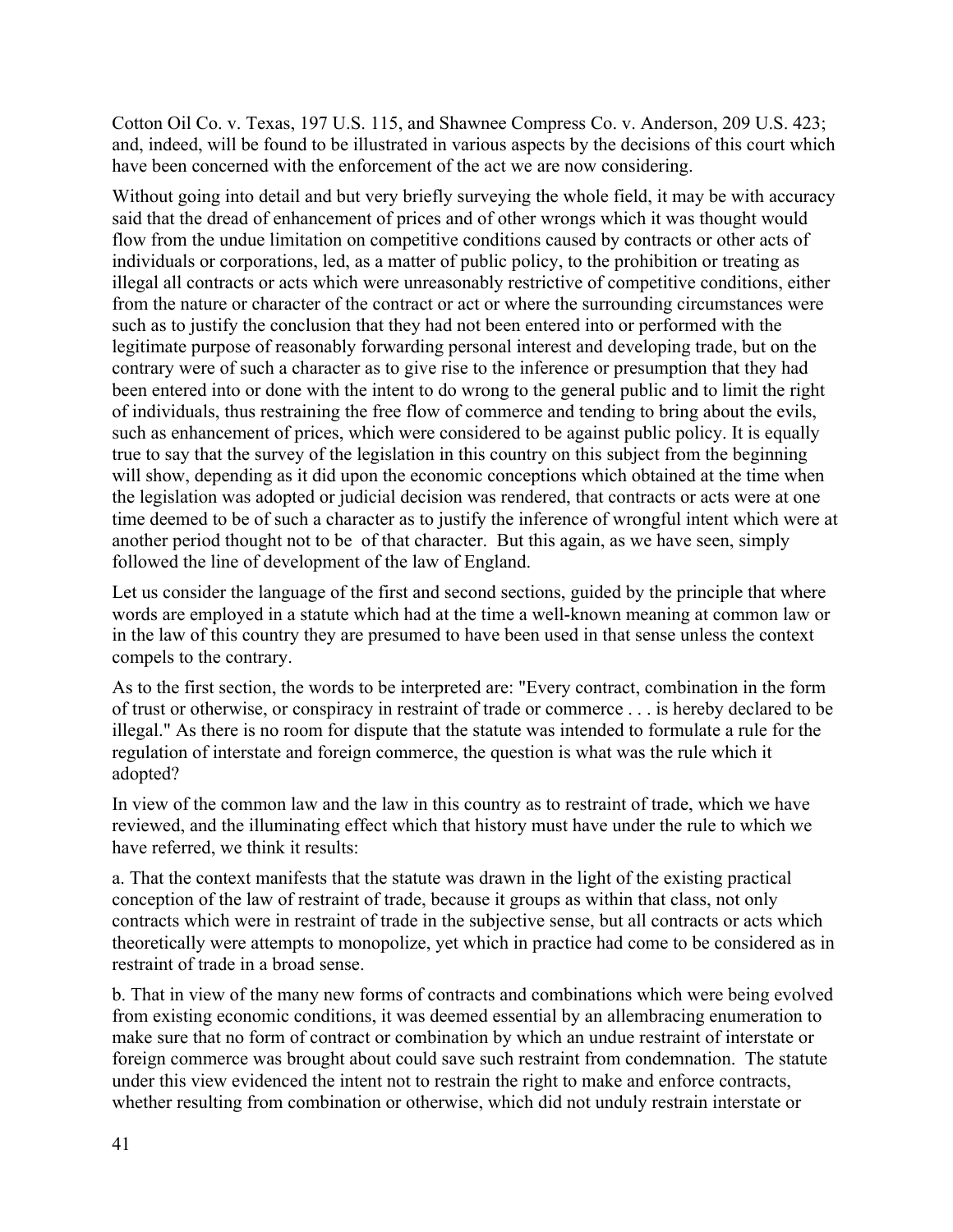foreign commerce, but to protect that commerce from being restrained by methods, whether old or new, which would constitute an interference that is an undue restraint.

c. And as the contracts or acts embraced in the provision were not expressly defined, since the enumeration addressed itself simply to classes of acts, those classes being broad enough to embrace every conceivable contract or combination which could be made concerning trade or commerce or the subjects of such commerce, and thus caused any act done by any of the enumerated methods anywhere in the whole field of human activity to be illegal if in restraint of trade, it inevitably follows that the provision necessarily called for the exercise of judgment which required that some standard should be resorted to for the purpose of determining whether the prohibitions contained in the statute had or had not in any given case been violated. Thus not specifying but indubitably contemplating and requiring a standard, it follows that it was intended that the standard of reason which had been applied at the common law and in this country in dealing with subjects of the character embraced by the statute, was intended to be the measure used for the purpose of determining whether in a given case a particular act had or had not brought about the wrong against which the statute provided.

And a consideration of the text of the second section serves to establish that it was intended to supplement the first and to make sure that by no possible guise could the public policy embodied in the first section be frustrated or evaded. The prohibitions of the second embrace "Every person who shall monopolize, or attempt to monopolize, or combine or conspire with any other person or persons, to monopolize any part of the trade or commerce among the several states, or with foreign nations,  $\dots$  " By reference to the terms of § 8 it is certain that the word person clearly implies a corporation as well as an individual.

The commerce referred to by the words "any part" construed in the light of the manifest purpose of the statute has both a geographical and a distributive significance, that is it includes any portion of the United States and any one of the classes of things forming a part of interstate or foreign commerce.

Undoubtedly, the words "to monopolize" and "monopolize" as used in the section reach every act bringing about the prohibited results. The ambiguity, if any, is involved in determining what is intended by monopolize. But this ambiguity is readily dispelled in the light of the previous history of the law of restraint of trade to which we have referred and the indication which it gives of the practical evolution by which monopoly and the acts which produce the same result as monopoly, that is, an undue restraint of the course of trade, all came to be spoken of as, and to be indeed synonymous with, restraint of trade. In other words, having by the first section forbidden all means of monopolizing trade, that is, unduly restraining it by means of every contract, combination, etc., the second section seeks, if possible, to make the prohibitions of the act all the more complete and perfect by embracing all attempts to reach the end prohibited by the first section, that is, restraints of trade, by any attempt to monopolize, or monopolization thereof, even although the acts by which such results are attempted to be brought about or are brought about be not embraced within the general enumeration of the first section. And, of course, when the second section is thus harmonized with and made as it was intended to be the complement of the first, it becomes obvious that the criteria to be resorted to in any given case for the purpose of ascertaining whether violations of the section have been committed, is the rule of reason guided by the established law and by the plain duty to enforce the prohibitions of the act and thus the public policy which its restrictions were obviously enacted to subserve. And it is worthy of observation, as we have previously remarked concerning the common law, that although the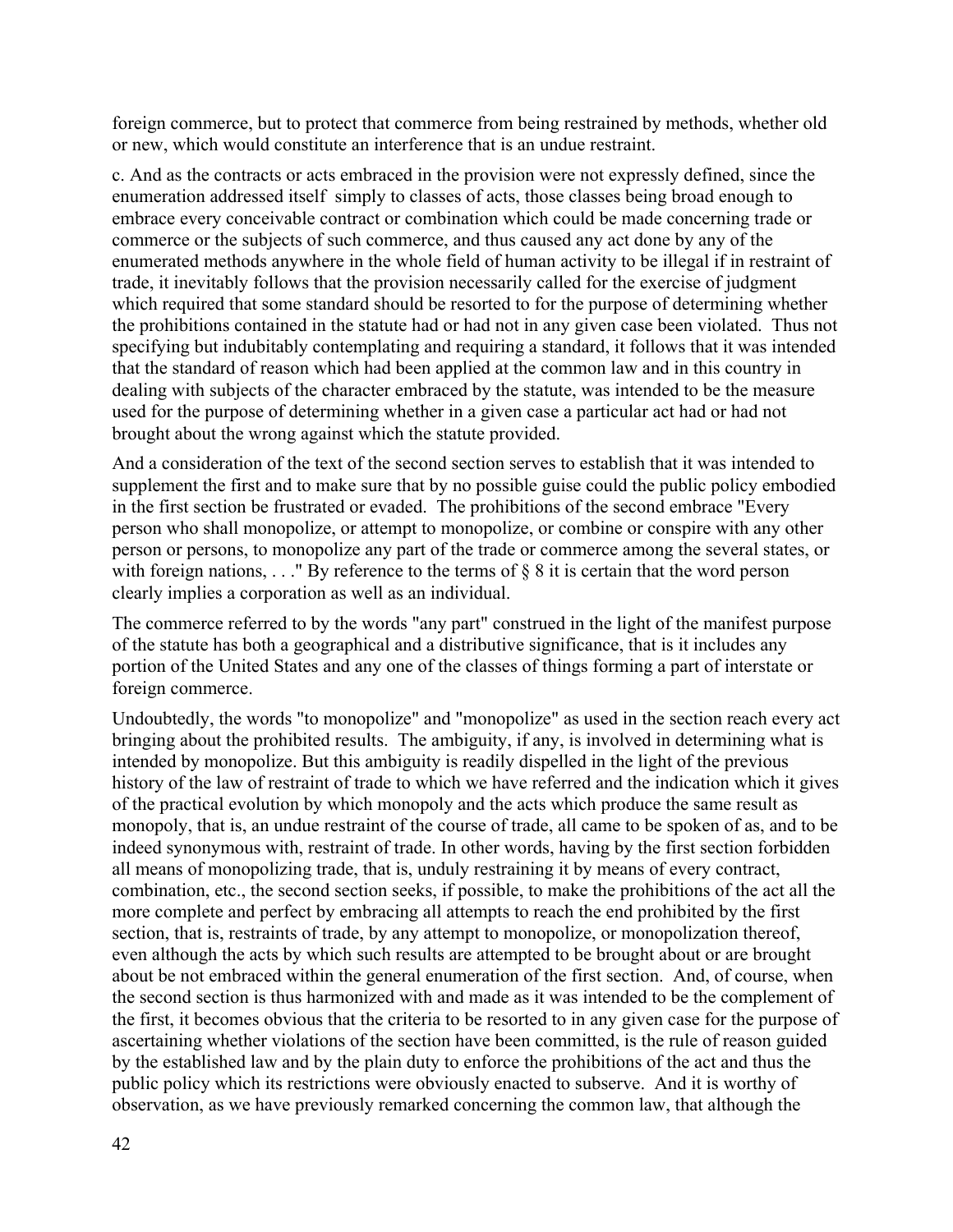statute by the comprehensiveness of the enumerations embodied in both the first and second sections makes it certain that its purpose was to prevent undue restraints of every kind or nature, nevertheless by the omission of any direct prohibition against monopoly in the concrete it indicates a consciousness that the freedom of the individual right to contract when not unduly or improperly exercised was the most efficient means for the prevention of monopoly, since the operation of the centrifugal and centripetal forces resulting from the right to freely contract was the means by which monopoly would be inevitably prevented if no extraneous or sovereign power imposed it and no right to make unlawful contracts having a monopolistic tendency were permitted. In other words that freedom to contract was the essence of freedom from undue restraint on the right to contract.

Clear as it seems to us is the meaning of the provisions of the statute in the light of the review which we have made, nevertheless before definitively applying that meaning it behooves us to consider the contentions urged on one side or the other concerning the meaning of the statute, which, if maintained, would give to it, in some aspects a much wider and in every view at least a somewhat different significance. And to do this brings us to the second question which, at the outset, we have stated it was our purpose to consider and dispose of.

Second. The contentions of the parties as to the meaning of the statute and the decisions of this court relied upon concerning those contentions. (at 50-63)

…

Giving to the facts just stated, the weight which it was deemed they were entitled to, in the light afforded by the proof of other cognate facts and circumstances, the court below held that the acts and dealings established by the proof operated to destroy the "potentiality of competition" which otherwise would have existed to such an extent as to cause the transfers of stock which were made to the New Jersey corporation and the control which resulted over the many and various subsidiary corporations to be a combination or conspiracy in restraint of trade in violation of the first section of the act, but also to be an attempt to monopolize and a monopolization bringing about a perennial violation of the second section.

We see no cause to doubt the correctness of these conclusions, considering the subject from every aspect, that is, both in view of the facts established by the record and the necessary operation and effect of the law as we have construed it upon the inferences deducible from the facts, for the following reasons: (at 72-75)

a. Because the unification of power and control over petroleum and its products which was the inevitable result of the combining in the New Jersey corporation by the increase of its stock and the transfer to it of the stocks of so many other corporations, aggregating so vast a capital, gives rise, in and of itself, in the absence of countervailing circumstances, to say the least, to the prima facie presumption of intent and purpose to maintain the dominancy over the oil industry, not as a result of normal methods of industrial development, but by new means of combination which were resorted to in order that greater power might be added than would otherwise have arisen had normal methods been followed, the whole with the purpose of excluding others from the trade and thus centralizing in the combination a perpetual control of the movements of petroleum and its products in the channels of interstate commerce.

b. Because the prima facie presumption of intent to restrain trade, to monopolize and to bring about monopolization resulting from the act of expanding the stock of the New Jersey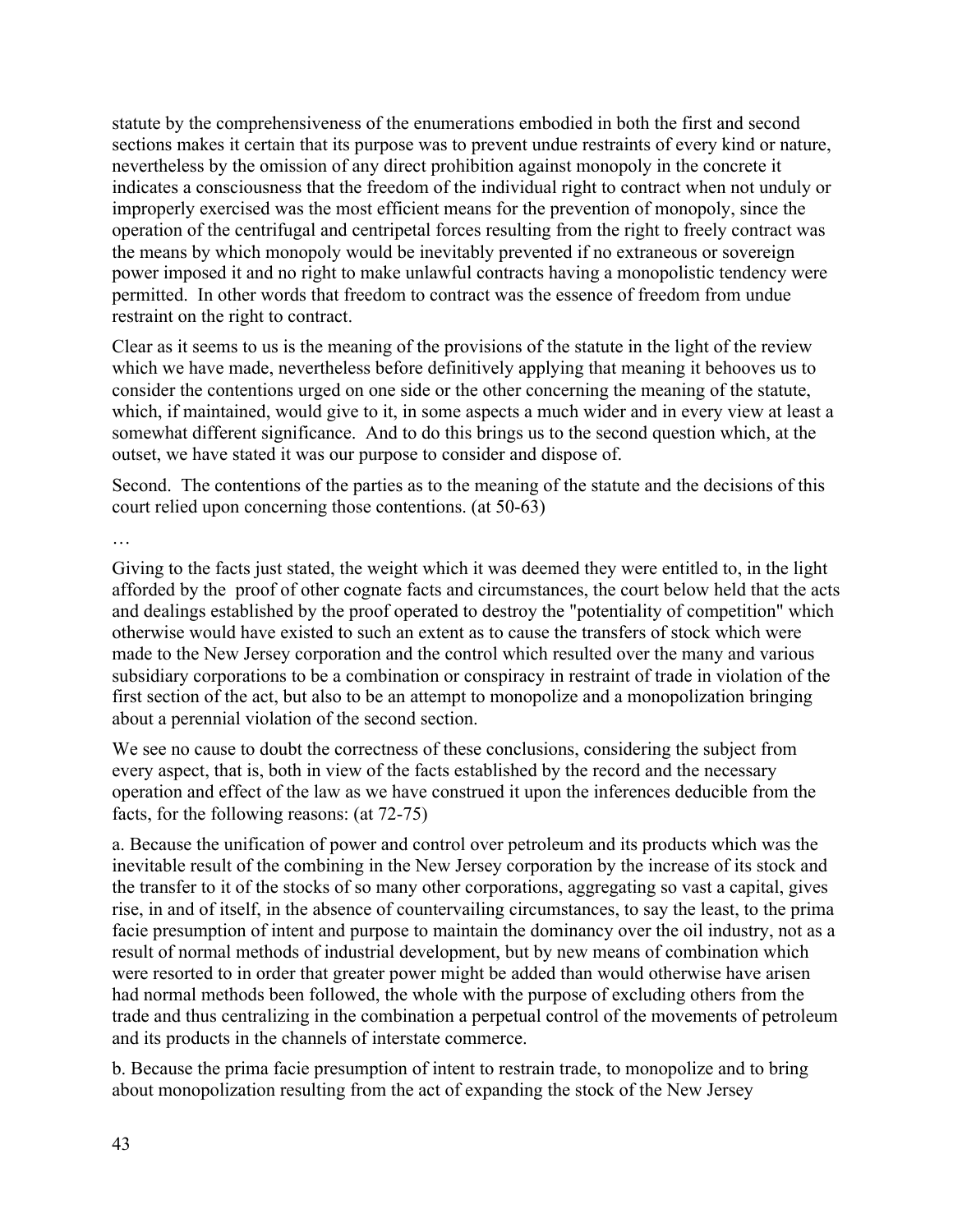corporation and vesting it with such vast control of the oil industry, is made conclusive by considering, 1, the conduct of the persons or corporations who were mainly instrumental in bringing about the extension of power in the New Jersey corporation before the consummation of that result and prior to the formation of the trust agreements of 1879 and 1882; 2, by considering the proof as to what was done under those agreements and the acts which immediately preceded the vesting of power in the New Jersey corporation as well as by weighing the modes in which the power vested in that corporation has been exerted and the results which have arisen from it.

Recurring to the acts done by the individuals or corporations who were mainly instrumental in bringing about the expansion of the New Jersey corporation during the period prior to the formation of the trust agreements of 1879 and 1882, including those agreements, not for the purpose of weighing the substantial merit of the numerous charges of wrongdoing made during such period, but solely as an aid for discovering intent and purpose, we think no disinterested mind can survey the period in question without being irresistibly driven to the conclusion that the very genius for commercial development and organization which it would seem was manifested from the beginning soon begot an intent and purpose to exclude others which was frequently manifested by acts and dealings wholly inconsistent with the theory that they were made with the single conception of advancing the development of business power by usual methods, but which on the contrary necessarily involved the intent to drive others from the field and to exclude them from their right to trade and thus accomplish the mastery which was the end in view. And, considering the period from the date of the trust agreements of 1879 and 1882, up to the time of the expansion of the New Jersey corporation, the gradual extension of the power over the commerce in oil which ensued, the decision of the Supreme Court of Ohio, the tardiness or reluctance in conforming to the commands of that decision, the method first adopted and that which finally culminated in the plan of the New Jersey corporation, all additionally serve to make manifest the continued existence of the intent which we have previously indicated and which among other things impelled the expansion of the New Jersey corporation. The exercise of the power which resulted from that organization fortifies the foregoing conclusions, since the development which came, the acquisition here and there which ensued of every efficient means by which competition could have been asserted, the slow but resistless methods which followed by which means of transportation were absorbed and brought under control, the system of marketing which was adopted by which the country was divided into districts and the trade in each district in oil was turned over to a designated corporation within the combination and all others were excluded, all lead the mind up to a conviction of a purpose and intent which we think is so certain as practically to cause the subject not to be within the domain of reasonable contention.

The inference that no attempt to monopolize could have been intended, and that no monopolization resulted from the acts complained of, since it is established that a very small percentage of the crude oil produced was controlled by the combination, is unwarranted. As substantial power over the crude product was the inevitable result of the absolute control which existed over the refined product, the monopolization of the one carried with it the power to control the other, and if the inferences which this situation suggests were developed, which we deem it unnecessary to do, they might well serve to add additional cogency to the presumption of intent to monopolize which we have found arises from the unquestioned proof on other subjects. (at 75-77)

…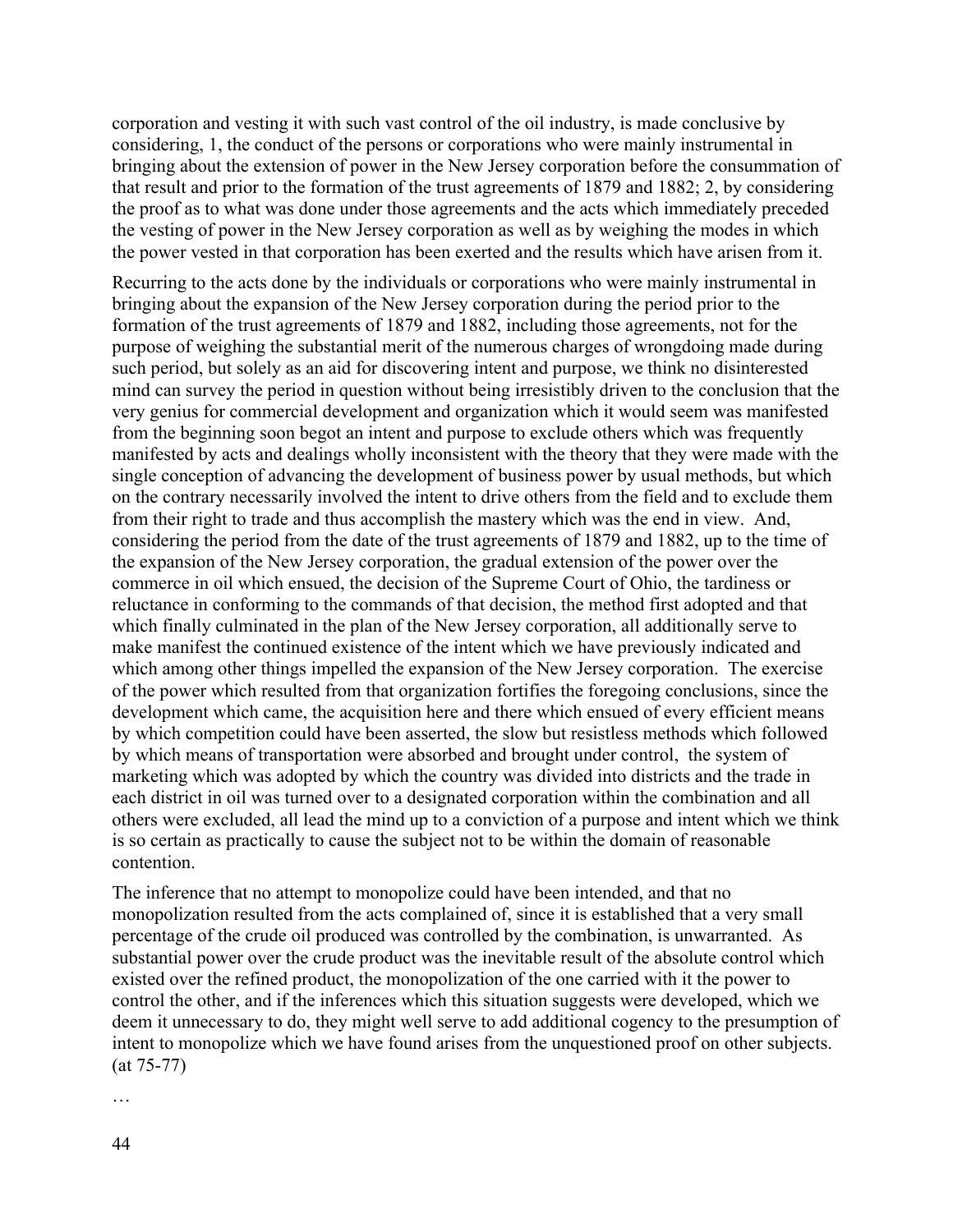Fourth. The remedy to be administered.

It may be conceded that ordinarily where it was found that acts had been done in violation of the statute, adequate measure of relief would result from restraining the doing of such acts in the future. Swift v. United States, 196 U.S. 375. But in a case like this, where the condition which has been brought about in violation of the statute, in and of itself, is not only a continued attempt to monopolize, but also a monopolization, the duty to enforce the statute requires the application of broader and more controlling remedies. As penalties which are not authorized by law may not be inflicted by judicial authority, it follows that to meet the situation with which we are confronted the application of remedies two-fold in character becomes essential: 1st. To forbid the doing in the future of acts like those which we have found to have been done in the past which would be violative of the statute. 2d. The exertion of such measure of relief as will effectually dissolve the combination found to exist in violation of the statute, and thus neutralize the extension and continually operating force which the possession of the power unlawfully obtained has brought and will continue to bring about.

In applying remedies for this purpose, however, the fact must not be overlooked that injury to the public by the prevention of an undue restraint on, or the monopolization of trade or commerce is the foundation upon which the prohibitions of the statute rest, and moreover that one of the fundamental purposes of the statute is to protect, not to destroy, rights of property. (at 77)

…

So far as the decree held that the ownership of the stock of the New Jersey corporation constituted a combination in violation of the first section and an attempt to create a monopoly or to monopolize under the second section and commanded the dissolution of the combination, the decree was clearly appropriate. And this also is true of § 5 of the decree which restrained both the New Jersey corporation and the subsidiary corporations from doing anything which would recognize or give effect to further ownership in the New Jersey corporation of the stocks which were ordered to be retransferred. (at 79-80)

# Comment

Standard Oil represents a crossroads between earlier common law economic torts and the modern regulation of competition under the Sherman Act. The facts of the case demonstrate the Court's effort to parse a host of conduct which infringed competition through a combination of related unilateral action, mergers, and agreements. The majority opinion's discussion of the meaning of the Sherman Act is often cited as the source of the "rule of reason."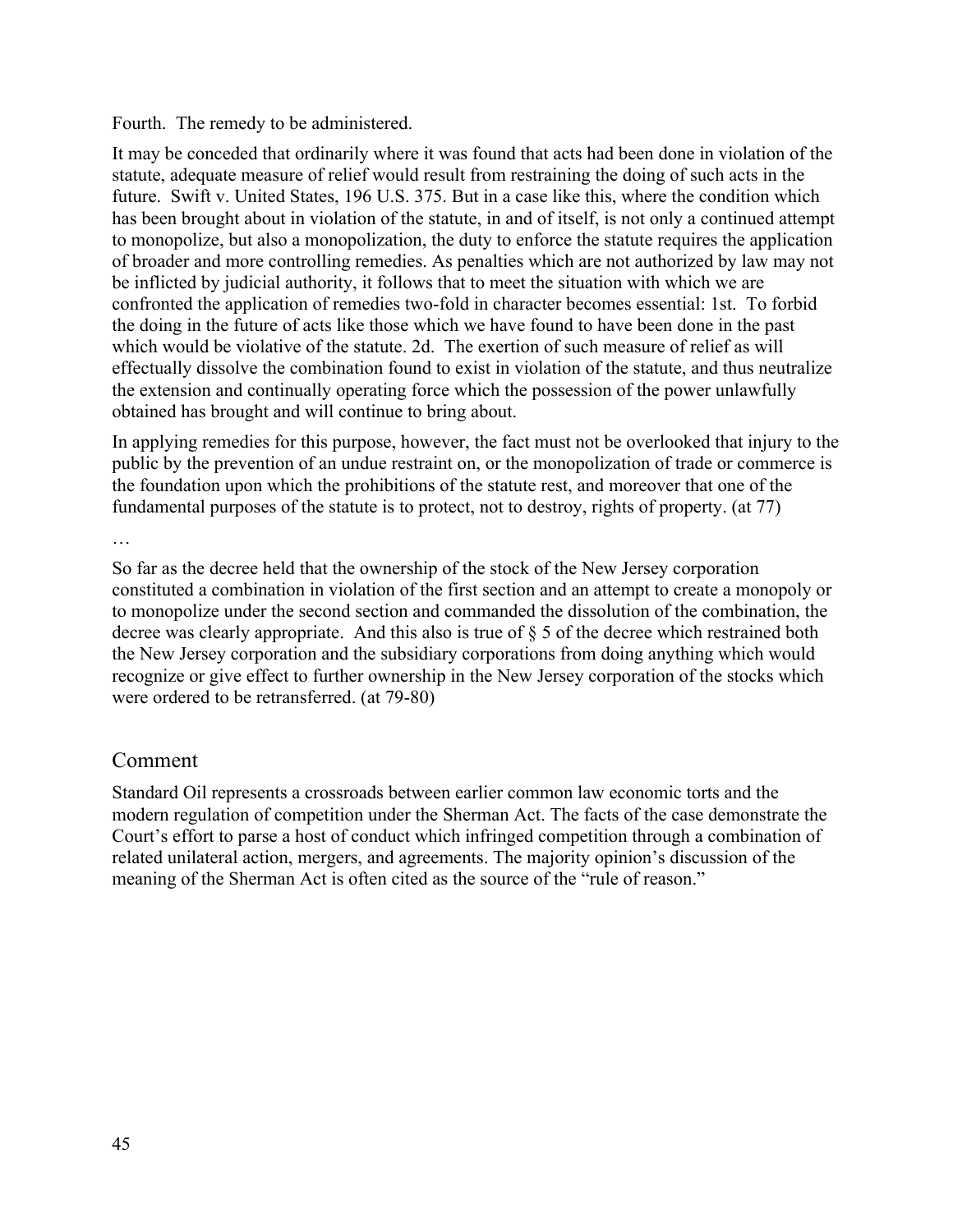# *United States v. Socony-Vacuum Oil Co., 310 U.S. 150 (1940)*

[After a period of volatile pricing which caused serious difficulties for oil producers, a group of oil companies agreed with each other to raise the spot price of petroleum products in midwestern markets in the US by buying up excess gasoline. The companies coordinated through various "Stabilization Committees."]

It was estimated that there would be between 600 and 700 tank cars of distress gasoline produced in the Mid-Continent oil field every month by about 17 independent refiners. These refiners, not having regular outlets for the gasoline, would be unable to dispose of it except at distress prices. Accordingly, it was proposed and decided that certain major companies (including the corporate respondents) would purchase gasoline from these refiners. The Committee would assemble each month information as to the quantity and location of this distress gasoline. Each of the major companies was to select one (or more) of the independent refiners having distress gasoline as its "dancing partner," and would assume responsibility for purchasing its distress supply. In this manner buying power would be coordinated, purchases would be effectively placed, and the results would be much superior to the previous haphazard purchasing. There were to be no formal contractual commitments to purchase this gasoline, either between the major companies or between the majors and the independents. Rather it was an informal gentlemen's agreement or understanding whereby each undertook to perform his share of the joint undertaking. Purchases were to be made at the "fair going market price." (at 178-180)

…

As a result of these buying programs it was hoped and intended that both the tank car and the retail markets would improve. The conclusion is irresistible that defendants' purpose was not merely to raise the spot market prices but, as the real and ultimate end, to raise the price of gasoline in their sales to jobbers and consumers in the Mid-Western area. Their agreement or plan embraced not only buying on the spot markets but also, at least by clear implication, an understanding to maintain such improvements in Mid-Western prices as would result from those purchases of distress gasoline. The latter obviously would be achieved by selling at the increased prices, not by price cutting. Any other understanding would have been wholly inconsistent with and contrary to the philosophy of the broad stabilization efforts which were under way. In essence the raising and maintenance of the spot market prices were but the means adopted for raising and maintaining prices to jobbers and consumers. The broad sweep of the agreement was indicated by Arnott before a group of the industry on March 13, 1935. He described the plan as one "whereby this whole stabilization effort of markets, the holding up of normal sales market structures, the question of the realization of refineries, the working together of those two great groups in order that we may balance this whole picture and in order that we may interest a great many buyers in this so-called surplus or homeless gasoline, can be done along organized lines. . . ." Certainly there was enough evidence to support a finding by the jury that such were the scope and purpose of the plan. (at 190)

…

In *United States* v. *Trenton Potteries Co*., 273 U.S. 392, this Court sustained a conviction under the Sherman Act where the jury was charged that an agreement on the part of the members of a combination, controlling a substantial part of an industry, upon the prices which the members are to charge for their commodity is in itself an unreasonable restraint of trade without regard to the reasonableness of the prices or the good intentions of the combining units. There the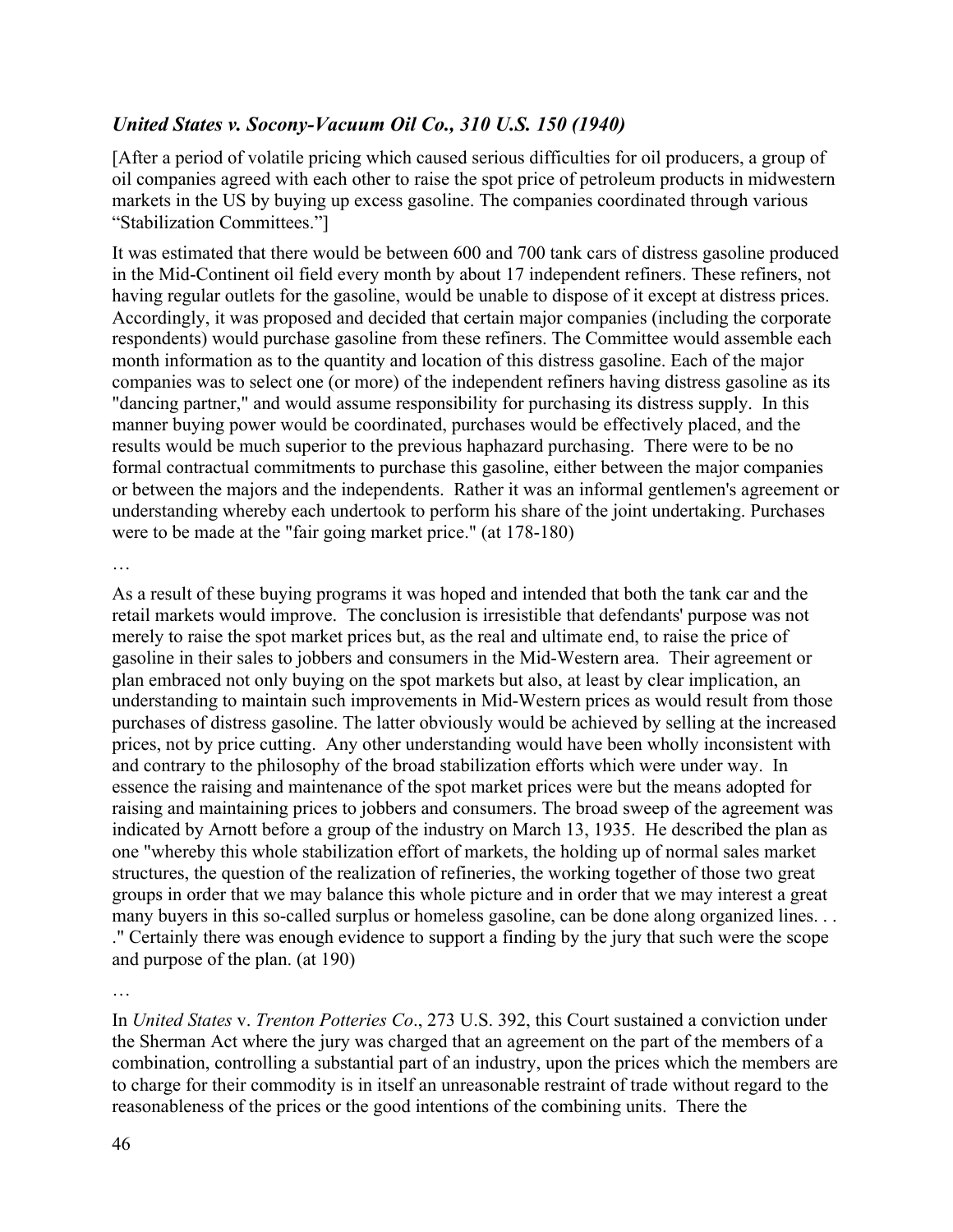combination was composed of those who controlled some 82 per cent of the business of manufacturing and distributing in the United States vitreous pottery. Their object was to fix the prices for the sale of that commodity. In that case the trial court refused various requests to charge that the agreement to fix prices did not itself constitute a violation of law unless the jury also found that it unreasonably restrained interstate commerce. This Court reviewed the various price-fixing cases under the Sherman Act beginning with *United States* v. *Trans-Missouri Freight Assn*., 166 U.S. 290, and *United States* v. *Joint Traffic Assn*., 171 U.S. 505, and said ". . . it has since often been decided and always assumed that uniform price-fixing by those controlling in any substantial manner a trade or business in interstate commerce is prohibited by the Sherman Law, despite the reasonableness of the particular prices agreed upon." (p. 398.) This Court pointed out that the so-called "rule of reason" announced in *Standard Oil Co*. v. *United States*, 221 U.S. 1, and in *United States* v. *American Tobacco Co*., 221 U.S. 106, had not affected this view of the illegality of price-fixing agreements. And in holding that agreements "to fix or maintain prices" are not reasonable restraints of trade under the statute merely because the prices themselves are reasonable, it said (pp. 397-398):

"The aim and result of every price-fixing agreement, if effective, is the elimination of one form of competition. The power to fix prices, whether reasonably exercised or not, involves power to control the market and to fix arbitrary and unreasonable prices. The reasonable price fixed today may through economic and business changes become the unreasonable price of tomorrow. Once established, it may be maintained unchanged because of the absence of competition secured by the agreement for a price reasonable when fixed. Agreements which create such potential power may well be held to be in themselves unreasonable or unlawful restraints, without the necessity of minute inquiry whether a particular price is reasonable or unreasonable as fixed and without placing on the government in enforcing the Sherman Law the burden of ascertaining from day to day whether it has become unreasonable through the mere variation of economic conditions. Moreover, in the absence of express legislation requiring it, we should hesitate to adopt a construction making the difference between legal and illegal conduct in the field of business relations depend upon so uncertain a test as whether prices are reasonable -- a determination which can be satisfactorily made only after a complete survey of our economic organization and a choice between rival philosophies."… (at 212-214)

As clearly indicated in the *Trenton Potteries* case, the *American Tobacco* and *Standard Oil* cases have no application to combinations operating directly on prices or price structures.

And we are of the opinion that *Appalachian Coals, Inc*. v. *United States, supra*, is not in point.

In that case certain producers of bituminous coal created an exclusive selling agency for their coal. The agency was to establish standard classifications and sell the coal of its principals at the best prices obtainable. The occasion for the formation of the agency was the existence of certain so-called injurious practices and conditions in the industry. One of these was the problem of "distress coal" -- coal shipped to the market which was unsold at the time of delivery and therefore dumped on the market irrespective of demand. The agency was to promote the systematic study of the marketing and distribution of coal, its demand and consumption; to maintain an inspection and an engineering department to demonstrate to customers the advantages of this type of coal and to promote an extensive advertising campaign; to provide a research department to demonstrate proper and efficient methods of burning coal and thus to aid producers in their competition with substitute fuels; to operate a credit department dealing with the reliability of purchasers; and to make the sale of coal more economical. That agency was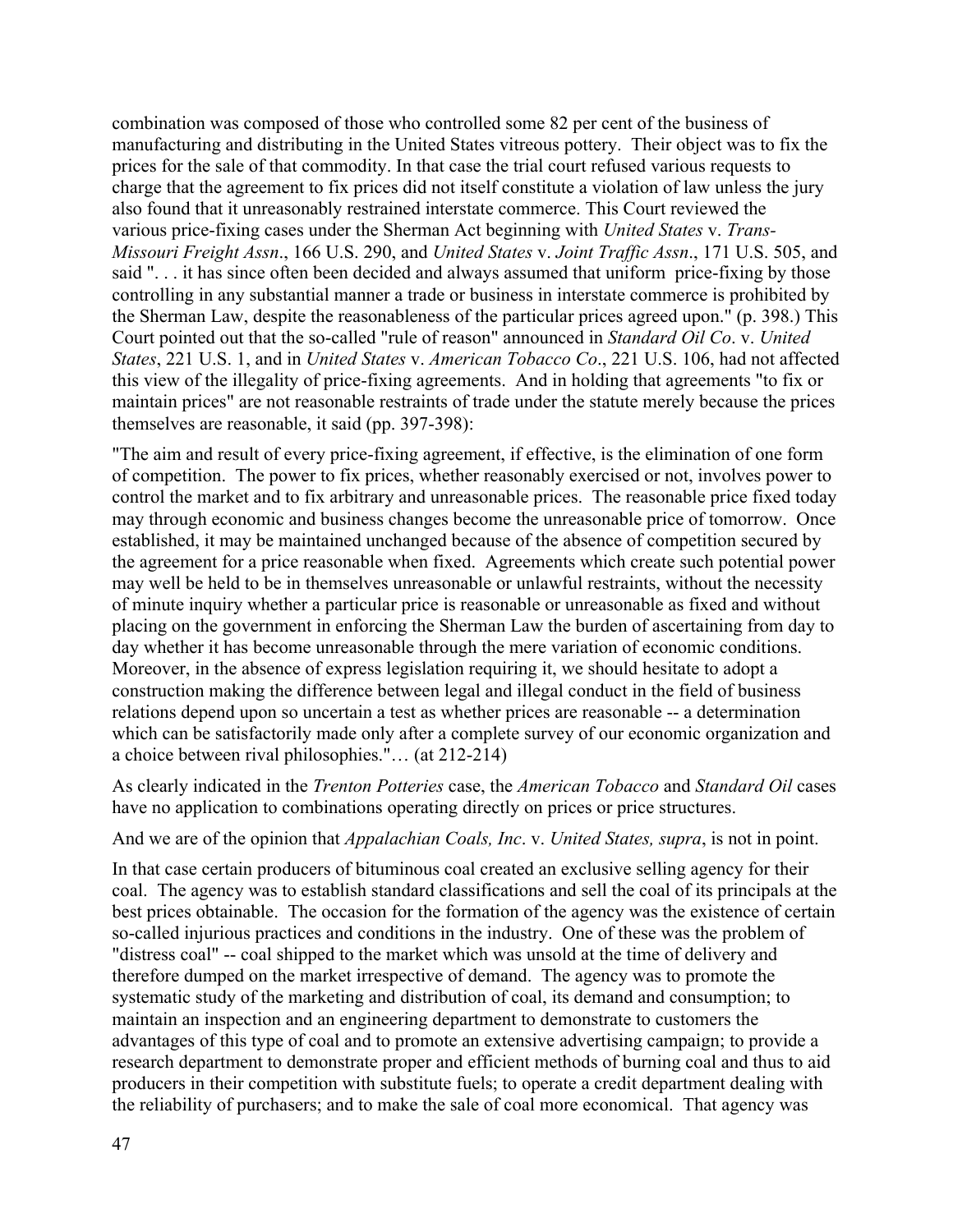also to sell all the coal of its principals at the best prices obtainable and, if all could not be sold, to apportion orders upon a stated basis. And, save for certain stated exceptions, it was to determine the prices at which sales would be made without consultation with its principals. This Court concluded that so far as actual purpose was concerned, the defendant producers were engaged in a "fair and open endeavor to aid the industry in a measurable recovery from its plight." And it observed that the plan did not either contemplate or involve "the fixing of market prices"; that defendants would not be able to fix the price of coal in the consuming markets; that their coal would continue to be subject to "active competition." To the contention that the plan would have a tendency to stabilize market prices and to raise them to a higher level, this Court replied (p. 374):

"The fact that the correction of abuses may tend to stabilize a business, or to produce fairer price levels, does not mean that the abuses should go uncorrected or that cooperative endeavor to correct them necessarily constitutes an unreasonable restraint of trade. The intelligent conduct of commerce through the acquisition of full information of all relevant facts may be properly be sought by the cooperation of those engaged in trade, although stabilization of trade and more reasonable prices may be the result."

In distinguishing the *Trenton Potteries* case this Court said (p. 375):

"In the instant case there is, as we have seen, no intent or power to fix prices, abundant competitive opportunities will exist in all markets where defendants' coal is sold, and nothing has been shown to warrant the conclusion that defendants' plan will have an injurious effect upon competition in these markets."

Thus for over forty years this Court has consistently and without deviation adhered to the principle that price-fixing agreements are unlawful *per se* under the Sherman Act and that no showing of so-called competitive abuses or evils which those agreements were designed to eliminate or alleviate may be interposed as a defense. (at 214-216)

…

Therefore the sole remaining question on this phase of the case is the applicability of the rule of the *Trenton Potteries* case to these facts.

Respondents seek to distinguish the *Trenton Potteries* case from the instant one. They assert that in that case the parties substituted an agreed-on price for one determined by competition; that the defendants there had the power and purpose to suppress the play of competition in the determination of the market price; and therefore that the controlling factor in that decision was the destruction of market competition, not whether prices were higher or lower, reasonable or unreasonable. Respondents contend that in the instant case there was no elimination in the spot tank car market of competition which prevented the prices in that market from being made by the play of competition in sales between independent refiners and their jobber and consumer customers; that during the buying programs those prices were in fact determined by such competition; that the purchases under those programs were closely related to or dependent on the spot market prices; that there was no evidence that the purchases of distress gasoline under those programs had any effect on the competitive market price beyond that flowing from the removal of a competitive evil; and that if respondents had tried to do more than free competition from the effect of distress gasoline and to set an arbitrary non-competitive price through their purchases, they would have been without power to do so.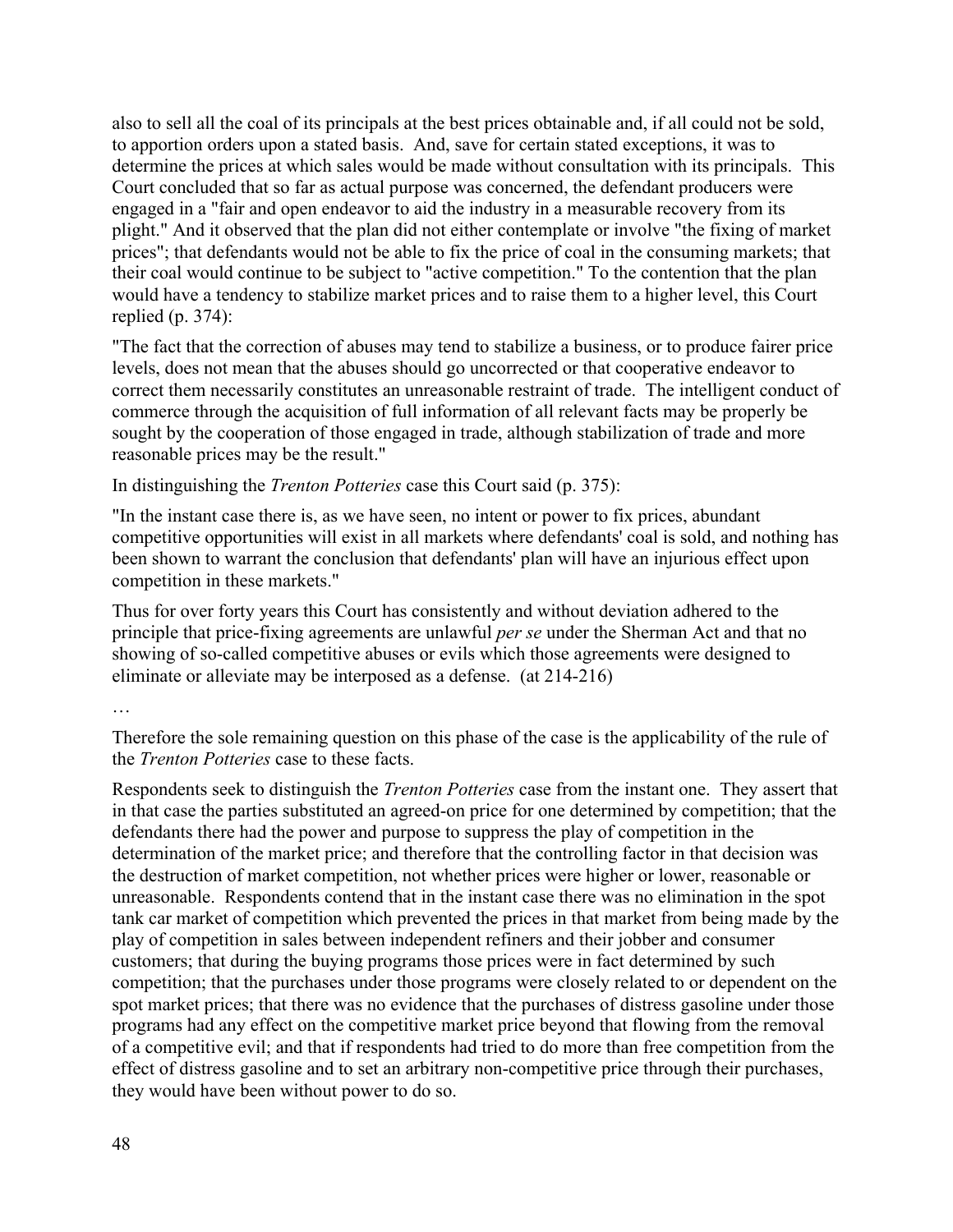But we do not deem those distinctions material.

In the first place, there was abundant evidence that the combination had the purpose to raise prices. And likewise, there was ample evidence that the buying programs at least contributed to the price rise and the stability of the spot markets, and to increases in the price of gasoline sold in the Mid-Western area during the indictment period. … Proof that there was a conspiracy, that its purpose was to raise prices, and that it caused or contributed to a price rise is proof of the actual consummation or execution of a conspiracy under § 1 of the Sherman Act.

Secondly, the fact that sales on the spot markets were still governed by some competition is of no consequence. … Competition was not eliminated from the markets; but it was clearly curtailed, since restriction of the supply of gasoline, the timing and placement of the purchases under the buying programs and the placing of a floor under the spot markets obviously reduced the play of the forces of supply and demand.

The elimination of so-called competitive evils is no legal justification for such buying programs. The elimination of such conditions was sought primarily for its effect on the price structures. Fairer competitive prices, it is claimed, resulted when distress gasoline was removed from the market. But such defense is typical of the protestations usually made in price-fixing cases. Ruinous competition, financial disaster, evils of price cutting and the like appear throughout our history as ostensible justifications for price-fixing. If the so-called competitive abuses were to be appraised here, the reasonableness of prices would necessarily become an issue in every pricefixing case. In that event the Sherman Act would soon be emasculated; its philosophy would be supplanted by one which is wholly alien to a system of free competition; it would not be the charter of freedom which its framers intended.

The reasonableness of prices has no constancy due to the dynamic quality of business facts underlying price structures. Those who fixed reasonable prices today would perpetuate unreasonable prices tomorrow, since those prices would not be subject to continuous administrative supervision and readjustment in light of changed conditions. Those who controlled the prices would control or effectively dominate the market. And those who were in that strategic position would have it in their power to destroy or drastically impair the competitive system. But the thrust of the rule is deeper and reaches more than monopoly power. Any combination which tampers with price structures is engaged in an unlawful activity. Even though the members of the price-fixing group were in no position to control the market, to the extent that they raised, lowered, or stabilized prices they would be directly interfering with the free play of market forces. The Act places all such schemes beyond the pale and protects that vital part of our economy against any degree of interference. Congress has not left with us the determination of whether or not particular price-fixing schemes are wise or unwise, healthy or destructive. It has not permitted the age-old cry of ruinous competition and competitive evils to be a defense to price-fixing conspiracies. It has no more allowed genuine or fancied competitive abuses as a legal justification for such schemes than it has the good intentions of the members of the combination. If such a shift is to be made, it must be done by the Congress. Certainly Congress has not left us with any such choice. Nor has the Act created or authorized the creation of any special exception in favor of the oil industry. Whatever may be its peculiar problems and characteristics, the Sherman Act, so far as price-fixing agreements are concerned, establishes one uniform rule applicable to all industries alike. There was accordingly no error in the refusal to charge that in order to convict the jury must find that the resultant prices were raised and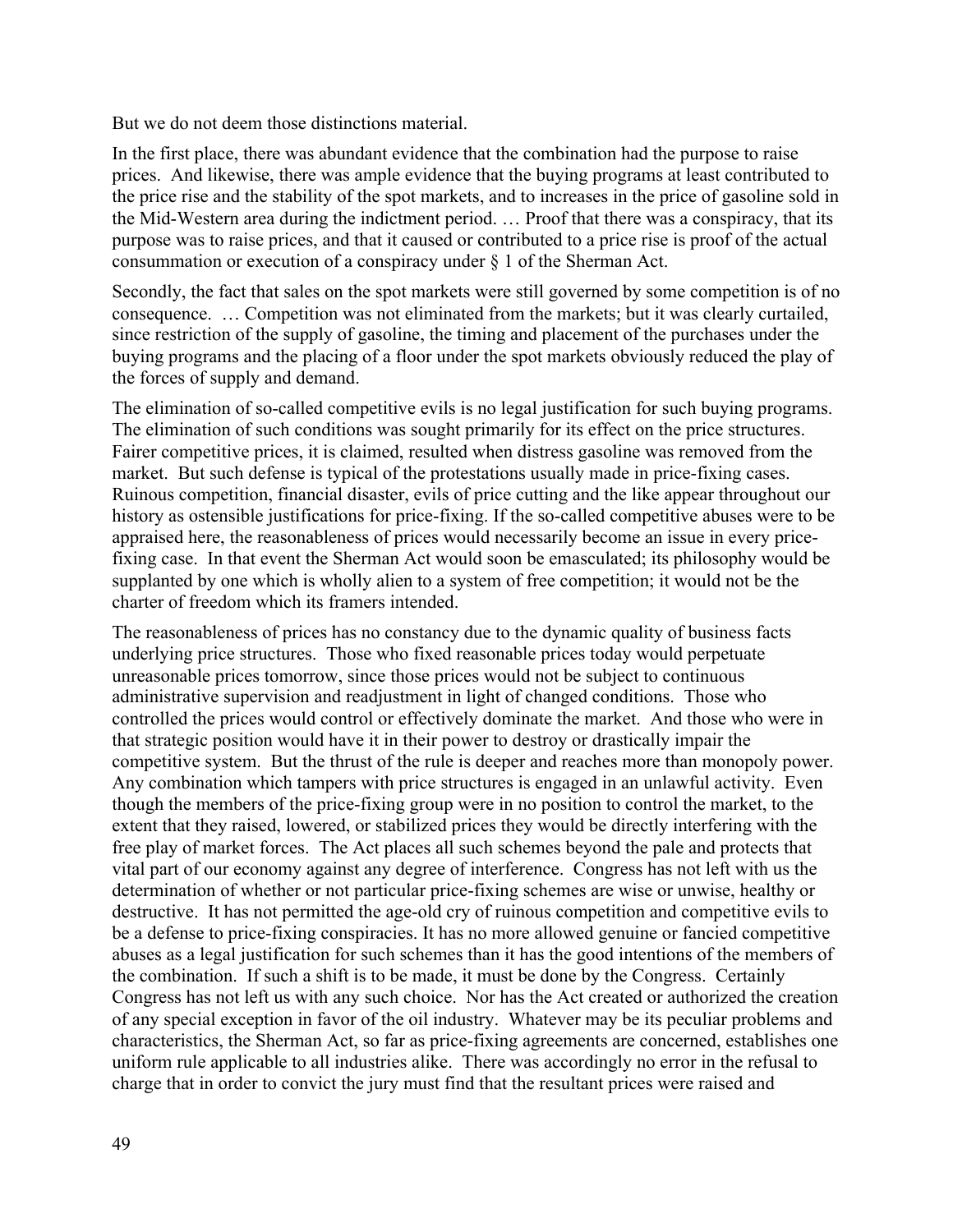maintained at "high, arbitrary and noncompetitive levels." The charge in the indictment to that effect was surplusage. (at 218-222)

Nor is it important that the prices paid by the combination were not fixed in the sense that they were uniform and inflexible. Price-fixing as used in the *Trenton Potteries* case has no such limited meaning. An agreement to pay or charge rigid, uniform prices would be an illegal agreement under the Sherman Act. But so would agreements to raise or lower prices whatever machinery for price-fixing was used. That price-fixing includes more than the mere establishment of uniform prices is clearly evident from the *Trenton Potteries* case itself, where this Court noted with approval *Swift & Co*. v. *United States*, 196 U.S. 375, in which a decree was affirmed which restrained a combination from "raising or lowering prices or fixing uniform prices" at which meats will be sold. Hence, prices are fixed within the meaning of the *Trenton Potteries* case if the range within which purchases or sales will be made is agreed upon, if the prices paid or charged are to be at a certain level or on ascending or descending scales, if they are to be uniform, or if by various formulae they are related to the market prices. They are fixed because they are agreed upon. And the fact that, as here, they are fixed at the fair going market price is immaterial. For purchases at or under the market are one species of price-fixing. In this case, the result was to place a floor under the market -- a floor which served the function of increasing the stability and firmness of market prices. That was repeatedly characterized in this case as stabilization. But in terms of market operations stabilization is but one form of manipulation. And market manipulation in its various manifestations is implicitly an artificial stimulus applied to (or at times a brake on) market prices, a force which distorts those prices, a factor which prevents the determination of those prices by free competition alone. Respondents, however, argue that there was no correlation between the amount of gasoline which the major companies were buying and the trend of prices on the spot markets. They point to the fact that such purchasing was lightest during the period of the market rise in the spring of 1935, and heaviest in the summer and early fall of 1936 when the prices declined; and that it decreased later in 1936 when the prices rose. But those facts do not militate against the conclusion that these buying programs were a species of price-fixing or manipulation. Rather they are wholly consistent with the maintenance of a floor under the market or a stablization operation of this type, since the need for purchases under such a program might well decrease as prices rose and increase as prices declined.

As we have indicated, the machinery employed by a combination for price-fixing is immaterial.

Under the Sherman Act a combination formed for the purpose and with the effect of raising, depressing, fixing, pegging, or stabilizing the price of a commodity in interstate or foreign commerce is illegal *per se*. Where the machinery for price-fixing is an agreement on the prices to be charged or paid for the commodity in the interstate or foreign channels of trade, the power to fix prices exists if the combination has control of a substantial part of the commerce in that commodity. Where the means for price-fixing are purchases or sales of the commodity in a market operation or, as here, purchases of a part of the supply of the commodity for the purpose of keeping it from having a depressive effect on the markets, such power may be found to exist though the combination does not control a substantial part of the commodity. In such a case that power may be established if as a result of market conditions, the resources available to the combinations, the timing and the strategic placement of orders and the like, effective means are at hand to accomplish the desired objective. But there may be effective influence over the market though the group in question does not control it. Price-fixing agreements may have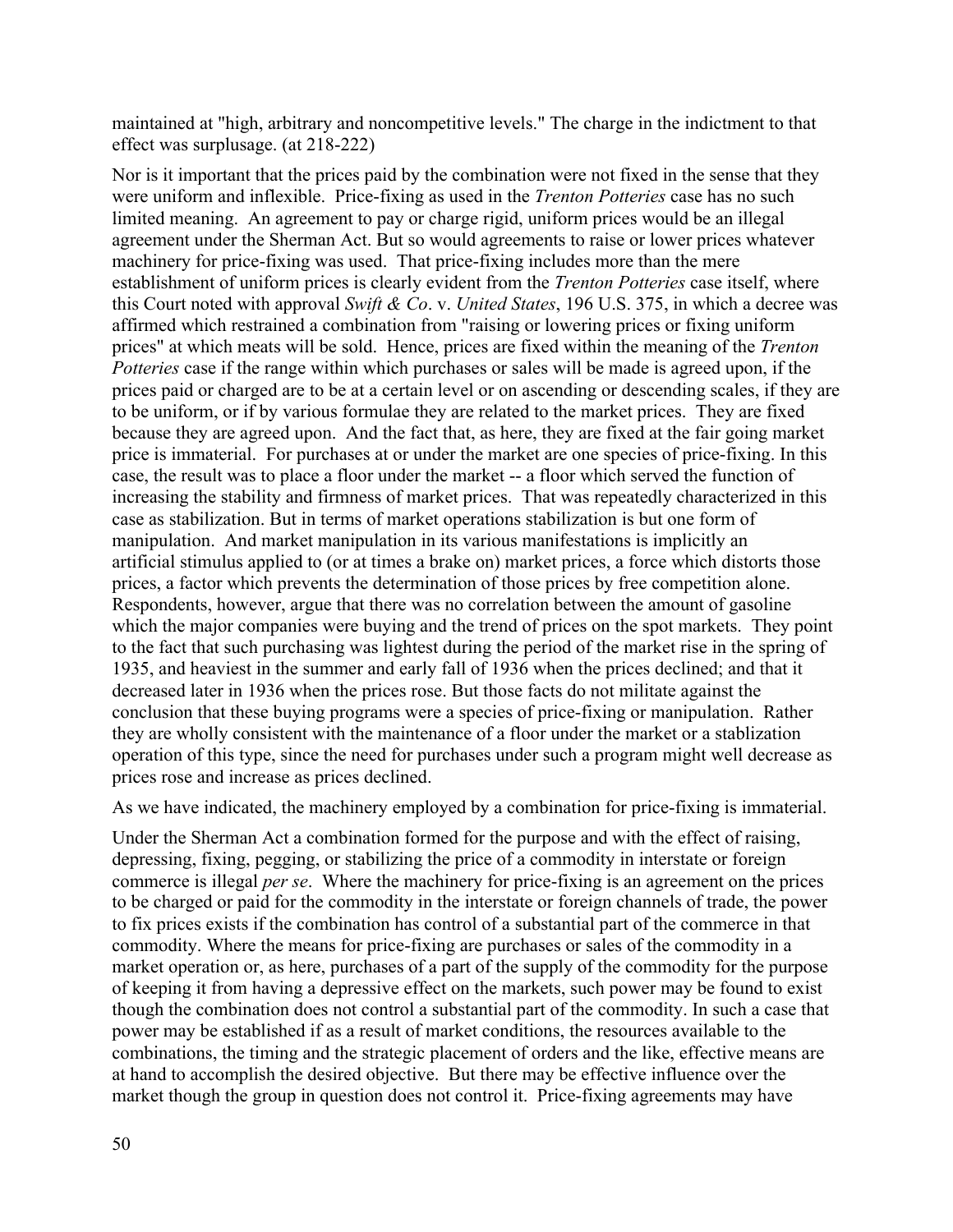utility to members of the group though the power possessed or exerted falls far short of domination and control. Monopoly power (*United States* v. *Patten*, 226 U.S. 525) is not the only power which the Act strikes down, as we have said. Proof that a combination was formed for the purpose of fixing prices and that it caused them to be fixed or contributed to that result is proof of the completion of a price-fixing conspiracy under  $\S$  1 of the Act. The indictment in this case charged that this combination had that purpose and effect. And there was abundant evidence to support it. Hence the existence of power on the part of members of the combination to fix prices was but a conclusion from the finding that the buying programs caused or contributed to the rise and stability of prices. (at 222-223)

As to knowledge or acquiescence of officers of the Federal Government little need be said. The fact that Congress through utilization of the precise methods here employed could seek to reach the same objectives sought by respondents does not mean that respondents or any other group may do so without specific Congressional authority. Admittedly no approval of the buying programs was obtained under the National Industrial Recovery Act prior to its termination on June 16, 1935, (§ 2 (c)) which would give immunity to respondents from prosecution under the Sherman Act. Though employees of the government may have known of those programs and winked at them or tacitly approved them, no immunity would have thereby been obtained. For Congress had specified the precise manner and method of securing immunity. None other would suffice. Otherwise national policy on such grave and important issues as this would be determined not by Congress nor by those to whom Congress had delegated authority but by virtual volunteers. The method adopted by Congress for alleviating the penalties of the Sherman Act through approval by designated public representatives would be supplanted by a foreign system. But even had approval been obtained for the buying programs, that approval would not have survived the expiration in June 1935 of the Act which was the source of that approval. As we have seen, the buying program continued unabated during the balance of 1935 and far into 1936. As we said in *United States* v. *Borden Co*., 308 U.S. 188, 202, "A conspiracy thus continued is in effect renewed during each day of its continuance." Hence, approval or knowledge and acquiescence of federal authorities prior to June 1935 could have no relevancy to respondents' activities subsequent thereto. The fact that the buying programs may have been consistent with the general objectives and ends sought to be obtained under the National Industrial Recovery Act is likewise irrelevant to the legality under the Sherman Act of respondents' activities either prior to or after June 1935. For as we have seen price-fixing combinations which lack congressional sanction are illegal *per se*; they are not evaluated in terms of their purpose, aim or effect in the elimination of so-called competitive evils. Only in the event that they were, would such considerations have been relevant.

Accordingly we conclude that the Circuit Court of Appeals erred in reversing the judgments on this ground. *A fortiori* the position taken by respondents in their cross petition that they were entitled to directed verdicts of acquittal is untenable. (at 225-227)

### Comment

*Socony-Vacuum* confirmed that agreements to fix prices were illegal per se, even in times of economic crisis. It is also cited as the leading authority for the rule that some core antitrust abuses are per se illegal, and not subject to the rule of reason. The court was not sympathetic to the argument that a cartel was needed to defend against ruinous competition or economic crisis.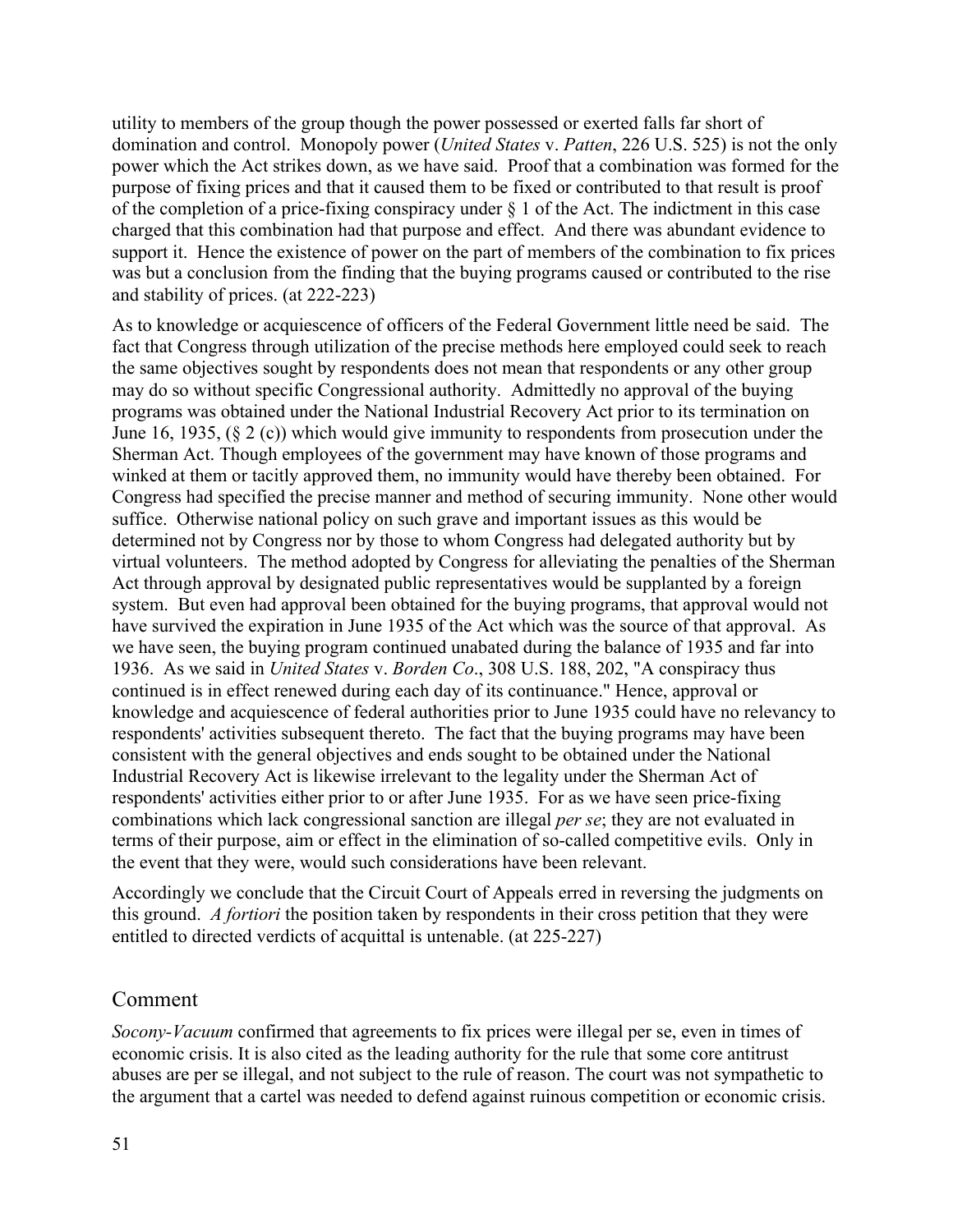And for good reason: every industry will conveniently think that *it* is the one domain where price fixing serves an immediate public good. Courts are right to be skeptical.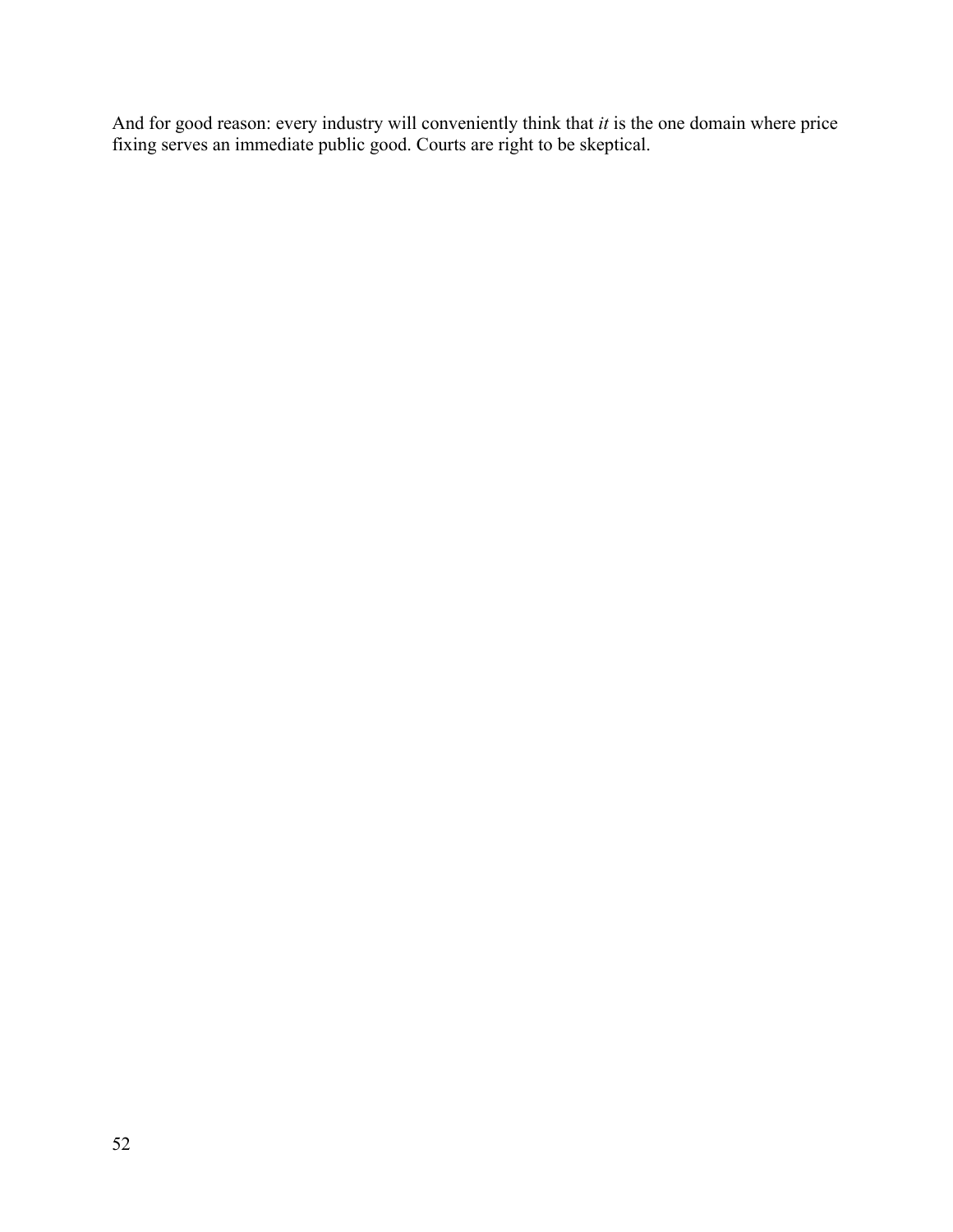## *National Society of Professional Engineers v. United States 435 U.S. 679 (1978)*

This is a civil antitrust case brought by the United States to nullify an association's canon of ethics prohibiting competitive bidding by its members. The question is whether the canon may be justified under the Sherman Act, 26 Stat. 209, as amended, 15 U. S. C. § 1 *et seq*. (1976 ed.), because it was adopted by members of a learned profession for the purpose of minimizing the risk that competition would produce inferior engineering work endangering the public safety. The District Court rejected this justification without making any findings on the likelihood that competition would produce the dire consequences foreseen by the association. The Court of Appeals affirmed. We granted certiorari to decide whether the District Court should have considered the factual basis for the proffered justification before rejecting it. 434 U.S. 815. Because we are satisfied that the asserted defense rests on a fundamental misunderstanding of the Rule of Reason frequently applied in antitrust litigation, we affirm.

…

This case does not, however, involve any claim that the National Society has tried to fix specific fees, or even a specific method of calculating fees. It involves a charge that the members of the Society have unlawfully agreed to refuse to negotiate or even to discuss the question of fees until after a prospective client has selected the engineer for a particular project. Evidence of this agreement is found in § 11 (c) of the Society's Code of Ethics, adopted in July 1964. (at 683)

…

#### II

In *Goldfarb* v. *Virginia State Bar*, 421 U.S. 773, the Court held that a bar association's rule prescribing minimum fees for legal services violated § 1 of the Sherman Act. In that opinion the Court noted that certain practices by members of a learned profession might survive scrutiny under the Rule of Reason even though they would be viewed as a violation of the Sherman Act in another context. The Court said:

"The fact that a restraint operates upon a profession as distinguished from a business is, of course, relevant in determining whether that particular restraint violates the Sherman Act. It would be unrealistic to view the practice of professions as interchangeable with other business activities, and automatically to apply to the professions antitrust concepts which originated in other areas. The public service aspect, and other features of the professions may require that a particular practice, which could properly be viewed as a violation of the Sherman Act in another context, be treated differently. We intimate no view on any other situation than the one with which we are confronted today." 421 U.S., at 788-789, n. 17.

Relying heavily on this footnote, and on some of the major cases applying a Rule of Reason - principally *Mitchel* v. *Reynolds*, 1 P. Wms. 181, 24 Eng. Rep. 347 (1711); *Standard Oil Co*. v. *United States*, 221 U.S. 1; *Chicago Board of Trade* v. *United States*, 246 U.S. 231; and *Continental T. V., Inc*. v. *GTE Sylvania Inc*., 433 U.S. 36 -- petitioner argues that its attempt to preserve the profession's traditional method of setting fees for engineering services is a reasonable method of forestalling the public harm which might be produced by unrestrained competitive bidding. To evaluate this argument it is necessary to identify the contours of the Rule of Reason and to discuss its application to the kind of justification asserted by petitioner.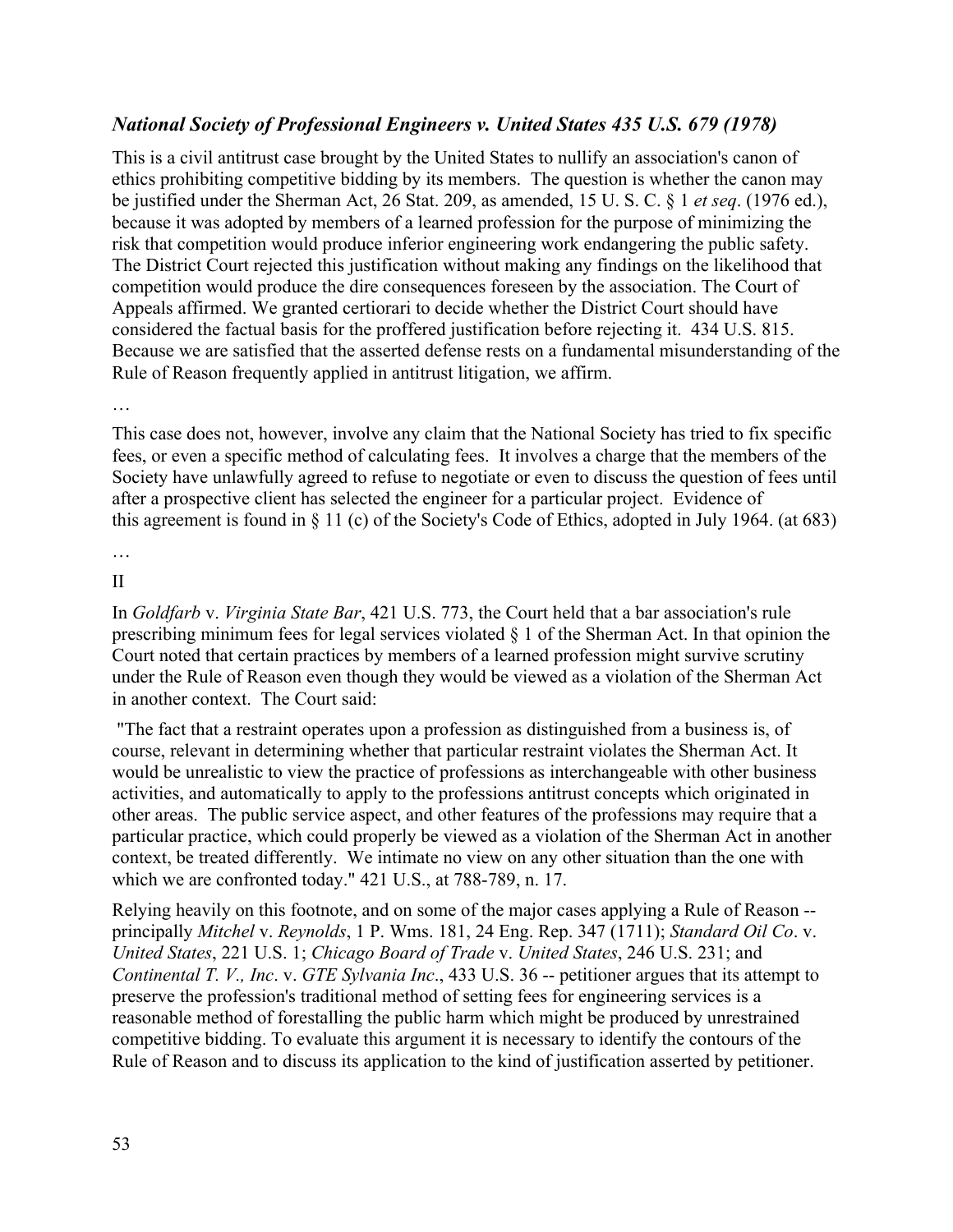#### A. The Rule of Reason.

One problem presented by the language of § 1 of the Sherman Act is that it cannot mean what it says. The statute says that "every" contract that restrains trade is unlawful. But, as Mr. Justice Brandeis perceptively noted, restraint is the very essence of every contract; read literally, § 1 would outlaw the entire body of private contract law. Yet it is that body of law that establishes the enforceability of commercial agreements and enables competitive markets -- indeed, a competitive economy -- to function effectively.

Congress, however, did not intend the text of the Sherman Act to delineate the full meaning of the statute or its application in concrete situations. The legislative history makes it perfectly clear that it expected the courts to give shape to the statute's broad mandate by drawing on common-law tradition. The Rule of Reason, with its origins in common-law precedents long antedating the Sherman Act, has served that purpose. It has been used to give the Act both flexibility and definition, and its central principle of antitrust analysis has remained constant. Contrary to its name, the Rule does not open the field of antitrust inquiry to any argument in favor of a challenged restraint that may fall within the realm of reason. Instead, it focuses directly on the challenged restraint's impact on competitive conditions.

This principle is apparent in even the earliest of cases applying the Rule of Reason, *Mitchel* v. *Reynolds, supra. Mitchel* involved the enforceability of a promise by the seller of a bakery that he would not compete with the purchaser of his business. The covenant was for a limited time and applied only to the area in which the bakery had operated. It was therefore upheld as reasonable, even though it deprived the public of the benefit of potential competition. The longrun benefit of enhancing the marketability of the business itself -- and thereby providing incentives to develop such an enterprise -- outweighed the temporary and limited loss of competition.

The Rule of Reason suggested by *Mitchel* v. *Reynolds* has been regarded as a standard for testing the enforceability of covenants in restraint of trade which are ancillary to a legitimate transaction, such as an employment contract or the sale of a going business. Judge (later Mr. Chief Justice) Taft so interpreted the Rule in his classic rejection of the argument that competitors may lawfully agree to sell their goods at the same price as long as the agreed-upon price is reasonable. *United States* v. *Addyston Pipe & Steel Co*., 85 F. 271, 282-283 (CA6 1898), aff'd, 175 U.S. 211. That case, and subsequent decisions by this Court, unequivocally foreclose an interpretation of the Rule as permitting an inquiry into the reasonableness of the prices set by private agreement.

The early cases also foreclose the argument that because of the special characteristics of a particular industry, monopolistic arrangements will better promote trade and commerce than competition. *United States* v. *Trans-Missouri Freight Assn*., 166 U.S. 290; *United States* v. *Joint Traffic Assn*., 171 U.S. 505, 573-577. That kind of argument is properly addressed to Congress and may justify an exemption from the statute for specific industries, but it is not permitted by the Rule of Reason. As the Court observed in *Standard Oil Co*. v. *United States*, 221 U.S., at 65, "restraints of trade within the purview of the statute . . . [cannot] be taken out of that category by indulging in general reasoning as to the expediency or nonexpediency of having made the contracts or the wisdom or want of wisdom of the statute which prohibited their being made."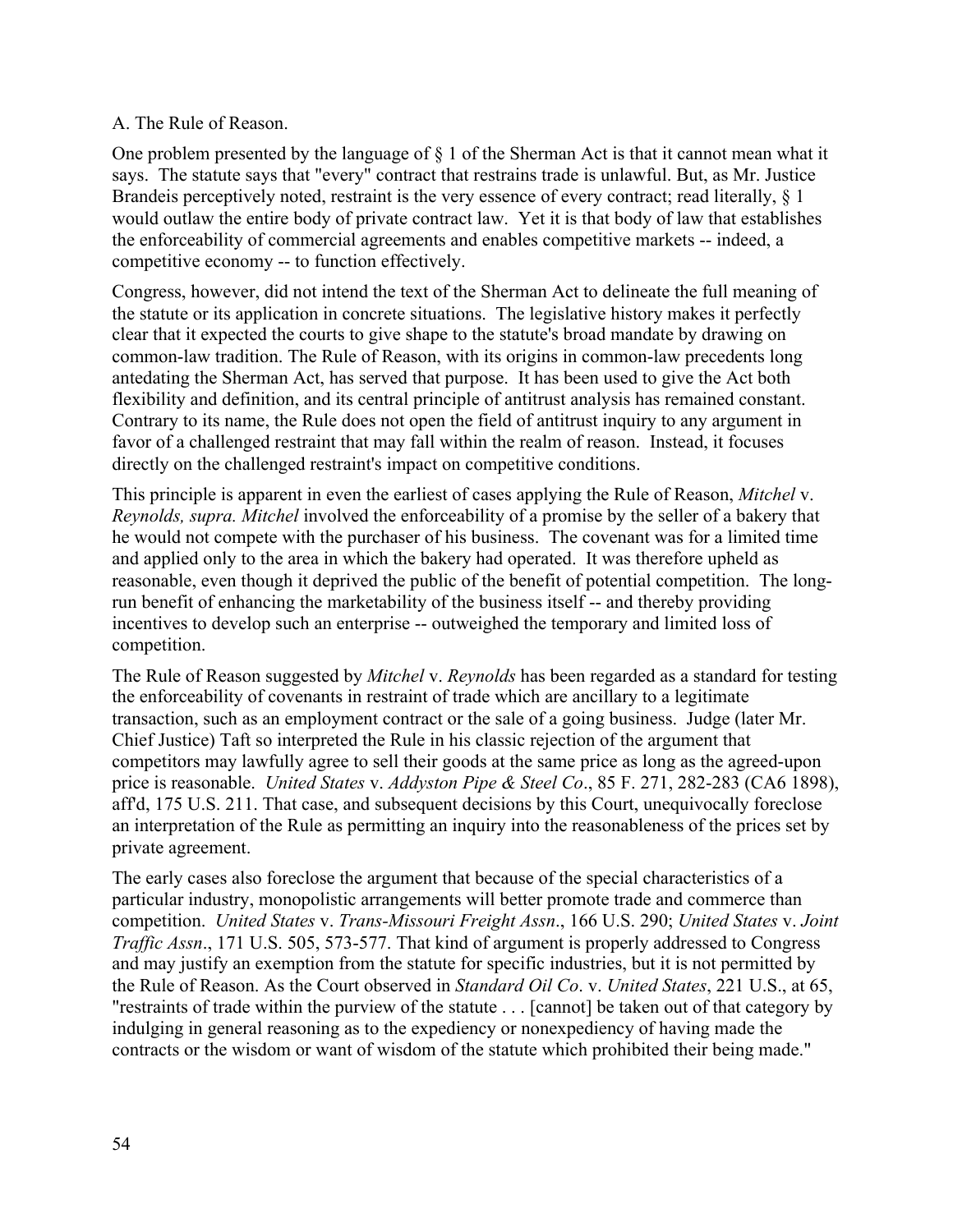The test prescribed in *Standard Oil* is whether the challenged contracts or acts "were unreasonably restrictive of competitive conditions." Unreasonableness under that test could be based either (1) on the nature or character of the contracts, or (2) on surrounding circumstances giving rise to the inference or presumption that they were intended to restrain trade and enhance prices. Under either branch of the test, the inquiry is confined to a consideration of impact on competitive conditions.

In this respect the Rule of Reason has remained faithful to its origins. From Mr. Justice Brandeis' opinion for the Court in *Chicago Board of Trade* to the Court opinion written by MR. JUSTICE POWELL in *Continental T. V., Inc*., the Court has adhered to the position that the inquiry mandated by the Rule of Reason is whether the challenged agreement is one that promotes competition or one that suppresses competition. "The true test of legality is whether the restraint imposed is such as merely regulates and perhaps thereby promotes competition or whether it is such as may suppress or even destroy competition." 246 U.S., at 238, quoted in 433 U.S., at 49 n. 15.

There are, thus, two complementary categories of antitrust analysis. In the first category are agreements whose nature and necessary effect are so plainly anticompetitive that no elaborate study of the industry is needed to establish their illegality -- they are "illegal *per se*." In the second category are agreements whose competitive effect can only be evaluated by analyzing the facts peculiar to the business, the history of the restraint, and the reasons why it was imposed. In either event, the purpose of the analysis is to form a judgment about the competitive significance of the restraint; it is not to decide whether a policy favoring competition is in the public interest, or in the interest of the members of an industry. Subject to exceptions defined by statute, that policy decision has been made by the Congress.

#### B. The Ban on Competitive Bidding.

Price is the "central nervous system of the economy," *United States* v. *Socony-Vacuum Oil Co*., 310 U.S. 150, 226 n. 59, and an agreement that "[interferes] with the setting of price by free market forces" is illegal on its face. *United States* v. *Container Corp*., 393 U.S. 333, 337. In this case we are presented with an agreement among competitors to refuse to discuss prices with potential customers until after negotiations have resulted in the initial selection of an engineer. While this is not price fixing as such, no elaborate industry analysis is required to demonstrate the anticompetitive character of such an agreement. It operates as an absolute ban on competitive bidding, applying with equal force to both complicated and simple projects and to both inexperienced and sophisticated customers. As the District Court found, the ban "impedes the ordinary give and take of the market place," and substantially deprives the customer of "the ability to utilize and compare prices in selecting engineering services." 404 F.Supp. 457, 460. On its face, this agreement restrains trade within the meaning of § 1 of the Sherman Act.

The Society's affirmative defense confirms rather than refutes the anticompetitive purpose and effect of its agreement. The Society argues that the restraint is justified because bidding on engineering services is inherently imprecise, would lead to deceptively low bids, and would thereby tempt individual engineers to do inferior work with consequent risk to public safety and health. The logic of this argument rests on the assumption that the agreement will tend to maintain the price level; if it had no such effect, it would not serve its intended purpose. The Society nonetheless invokes the Rule of Reason, arguing that its restraint on price competition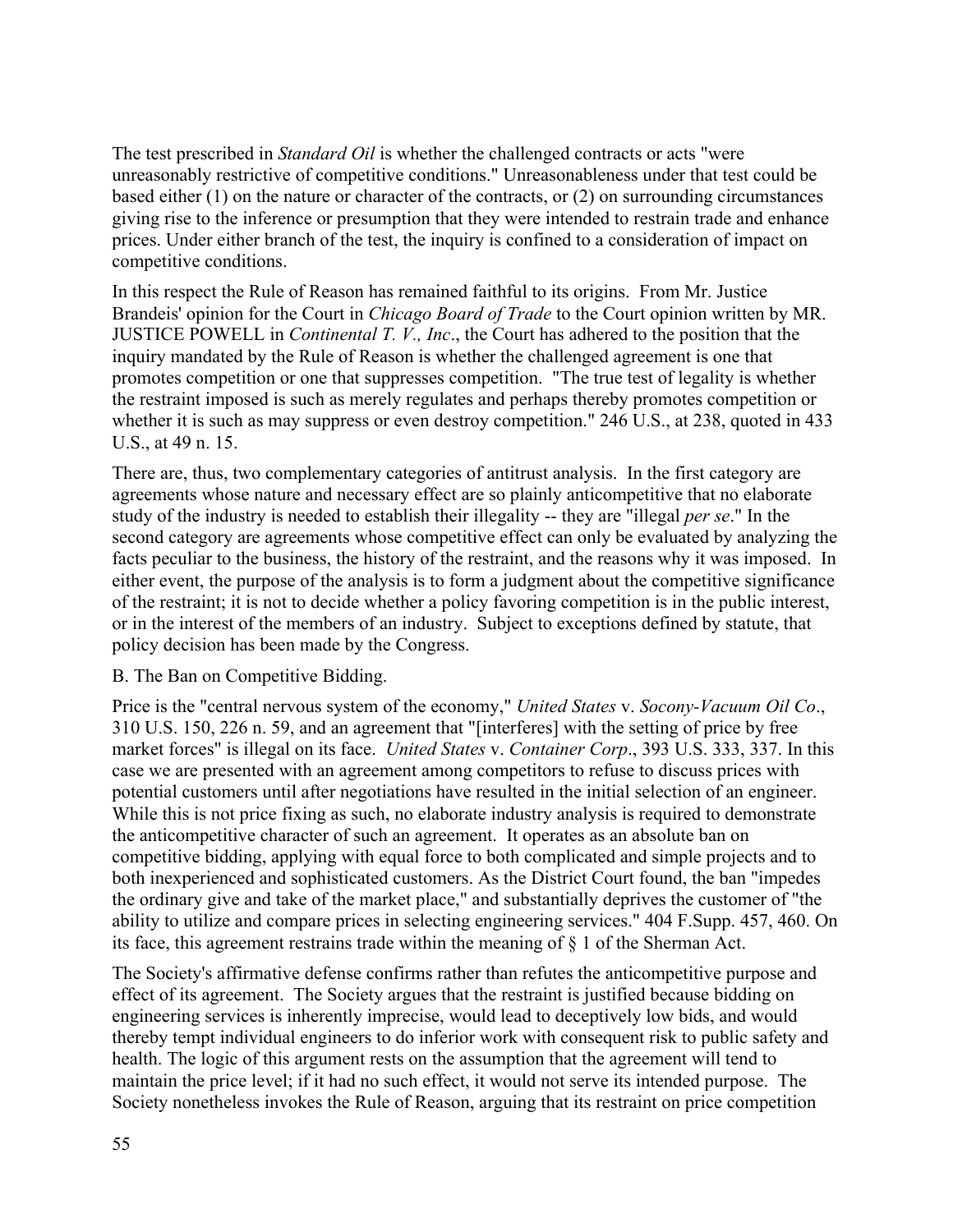ultimately inures to the public benefit by preventing the production of inferior work and by insuring ethical behavior. As the preceding discussion of the Rule of Reason reveals, this Court has never accepted such an argument.

It may be, as petitioner argues, that competition tends to force prices down and that an inexpensive item may be inferior to one that is more costly. There is some risk, therefore, that competition will cause some suppliers to market a defective product. Similarly, competitive bidding for engineering projects may be inherently imprecise and incapable of taking into account all the variables which will be involved in the actual performance of the project. Based on these considerations, a purchaser might conclude that his interest in quality -- which may embrace the safety of the end product -- outweighs the advantages of achieving cost savings by pitting one competitor against another. Or an individual vendor might independently refrain from price negotiation until he has satisfied himself that he fully understands the scope of his customers' needs. These decisions might be reasonable; indeed, petitioner has provided ample documentation for that thesis. But these are not reasons that satisfy the Rule; nor are such individual decisions subject to antitrust attack.

The Sherman Act does not require competitive bidding; it prohibits unreasonable restraints on competition. Petitioner's ban on competitive bidding prevents all customers from making price comparisons in the initial selection of an engineer, and imposes the Society's views of the costs and benefits of competition on the entire marketplace. It is this restraint that must be justified under the Rule of Reason, and petitioner's attempt to do so on the basis of the potential threat that competition poses to the public safety and the ethics of its profession is nothing less than a frontal assault on the basic policy of the Sherman Act.

The Sherman Act reflects a legislative judgment that ultimately competition will produce not only lower prices, but also better goods and services. "The heart of our national economic policy long has been faith in the value of competition." *Standard Oil Co*. v. *FTC*, 340 U.S. 231, 248. The assumption that competition is the best method of allocating resources in a free market recognizes that all elements of a bargain -- quality, service, safety, and durability -- and not just the immediate cost, are favorably affected by the free opportunity to select among alternative offers. Even assuming occasional exceptions to the presumed consequences of competition, the statutory policy precludes inquiry into the question whether competition is good or bad.

The fact that engineers are often involved in large-scale projects significantly affecting the public safety does not alter our analysis. Exceptions to the Sherman Act for potentially dangerous goods and services would be tantamount to a repeal of the statute. In our complex economy the number of items that may cause serious harm is almost endless -- automobiles, drugs, foods, aircraft components, heavy equipment, and countless others, cause serious harm to individuals or to the public at large if defectively made. The judiciary cannot indirectly protect the public against this harm by conferring monopoly privileges on the manufacturers.

By the same token, the cautionary footnote in *Goldfarb*, 421 U.S., at 788-789, n. 17, quoted *supra*, cannot be read as fashioning a broad exemption under the Rule of Reason for learned professions. We adhere to the view expressed in *Goldfarb* that, by their nature, professional services may differ significantly from other business services, and, accordingly, the nature of the competition in such services may vary. Ethical norms may serve to regulate and promote this competition, and thus fall within the Rule of Reason. But the Society's argument in this case is a far cry from such a position. We are faced with a contention that a total ban on competitive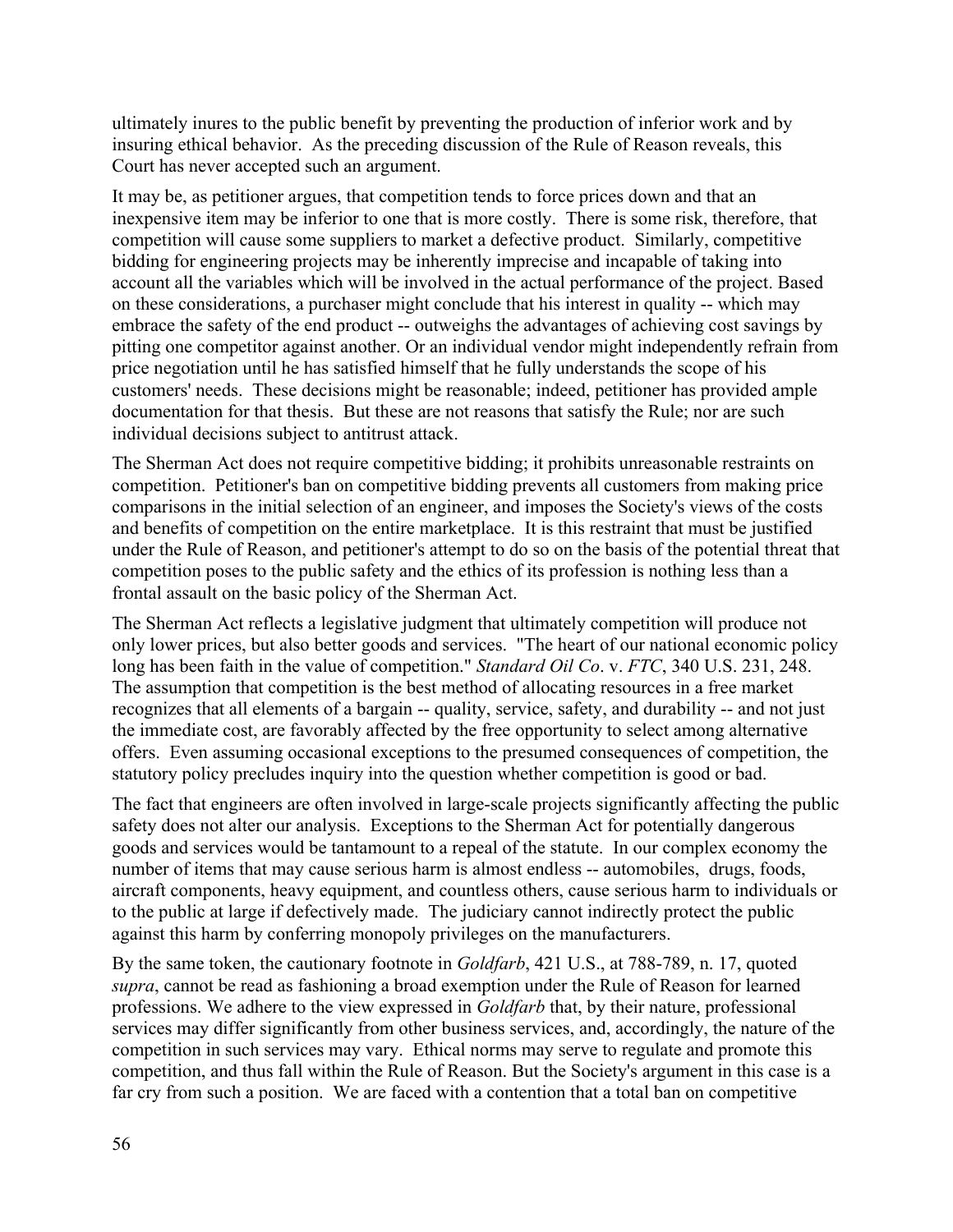bidding is necessary because otherwise engineers will be tempted to submit deceptively low bids. Certainly, the problem of professional deception is a proper subject of an ethical canon. But, once again, the equation of competition with deception, like the similar equation with safety hazards, is simply too broad; we may assume that competition is not entirely conducive to ethical behavior, but that is not a reason, cognizable under the Sherman Act, for doing away with competition.

In sum, the Rule of Reason does not support a defense based on the assumption that competition itself is unreasonable. Such a view of the Rule would create the "sea of doubt" on which Judge Taft refused to embark in *Addyston*, 85 F., at 284, and which this Court has firmly avoided ever since.

## III

The judgment entered by the District Court, as modified by the Court of Appeals, prohibits the Society from adopting any official opinion, policy statement, or guideline stating or implying that competitive bidding is unethical. Petitioner argues that this judgment abridges its First Amendment rights. We find no merit in this contention.

Having found the Society guilty of a violation of the Sherman Act, the District Court was empowered to fashion appropriate restraints on the Society's future activities both to avoid a recurrence of the violation and to eliminate its consequences. See, *e. g., International Salt Co*. v. *United States*, 332 U.S. 392, 400-401;*United States* v. *Glaxo Group, Ltd*., 410 U.S. 52, 64.While the resulting order may curtail the exercise of liberties that the Society might otherwise enjoy, that is a necessary and, in cases such as this, unavoidable consequence of the violation. Just as an injunction against price fixing abridges the freedom of businessmen to talk to one another about prices, so too the injunction in this case must restrict the Society's range of expression on the ethics of competitive bidding. The First Amendment does not "make it . . . impossible ever to enforce laws against agreements in restraint of trade . . . ." *Giboney* v. *Empire Storage & Ice Co*., 336 U.S. 490, 502. In fashioning a remedy, the District Court may, of course, consider the fact that its injunction may impinge upon rights that would otherwise be constitutionally protected, but those protections do not prevent it from remedying the antitrust violations.

The standard against which the order must be judged is whether the relief represents a reasonable method of eliminating the consequences of the illegal conduct. We agree with the Court of Appeals that the injunction, as modified, meets this standard. While it goes beyond a simple proscription against the precise conduct previously pursued, that is entirely appropriate.

"The District Court is not obliged to assume, contrary to common experience, that a violator of the antitrust laws will relinquish the fruits of his violation more completely than the court requires him to do. And advantages already in hand may be held by methods more subtle and informed, and more difficult to prove, than those which, in the first place, win a market. When the purpose to restrain trade appears from a clear violation of law, it is not necessary that all of the untraveled roads to that end be left open and that only the worn one be closed." *International Salt Co., supra*, at 400.

The Society apparently fears that the District Court's injunction, if broadly read, will block legitimate paths of expression on all ethical matters relating to bidding. But the answer to these fears is, as the Court held in *International Salt*, that the burden is upon the proved transgressor "to bring any proper claims for relief to the court's attention." *Ibid*. In this case, the Court of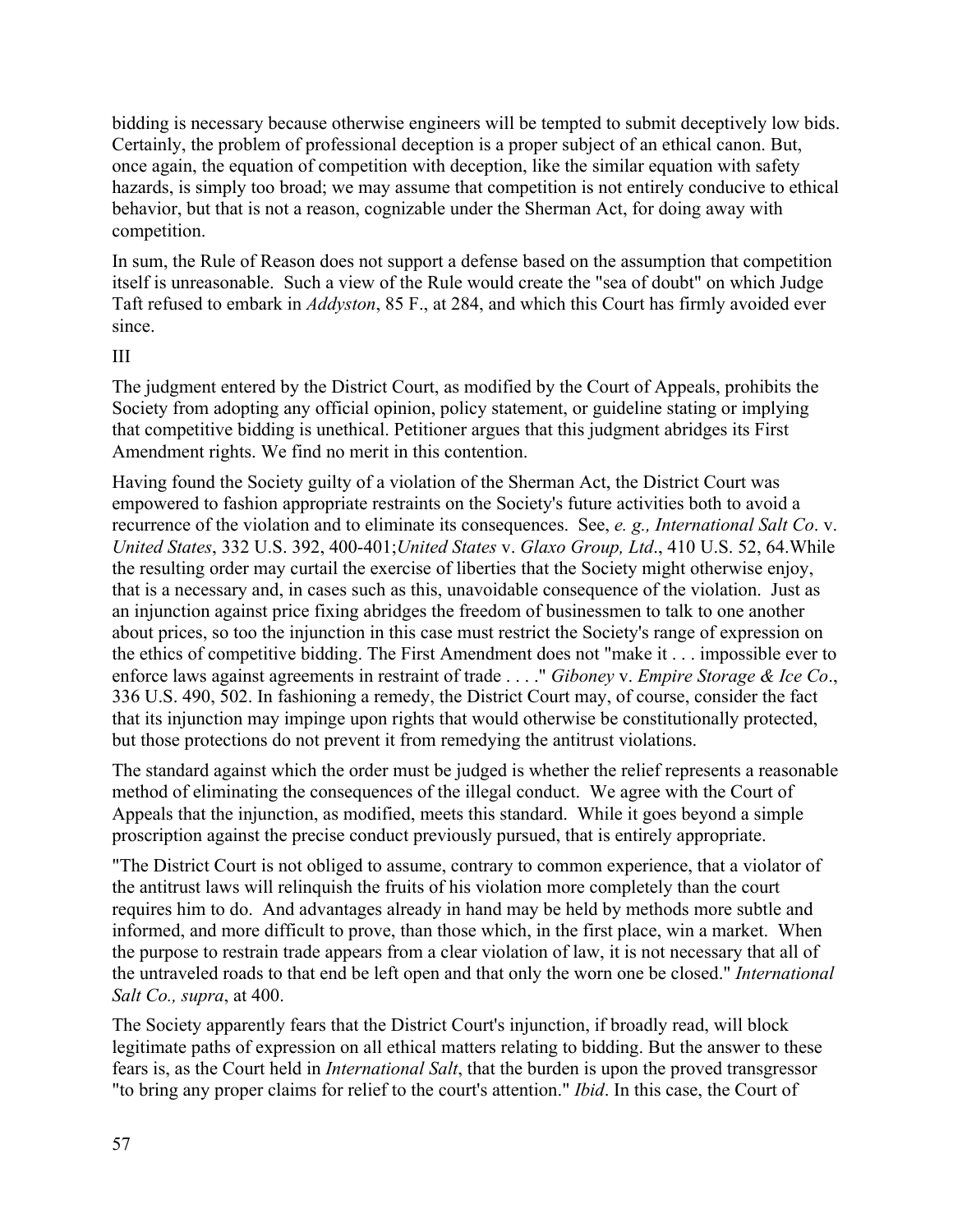Appeals specifically stated that "[if] the Society wishes to adopt some other ethical guideline more closely confined to the legitimate objective of preventing deceptively low bids, it may move the district court for modification of the decree." 181 U. S. App. D. C., at 46, 555 F.2d, at 983. This is, we believe, a proper approach, adequately protecting the Society's interests. We therefore reject petitioner's attack on the District Court's order.

#### Dissent (Justice Blackmun)

I join Parts I and III of the Court's opinion and concur in the judgment. I do not join Part II because I would not, at least for the moment, reach as far as the Court appears to me to do in intimating, *ante*, at 696, and n. 22, that any ethical rule with an overall anticompetitive effect promulgated by a professional society is forbidden under the Sherman Act. In my view, the decision in *Goldfarb* v. *Virginia State Bar*, 421 U.S. 773, 788-789, n. 17 (1975), properly left to the Court some flexibility in considering how to apply traditional Sherman Act concepts to professions long consigned to self-regulation. Certainly, this case does not require us to decide whether the "Rule of Reason" as applied to the professions ever could take account of benefits other than increased competition. For even accepting petitioner's assertion that product quality is one such benefit, and that maintenance of the quality of engineering services requires that an engineer not bid before he has made full acquaintance with the scope of a client's desired project, Brief for Petitioner 49-50, 54, petitioner Society's rule is still grossly overbroad. As petitioner concedes, Tr. of Oral Arg. 47-48, § 11 (c) forbids any simultaneous consultation between a client and several engineers, even where the client provides complete information to each about the scope and nature of the desired project before requesting price information. To secure a price estimate on a project, the client must purport to engage a single engineer, and so long as that engagement continues no other member of the Society is permitted to discuss the project with the client in order to provide comparative price information. Though  $\S 11$  (c) does not fix prices directly, and though the customer retains the option of rejecting a particular engineer's offer and beginning negotiations all over again with another engineer, the forced process of sequential search inevitably increases the cost of gathering price information, and hence will dampen price competition, without any calibrated role to play in preventing uninformed bids. Then, too, the Society's rule is overbroad in the aspect noted by Judge Leventhal, when it prevents any dissemination of competitive price information in regard to real property improvements prior to the engagement of a single engineer regardless of "the sophistication of the purchaser, the complexity of the project, or the procedures for evaluating price information." 181 U. S. App. D. C. 41, 45, 555 F.2d 978, 982 (1977).

My skepticism about going further in this case by shaping the Rule of Reason to such a narrow last as does the majority, arises from the fact that there may be ethical rules which have a more than *de minimis* anticompetitive effect and yet are important in a profession's proper ordering. A medical association's prescription of standards of minimum competence for licensing or certification may lessen the number of entrants. A bar association's regulation of the permissible forms of price advertising for nonroutine legal services or limitation of in-person solicitation, see *Bates* v. *State Bar of Arizona*, 433 U.S. 350 (1977), may also have the effect of reducing price competition. In acknowledging that "professional services may differ significantly from other business services" and that the "nature of the competition in such services may vary," *ante*, at 696, but then holding that ethical norms can pass muster under the Rule of Reason only if they promote competition, I am not at all certain that the Court leaves enough elbowroom for realistic application of the Sherman Act to professional services. (at 687-701)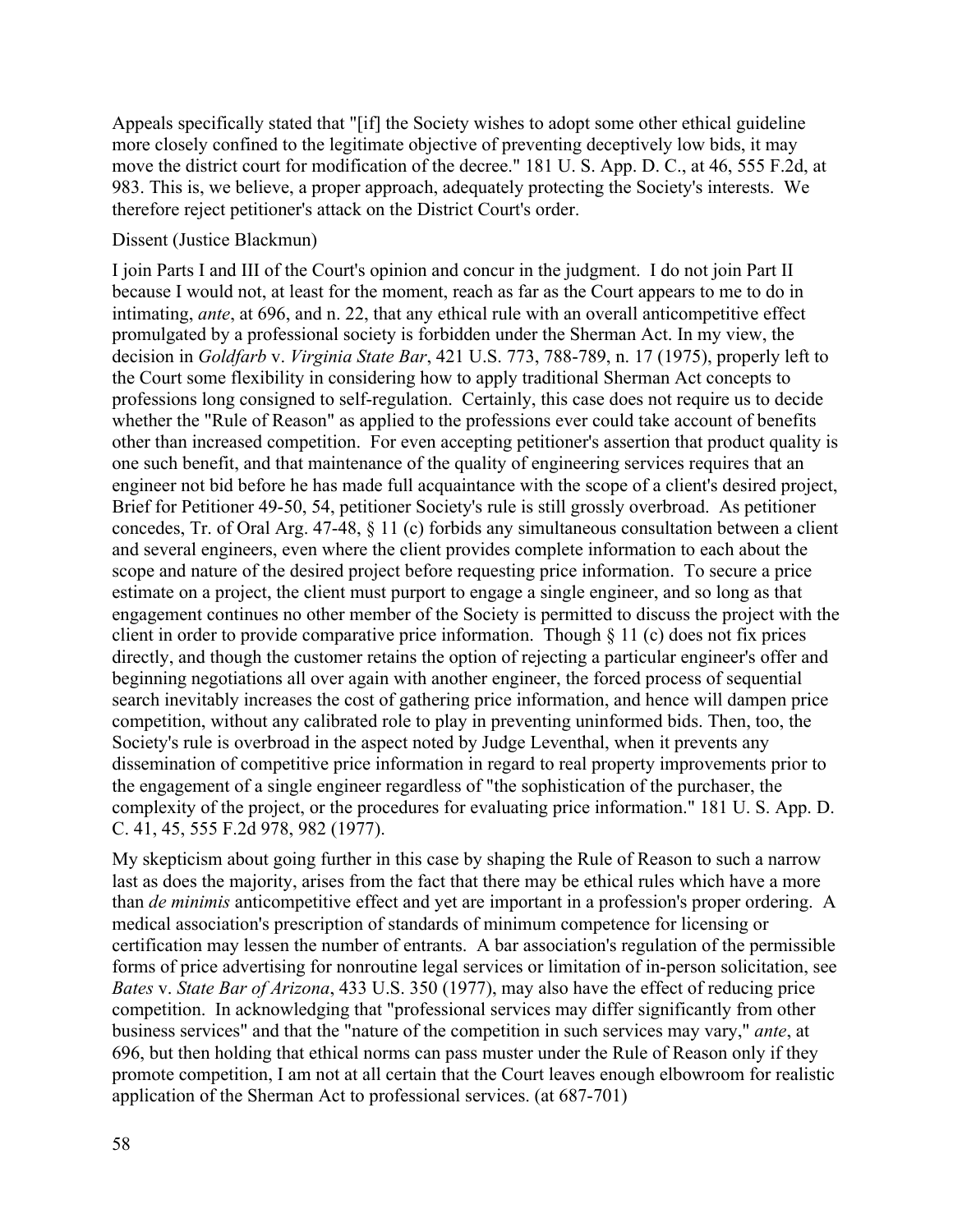# Comment

Although the majority appeared to decide the case under the rule of reason, it is arguable that the per se standard applied (see the Court's comment that "On its face, this agreement restrains trade within the meaning of  $\S$  1 of the Sherman Act."). The Court emphasized that antitrust considers "all elements of a bargain -- quality, service, safety, and durability -- and not just the immediate cost" and thereby adopts the economic concept of consumer welfare. Nonetheless, the Court assumes that competition promotes quality without engaging with economic literature around adverse selection and information asymmetries. (A court might assume that society has already regulated the marketplace to control externalities as desired, e.g. the FTC's Funeral Rule.) Justice Blackmun's dissent was more sympathetic to countervailing social interests other than impact on competition (such as ethical standards in professions). Consider whether antitrust law should have a broader scope in a world where many believe markets to create social, environmental, and other noneconomic harms. But also consider this: If courts *do* consider these nontraditional harms, who gets to decide which ones count, and should we trust those people to make a decision a democracy would often give to elected decision-makers?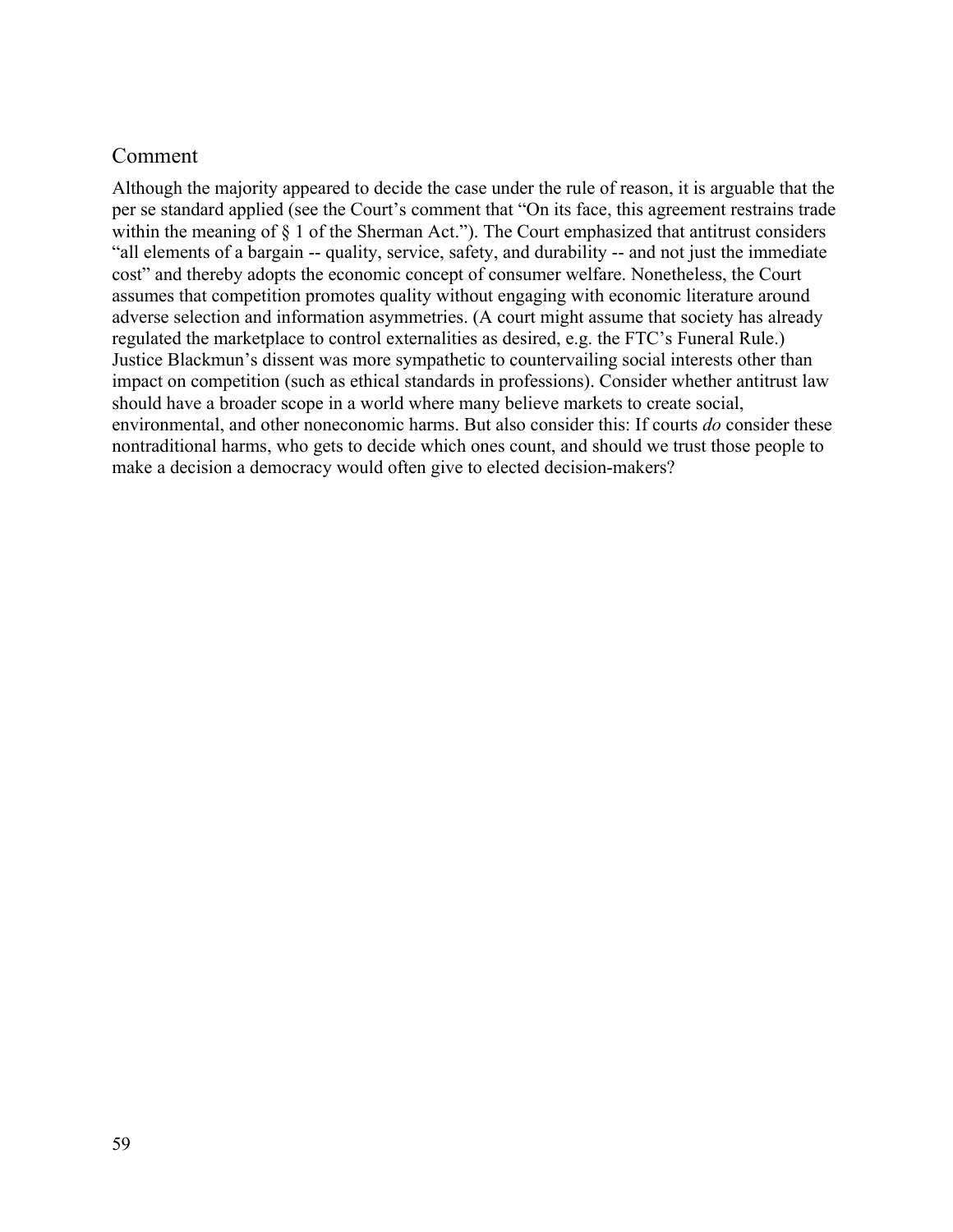# *California Dental Assn. v. FTC, 526 U.S. 756 (1999)*

There are two issues in this case: whether the jurisdiction of the Federal Trade Commission extends to the California Dental Association (CDA), a nonprofit professional association, and whether a "quick look" sufficed to justify finding that certain advertising restrictions adopted by the CDA violated the antitrust laws. We hold that the Commission's jurisdiction under the Federal Trade Commission Act (FTC Act) extends to an association that, like the CDA, provides substantial economic benefit to its for-profit members, but that where, as here, any anticompetitive effects of given restraints are far from intuitively obvious, the rule of reason demands a more thorough enquiry into the consequences of those restraints than the Court of Appeals performed.

…

The dentists who belong to the CDA through these associations agree to abide by a Code of Ethics (Code) including the following  $\S$  10:

"Although any dentist may advertise, no dentist shall advertise or solicit patients in any form of communication in a manner that is false or misleading in any material respect. In order to properly serve the public, dentists should represent themselves in a manner that contributes to the esteem of the public. Dentists should not misrepresent their training and competence in any way that would be false or misleading in any material respect." App. 33.

…

The Commission brought a complaint against the CDA, alleging that it applied its guidelines so as to restrict truthful, nondeceptive advertising, and so violated § 5 of the FTC Act, 38 Stat. 717, 15 U.S.C. § 45. The complaint alleged that the CDA had unreasonably restricted two types of advertising: price advertising, particularly discounted fees, and advertising relating to the quality of dental services. Complaint P7. An Administrative Law Judge (ALJ) held the Commission to have jurisdiction over the CDA, which, the ALJ noted, had itself "stated that a selection of its programs and services has a potential value to members of between \$ 22,739 and \$ 65,127," 121 F.T.C. at 207. He found that, although there had been no proof that the CDA exerted market power, no such proof was required to establish an antitrust violation under *In re Mass. Bd. of Registration in Optometry*, 110 F.T.C. 549 (1988), since the CDA had unreasonably prevented members and potential members from using truthful, nondeceptive advertising, all to the detriment of both dentists and consumers of dental services. He accordingly found a violation of § 5 of the FTC Act. 121 F.T.C. at 272-273.

…

The Court of Appeals treated as distinct questions the sufficiency of the analysis of anticompetitive effects and the substantiality of the evidence supporting the Commission's conclusions. Because we decide that the Court of Appeals erred when it held as a matter of law that quick-look analysis was appropriate (with the consequence that the Commission's abbreviated analysis and conclusion were sustainable), we do not reach the question of the substantiality of the evidence supporting the Commission's conclusion.

In *National Collegiate Athletic Assn.* v. *Board of Regents of Univ. of Okla.,* 468 U.S. 85, 82 L. Ed. 2d 70, 104 S. Ct. 2948 (1984), we held that a "naked restraint on price and output requires some competitive justification even in the absence of a detailed market analysis." Id. at 110.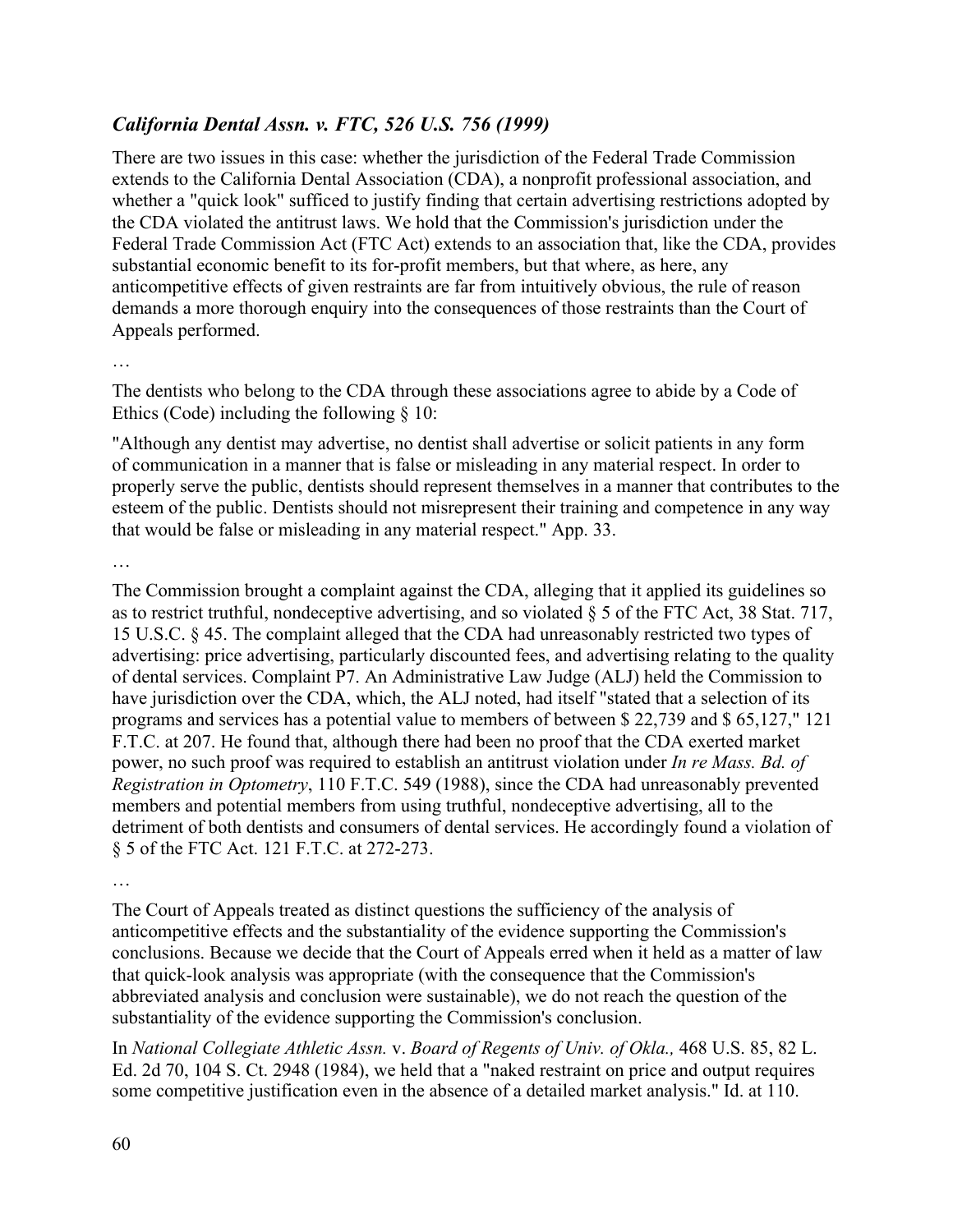Elsewhere, we held that "no elaborate industry analysis is required to demonstrate the anticompetitive character of " horizontal agreements among competitors to refuse to discuss prices, *National Soc. of Professional Engineers* v. *United States,* 435 U.S. 679, 692, 55 L. Ed. 2d 637, 98 S. Ct. 1355 (1978), or to withhold a particular desired service, *FTC* v. *Indiana Federation of Dentists,* 476 U.S. 447, 459, 90 L. Ed. 2d 445, 106 S. Ct. 2009 (1986) (quoting *National Soc. of Professional Engineers*, *supra*, at 692). In each of these cases, which have formed the basis for what has come to be called abbreviated or "quick-look" analysis under the rule of reason, an observer with even a rudimentary understanding of economics could conclude that the arrangements in question would have an anticompetitive effect on customers and markets. In *National Collegiate Athletic Assn.*, the league's television plan expressly limited output (the number of games that could be televised) and fixed a minimum price. 468 U.S. at 99-100. In *National Soc. of Professional Engineers*, the restraint was "an absolute ban on competitive bidding." 435 U.S. at 692. In *Indiana Federation of Dentists*, the restraint was "a horizontal agreement among the participating dentists to withhold from their customers a particular service that they desire." 476 U.S. at 459. As in such cases, quick-look analysis carries the day when the great likelihood of anticompetitive effects can easily be ascertained. See *Law* v. *National Collegiate Athletic Assn.*, 134 F.3d 1010, 1020 (CA10 1998) (explaining that quicklook analysis applies "where a practice has obvious anticompetitive effects"); *Chicago Professional Sports Limited Partnership* v. *National Basketball Assn.*, 961 F.2d 667, 674-676 (CA7 1992) (finding quick-look analysis adequate after assessing and rejecting logic of proffered procompetitive justifications); cf. *United States* v. *Brown University*, 5 F.3d 658, 677-678 (CA3 1993) (finding full rule-of-reason analysis required where universities sought to provide financial aid to needy students and noting by way of contrast that the agreements in *National Soc. of Professional Engineers* and *Indiana Federation of Dentists* "embodied a strong economic selfinterest of the parties to them"). (at 769-771)

The case before us, however, fails to present a situation in which the likelihood of anticompetitive effects is comparably obvious. Even on JUSTICE BREYER's view that bars on truthful and verifiable price and quality advertising are *prima facie* anticompetitive, see *post*, at 4-5 (opinion concurring in part and dissenting in part), and place the burden of procompetitive justification on those who agree to adopt them, the very issue at the threshold of this case is whether professional price and quality advertising is sufficiently verifiable in theory and in fact to fall within such a general rule. Ultimately our disagreement with JUSTICE BREYER turns on our different responses to this issue. Whereas he accepts, as the Ninth Circuit seems to have done, that the restrictions here were like restrictions on advertisement of price and quality generally, see, *e.g., post*, at 5, 7, 10, it seems to us that the CDA's advertising restrictions might plausibly be thought to have a net procompetitive effect, or possibly no effect at all on competition. The restrictions on both discount and nondiscount advertising are, at least on their face, designed to avoid false or deceptive advertising in a market characterized by striking disparities between the information available to the professional and the patient. Cf. Carr & Mathewson, The Economics of Law Firms: A Study in the Legal Organization of the Firm, 33 J. Law & Econ. 307, 309 (1990) (explaining that in a market for complex professional services, "inherent asymmetry of knowledge about the product" arises because "professionals supplying the good are knowledgeable [whereas] consumers demanding the good are uninformed"); Akerlof, The Market for 'Lemons': Quality Uncertainty and the Market Mechanism, 84 Q. J. Econ. 488 (1970) (pointing out quality problems in market characterized by asymmetrical information). In a market for professional services, in which advertising is relatively rare and the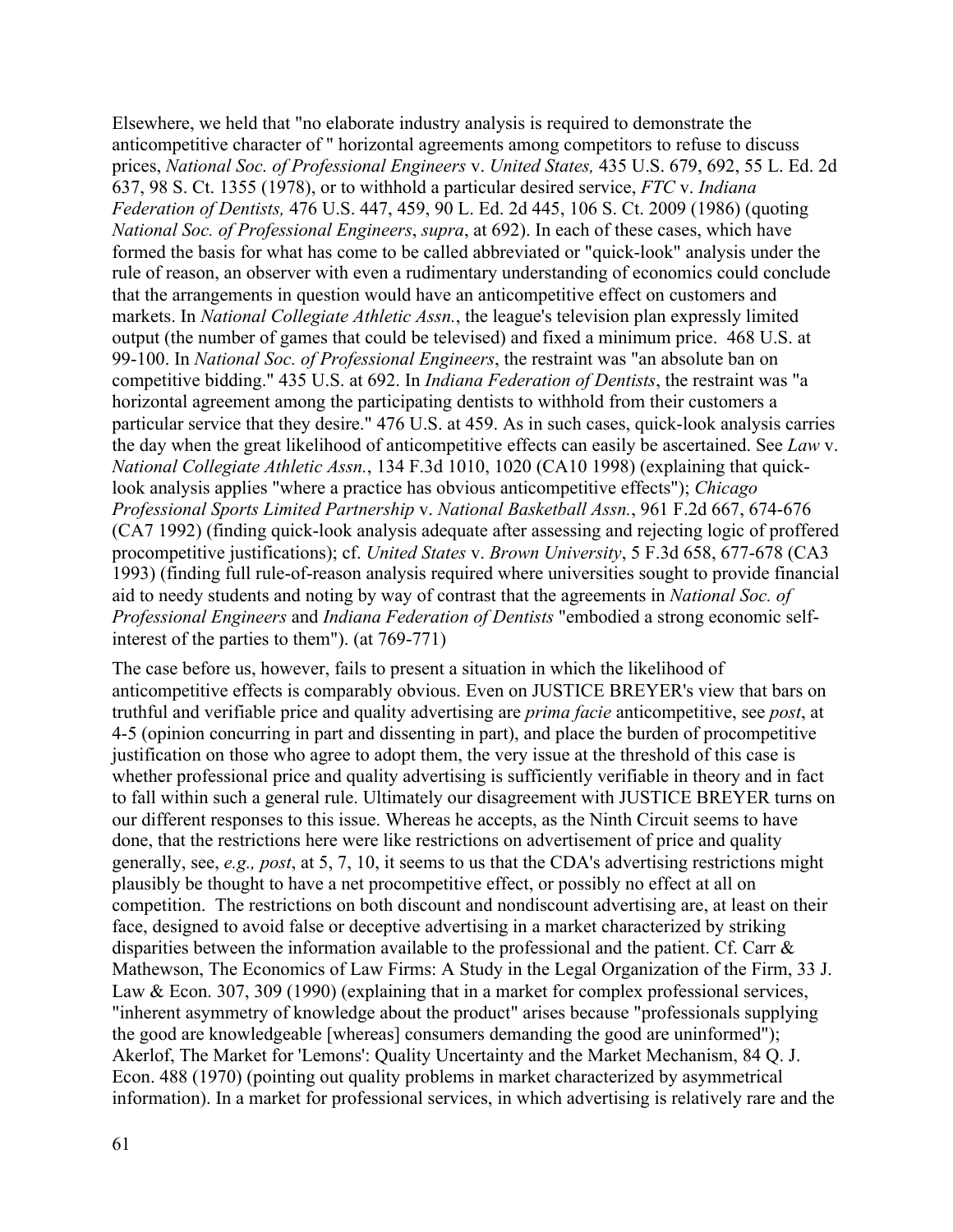comparability of service packages not easily established, the difficulty for customers or potential competitors to get and verify information about the price and availability of services magnifies the dangers to competition associated with misleading advertising. What is more, the quality of professional services tends to resist either calibration or monitoring by individual patients or clients, partly because of the specialized knowledge required to evaluate the services, and partly because of the difficulty in determining whether, and the degree to which, an outcome is attributable to the quality of services (like a poor job of tooth-filling) or to something else (like a very tough walnut). See Leland, Quacks, Lemons, and Licensing: A Theory of Minimum Quality Standards, 87 J. Pol. Econ. 1328, 1330 (1979); 1 B. Furrow, T. Greaney, S. Johnson, T. Jost, & R. Schwartz, Health Law § 3-1, p. 86 (1995) (describing the common view that "the lay public is incapable of adequately evaluating the quality of medical services"). Patients' attachments to particular professionals, the rationality of which is difficult to assess, complicate the picture even further. Cf. Evans, Professionals and the Production Function: Can Competition Policy Improve Efficiency in the Licensed Professions?, in Occupational Licensure and Regulation 235-236 (S. Rottenberg ed. 1980) (describing long-term relationship between professional and client not as "a series of spot contracts" but rather as "a long-term agreement, often implicit, to deal with each other in a set of future unspecified or incompletely specified circumstances according to certain rules," and adding that "it is not clear how or if these [implicit contracts] can be reconciled with the promotion of effective price competition in individual spot markets for particular services"). The existence of such significant challenges to informed decisionmaking by the customer for professional services immediately suggests that advertising restrictions arguably protecting patients from misleading or irrelevant advertising call for more than cursory treatment as obviously comparable to classic horizontal agreements to limit output or price competition.

The explanation proffered by the Court of Appeals for the likely anticompetitive effect of the CDA's restrictions on discount advertising began with the unexceptionable statements that "price advertising is fundamental to price competition," 128 F.3d at 727, and that "restrictions on the ability to advertise prices normally make it more difficult for consumers to find a lower price and for dentists to compete on the basis of price," *ibid*. (citing *Bates* v. *State Bar of Ariz.,* 433 U.S. 350, 364, 53 L. Ed. 2d 810, 97 S. Ct. 2691 (1977); *Morales* v. *Trans World Airlines, Inc.,* 504 U.S. 374, 388, 119 L. Ed. 2d 157, 112 S. Ct. 2031 (1992)). The court then acknowledged that, according to the CDA, the restrictions nonetheless furthered the "legitimate, indeed procompetitive, goal of preventing false and misleading price advertising." 128 F.3d at 728. The Court of Appeals might, at this juncture, have recognized that the restrictions at issue here are very far from a total ban on price or discount advertising, and might have considered the possibility that the particular restrictions on professional advertising could have different effects from those "normally" found in the commercial world, even to the point of promoting competition by reducing the occurrence of unverifiable and misleading across-the-board discount advertising. Instead, the Court of Appeals confined itself to the brief assertion that the "CDA's disclosure requirements appear to prohibit across-the-board discounts because it is simply infeasible to disclose all of the information that is required," *ib*id. followed by the observation that "the record provides no evidence that the rule has in fact led to increased disclosure and transparency of dental pricing," *ibid*. (at 771-774)

But these observations brush over the professional context and describe no anticompetitive effects. Assuming that the record in fact supports the conclusion that the CDA disclosure rules essentially bar advertisement of across-the-board discounts, it does not obviously follow that such a ban would have a net anticompetitive effect here. Whether advertisements that announced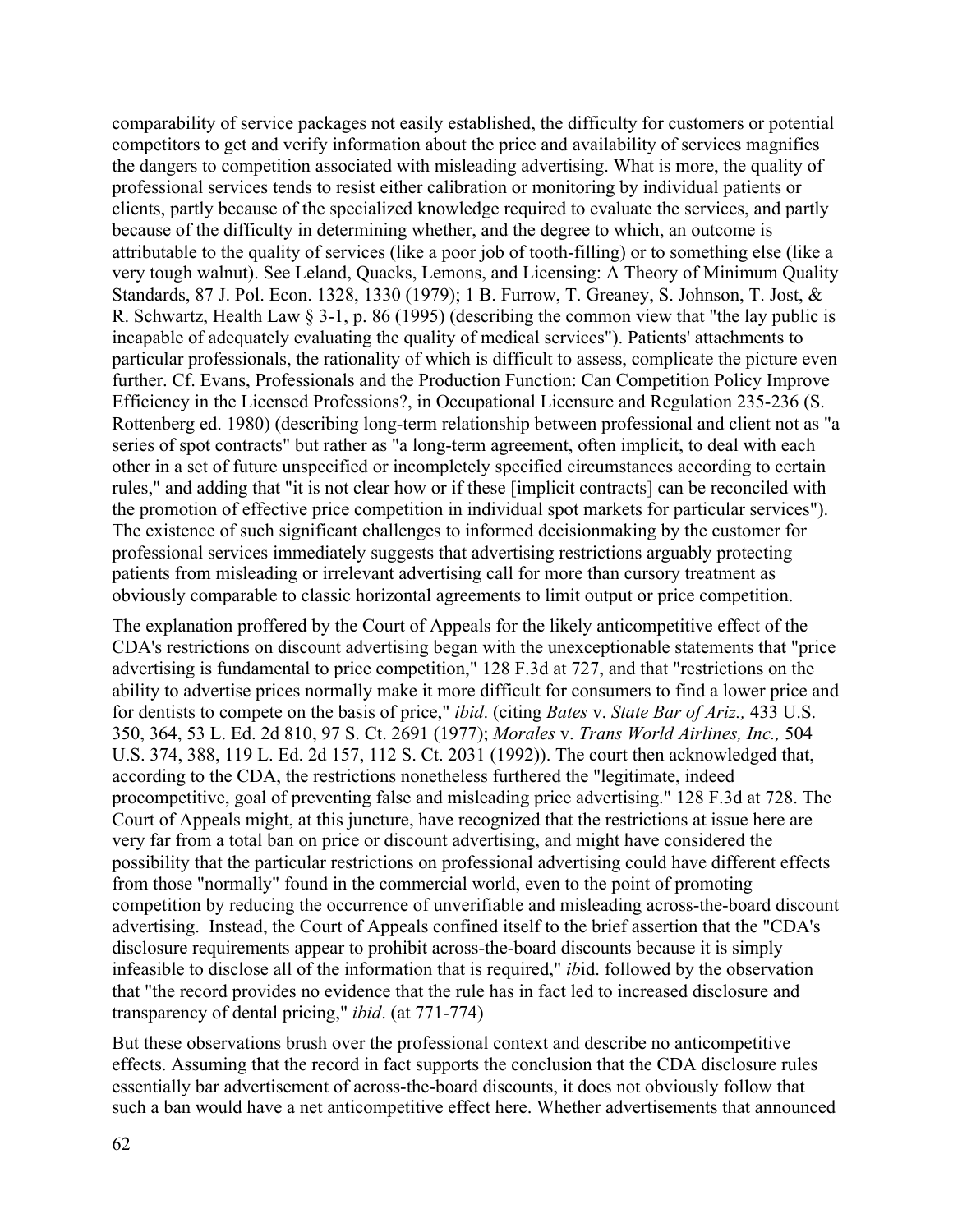discounts for, say, first-time customers, would be less effective at conveying information relevant to competition if they listed the original and discounted prices for checkups, X-rays, and fillings, than they would be if they simply specified a percentage discount across the board, seems to us a question susceptible to empirical but not *a priori* analysis. In a suspicious world, the discipline of specific example may well be a necessary condition of plausibility for professional claims that for all practical purposes defy comparison shopping. It is also possible in principle that, even if across-the-board discount advertisements were more effective in drawing customers in the short run, the recurrence of some measure of intentional or accidental misstatement due to the breadth of their claims might leak out over time to make potential patients skeptical of any such across-the-board advertising, so undercutting the method's effectiveness. Cf. Akerlof, 84 Q. J. Econ., at 495 (explaining that "dishonest dealings tend to drive honest dealings out of the market"). It might be, too, that across-the-board discount advertisements would continue to attract business indefinitely, but might work precisely because they were misleading customers, and thus just because their effect would be anticompetitive, not procompetitive. Put another way, the CDA's rule appears to reflect the prediction that any costs to competition associated with the elimination of across-the-board advertising will be outweighed by gains to consumer information (and hence competition) created by discount advertising that is exact, accurate, and more easily verifiable (at least by regulators). As a matter of economics this view may or may not be correct, but it is not implausible, and neither a court nor the Commission may initially dismiss it as presumptively wrong.

In theory, it is true, the Court of Appeals neither ruled out the plausibility of some procompetitive support for the CDA's requirements nor foreclosed the utility of an evidentiary discussion on the point. The court indirectly acknowledged the plausibility of procompetitive justifications for the CDA's position when it stated that "the record provides no evidence that the rule has in fact led to increased disclosure and transparency of dental pricing," 128 F.3d at 728. But because petitioner alone would have had the incentive to introduce such evidence, the statement sounds as though the Court of Appeals may have thought it was justified without further analysis to shift a burden to the CDA to adduce hard evidence of the procompetitive nature of its policy; the court's adversion to empirical evidence at the moment of this implicit burden-shifting underscores the leniency of its enquiry into evidence of the restrictions' anticompetitive effects.

The Court of Appeals was comparably tolerant in accepting the sufficiency of abbreviated ruleof-reason analysis as to the nonprice advertising restrictions. The court began with the argument that "these restrictions are in effect a form of output limitation, as they restrict the supply of information about individual dentists' services." *Ibid*. (citing P. Areeda & H. Hovenkamp, Antitrust Law P1505, pp. 693-694 (1997 Supp.)). Although this sentence does indeed appear as cited, it is puzzling, given that the relevant output for antitrust purposes here is presumably not information or advertising, but dental services themselves. The question is not whether the universe of possible advertisements has been limited (as assuredly it has), but whether the limitation on advertisements obviously tends to limit the total delivery of dental services. The court came closest to addressing this latter question when it went on to assert that limiting advertisements regarding quality and safety "prevents dentists from fully describing the package of services they offer," 128 F.3d at 728, adding that "the restrictions may also affect output more directly, as quality and comfort advertising may induce some customers to obtain nonemergency care when they might not otherwise do so," *ibid.* This suggestion about output is also puzzling. If quality advertising actually induces some patients to obtain more care than they would in its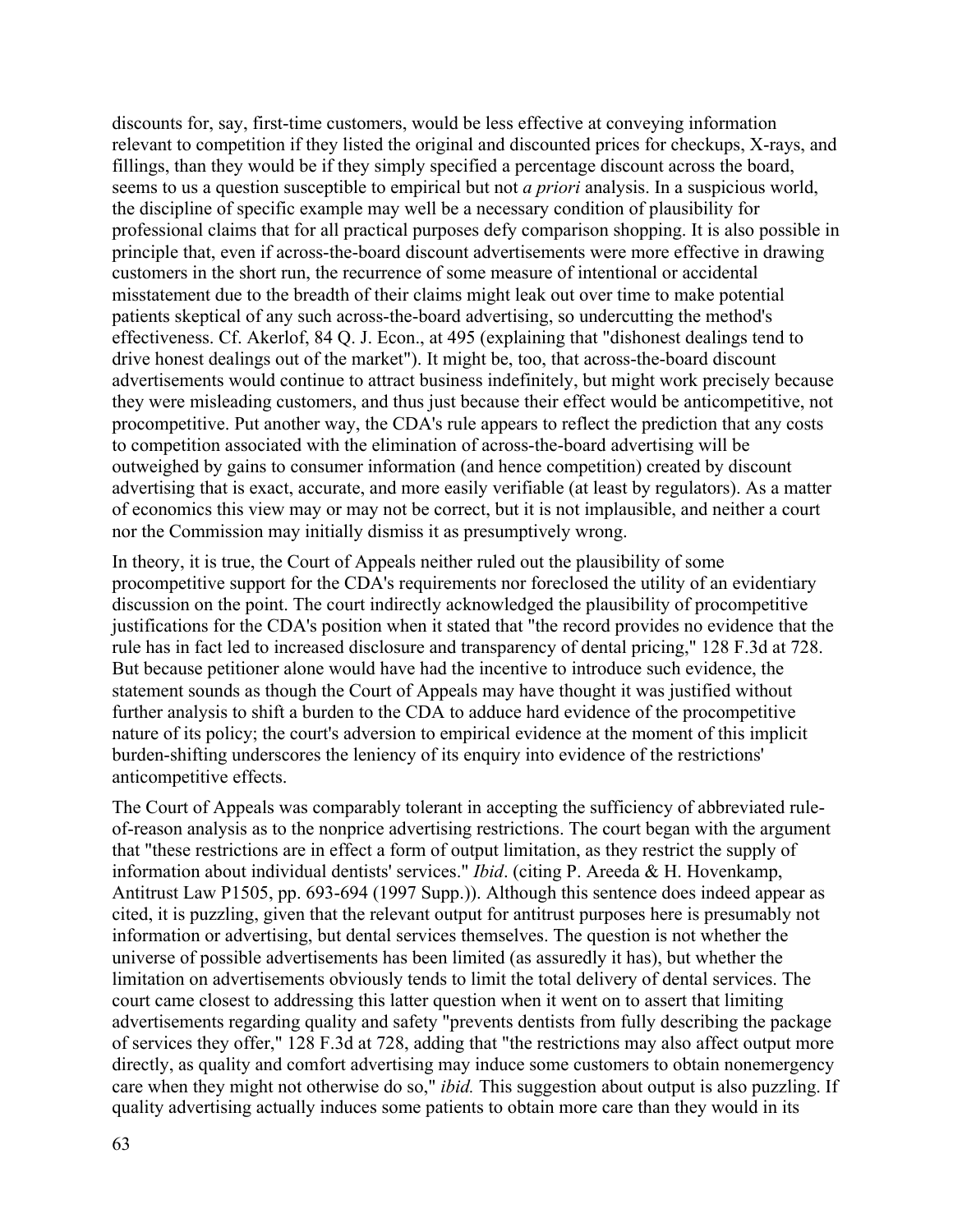absence, then restricting such advertising would reduce the demand for dental services, not the supply; and it is of course the producers' supply of a good in relation to demand that is normally relevant in determining whether a producer-imposed output limitation has the anticompetitive effect of artificially raising prices, see *General Leaseways, Inc.* v. *National Truck Leasing Assn*., 744 F.2d 588, 594-595 (CA7 1984) ("An agreement on output also equates to a price-fixing agreement. If firms raise price, the market's demand for their product will fall, so the amount supplied will fall too -- in other words, output will be restricted. If instead the firms restrict output directly, price will as mentioned rise in order to limit demand to the reduced supply. Thus, with exceptions not relevant here, raising price, reducing output, and dividing markets have the same anticompetitive effects").

Although the Court of Appeals acknowledged the CDA's view that "claims about quality are inherently unverifiable and therefore misleading," 128 F.3d at 728, it responded that this concern "does not justify banning all quality claims without regard to whether they are, in fact, false or misleading," *ibid*. As a result, the court said, "the restriction is a sufficiently naked restraint on output to justify quick look analysis." *Ibid*. The court assumed, in these words, that some dental quality claims may escape justifiable censure, because they are both verifiable and true. But its implicit assumption fails to explain why it gave no weight to the countervailing, and at least equally plausible, suggestion that restricting difficult-to-verify claims about quality or patient comfort would have a procompetitive effect by preventing misleading or false claims that distort the market. It is, indeed, entirely possible to understand the CDA's restrictions on unverifiable quality and comfort advertising as nothing more than a procompetitive ban on puffery, cf. *Bates*, 433 U.S. at 366 (claims relating to the quality of legal services "probably are not susceptible of precise measurement or verification and, under some circumstances, might well be deceptive or misleading to the public, or even false"); 433 U.S. at 383-384 ("Advertising claims as to the quality of services . . . are not susceptible of measurement or verification; accordingly, such claims may be so likely to be misleading as to warrant restriction"), notwithstanding JUSTICE BREYER's citation (to a Commission discussion that never faces the issue of the unverifiability of professional quality claims, raised in *Bates*), *post*, at 5.

The point is not that the CDA's restrictions necessarily have the procompetitive effect claimed by the CDA; it is possible that banning quality claims might have no effect at all on competitiveness if, for example, many dentists made very much the same sort of claims. And it is also of course possible that the restrictions might in the final analysis be anticompetitive. The point, rather, is that the plausibility of competing claims about the effects of the professional advertising restrictions rules out the indulgently abbreviated review to which the Commission's order was treated. The obvious anticompetitive effect that triggers abbreviated analysis has not been shown.

In light of our focus on the adequacy of the Court of Appeals's analysis, JUSTICE BREYER's thorough-going, *de novo* antitrust analysis contains much to impress on its own merits but little to demonstrate the sufficiency of the Court of Appeals's review. The obligation to give a more deliberate look than a quick one does not arise at the door of this Court and should not be satisfied here in the first instance. Had the Court of Appeals engaged in a painstaking discussion in a league with JUSTICE BREYER's (compare his 14 pages with the Ninth Circuit's 8), and had it confronted the comparability of these restrictions to bars on clearly verifiable advertising, its reasoning might have sufficed to justify its conclusion. Certainly JUSTICE BREYER's treatment of the antitrust issues here is no "quick look." Lingering is more like it, and indeed JUSTICE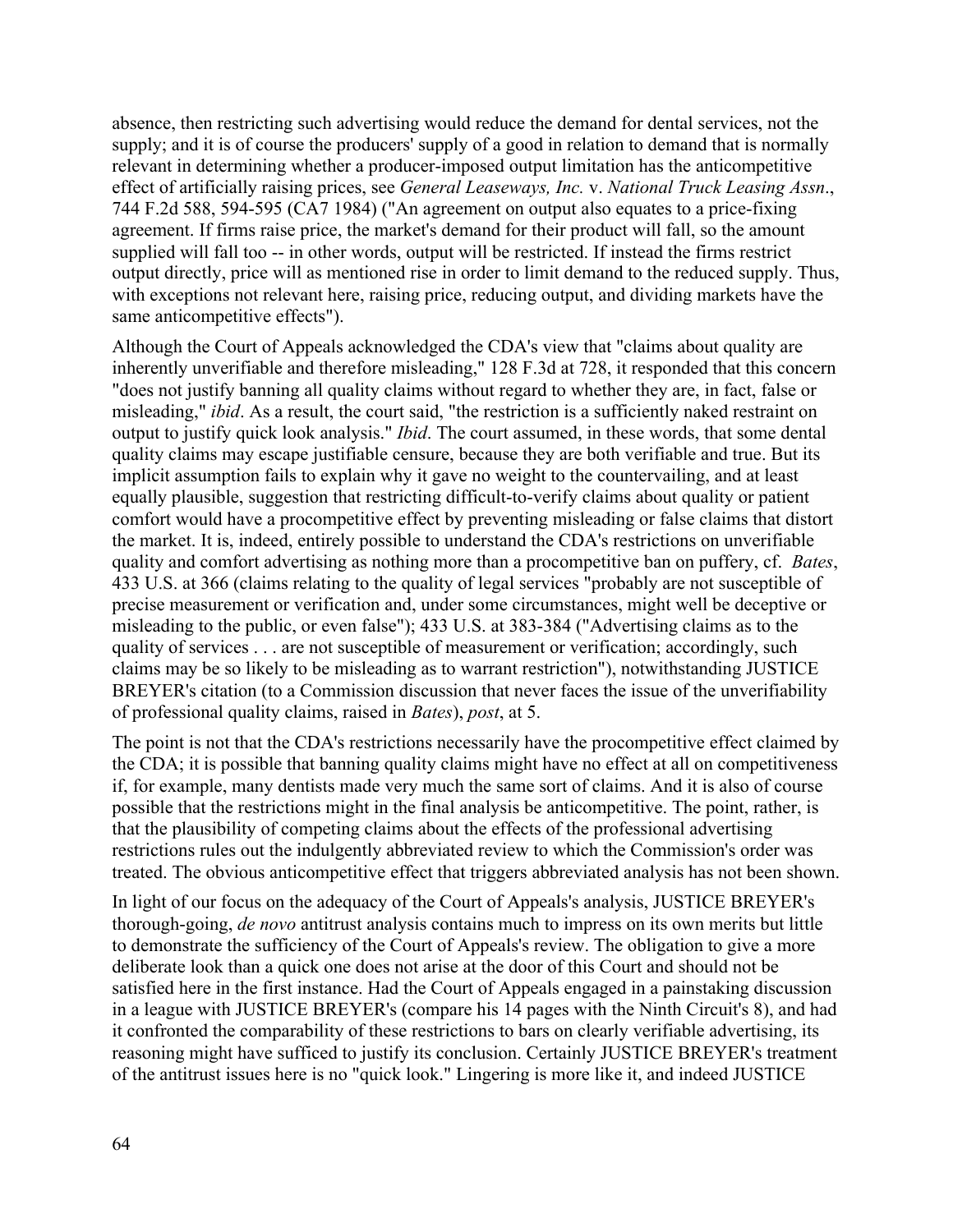BREYER, not surprisingly, stops short of endorsing the Court of Appeals's discussion as adequate to the task at hand.

Saying here that the Court of Appeals's conclusion at least required a more extended examination of the possible factual underpinnings than it received is not, of course, necessarily to call for the fullest market analysis. Although we have said that a challenge to a "naked restraint on price and output" need not be supported by "a detailed market analysis" in order to "require some competitive justification," *National Collegiate Athletic Assn.*, 468 U.S. at 110, it does not follow that every case attacking a less obviously anticompetitive restraint (like this one) is a candidate for plenary market examination. The truth is that our categories of analysis of anticompetitive effect are less fixed than terms like "*per se*," "quick look," and "rule of reason" tend to make them appear. We have recognized, for example, that "there is often no bright line separating *per se* from Rule of Reason analysis," since "considerable inquiry into market conditions" may be required before the application of any so-called "*per se*" condemnation is justified. 468 U.S. at 104, n. 26. "Whether the ultimate finding is the product of a presumption or actual market analysis, the essential inquiry remains the same -- whether or not the challenged restraint enhances competition." 468 U.S. at 104. Indeed, the scholar who enriched antitrust law with the metaphor of "the twinkling of an eye" for the most condensed rule-of-reason analysis himself cautioned against the risk of misleading even in speaking of a 'spectrum' of adequate reasonableness analysis for passing upon antitrust claims: "There is always something of a sliding scale in appraising reasonableness, but the sliding scale formula deceptively suggests greater precision than we can hope for . . . . Nevertheless, the quality of proof required should vary with the circumstances." P. Areeda, Antitrust Law P1507, p. 402 (1986). At the same time, Professor Areeda also emphasized the necessity, particularly great in the quasi-common law realm of antitrust, that courts explain the logic of their conclusions. "By exposing their reasoning, judges . . . are subjected to others' critical analyses, which in turn can lead to better understanding for the future." 433 U.S. at 364. As the circumstances here demonstrate, there is generally no categorical line to be drawn between restraints that give rise to an intuitively obvious inference of anticompetitive effect and those that call for more detailed treatment. What is required, rather, is an enquiry meet for the case, looking to the circumstances, details, and logic of a restraint. The object is to see whether the experience of the market has been so clear, or necessarily will be, that a confident conclusion about the principal tendency of a restriction will follow from a quick (or at least quicker) look, in place of a more sedulous one. And of course what we see may vary over time, if rule-of-reason analyses in case after case reach identical conclusions. For now, at least, a less quick look was required for the initial assessment of the tendency of these professional advertising restrictions. Because the Court of Appeals did not scrutinize the assumption of relative anticompetitive tendencies, we vacate the judgment and remand the case for a fuller consideration of the issue. (at 776-781)

#### Dissent (Justice Breyer)

I agree with the Court that the Federal Trade Commission has jurisdiction over petitioner, and I join Parts I and II of its opinion. I also agree that in a "rule of reason" antitrust case "the quality of proof required should vary with the circumstances," that "what is required . . . is an enquiry meet for the case," and that the object is a "confident conclusion about the principal tendency of a restriction." *Ante*, at 23-24 (internal quotation marks omitted). But I do not agree that the Court has properly applied those unobjectionable principles here. In my view, a traditional application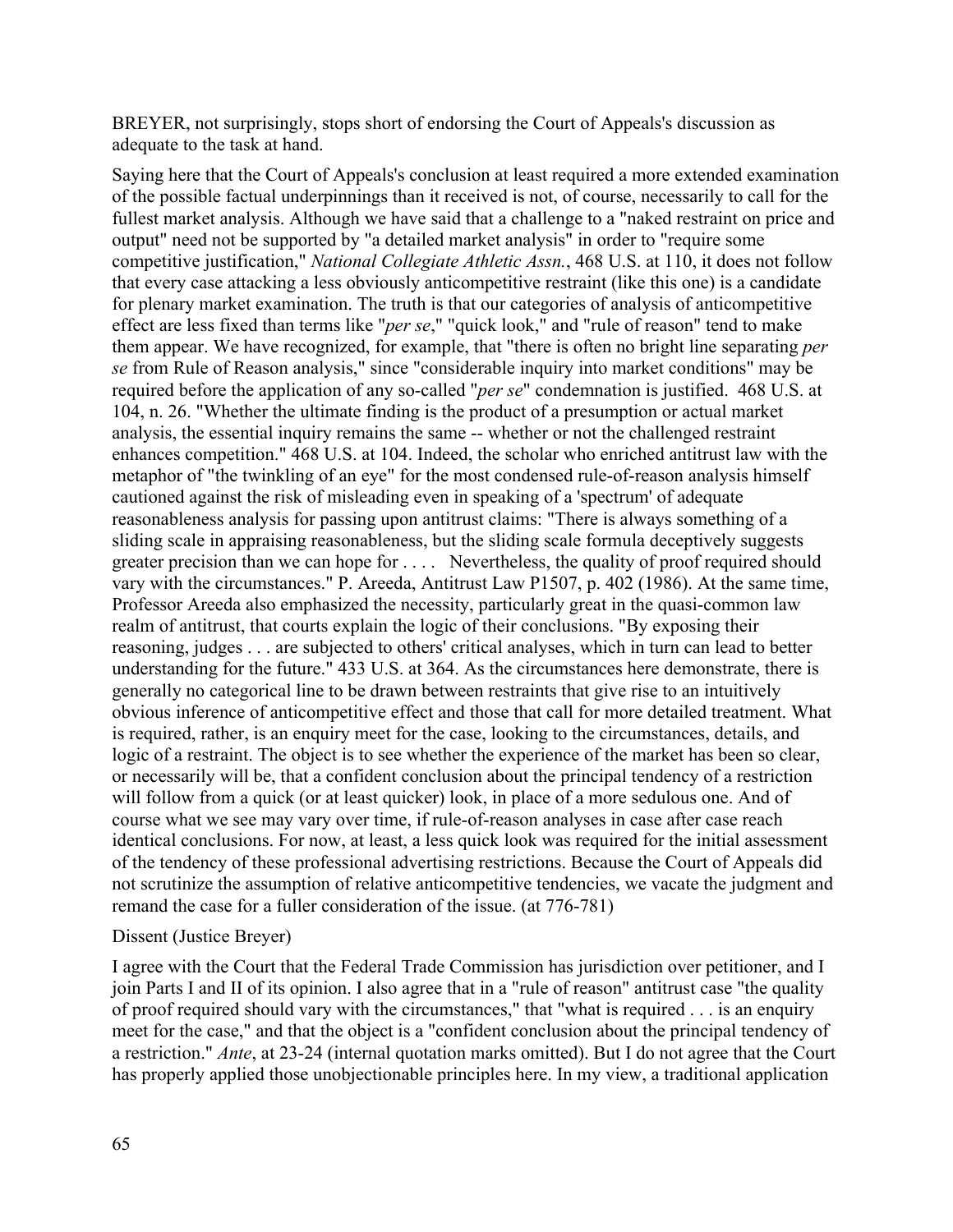of the rule of reason to the facts as found by the Commission requires affirming the Commission -- just as the Court of Appeals did below.

…

I should have thought that the anticompetitive tendencies of the three restrictions were obvious. An agreement not to advertise that a fee is reasonable, that service is inexpensive, or that a customer will receive a discount makes it more difficult for a dentist to inform customers that he charges a lower price. If the customer does not know about a lower price, he will find it more difficult to buy lower price service. That fact, in turn, makes it less likely that a dentist will obtain more customers by offering lower prices. And that likelihood means that dentists will prove less likely to offer lower prices. But why should I have to spell out the obvious? To restrain truthful advertising about lower prices is likely to restrict competition in respect to price -- "the central nervous system of the economy." *United States* v. *Socony-Vacuum Oil Co.,* 310 U.S. 150, 226, n. 59, 84 L. Ed. 1129, 60 S. Ct. 811 (1940); cf., *e.g., Bates* v. *State Bar of Ariz.,* 433 U.S. 350, 364, 53 L. Ed. 2d 810, 97 S. Ct. 2691 (1977) (price advertising plays an "indispensable role in the allocation of resources in a free enterprise system"); *Virginia Bd. of Pharmacy* v. *Virginia Citizens Consumer Council, Inc.,* 425 U.S. 748, 765, 48 L. Ed. 2d 346, 96 S. Ct. 1817 (1976). The Commission thought this fact sufficient to hold (in the alternative) that the price advertising restrictions were unlawful *per se*. See 121 F.T.C. at 307; cf. *Socony-Vacuum,* 310 U.S. at 222-228 (finding agreement among competitors to buy "spot-market oil" unlawful *per se* because of its tendency to restrict price competition). For present purposes, I need not decide whether the Commission was right in applying a *per se* rule. I need only assume a rule of reason applies, and note the serious anticompetitive tendencies of the price advertising restraints. (at 784)

…

We must also ask whether, despite their anticompetitive tendencies, these restrictions might be justified by other procompetitive tendencies or redeeming virtues. See 7 Areeda, P1504, at 377- 383. This is a closer question -- at least in theory. The Dental Association argues that the three relevant restrictions are inextricably tied to a legitimate Association effort to restrict false or misleading advertising. The Association, the argument goes, had to prevent dentists from engaging in the kind of truthful, nondeceptive advertising that it banned in order effectively to stop dentists from making unverifiable claims about price or service quality, which claims would mislead the consumer.

The problem with this or any similar argument is an empirical one. Notwithstanding its theoretical plausibility, the record does not bear out such a claim. The Commission, which is expert in the area of false and misleading advertising, was uncertain whether petitioner had even *made* the claim. It characterized petitioner's efficiencies argument as rooted in the (unproved) factual assertion that its ethical rule "challenges *only* advertising that is false or misleading." 121 F.T.C. at 316 (emphasis added). Regardless, the Court of Appeals wrote, in respect to the price restrictions, that "the record provides no evidence that the rule has in fact led to increased disclosure and transparency of dental pricing." 128 F.3d at 728. With respect to quality advertising, the Commission stressed that the Association "offered no convincing argument, let alone evidence, that consumers of dental services have been, or are likely to be, harmed by the broad categories of advertising it restricts." 121 F.T.C. at 319. Nor did the Court of Appeals think that the Association's unsubstantiated contention that "claims about quality are inherently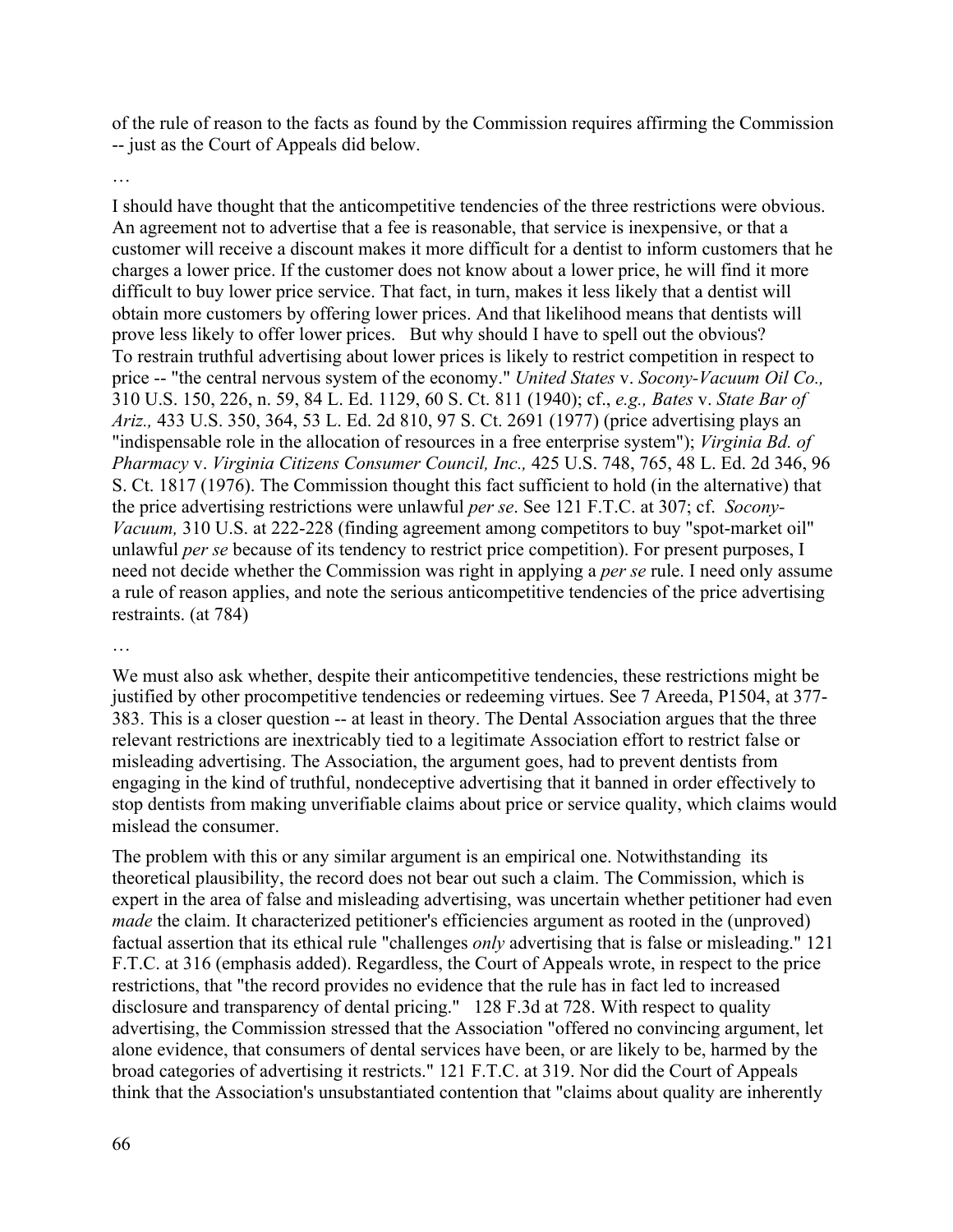unverifiable and therefore misleading" could "justify banning all quality claims without regard to whether they are, in fact, false or misleading." 128 F.3d at 728.

With one exception, my own review of the record reveals no significant evidentiary support for the proposition that the Association's members must agree to ban truthful price and quality advertising in order to stop untruthful claims. The one exception is the obvious fact that one can stop untruthful advertising if one prohibits all advertising. But since the Association made virtually no effort to sift the false from the true, see 121 F.T.C. at 316-317, that fact does not make out a valid antitrust defense. See *NCAA*, 468 U.S. at 119; 7 Areeda, P1505, at 383-384. (at 786-788)

## Comment

This case demonstrates the difficulties in applying "quick look" and "rule of reason" analyses, which can involve finely grained judgement calls around empirical questions. Note that it took place in a professional licensing context in which courts are frequently deferential.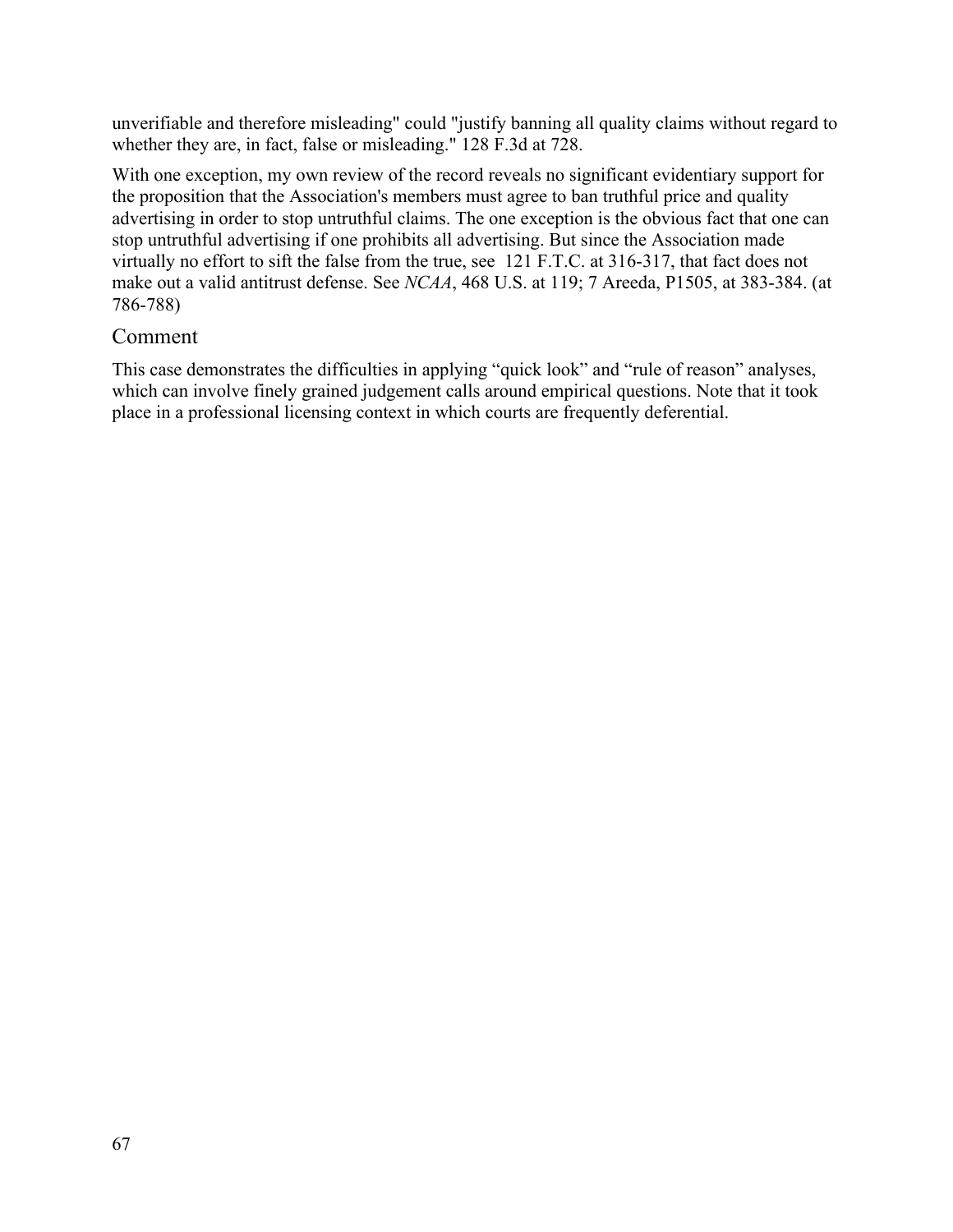## *Polygram Holding, Inc. v. Federal Trade Commission, 416 F.3d 29 (D.C. Cir. 2005)*

The Three Tenors -- Jose Carreras, Placido Domingo, and Luciano Pavarotti -- put on spectacular concerts coinciding with the World Cup soccer finals in 1990, 1994, and 1998. PolyGram distributed the recording of the 1990 concert, which became one of the best-selling classical albums of all time. FTC Op. at 5-6. Warner distributed the 1994 concert album, which also met with great success. Both albums remained on the top-ten classical list throughout 1994, 1995, and 1996. *Id*. at 6.

In late 1997 PolyGram and Warner agreed jointly to distribute the recording of The Three Tenors' July 1998 concert. Warner, which had the worldwide rights, retained the United States rights but licensed to PolyGram the exclusive right to distribute the 1998 album outside the United States, and the companies agreed to share equally the worldwide profit or loss on the project. FTC Op. at 8. The agreement also obligated PolyGram and Warner to consult with one another on all "marketing and promotional activities" for the 1998 concert album, but each company was free ultimately to pursue its own marketing strategy and to continue exploiting its earlier Three Tenors concert album without limitation. The agreement also provided that PolyGram and Warner would collaborate on the distribution of any future Three Tenors album released through August 2002. *Id*.

Representatives of PolyGram and Warner first met in January 1998 to discuss "marketing and operational issues." One of PolyGram's representatives voiced concern about the effect of marketing the earlier Three Tenors albums upon the prospects for the 1998 concert album and suggested the two companies impose an "advertising moratorium" surrounding the 1998 release, which was scheduled for August 1. According to notes of their next meeting (in March) PolyGram and Warner representatives agreed that "a big push" on the earlier albums "shouldn't take place before November 15." After that meeting, each company instructed its affiliates to cease all promotion of the 1990 and 1994 Three Tenors albums for approximately six weeks, beginning in late July or early August. FTC Op. at 8.

Apparently Warner's overseas division did not get the message because in May it announced an aggressive marketing campaign, scheduled to run through December, to discount and to promote the 1994 album throughout Europe. When PolyGram learned of this, it threatened to "retaliate" by cutting the price of its 1990 album. Accusations then flew between the two companies about which had started the imminent price war. Meanwhile, in June the promoter of The Three Tenors concert informed PolyGram and Warner that the repertoire for the 1998 concert would substantially overlap those of the 1990 and 1994 concerts, which in the view of both PolyGram and Warner executives jeopardized the commercial viability of the forthcoming concert album. FTC Op. at 8-9.

By the time The Three Tenors performed in Paris on July 10, PolyGram and Warner had exchanged letters reaffirming their commitment to suspend advertising and discounting the 1990 and 1994 concert albums and agreeing the moratorium would run from August 1 through October 15. About a week later, however, PolyGram's Senior Marketing Director, who had passed on the details of the agreement to PolyGram's General Counsel, sent a memorandum around the company stating, "Contrary to any previous suggestion, there has been no agreement with [Warner] in relation to the pricing and marketing of the previous Three Tenors albums." Warner followed suit on August 10, sending a letter to PolyGram repudiating any pricing or advertising restrictions relative to its 1994 album. At the same time, however, PolyGram and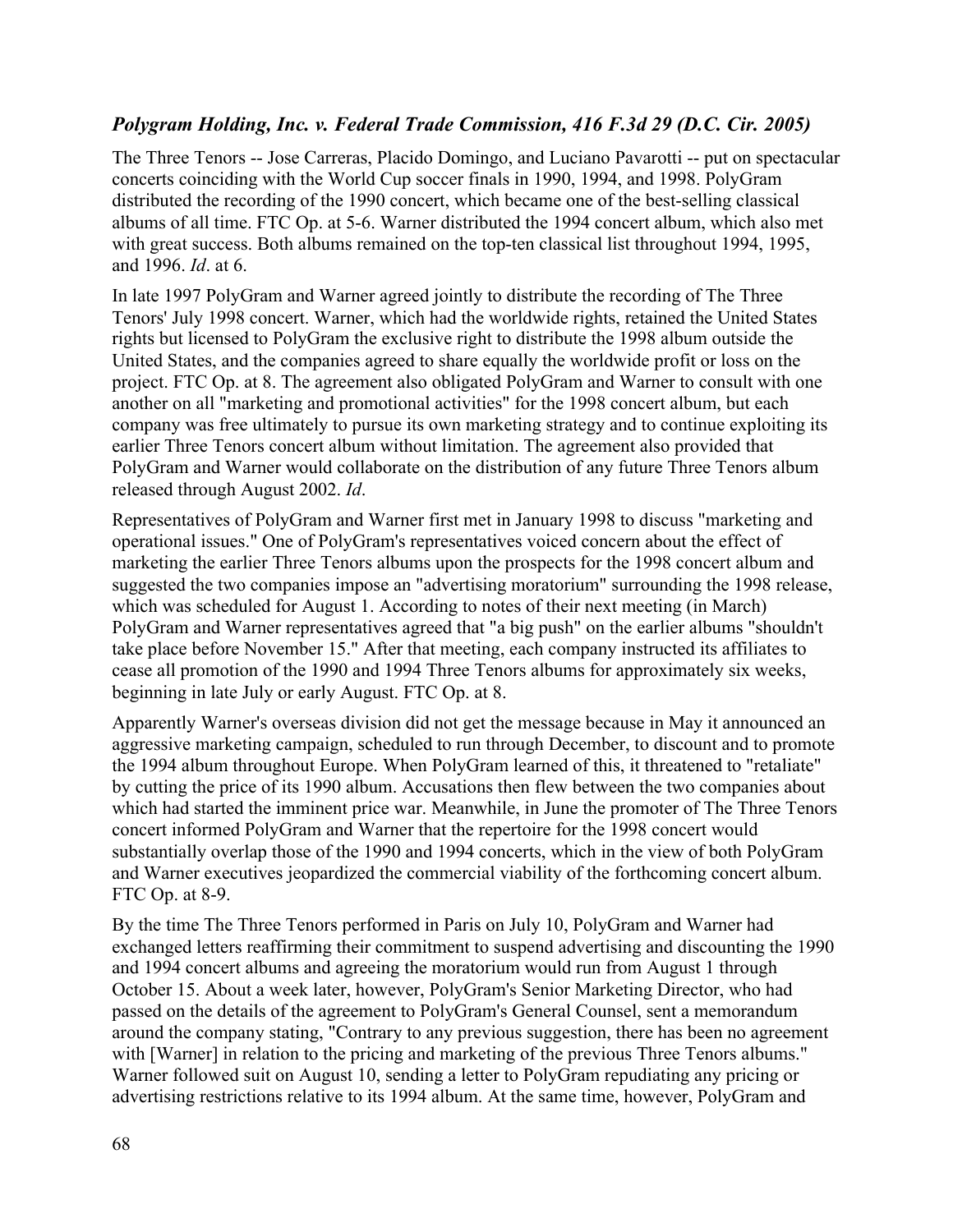Warner executives privately assured one another their respective companies intended to honor the agreement, and in fact the companies did substantially comply with the agreement through October 15, 1998. FTC Op. at 9.

In 2001 the Commission issued complaints against PolyGram and Warner charging that, by entering into the moratorium agreement, the companies had engaged in an unfair method of competition in violation of § 5 of the FTC Act. Warner soon consented to an order barring it from making any similar agreement in the future. FTC Op. at 3 n.3. PolyGram contested the charge and, after a trial, an Administrative Law Judge ruled that PolyGram had violated § 5 and ordered PolyGram, like Warner, to refrain from making any similar agreement in the future.

…

After first observing (correctly) that the analysis under  $\S$  5 of the FTC Act is the same in this case as it would be under § 1 of the Sherman Act, 15 U.S.C. § 1, FTC Op. at 13 n.11,

…

The Supreme Court's approach to evaluating a  $\S$  1 claim has gone through a transition over the last twenty-five years, from a dichotomous categorical approach to a more nuanced and casespecific inquiry. In 1978, just before the transition began, the Court summarized its doctrine as follows:

There are … two complimentary categories of antitrust analysis. In the first category are agreements whose nature and necessary effect are so plainly anticompetitive that no elaborate study of the industry is needed to establish their illegality -- they are "illegal per se." In the second category are agreements whose competitive effect can only be evaluated by analyzing the facts particular to the business, the history of the restraint, and the reasons why it was imposed. (at 33-34)

*…*Courts and commentators have recognized the trade-offs inherent in each category. *Per se* analysis, which requires courts to generalize about the utility of a challenged practice, reduces the cost of decision-making but correspondingly raises the total cost of error by making it more likely some practices will be held unlawful in circumstances where they are harmless or even procompetitive. *See*, *e.g.*, *Arizona v. Maricopa County Med. Soc.*, 457 U.S. 332, 344, 73 L. Ed. 2d 48, 102 S. Ct. 2466 (1982) ("For the sake of business certainty and litigation efficiency, we have tolerated the invalidation of some agreements that a fullblown inquiry might have proved to be reasonable"); Phillip E. Areeda & Herbert Hovenkamp, *Antitrust Law*, P1509c (2d ed. 2003) (observing that *per se* analysis "dispenses with costly proof requirements, such as proof of market power," but consequently "produces a certain number of false positives"). The converse - - increased litigation cost but reduced cost of error -- obtains under the rule of reason, which requires an exhaustive inquiry into all the myriad factors "bearing on whether the conduct is on balance anticompetitive or procompetitive." Donald F. Turner, *The Durability, Relevance, and Future of American Antitrust Policy*, 75 CAL. L. REV. 797, 800 (1987); *see* Frank H. Easterbrook, *The Limits of Antitrust*, 63 Tex. L. Rev. 1, 12-13 (1984) ("When everything is relevant, nothing is dispositive …. Litigation costs are the product of vague rules combined with high stakes, and nowhere is that combination more deadly than in antitrust litigation under the Rule of Reason").

Since *Professional Engineers* the Supreme Court has steadily moved away from the dichotomous approach -- under which every restraint of trade is either unlawful *per se,* and hence not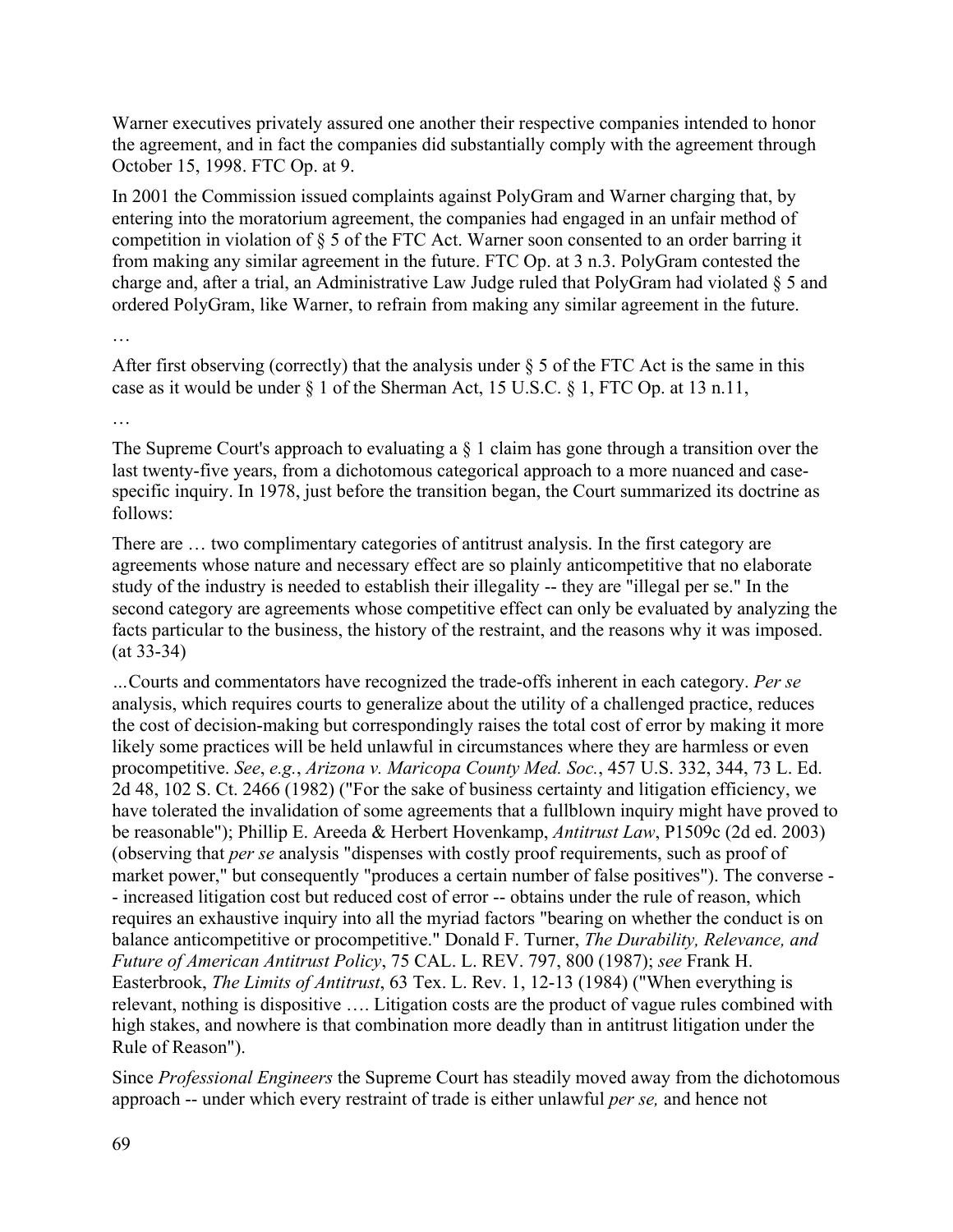susceptible to a procompetitive justification, or subject to full-blown rule-of-reason analysis - toward one in which the extent of the inquiry is tailored to the suspect conduct in each particular case. For instance, the Court did not hold unlawful *per se* an agreement limiting the number of football games each participating college could sell to television, which agreement was challenged in *NCAA v. Board of Regents*, 468 U.S. 85, 100, 82 L. Ed. 2d 70, 104 S. Ct. 2948 (1984) (recognizing but declining to apply doctrine that "horizontal price-fixing and output limitation are ordinarily condemned as a matter of law under an 'illegal *per se*' approach"); or the refusal of an organization of dentists to provide x-rays to dental insurers, which was at issue in *IFD*, 476 U.S. at 458 ("Although this Court has in the past stated that group boycotts are unlawful *per se*, we decline to resolve this case by forcing the Federation's policy into the 'boycott' pigeonhole and invoking the *per se* rule") (citations omitted). *Compare*, *e.g.*, *United States v. Socony-Vacuum Oil Co.*, 310 U.S. 150, 84 L. Ed. 1129, 60 S. Ct. 811 (1940) (pricefixing *per se* unlawful); and *Klor's, Inc. v. Broadway-Hale Stores, Inc.*, 359 U.S. 207, 3 L. Ed. 2d 741, 79 S. Ct. 705 (1959) (group boycott *per se* unlawful).

At the same time, however, in *NCAA* and *IFD* the Court did not insist upon the elaborate market analysis ordinarily required under the rule of reason to prove the defendant had market power and the restraint it imposed had an anticompetitive effect. *See NCAA*, 468 U.S. at 109-10 (rule of reason analysis unnecessary in light of district court's finding price and output not responsive to demand); *IFD*, 476 U.S. at 459 ("While this is not price fixing as such, no elaborate industry analysis is required to demonstrate the anticompetitive character of such an agreement"). The Court instead adopted an intermediate inquiry, since dubbed the "quick look," to evaluate horizontal restraints of trade. *See, e.g.*, Areeda & Hovenkamp, *Antitrust Law*, P1911a.

It would be somewhat misleading, however, to say the "quick look" is just a new category of analysis intermediate in complexity between "*per se*" condemnation and full-blown "rule of reason" treatment, for that would suggest the Court has moved from a dichotomy to a trichotomy, when in fact it has backed away from any reliance upon fixed categories and toward a continuum. The Court said as much in *California Dental Association v. FTC*:

The truth is that our categories of analysis of anticompetitive effect are less fixed than terms like "*per se*," "quick look," and "rule of reason" tend to make them appear. We have recognized, for example, that there is often no bright line separating *per se* from Rule of Reason analysis, since considerable inquiry into market conditions may be required before the application of any socalled "*per-se*" condemnation is justified.

Rather than focusing upon the category to which a particular restraint should be assigned, therefore, the Court emphasized the basic point that under  $\S$  1 the essential inquiry is "whether … the challenged restraint enhances competition." *Id*. at 779-80 (quoting *NCAA*, 468 U.S. at 104). In order to make that determination, a court must make "an enquiry meet for the case, looking to the circumstances, details, and logic of a restraint," *id*. at 781, which in some cases may not require a full-blown market analysis. The Court continued:

The object is to see whether the experience of the market has been so clear, or necessarily will be, that a confident conclusion about the principle tendency of a restriction will follow from a quick (or at least quicker) look, in place of a more sedulous one. And of course what we see may vary over time, if rule-of-reason analyses in case after case reach identical conclusions.

*Id*.; *cf. United States v. Microsoft*, 346 U.S. App. D.C. 330, 253 F.3d 34, 84 (D.C. Cir. 2001) (declining to condemn *per se* tying arrangements involving platform software products because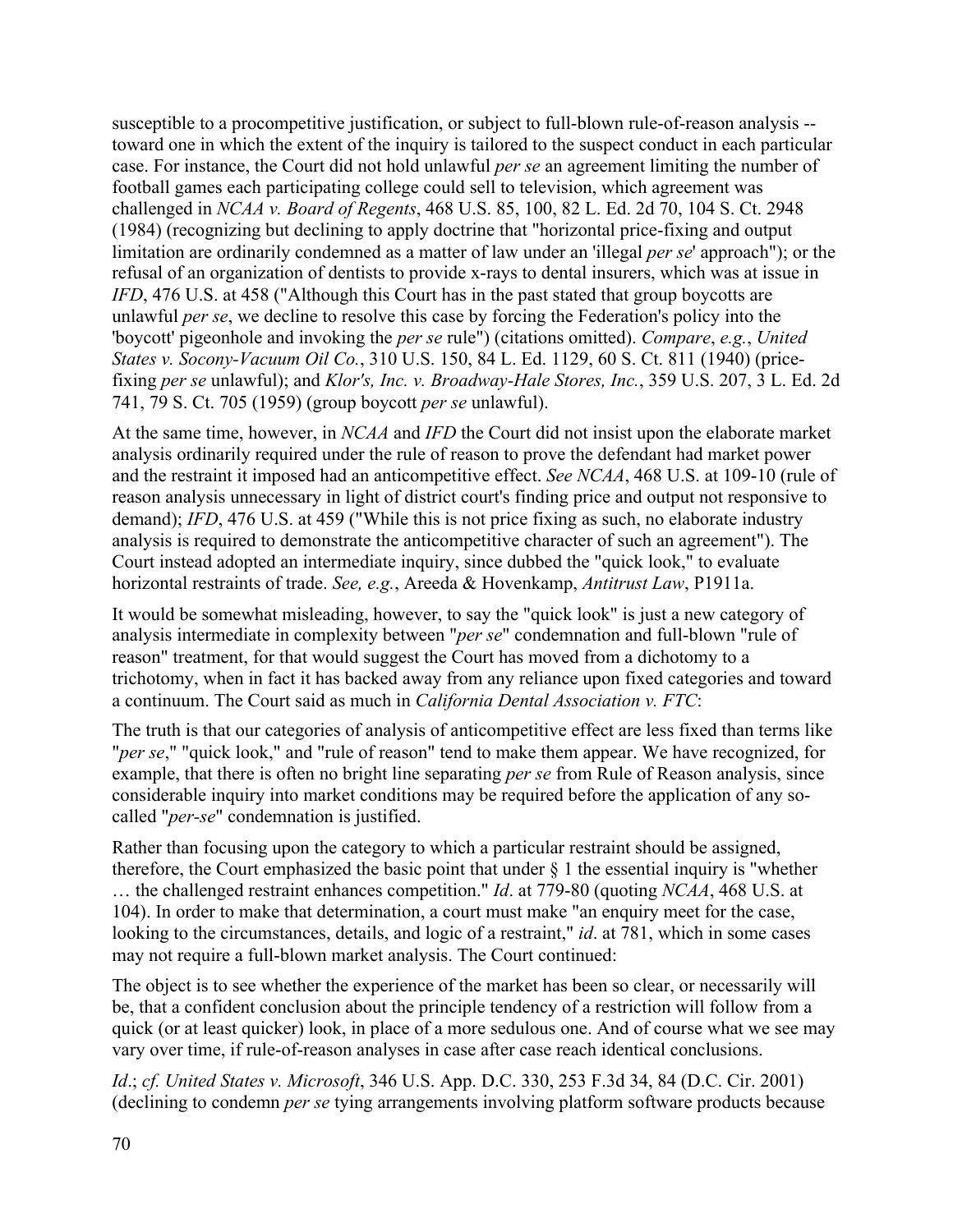there was "no close parallel in prior antitrust cases" and "simplistic application of per se tying rules carries a serious risk of harm").

In this case, as we have said, the Commission analyzed PolyGram's conduct under the legal framework it had devised in *Mass. Board* (1988), which it maintains is consistent with the Supreme Court's teaching of more than a decade later in *California Dental* (1999). FTC Op. at 28-29. The *Mass. Board* analysis proceeds in several distinct steps: First, the Commission must determine whether it is obvious from the nature of the challenged conduct that it will likely harm consumers. If so, then the restraint is deemed "inherently suspect" and, unless the defendant comes forward with some plausible (and legally cognizable) competitive justification for the restraint, summarily condemned. "Such justifications," the Commission explained, "may consist of plausible reasons why practices that are competitively suspect as a general matter may not be expected to have adverse consequences in the context of the particular market in question, or they may consist of reasons why the practices are likely to have beneficial effects for consumers." *Id*. at 29.

If the defendant does offer such an explanation, then the Commission "must address the justification" in one of two ways. First, the Commission may explain why it can confidently conclude, without adducing evidence, that the restraint very likely harmed consumers. *Id*. at 33- 34. Alternatively, the Commission may provide the tribunal with sufficient evidence to show that anticompetitive effects are in fact likely. *Id*. at 33. If the Commission succeeds in either way, then the evidentiary burden shifts to the defendant to show the restraint in fact does not harm consumers or has "procompetitive virtues" that outweigh its burden upon consumers. *Id*. at 34 n.45.

PolyGram argues the Commission's framework conflicts with Supreme Court precedent by condemning a restraint that is not *per se* illegal without the Commission having to prove the restraint actually harms competition. According to PolyGram, "proof of actual anticompetitive effect (or market power as its surrogate) is required in *any* Rule of Reason case."

For reasons we have already explained, we reject PolyGram's attempt to locate the appropriate analysis, and the concomitant burden of proof, by reference to the vestigial line separating *per se*  analysis from the rule of reason. *See* Areeda & Hovenkamp, *Antitrust Law*, P1511a ("judges and litigants too often assume erroneously that the classification, per se or rule of reason, necessarily determines what must or may be alleged and proved, made the subject of detailed findings, or submitted to the jury"). At bottom, the Sherman Act requires the court to ascertain whether the challenged restraint hinders competition; the Commission's framework, at least as the Commission applied it in this case, does just that.

We therefore accept the Commission's analytical framework. If, based upon economic learning and the experience of the market, it is obvious that a restraint of trade likely impairs competition, then the restraint is presumed unlawful and, in order to avoid liability, the defendant must either identify some reason the restraint is unlikely to harm consumers or identify some competitive benefit that plausibly offsets the apparent or anticipated harm. That much follows from the caselaw; for instance, in *NCAA* the Court held that a "naked restraint on price and output requires some competitive justification even in the absence of a detailed market analysis." 468 U.S. at 110. Similarly, in *IFD*, the Supreme Court ruled a horizontal agreement to withhold services could not be sustained because the dentists failed to advance any "credible argument" that "some countervailing procompetitive virtue … [redeemed] an agreement limiting consumer choice by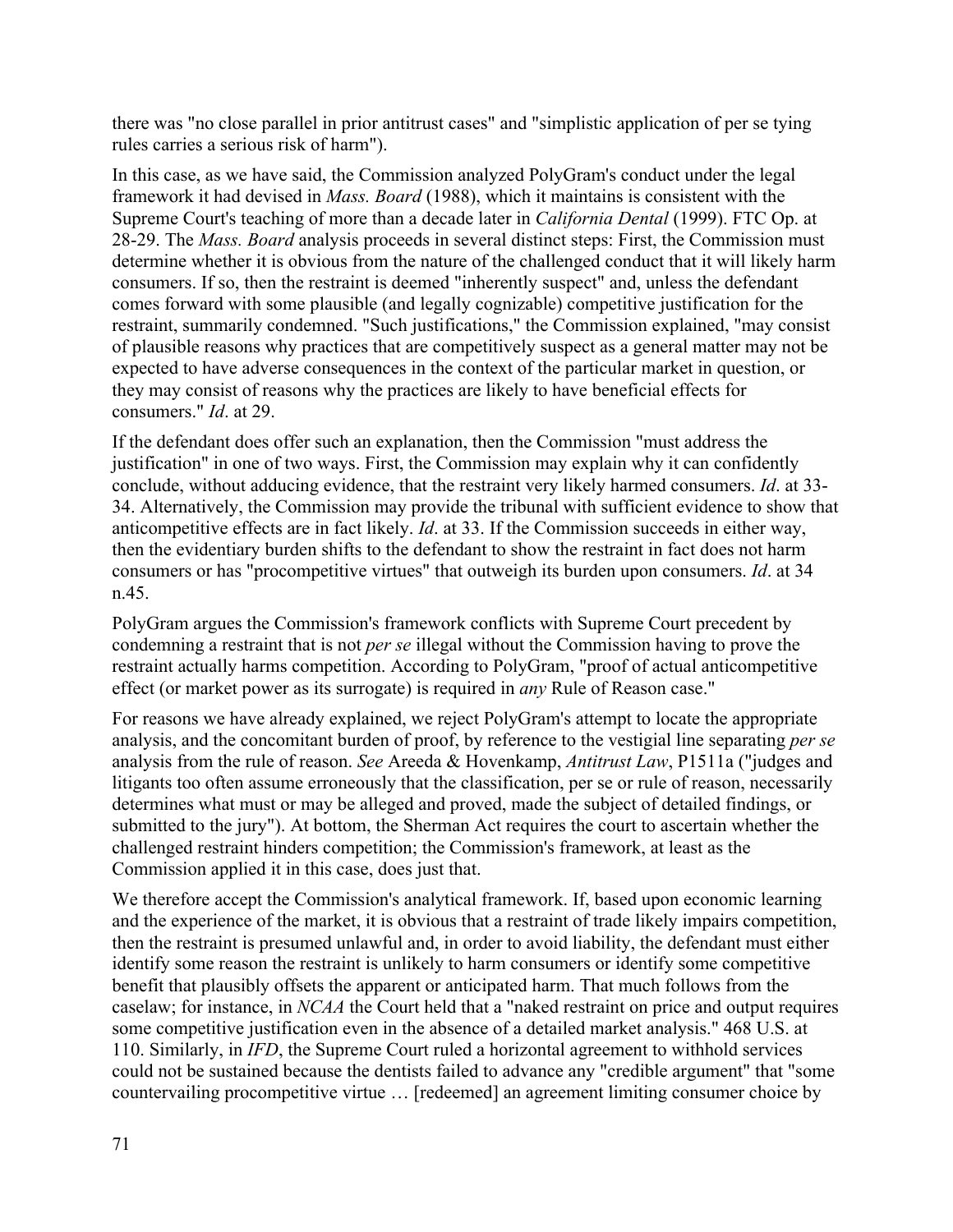impeding the 'ordinary give and take of the market place.'" 476 U.S. at 459; *see also California Dental*, 526 U.S. at 771 (remanding for closer look at challenged advertising restrictions after concluding they "might plausibly be thought to have a net procompetitive effect, or possibly no effect at all on competition").

Although the Commission uses the term "inherently suspect" to describe those restraints that judicial experience and economic learning have shown to be likely to harm consumers, *see* FTC Op. at 29, we note that, under the Commission's own framework, the rebuttable presumption of illegality arises not necessarily from anything "inherent" in a business practice but from the close family resemblance between the suspect practice and another practice that already stands convicted in the court of consumer welfare. The Commission appears to acknowledge, as it must, that as economic learning and market experience evolve, so too will the class of restraints subject to summary adjudication. *See California Dental*, 526 U.S. at 781 (the ability of a court to draw "a confident conclusion about the principal tendency of a restraint … may vary over time, if ruleof-reason analyses in case after case reach identical conclusions); *see also Broad. Music, Inc. v. CBS*, 441 U.S. 1, 9, 60 L. Ed. 2d 1, 99 S. Ct. 1551 (1979) ("it is only after considerable experience with certain business relationships that courts classify them as *per se* violations"). *See generally* INDUSTRIAL CONCENTRATION: THE NEW LEARNING (Harvey J. Goldschmid, H. Michael Mann, J. Fred Weston, eds., 1974).

That said, we have no difficulty with the Commission's conclusion that PolyGram's agreement with Warner in all likelihood had a deleterious effect upon consumers -- unless, that is, PolyGram comes forward with some plausible explanation to the contrary. An agreement between joint venturers to restrain price cutting and advertising with respect to products not part of the joint venture looks suspiciously like a naked price fixing agreement between competitors, which would ordinarily be condemned as *per se* unlawful. The Supreme Court has recognized time and again that agreements restraining autonomy in pricing and advertising impede the "ordinary give and take of the market place." *IFD*, 476 U.S. at 459; *see also NCAA*, 468 U.S. at 107 ("restrictions on price and output are the paradigmatic examples of restraints of trade that the Sherman Act was intended to prohibit"); *Bates v. State Bar of Ariz.*, 433 U.S. 350, 364, 53 L. Ed. 2d 810, 97 S. Ct. 2691 (1977) (advertising "serves to inform the public of the availability, nature, and prices of products and services, and thus performs an indispensable role in the allocation of resources in a free enterprise system").

PolyGram's fate in this case therefore rests upon the plausibility of the sole competitive justification it proffered for the moratorium agreement, namely, that the restrictions on discounting and advertising enhanced the long-term profitability of all three concert albums and promoted the "Three Tenors" brand. According to PolyGram, each company was concerned the other would "free ride" on the promotional activities of the joint venture by promoting its own earlier concert album; as a result fewer Three Tenors albums would be sold overall and the joint venture would be less likely to create future products, such as a "greatest hits" album or a boxed set. Thus, PolyGram likens the moratorium agreement here to the restraint at issue in *Polk Brothers, Inc. v. Forest City Enterprises*, 776 F.2d 185 (7th Cir. 1985), where two potential retail competitors collaborated to build a store offering some of each company's products but agreed not to sell competing products [\*\*\*22] at the new store. Because the restraint arguably promoted productivity and output by controlling each participant's ability to free-ride on the other's promotional efforts, the court, rather than condemning the restraint summarily, went on to evaluate it under the rule of reason. *Id*. at 190.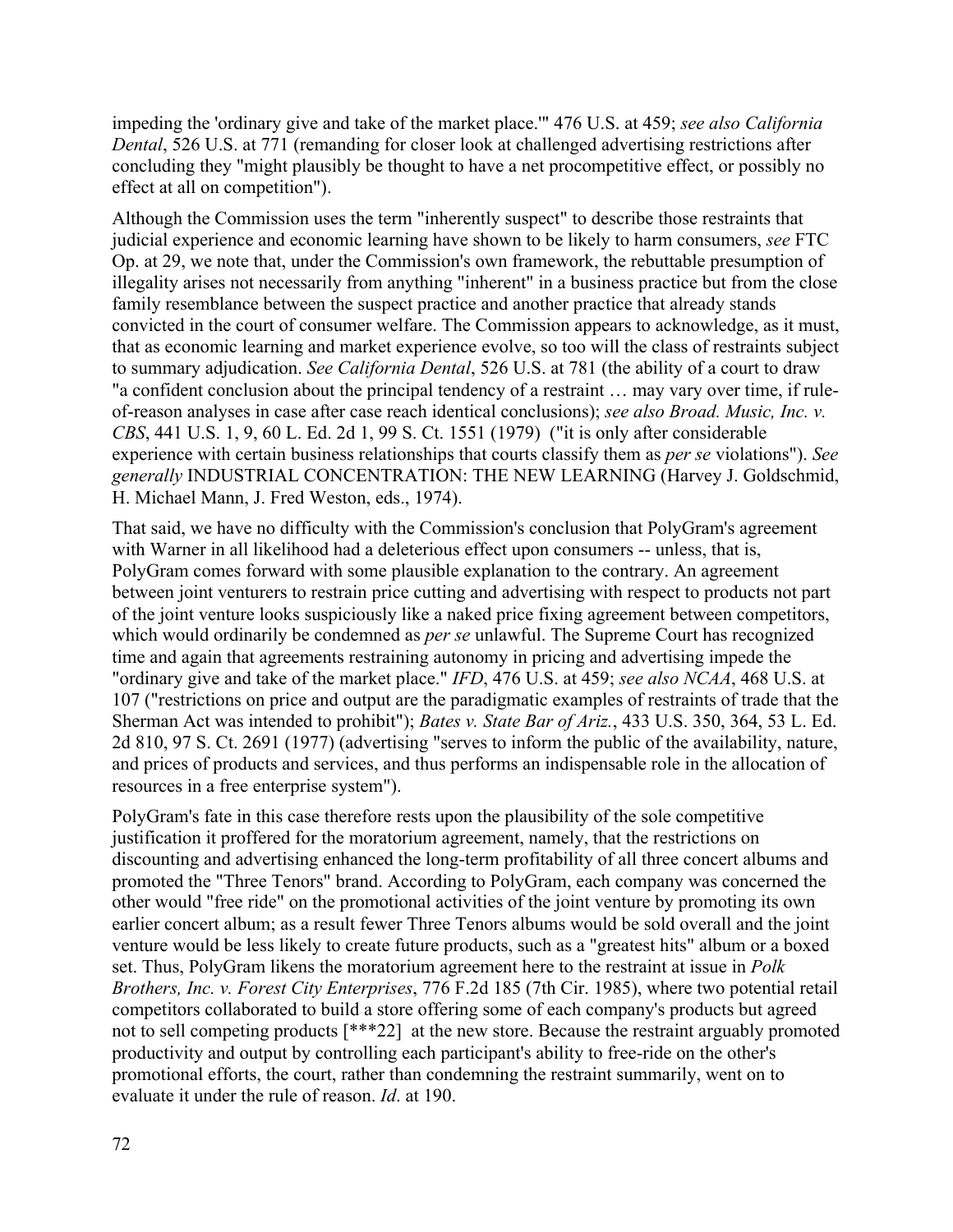At first glance PolyGram's contention has some force; the moratorium appears likely to have mitigated the "spillover" effects that could be expected to follow an aggressive launch of the 1998 album. Absent the moratorium, that is, a consumer, after learning of the new album through the joint venture's advertising, might decide that he would be just as happy with an older concert album, especially if the older album were then available at a discount. The "free-riding" to be eliminated by the moratorium agreement, however, was nothing more than the competition of products that were not part of the joint undertaking. Why not an agreement by which PolyGram and Warner would eliminate advertising and price competition on all their records for a time while they focused exclusively upon promoting the new Three Tenors album? The "procompetitive" justification PolyGram offers is "nothing less than a frontal assault on the basic policy of the Sherman Act." *Nat'l Soc'y of Prof'l Engineers*, 435 U.S. at 695.

To take the Commission's example, if General Motors were vigorously to advertise the release of a new model SUV, other SUV manufacturers would no doubt reap some of the benefit of GM's efforts. FTC Op. at 43. But that would not mean General Motors and its competitors could lawfully agree to restrict prices and advertising on existing SUV models in return for General Motors giving its rivals a share of its profit on the new model. Nor would an agreement to restrain prices and advertising on existing SUVs be lawful if General Motors were to release the new model SUV as a joint venture with one of its competitors. *Id.* at 45. A restraint cannot be justified solely on the ground that it increases the profitability of the enterprise that introduces the new product, regardless whether that enterprise is a joint venture or a solo undertaking. And it simply does not matter whether the new SUV would have been profitable absent the restraint; if the only way a new product can profitably be introduced is to restrain the legitimate competition of older products, then one must seriously wonder whether consumers are genuinely benefitted by the new product. As the Supreme Court said in *Catalano, Inc. v. Target Sales, Inc.*, 446 U.S. 643, 649, 64 L. Ed. 2d 580, 100 S. Ct. 1925 (1980),

in any case in which competitors are able to increase the price level or to curtail production by agreement, it could be argued that the agreement has the effect of making the market more attractive to potential new entrants. If that potential justifies horizontal agreements among competitors imposing one kind of voluntary restraint or another on their competitive freedom, it would seem to follow that the more successful an agreement is in raising the price level, the safer it is from antitrust attack. Nothing could be more inconsistent with our cases.

*See also Law v. NCAA*, 134 F.3d 1010, 1023 (10th Cir. 1998) ("While increasing output, creating operating efficiencies, making a new product available, enhancing service or quality, and widening consumer choice have been accepted by courts as justifications for otherwise anticompetitive agreements, mere profitability or cost savings have not qualified as a defense under the antitrust laws").

In sum, because PolyGram has failed to identify any competitive justification for its agreement with Warner to refrain from advertising or discounting their competitive Three Tenors products, we hold it violated § 5 of the FTC Act. Hence, we need not go on to determine whether the Commission's findings of fact concerning actual competitive harm are supported by substantial evidence. (at 34-37)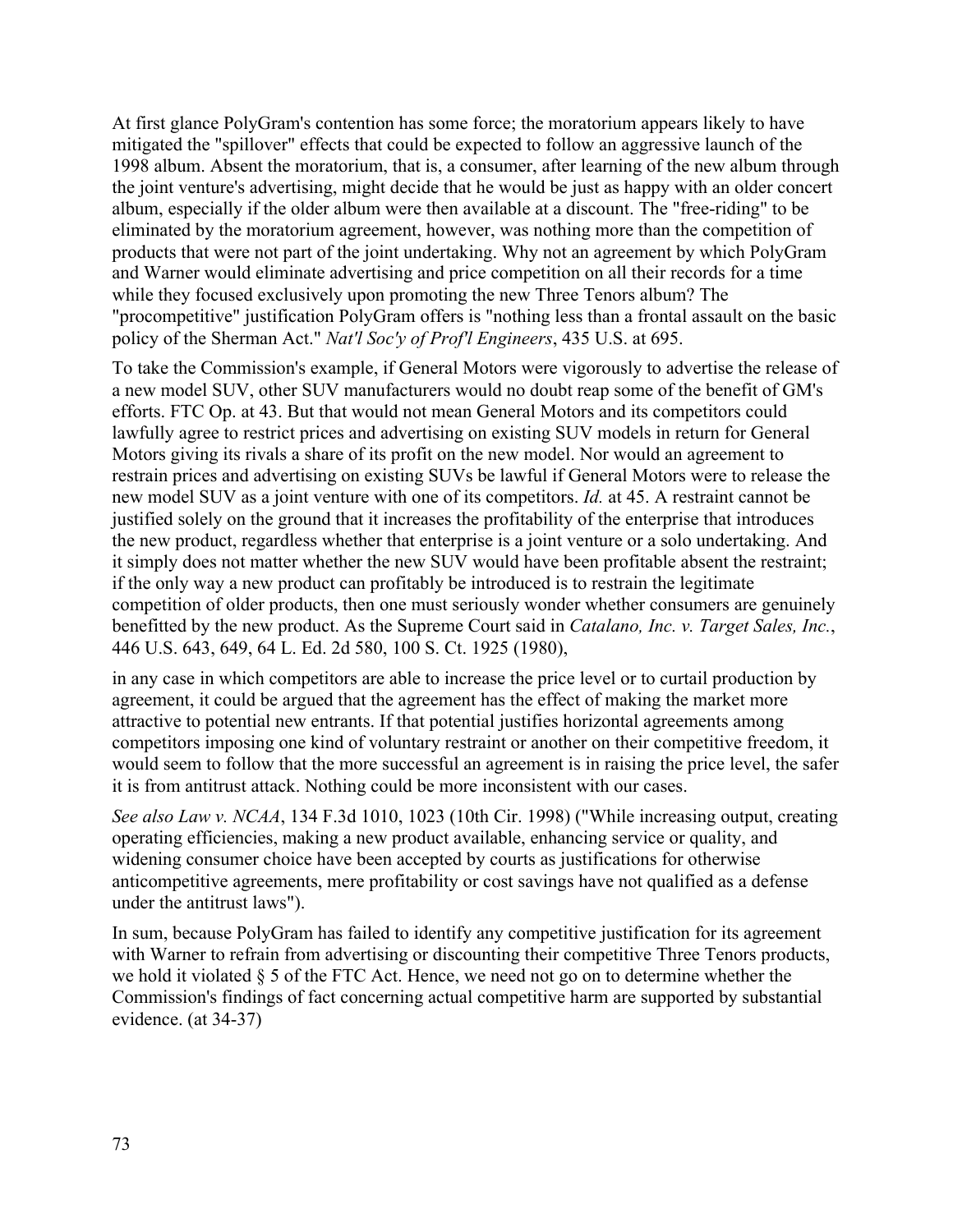# *United States v. Trans-Missouri Freight Ass'n, 166 U.S. 290 (1897)*

[A group of railroad companies formed the 'Trans Missouri Freight Association' which set rates for freight traffic in their networks. They agreed rates at monthly meetings, and the rates were meant to be 'reasonable'.]

…The next question to be discussed is as to what is the true construction of the statute, assuming that it applies to common carriers by railroad. What is the meaning of the language as used in the statute, that "every contract, combination in the form of trust or otherwise, or conspiracy in restraint of trade or commerce among the several States or with foreign nations, is hereby declared to be illegal"? Is it confined to a contract or combination which is only in unreasonable restraint of trade or commerce, or does it include what the language of the act plainly and in terms covers, all contracts of that nature?

We are asked to regard the title of this act as indicative of its purpose to include only those contracts which were unlawful at common law, but which require the sanction of a Federal statute in order to be dealt with in a Federal court. It is said that when terms which are known to the common law are used in a Federal statute those terms are to be given the same meaning that they received at common law, and that when the language of the title is "to protect trade and commerce against unlawful restraints and monopolies," it means those restraints and monopolies which the common law regarded as unlawful, and which were to be prohibited by the Federal statute. We are of opinion that the language used in the title refers to and includes and was intended to include those restraints and monopolies which are made unlawful in the body of the statute. It is to the statute itself that resort must be had to learn the meaning thereof, though a resort to the title here creates no doubt about the meaning of and does not alter the plain language contained in its text.

It is now with much amplification of argument urged that the statute, in declaring illegal every combination in the form of trust or otherwise, or conspiracy in restraint of trade or commerce, does not mean what the language used therein plainly imports, but that it only means to declare illegal any such contract which is in unreasonable restraint of trade, while leaving all others unaffected by the provisions of the act; that the common law meaning of the term "contract in restraint of trade" includes only such contracts as are in unreasonable restraint of trade, and when that term is used in the Federal statute it is not intended to include all contracts in restraint of trade, but only those which are in unreasonable restraint thereof.

The term is not of such limited signification. Contracts in restraint of trade have been known and spoke of for hundreds of years both ok England and in this country, and the term includes all kinds of those contracts which in fact restrain or may restrain trade. Some of such contracts have been held void and unenforceable in the courts by reason of their restraint being unreasonable, while others have been held valid because they were not of that nature. A contract may be in restraint of trade and still be valid at common law. Although valid, it is nevertheless a contract in restraint of trade, and would be so described either at common law or elsewhere. By the simple use of the term "contract in restraint of trade," all contracts of that nature, whether valid or otherwise, would be included, and not alone that kind of contract which was invalid and unenforceable as being in unreasonable restraint of trade. When, therefore, the body of an act pronounces as illegal every contract or combination in restraint of trade or commerce among the several States, etc., the plain and ordinary meaning of such language is not limited to that kind of contract alone which is in unreasonable restraint of trade, but all contracts are included in such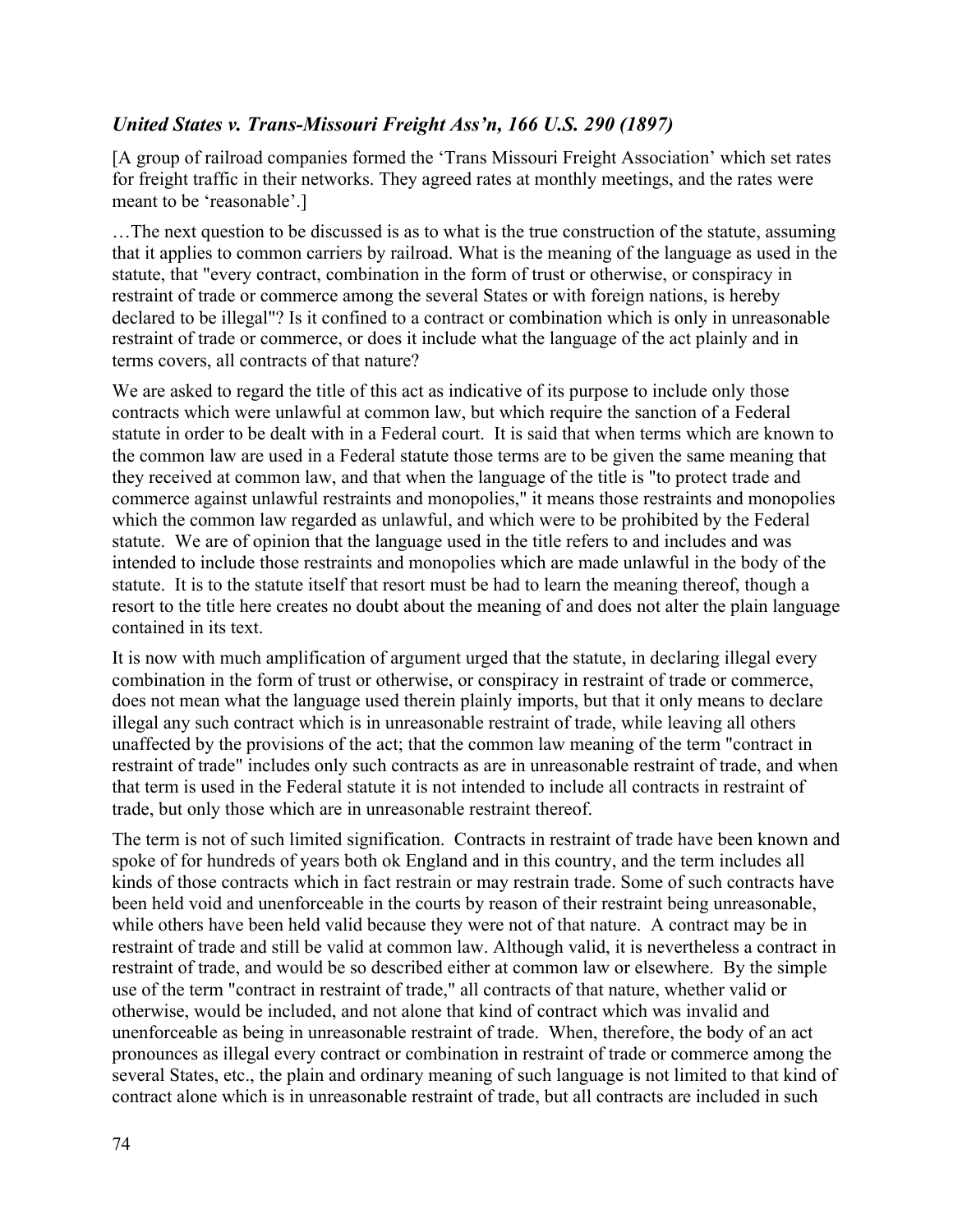language, and no exception or limitation can be added without placing in the act that which has been omitted by Congress.

…

To the question why competition should necessarily be conducted to such an extent as to result in this relentless and continued war, to eventuate only in the financial ruin of one or all of the companies indulging in it, the answer is made that if competing railroad companies be left subject to the sway of free and unrestricted competition the results above foreshadowed necessarily happen from the nature of the case; that competition being the rule, each company will seek business to the extent of its power, and will underbid its rival in order to get the business, and such underbidding will act and react upon each company until the prices are so reduced as to make it impossible to prosper or live under them; that it is too much to ask of human nature for one company to insist upon charges sufficiently high to afford a reasonable compensation, and while doing so to see its patrons leave for rival roads who are obtaining its business by offering less rates for doing it than can be afforded and a fair profit obtained therefrom. Sooner than experience ruin from mere inanition, efforts will be made in the direction of meeting the underbidding of its rival until both shall end in ruin. The only refuge, it is said, from this wretched end lies in the power of competing roads agreeing among themselves to keep up prices for transportation to such sums as shall be reasonable in themselves so that companies may be allowed to save themselves from themselves, and to agree not to attack each other, but to keep up reasonable and living rates for the services performed. It is said that as railroads have a right to charge reasonable rates it must follow that a contract among themselves to keep up their charges to that extent is valid. Viewed in the light of all these facts it is broadly and confidently asserted that it is impossible to believe that Congress or any other intelligent and honest legislative body could ever have intended to include all contracts or combinations in restraint of trade, and as a consequence thereof to prohibit competing railways from agreeing among themselves to keep up prices for transportation to such a rate as should be fair and reasonable.

These arguments it must be confessed bear with much force upon the policy of an act which should prevent a general agreement upon the question of rates among competing railroad companies to the extent simply of maintaining those rates which were reasonable and fair.

There is another side to this question, however, and it may not be amiss to refer to one or two facts which tend to somewhat modify and alter the light in which the subject should be regarded. If only that kind of contract which is in unreasonable restraint of trade be within the meaning of the statute, and declared therein to be illegal, it is at once apparent that the subject of what is a reasonable rate is attended with great uncertainty. What is a proper standard by which to judge the fact of reasonable rates? Must the rate be so high as to enable the return for the whole business done to amount to a sum sufficient to afford the shareholder a fair and reasonable profit upon his investment? If so, what is a fair and reasonable profit? That depends sometimes upon the risk incurred, and the rate itself differs in different localities: which is the one to which reference is to be made as the standard? Or is the reasonableness of the profit to be limited to a fair return upon the capital that would have been sufficient to build and equip the road, if honestly expended? Or is still another standard to be created, and the reasonableness of the charges tried by the cost of the carriage of the article and a reasonable profit allowed on that? And in such case would contribution to a sinking fund to make repairs upon the roadbed and renewal of cars, etc., be assumed as a proper item? Or is the reasonableness of the charge to be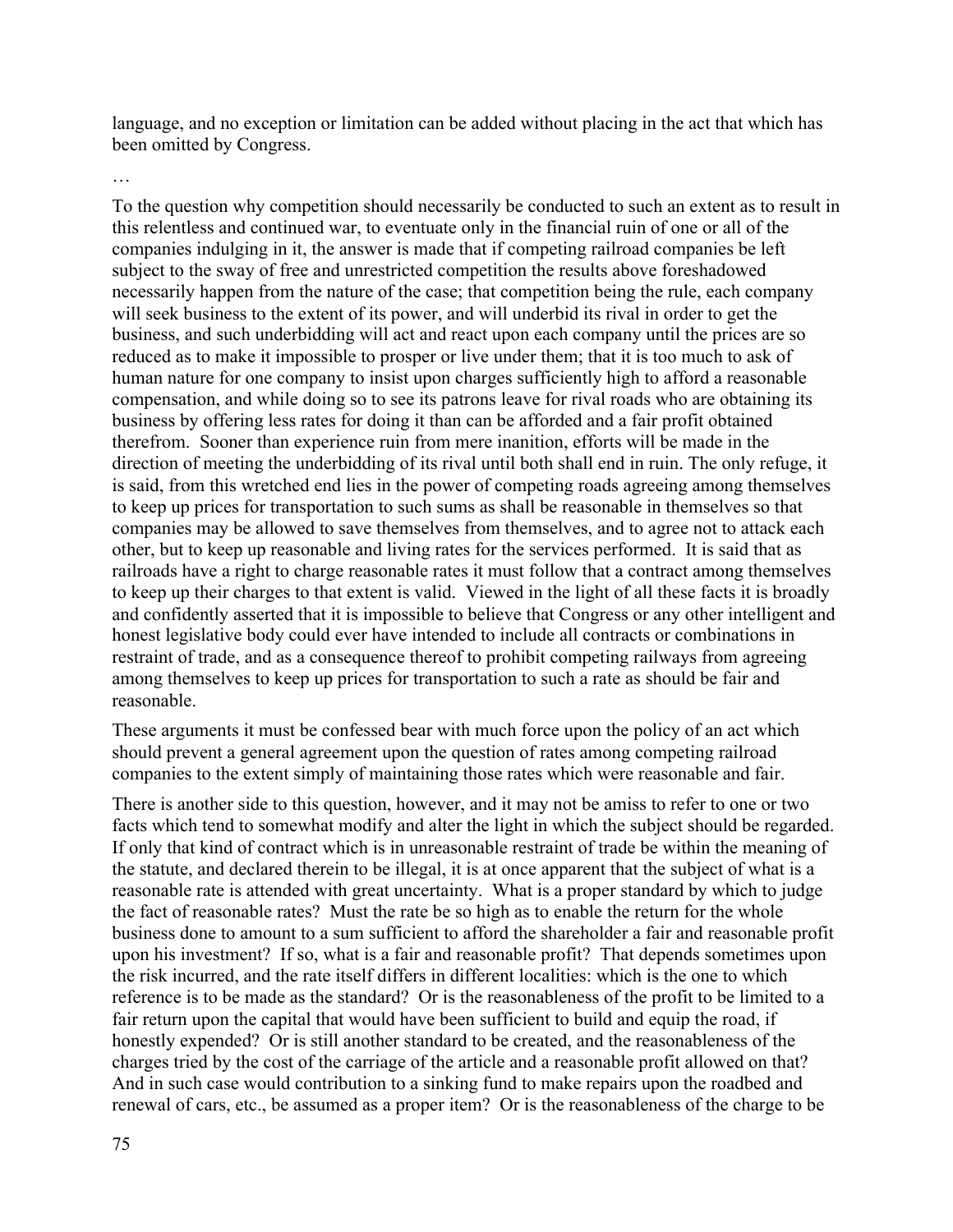tested by reference to the charges for the transportation of the same kind of property made by other roads similarly situated? If the latter, a combination among such roads as to rates would, of course, furnish no means of answering the question. It is quite apparent, therefore, that it is exceedingly difficult to formulate even the terms of the rule itself which should govern in the matter of determining what would be reasonable rates for transportation. While even after the standard should be determined there is such an infinite variety of facts entering into the question of what is a reasonable rate, no matter what standard is adopted, that any individual shipper would in most cases be apt to abandon the effort to show the unreasonable character of a charge, sooner than hazard the great expense in time and money necessary to prove the fact, and at the same time incur the ill-will of the road itself in all his future dealings with it. To say, therefore, that the act excludes agreements which are not in unreasonable restraint of trade, and which tend simply to keep up reasonable rates for transportation, is substantially to leave the question of reasonableness to the companies themselves.

It must also be remembered that railways are public corporations organized for public purposes, granted valuable franchises and privileges, among which the right to take the private property of the citizen in invitum is not the least, Cherokee Nation v. Southern Kansas Railway Co., 135 U.S. 641, 657; that many of them are the donees of large tracts of public lands and of gifts of money by municipal corporations, and that they all primarily owe duties to the public of a higher nature even than that of earning large dividends for their shareholders. The business which the railroads do is of a public nature, closely affecting almost all classes in the community -- the farmer, the artisan, the manufacturer and the trader. It is of such a public nature that it may well be doubted, to say the least, whether any contract which imposes any restraint upon its business would not be prejudicial to the public interest.

We recognize the argument upon the part of the defendants that restraint upon the business of railroads will not be prejudicial to the public interest so long as such restraint provides for reasonable rates for transportation and prevents the deadly competition so liable to result in the ruin of the roads and to thereby impair their usefulness to the public, and in that way to prejudice the public interest. But it must be remembered that these results are by no means admitted with unanimity; on the contrary, they are earnestly and warmly denied on the part of the public and by those who assume to defend its interests both in and out of Congress. Competition, they urge, is a necessity for the purpose of securing in the end just and proper rates. (at 331-333)

…

The claim that the company has the right to charge reasonable rates, and that, therefore, it has the right to enter into a combination with competing roads to maintain such rates, cannot be admitted. The conclusion does not follow from an admission of the premise. What one company may do in the way of charging reasonable rates is radically different from entering into an agreement with other and competing roads to keep up the rates to that point. If there be any competition the extent of the charge for the service will be seriously affected by that fact. Competition will itself bring charges down to what may be reasonable, while in the case of an agreement to keep prices up, competition is allowed no play; it is shut out, and the rate is practically fixed by the companies themselves by virtue of the agreement, so long as they abide by it.

As a result of this review of the situation, we find two very widely divergent views of the effects which might be expected to result from declaring illegal all contracts in restraint of trade, etc.;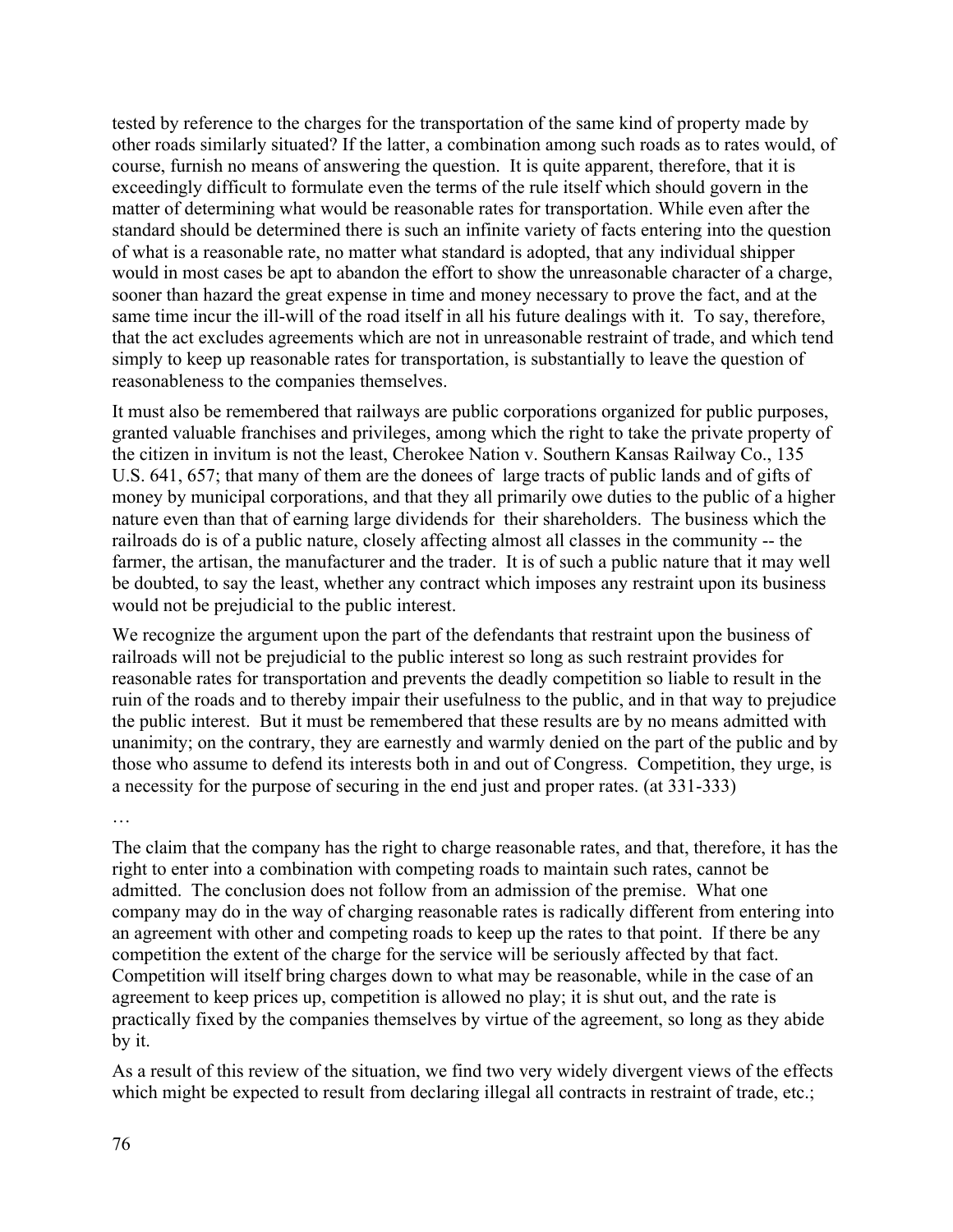one side predicting financial disaster and ruin to competing railroads, including thereby the ruin of shareholders, the destruction of immensely valuable properties, and the consequent prejudice to the public interest; while on the other side predictions equally earnest are made that no such mournful results will follow, and it is urged that there is a necessity, in order that the public interest may be fairly and justly protected, to allow free and open competition among railroads upon the subject of the rates for the transportation of persons and property.

The arguments which have been addressed to us against the inclusion of all contracts in restraint of trade, as provided for by the language of the act, have been based upon the alleged presumption that Congress, notwithstanding the language of the act, could not have intended to embrace all contracts, but only such contracts as were in unreasonable restraint of trade. Under these circumstances we are, therefore, asked to hold that the act of Congress excepts contracts which are not in unreasonable restraint of trade, and which only keep rates up to a reasonable price, notwithstanding the language of the act makes no such exception. In other words, we are asked to read into the act by way of judicial legislation an exception that is not placed there by the lawmaking branch of the Government, and this is to be done upon the theory that the impolicy of such legislation is so clear that it cannot be supposed Congress intended the natural import of the language it used. This we cannot and ought not to do. That impolicy is not so clear, nor are the reasons for the exception so potent as to permit us to interpolate an exception into the language of the act, and to thus materially alter its meaning and effect. It may be that the policy evidenced by the passage of the act itself will, if carried out, result in disaster to the roads and in a failure to secure the advantages sought from such legislation. Whether that will be the result or not we do not know and cannot predict. These considerations are, however, not for us. If the act ought to read as contended for by defendants, Congress is the body to amend it and not this court, by a process of judicial legislation wholly unjustifiable. Large numbers do not agree that the view taken by defendants is sound or true in substance, and Congress may and very probably did share in that belief in passing the act. The public policy of the Government is to be found in its statutes, and when they have not directly spoken, then in the decisions of the courts and the constant practice of the government officials; but when the lawmaking power speaks upon a particular subject, over which it has constitutional power to legislate, public policy in such a case is what the statute enacts. If the law prohibit any contract or combination in restraint of trade or commerce, a contract or combination made in violation of such law is void, whatever may have been theretofore decided by the courts to have been the public policy of the country on that subject.

The conclusion which we have drawn from the examination above made into the question before us is that the Anti-Trust Act applies to railroads, and that it renders illegal all agreements which are in restraint of trade or commerce as we have above defined that expression, and the question then arises whether the agreement before us is of that nature. (at 340-341)

…

Although the case is heard on bill and answer, thus making in necessary to assume the truth of the allegations in the answer which are well pleaded, yet the legal effect of the agreement itself cannot be altered by the answer, nor can its violation of law be made valid by allegations of good intention or of desire to simply maintain reasonable rates; nor can the plaintiffs' allegations as to the intent with which the agreement was entered into be regarded, as such intent is denied on the part of the defendants; and if the intent alleged in the bill were a necessary fact to be proved in order to maintain the suit, the bill would have to be dismissed. In the view we have taken of the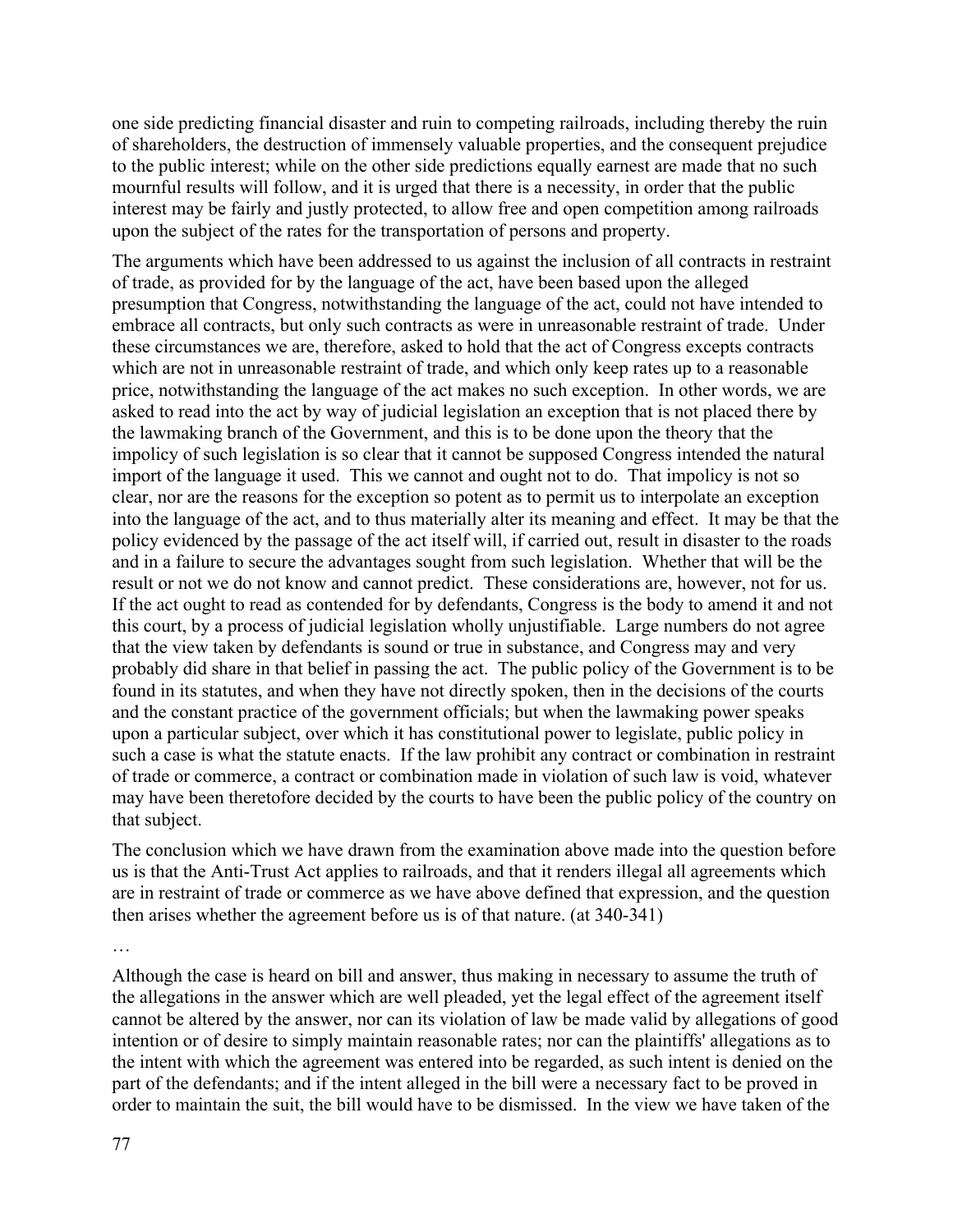question, the intent alleged by the Government is not necessary to be proved. The question is one of law in regard to the meaning and effect of the agreement itself, namely: Does the agreement restrain trade or commerce in any way so as to be a violation of the act? We have no doubt that it does. The agreement on its face recites that it is entered into "for the purpose of mutual protection by establishing and maintaining reasonable rates, rules and regulations on all freight traffic, both through and local." To that end the association is formed and a body created which is to adopt rates, which, when agreed to, are to be the governing rates for all the companies, and a violation of which subjects the defaulting company to the payment of a penalty, and although the parties have a right to withdraw from the agreement on giving thirty days' notice of a desire so to do, yet while in force and assuming it to be lived up to, there can be no doubt that its direct, immediate and necessary effect is to put a restraint upon trade or commerce as described in the act.

For these reasons the suit of the Government can be maintained without proof of the allegation that the agreement was entered into for the purpose of restraining trade or commerce or for maintaining rates above what was reasonable. The necessary effect of the agreement is to restrain trade or commerce, no matter what the intent was on the part of those who signed it. (at 342)

### Dissent (Justice White)

The plain intention of the law was to protect the liberty of contract and the freedom of trade. Will this intention not be frustrated by a construction which, if it does not destroy, at least gravely impairs, both the liberty of the individual to contract and the freedom of trade? If the rule of reason no longer determines the right of the individual to contract or secures the validity of contracts upon which trade depends and results, what becomes of the liberty of the citizen or of the freedom of trade? Secured no longer by the law of reason, all these rights become subject, when questioned, to the mere caprice of judicial authority. Thus, a law in favor of freedom of contract, it seems to me, is so interpreted as to gravely impair that freedom. Progress and not reaction was the purpose of the act of Congress. The construction now given the act disregards the whole current of judicial authority and tests the right to contract by the conceptions of that right entertained at the time of the year-books instead of by the light of reason and the necessity of modern society. To do this violates, as I see it, the plainest conception of public policy; for as said by Sir G. Jessel, Master of the Rolls, in Printing &c. Company v. Sampson, L.R. 19 Eq. 462, "if there is one thing which more than another public policy requires it is that men of full age and competent understanding shall have the utmost liberty of contracting, and their contracts when entered into freely and voluntarily shall be held sacred and shall be enforced by courts of justice."

The remedy intended to be accomplished by the act of Congress was to shield against the danger of contract or combination by the few against the interest of the many and to the detriment of freedom. The construction now given, I think, strikes down the interest of the many to the advantage and benefit of the few. It has been held in a case involving a combination among workingmen, that such combinations are embraced in the act of Congress in question, and this view was not doubted by this court. In re Debs, 64 Fed. Rep. 724, 745-755; 158 U.S. 564. The interpretation of the statute, therefore, which holds that reasonable agreements are within its purview, makes it embrace every peaceable organization or combination of the laborer to benefit his condition either by obtaining an increase of wages or diminution of the hours of labor. Combinations among labor for this purpose were treated as illegal under the construction of the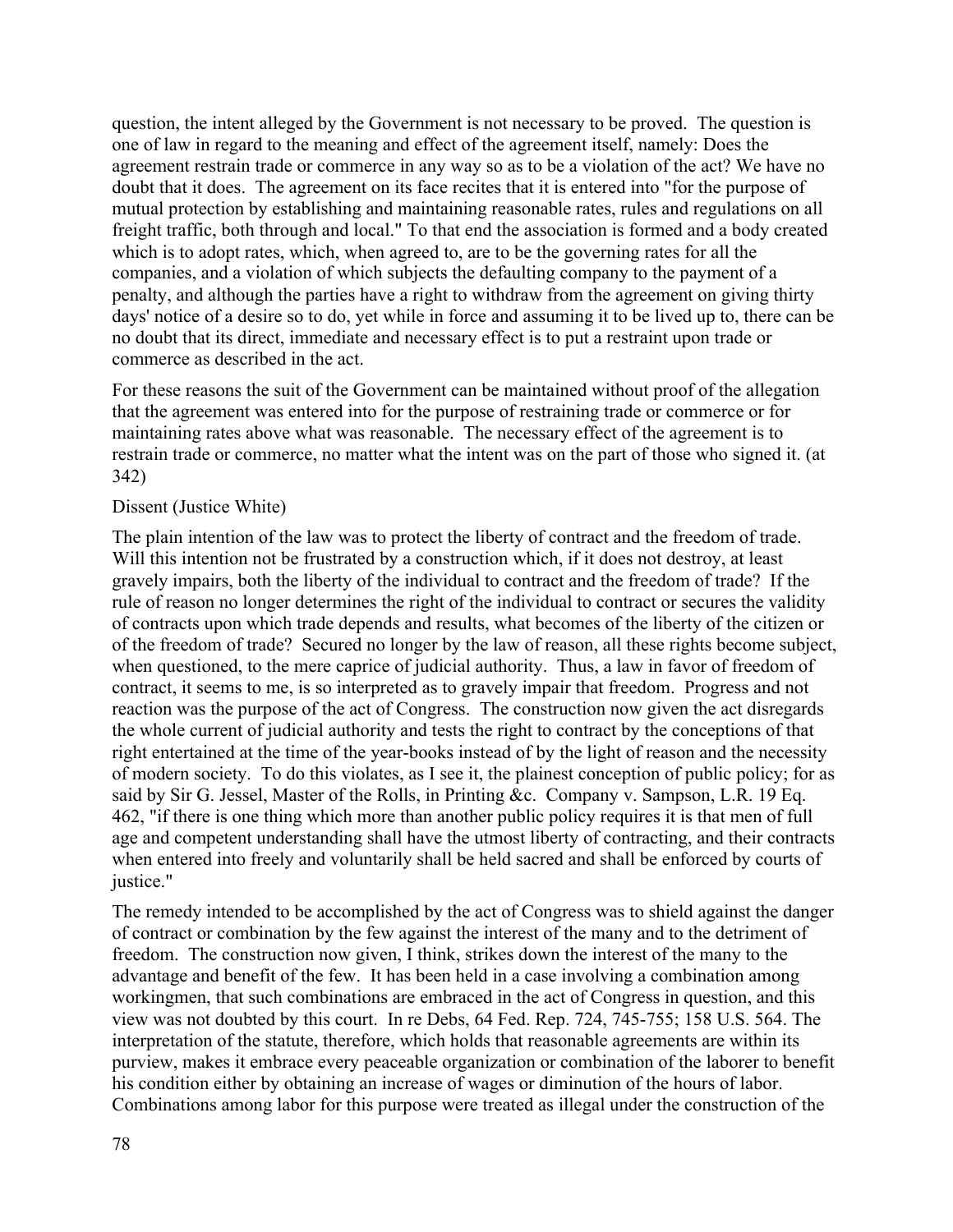law which included reasonable contracts within the doctrine of the invalidity of contract or combinations in restraint of trade, and they were only held not to be embraced within that doctrine either by statutory exemption therefrom or by the progress which made reason the controlling factor on the subject. If follows that the construction which reads the rule of reason out of the statute embraces within its inhibition every contract or combination by which workingmen seek to peaceably better their condition. It is therefore, as I see it, absolutely true to say that the construction now adopted which works out such results not only frustrates the plain purpose intended to be accomplished by Congress, but also makes the statute tend to an end never contemplated, and against the accomplishment of which its provisions were enacted. (at 355-356)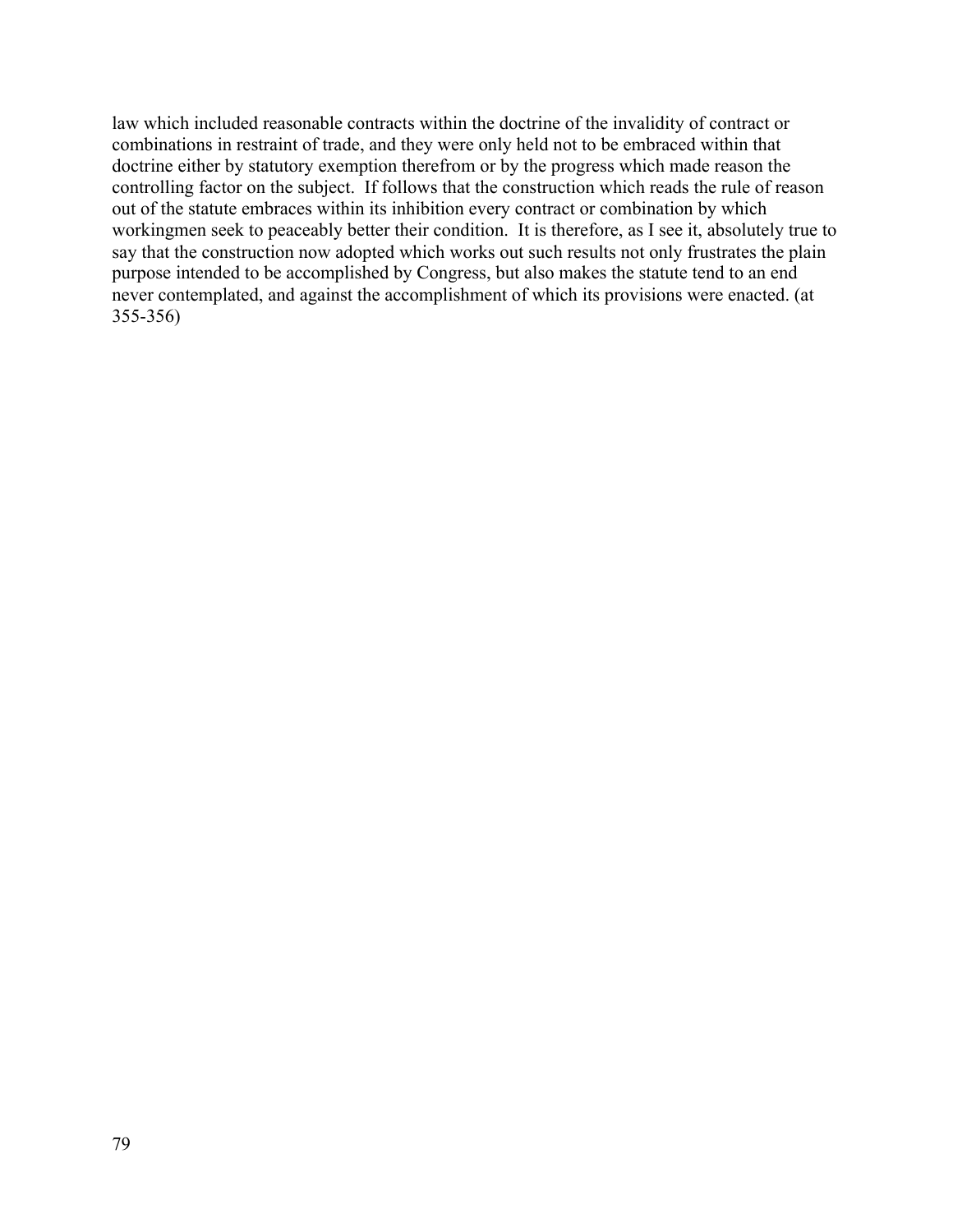# *United States v. American Tobacco Co., 221 U.S. 106 (1911)*

Before January, 1890, five distinct concerns -- Allen & Ginter, with factory at Richmond, Va.; W. Duke, Sons & Co., with factories at Durham, North Carolina, and New York City; Kinney Tobacco Company, with factory at New York City; W.S. Kimball & Company, with factory at Rochester, New York; Goodwin & Company, with factory at Brooklyn, New York - manufactured, distributed and sold in the United States and abroad 95 per cent of all the domestic cigarette and less than 8 per cent of the smoking tobacco produced in the United States. There is no doubt that these factories were competitors in the purchase of the raw product which they manufactured and in the distribution and sale of the manufactured products. Indeed it is shown that prior to 1890 not only had normal and ordinary competition existed between the factories in question, but that the competition had been fierce and abnormal. In January, 1890, having agreed upon a capital stock of \$25,000,000, all to be divided amongst them, and who should be directors, the concerns referred to organized the American Tobacco Company in New Jersey, "for trading and manufacturing," with broad powers, and conveyed to it the assets and businesses, including good will and right to use the names of the old concerns; and thereafter this corporation carried on the business of all…

The new corporation in 1890, the first year of its operation, manufactured about two and one half billion cigarettes, that is, about 96 or 97 per cent of the total domestic output, and about five and one-half million pounds of smoking tobacco out of a total domestic product of nearly seventy million pounds. (at 157-158)

…

[The new corporation continued to buy out competitors in adjacent industries such as cigars, snuff, and plug tobacco. The company reorganized and increased its capital to form the American Tobacco Corporation, and the affiliated Continental Tobacco Company. They also merged with a UK company, and formed a market-sharing arrangement with another UK company.]

By proceedings in New Jersey, October, 1904, the (old) American Tobacco Company, Continental Tobacco Company and Consolidated Tobacco Company were merged into one corporation, under the name of The American Tobacco Company, the principal defendant here. The merged company, with perpetual existence, was capitalized at \$180,000,000 (\$80,000,000 preferred, ordinarily without power to vote).

…

The record indisputably discloses that after this merger the same methods which were used from the beginning continued to be employed. Thus, it is beyond dispute: First, that since the organization of the new American Tobacco Company that company has acquired four large tobacco concerns, that restrictive covenants against engaging in the tobacco business were taken from the sellers, and that the plants were not continued in operation but were at once abandoned. Second, that the new company has besides acquired control of eight additional concerns, the business of such concerns being now carried on by four separate corporations, all absolutely controlled by the American Tobacco Company, although the connection as to two of these companies with that corporation was long and persistently denied. (at 174-175)

…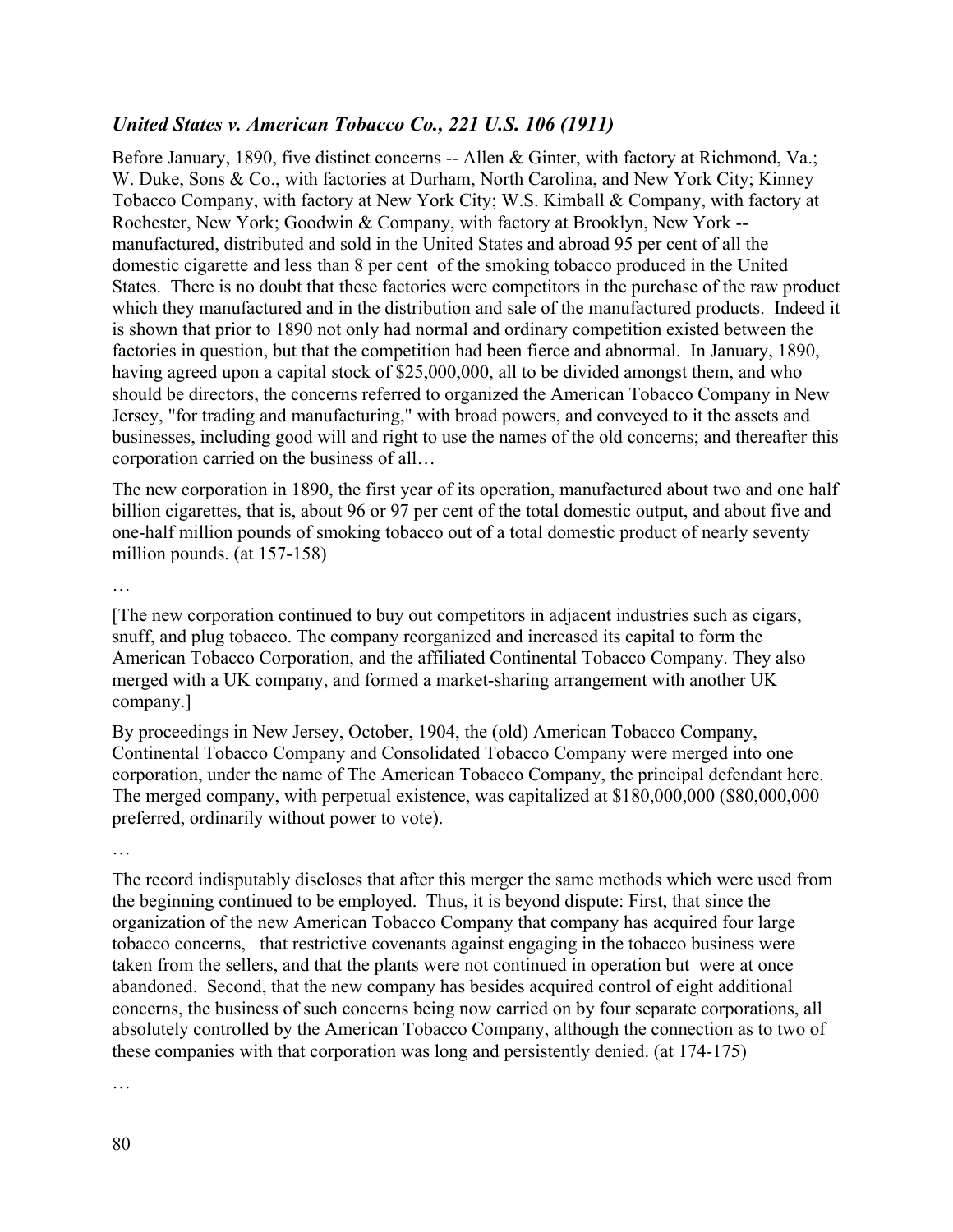Coming then to apply to the case before us the act as interpreted in the Standard Oil and previous cases, all the difficulties suggested by the mere form in which the assailed transactions are clothed become of no moment. This follows because although it was held in the Standard Oil Case that, giving to the statute a reasonable construction, the words "restraint of trade" did not embrace all those normal and usual contracts essential to individual freedom and the right to make which were necessary in order that the course of trade might be free, yet, as a result of the reasonable construction which was affixed to the statute, it was pointed out that the generic designation of the first and second sections of the law, when taken together, embraced every conceivable act which could possibly come within the spirit or purpose of the prohibitions of the law, without regard to the garb in which such acts were clothed. That is to say, it was held that in view of the general language of the statute and the public policy which it manifested, there was no possibility of frustrating that policy by resorting to any disguise or subterfuge of form, since resort to reason rendered it impossible to escape by any indirection the prohibitions of the statute.

Considering then the undisputed facts which we have previously stated, it remains only to determine whether they establish that the acts, contracts, agreements, combinations, etc., which were assailed were of such an unusual and wrongful character as to bring them within the prohibitions of the law. That they were, in our opinion, so overwhelmingly results from the undisputed facts that it seems only necessary to refer to the facts as we have stated them to demonstrate the correctness of this conclusion. Indeed, the history of the combination is so replete with the doing of acts which it was the obvious purpose of the statute to forbid, so demonstrative of the existence from the beginning of a purpose to acquire dominion and control of the tobacco trade, not by the mere exertion of the ordinary right to contract and to trade, but by methods devised in order to monopolize the trade by driving competitors out of business, which were ruthlessly carried out upon the assumption that to work upon the fears or play upon the cupidity of competitors would make success possible. We say these conclusions are inevitable, not because of the vast amount of property aggregated by the combination, not because alone of the many corporations which the proof shows were united by resort to one device or another. Again, not alone because of the dominion and control over the tobacco trade which actually exists, but because we think the conclusion of wrongful purpose and illegal combination is overwhelmingly established by the following considerations: a. By the fact that the very first organization or combination was impelled by a previously existing fierce trade war, evidently inspired by one or more of the minds which brought about and became parties to that combination. b. Because, immediately after that combination and the increase of capital which followed, the acts which ensued justify the inference that the intention existed to use the power of the combination as a vantage ground to further monopolize the trade in tobacco by means of trade conflicts designed to injure others, either by driving competitors out of the business or compelling them to become parties to a combination -- a purpose whose execution was illustrated by the plug war which ensued and its results, by the snuff war which followed and its results, and by the conflict which immediately followed the entry of the combination in England and the division of the world's business by the two foreign contracts which ensued. c. By the ever-present manifestation which is exhibited of a conscious wrongdoing by the form in which the various transactions were embodied from the beginning, ever changing but ever in substance the same. Now the organization of a new company, now the control exerted by the taking of stock in one or another or in several, so as to obscure the result actually attained, nevertheless uniform, in their manifestations of the purpose to restrain others and to monopolize and retain power in the hands of the few who, it would seem, from the beginning contemplated the mastery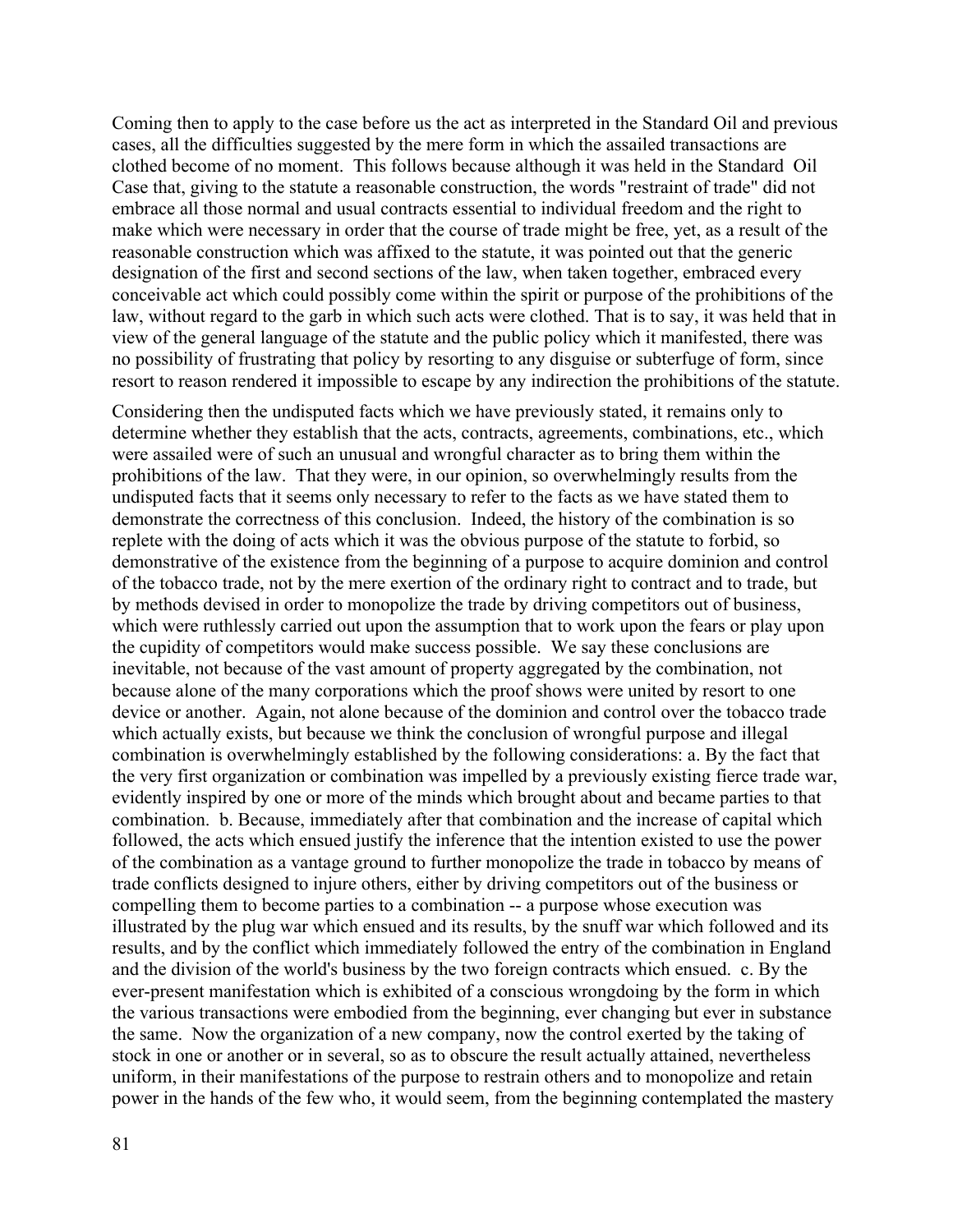of the trade which practically followed. d. By the gradual absorption of control over all the elements essential to the successful manufacture of tobacco products, and placing such control in the hands of seemingly independent corporations serving as perpetual barriers to the entry of others into the tobacco trade. e. By persistent expenditure of millions upon millions of dollars in buying out plants, not for the purpose of utilizing them, but in order to close them up and render them useless for the purposes of trade. f. By the constantly recurring stipulations, whose legality, isolatedly viewed, we are not considering, by which numbers of persons, whether manufacturers, stockholders or employes, were required to bind themselves, generally for long periods, not to compete in the future. Indeed, when the results of the undisputed proof which we have stated are fully apprehended, and the wrongful acts which they exhibit are considered, there comes inevitably to the mind the conviction that it was the danger which it was deemed would arise to individual liberty and the public well-being from acts like those which this record exhibits, which led the legislative mind to conceive and to enact the Anti-trust Act, considerations which also serve to clearly demonstrate that the combination here assailed is within the law as to leave no doubt that it is our plain duty to apply its prohibitions. (at 181-183)

### Justice Harlan (Dissent)

…The case is to go back to the Circuit Court in order that out of the elements of the old combination a new condition may be "re-created" that will not be in violation of the law. I confess my inability to find, in the history of this combination, anything to justify the wish that a new condition should be "re-created" out of the mischievous elements that compose the present combination, which, together with its component parts, have, without ceasing, pursued the vicious methods pointed out by the court. If the proof before us -- as it undoubtedly does - warrants the characterization which the court has made of this monster combination, why cannot all necessary directions be now given as to the terms of the decree? In my judgment, there is enough in the record to enable this court to formulate specific directions as to what the decree should contain. Such directions would not only end this litigation, but would serve to protect the public against any more conscious wrong-doing by those who have persistently and "ruthlessly," to use this court's language, pursued illegal methods to defeat the act of Congress. … (at 191)

### Comment

*American Tobacco* shares with *Standard Oil* many of the features which define the early Sherman Act case law. These include a defendant who seems to have violated both prohibitions of the Sherman Act at once, through unilateral action, cartel agreements, and strings of horizontal mergers pursued under the target's duress. The Court does not delineate clearly between unilateral and coordinated conduct, and grapples with the open-textured standards for assessing which agreements are "in restraint of trade."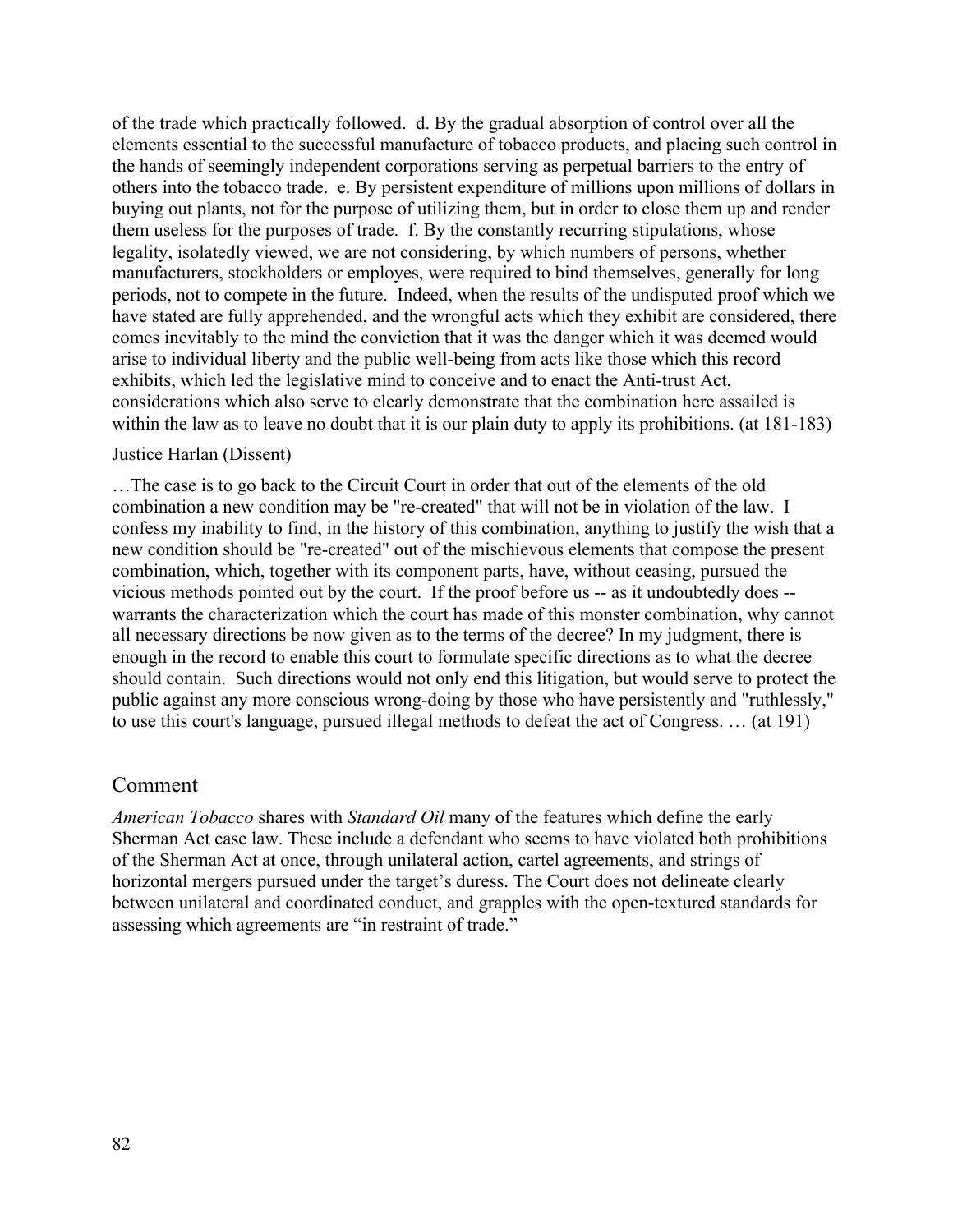## *Chicago Board of Trade v. United States, 246 U.S. 231 (1918)*

Chicago is the leading grain market in the world. Its Board of Trade is the commercial center through which most of the trading in grains is done. … Special sessions, termed the "Call," are held immediately after the close of the regular session, at which sales "to arrive" are made. ...

Purchases of grain "to arrive" are made largely from country dealers and farmers throughout the whole territory tributary to Chicago, which includes besides Illinois and Iowa, Indiana, Ohio, Wisconsin, Minnesota, Missouri, Kansas, Nebraska, and even South and North Dakota. The purchases are sometimes the reult of bids to individual country dealers made by telegraph or telephone either during the sessions or after; but most purchases are made by the sending out from Chicago by the afternoon mails to hundreds of country dealers offers to buy, at the prices named, any number of carloads, subject to acceptance before 9.30 A.M. on the next business day.

In 1906 the Board adopted what is known as the "Call" rule. By it members were prohibited from purchasing or offering to purchase, during the period between the close of the Call and the opening of the session on the next business day, any wheat, corn, oats or rye "to arrive" at a price other than the closing bid at the Call. The Call was over, with rare exceptions, by two o'clock. The change effected was this: Before the adoption of the rule, members fixed their bids throughout the day at such prices as they respectively saw fit; after the adoption of the rule, the bids had to be fixed at the day's closing bid on the Call until the opening of the next session. (at 237)

#### …

The Government proved the existence of the rule and described its application and the change in business practice involved. It made no attempt to show that the rule was designed to or that it had the effect of limiting the amount of grain shipped to Chicago; or of retarding or accelerating shipment; or of raising or depressing prices; or of discriminating against any part of the public; or that it resulted in hardship to anyone. The case was rested upon the bald proposition, that a rule or agreement by which men occupying positions of strength in any branch of trade, fixed prices at which they would buy or sell during an important part of the business day, is an illegal restraint of trade under the Anti-Trust Law. But the legality of an agreement or regulation cannot be determined by so simple a test, as whether it restrains competition. Every agreement concerning trade, every regulation of trade, restrains. To bind, to restrain, is of their very essence. The true test of legality is whether the restraint imposed is such as merely regulates and perhaps thereby promotes competition or whether it is such as may suppress or even destroy competition. To determine that question the court must ordinarily consider the facts peculiar to the business to which the restraint is applied; its condition before and after the restraint was imposed; the nature of the restraint and its effect, actual or probable. The history of the restraint, the evil believed to exist, the reason for adopting the particular remedy, the purpose or end sought to be attained, are all relevant facts. This is not because a good intention will save an otherwise objectionable regulation or the reverse; but because knowledge of intent may help the court to interpret facts and to predict consequences. The District Court erred, therefore, in striking from the answer allegations concerning the history and purpose of the Call rule and in later excluding evidence on that subject. But the evidence admitted makes it clear that the rule was a reasonable regulation of business consistent with the provisions of the Anti-Trust Law. (at 238-9)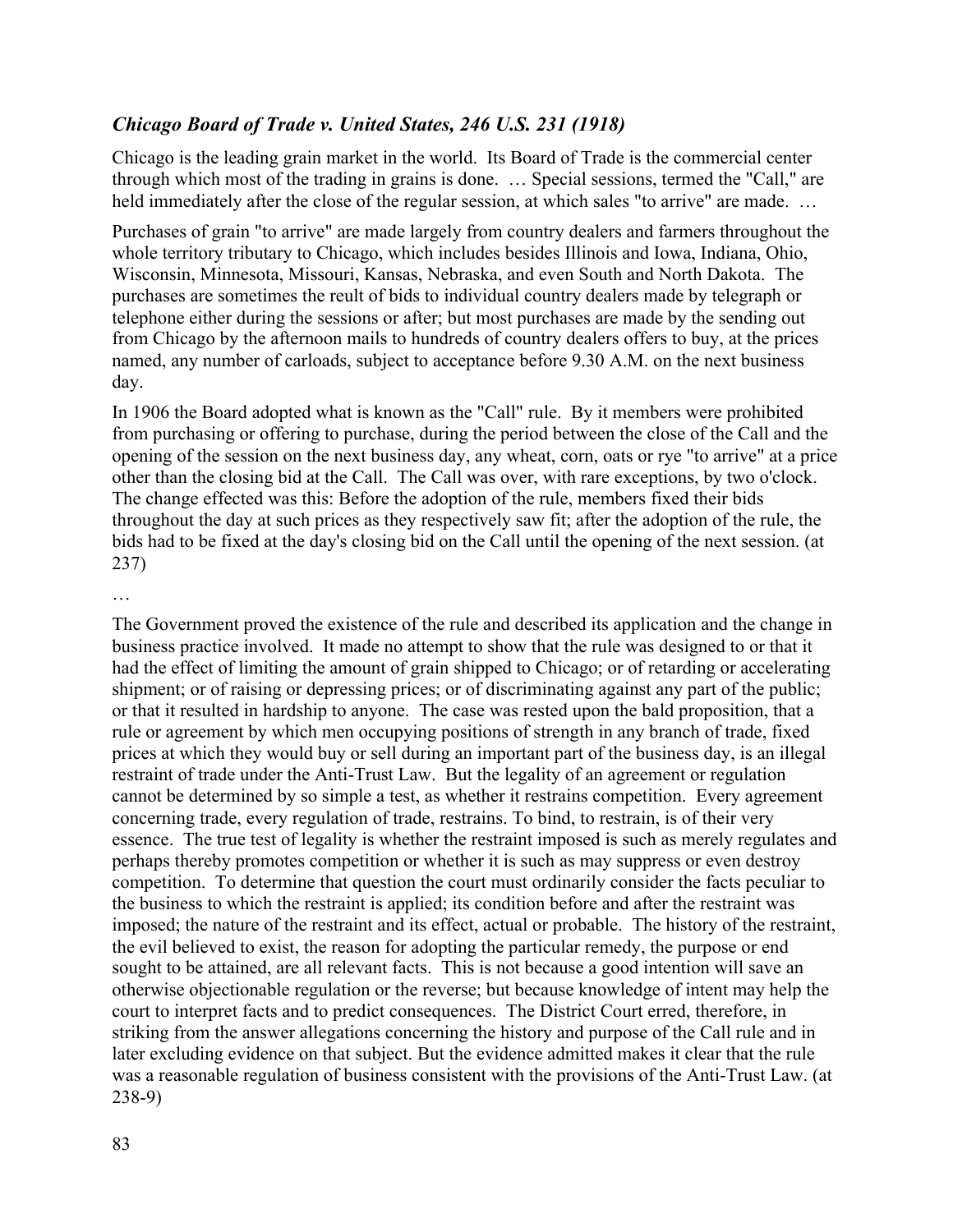First: The nature of the rule: The restriction was upon the period of price-making. It required members to desist from further price-making after the close of the Call until 9.30 A.M. the next business day: but there was no restriction upon the sending out of bids after close of the Call. Thus it required members who desired to buy grain "to arrive" to make up their minds before the close of the Call how much they were willing to pay during the interval before the next session of the Board. The rule made it to their interest to attend the Call; and if they did not fill their wants by purchases there, to make the final bid high enough to enable them to purchase from country dealers.

Second: The scope of the rule: It is restricted in operation to grain "to arrive." It applies only to a small part of the grain shipped from day to day to Chicago, and to an even smaller part of the day's sales: members were left free to purchase grain already in Chicago from anyone at any price throughout the day. It applies only during a small part of the business day; members were left free to purchase during the sessions of the Board grain "to arrive," at any price, from members anywhere and from non-members anywhere except on the premises of the Board. It applied only to grain shipped to Chicago: members were left free to purchase at any price throughout the day from either members or non-members, grain "to arrive" at any other market. Country dealers and farmers had available in practically every part of the territory called tributary to Chicago some other market for grain "to arrive." Thus Missouri, Kansas, Nebraska, and parts of Illinois are also tributary to St. Louis; Nebraska and Iowa to Omaha; Minnesota, Iowa, South and North Dakota, to Minneapolis or Duluth; Wisconsin and parts of Iowa and of Illinois, to Milwaukee; Ohio, Indiana and parts of Illinois, to Cincinnati; Indiana and parts of Illinois, to Louisville.

Third: The affects of the rule: As it applies to only a small part of the grain shipped to Chicago and to that only during a part of the business day and does not apply at all to grain shipped to other markets, the rule had no appreciable effect on general market prices; nor did it materially affect the total volume of grain coming to Chicago. But within the narrow limits of its operation the rule helped to improve market conditions thus:

(a) It created a public market for grain "to arrive." Before its adoption, bids were made privately. Men had to buy and sell without adequate knowledge of actual market conditions. This was disadvantageous to all concerned, but particularly so to country dealers and farmers.

(b) It brought into the regular market hours of the Board sessions more of the trading in grain "to arrive."

(c) It brought buyers and sellers into more direct relations; because on the Call they gathered together for a free and open interchange of bids and offers.

(d) It distributed the business in grain "to arrive" among a far larger number of Chicago receivers and commission merchants than had been the case there before.

(e) It increased the number of country dealers engaging in this branch of the business; supplied them more regularly with bids from Chicago; and also increased the number of bids received by them from competing markets.

(f) It eliminated risks necessarily incident to a private market, and thus enabled country dealers to do business on a smaller margin. In that way the rule made it possible for them to pay more to farmers without raising the price to consumers.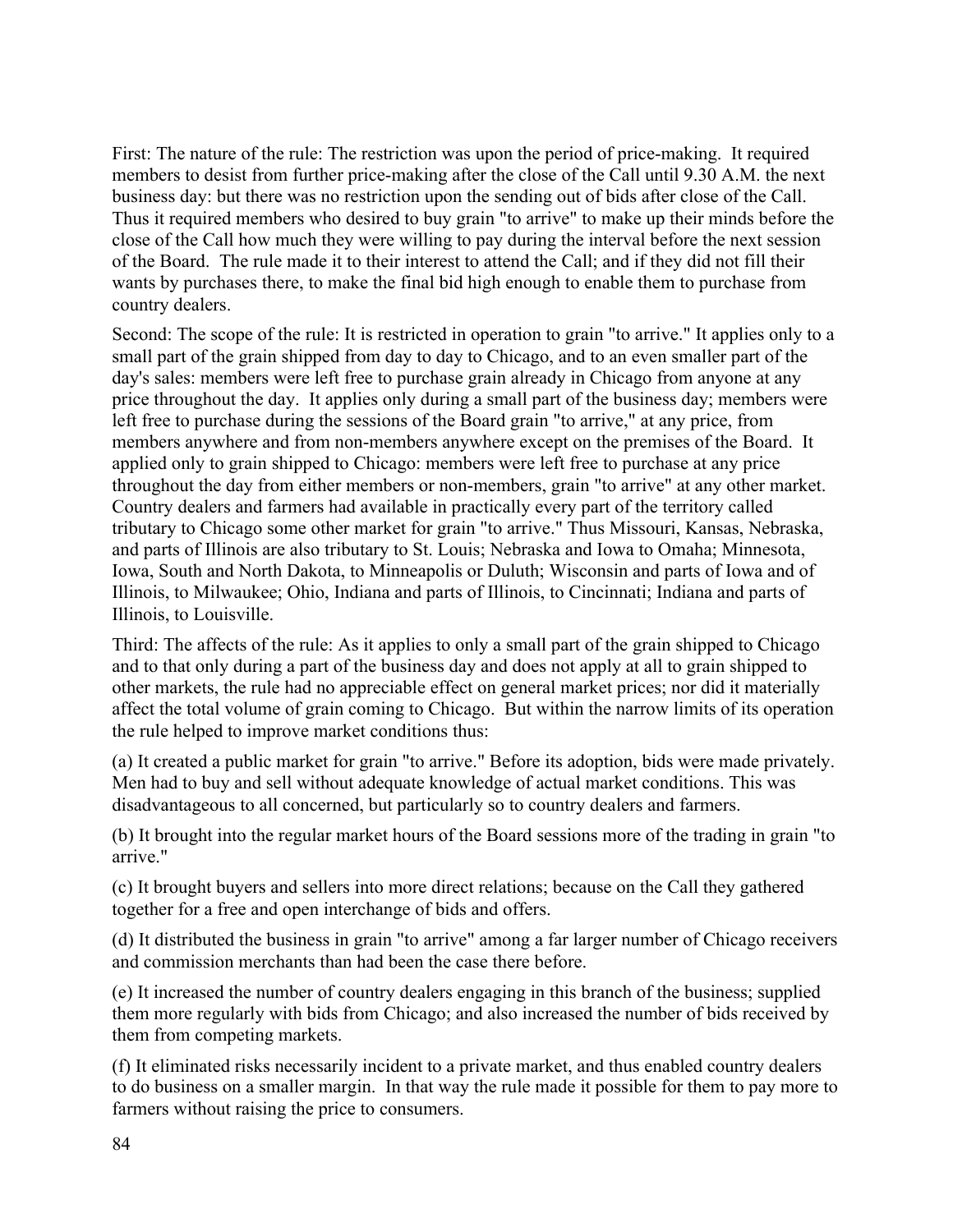(g) It enabled country dealers to sell some grain to arrive which they would otherwise have been obliged either to ship to Chicago commission merchants or to sell for "future delivery."

(h) It enabled those grain merchants of Chicago who sell to millers and exporters to trade on a smaller margin and, by paying more for grain or selling it for less, to make the Chicago market more attractive for both shippers and buyers of grain.

(i) Incidentally it facilitated trading "to arrive" by enabling those engaged in these transactions to fulfil their contracts by tendering grain arriving at Chicago on any railroad, whereas formerly shipments had to be made over the particular railroad designated by the buyer.

The restraint imposed by the rule is less severe than that sustained in Anderson v. United States, 171 U.S. 604. Every board of trade and nearly every trade organization imposes some restraint upon the conduct of business by its members. Those relating to the hours in which business may be done are common; and they make a special appeal where, as here, they tend to shorten the working day or, at least, limit the period of most exacting activity. The decree of the District Court is reversed with directions to dismiss the bill. (at 239-241)

### Comment

Justice Brandeis's opinion in *Chicago Board of Trade* represents the classic description of how the courts approach a rule of reason analysis. The facts of *Chicago Board of Trade* draw attention to the role of rules required to "create" a market and ensure its effective operation. The rules here are created through a private body, and directly restrict price competition, even though their main objective is to make the general market for trading grain work better.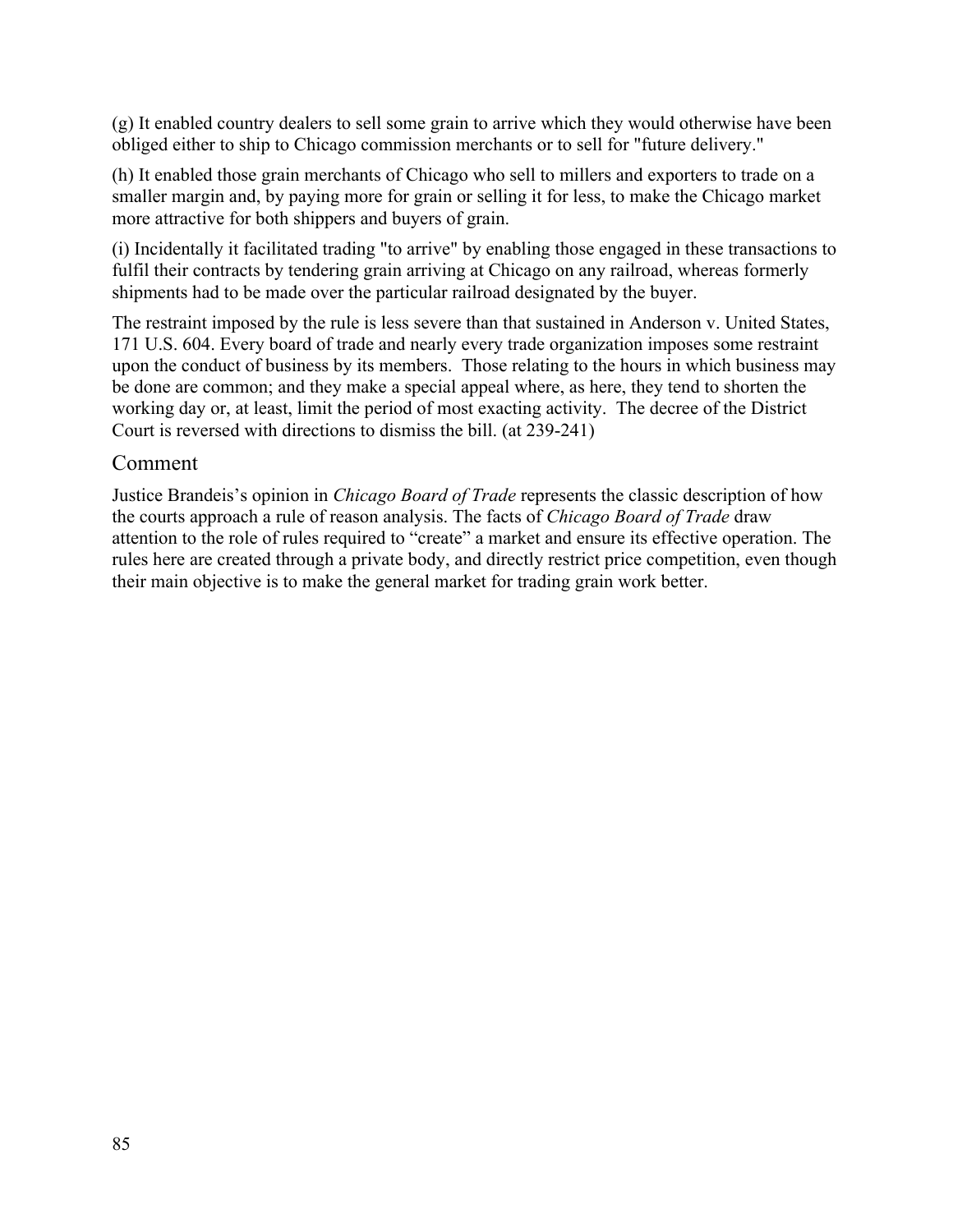# *Appalachian Coals, Inc. v. United States, 288 U.S. 344 (1933)*

Defendants, other than Appalachian Coals, Inc., are 137 producers of bituminous coal in eight districts (called for convenience Appalachian territory)… In the so-called Appalachian territory and the immediately surrounding area, the total production was 107,008,209 tons, of which defendants' production was 54.21 per cent, or 64 per cent if the output of 'captive' mines (16,455,001 tons) be deducted…

The challenged combination lies in the creation by the defendant producers of an exclusive selling agency. This agency is the defendant Appalachian Coals, Inc., which may be designated as the Company. Defendant producers own all its capital stock, their holdings being in proportion to their production. The majority of the common stock, which has exclusive voting right, is held by seventeen defendants. By uniform contracts, separately made, each defendant producer constitutes the Company an exclusive agent for the sale of all coal (with certain exceptions) which the producer mines in Appalachian territory….

The Government's contention, which the District Court sustained, is that the plan violates the Sherman Anti-Trust Act, -- in the view that it eliminates competition among the defendants themselves and also gives the selling agency power substantially to affect and control the price of bituminous coal in many interstate markets…. (at 356-358)

*First*. There is no question as to the test to be applied in determining the legality of the defendants' conduct. The purpose of the Sherman Anti-Trust Act is to prevent undue restraints of interstate commerce, to maintain its appropriate freedom in the public interest, to afford protection from the subversive or coercive influences of monopolistic endeavor. As a charter of freedom, the Act has a generality and adaptability comparable to that found to be desirable in constitutional provisions. It does not go into detailed definitions which might either work injury to legitimate enterprise or through particularization defeat its purposes by providing loopholes for escape. The restrictions the Act imposes are not mechanical or artificial. Its general phrases, interpreted to attain its fundamental objects, set up the essential standard of reasonableness. They call for vigilance in the detection and frustration of all efforts unduly to restrain the free course of interstate commerce, but they do not seek to establish a mere delusive liberty either by making impossible the normal and fair expansion of that commerce or the adoption of reasonable measures to protect it from injurious and destructive practices and to promote competition upon a sound basis.

In applying this test, a close and objective scrutiny of particular conditions and purposes is necessary in each case. Realities must dominate the judgment. The mere fact that the parties to an agreement eliminate competition between themselves is not enough to condemn it. "The legality of an agreement or regulation cannot be determined by so simple a test, as whether it restrains competition. Every agreement concerning trade, every regulation of trade, restrains." *Chicago Board of Trade* v. *United States, supra*. The familiar illustrations of partnerships, and enterprises fairly integrated in the interest of the promotion of commerce, at once occur. The question of the application of the statute is one of intent and effect, and is not to be determined by arbitrary assumptions. It is therefore necessary in this instance to consider the economic conditions peculiar to the coal industry, the practices which have obtained, the nature of defendant's plan of making sales, the reasons which led to its adoption, and the probable consequences of the carrying out of that plan in relation to market prices and other matters affecting the public interest in interstate commerce in bituminous coal.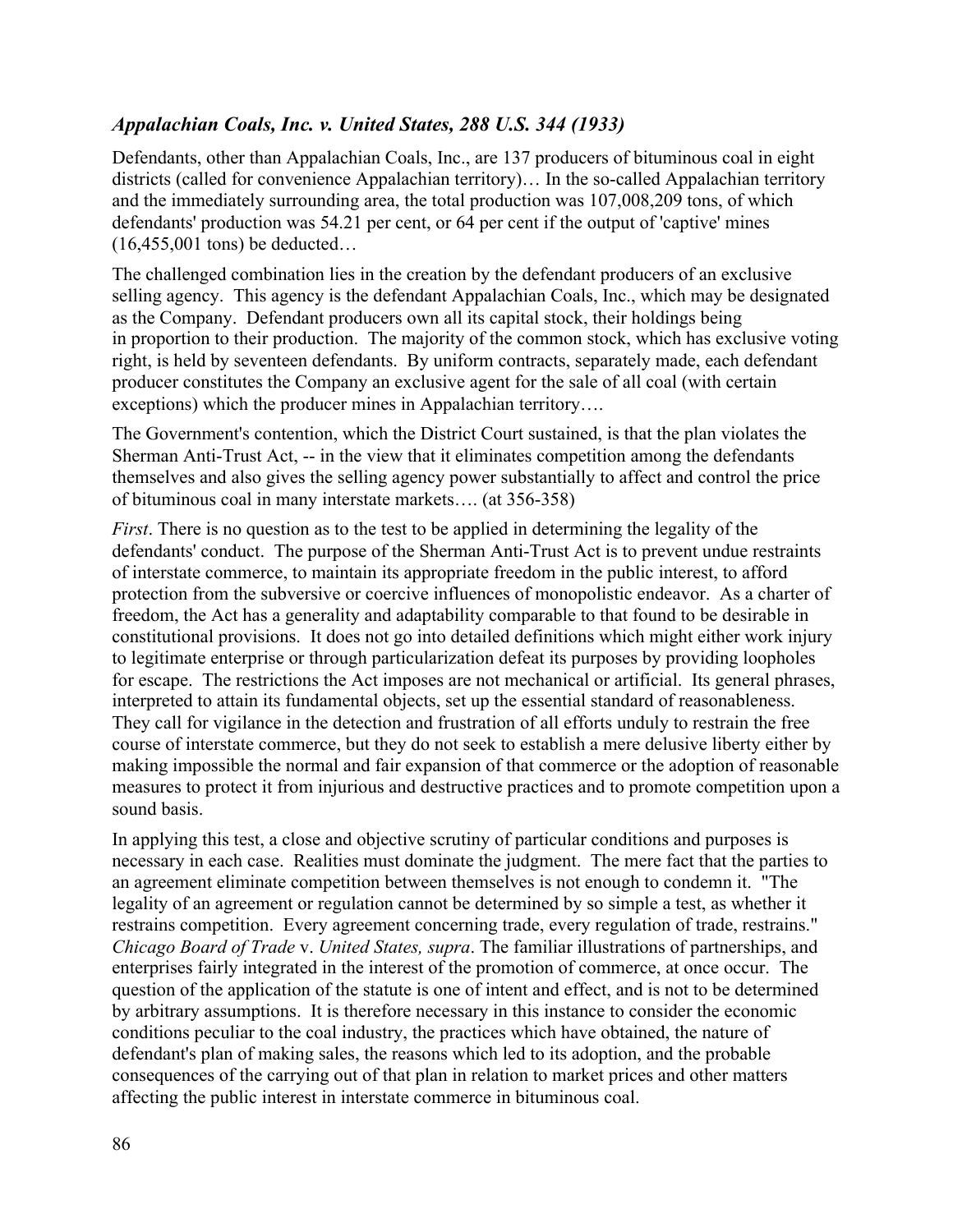*Second*. The findings of the District Court, upon abundant evidence, leave no room for doubt as to the economic condition of the coal industry. That condition, as the District Court states, "for many years has been indeed deplorable." Due largely to the expansion under the stimulus of the Great War, "the bituminous mines of the country have a developed capacity exceeding 700,000,000 tons" to meet a demand "of less than 500,000,000 tons." In connection with this increase in surplus production, the consumption of coal in all the industries which are its largest users has shown a substantial relative decline. The actual decrease is partly due to the industrial condition but the relative decrease is progressing, due entirely to other causes. Coal has been losing markets to oil, natural gas and water power and has also been losing ground due to greater efficiency in the use of coal. The change has been more rapid during the last few years by reason of the developments of both oil and gas fields. … (at 359-362)

In addition to these factors, the District Court found that organized buying agencies, and large consumers purchasing substantial tonnages, "constitute unfavorable forces." "The highly organized and concentrated buying power which they control and the great abundance of coal available have contributed to make the market for coal a buyers' market for many years past."

It also appears that the "unprofitable condition" of the industry has existed particularly in the Appalachian territory where there is little local consumption, as the region is not industrialized. "The great bulk of the coal there produced is sold in the highly competitive region east of the Mississippi river and north of the Ohio river under an adverse freight rate which imposes an unfavorable differential from 35 cents to 50 cents per ton." And in a graphic summary of the economic situation, the court found that "numerous producing companies have gone into bankruptcy or into the hands of receivers, many mines have been shut down, the number of days of operation per week have been greatly curtailed, wages to labor have been substantially lessened, and the States in which coal producing companies are located have found it increasingly difficult to collect taxes."

*Third*. The findings also fully disclose the proceedings of the defendants in formulating their plan and the reasons for its adoption. The serious economic conditions had led to discussions among coal operators and state and national officials, seeking improvement of the industry. Governors of States had held meetings with coal producers. The limits of official authority were apparent…. (at 364)

Defendants refer to the statement of purposes in their published plan of organization, -- that it was intended to bring about "a better and more orderly marketing of the coals from the region to be served by this company (the selling agency) and better to enable the producers in this region, through the larger and more economic facilities of such selling agency, more equally to compete in the general markets for a fair share of the available coal business."… The court also found that "Defendants believe that the result of all these activities would be the more economical sale of coal, and the economies would be more fully realized as the organization of the selling agent is perfected and developed." But in view of the designation of sub-agents, economies in selling expenses would be attained "only after a year or so of operation."

No attempt was made to limit production. The producers decided that it could not legally be limited and, in any event, it could not be limited practically. The finding is that "it was designed that the producer should produce and the selling agent should sell as much coal as possible." The importance of increasing sales is said to lie in the fact that the cost of production is directly related to the actual running time of the mines.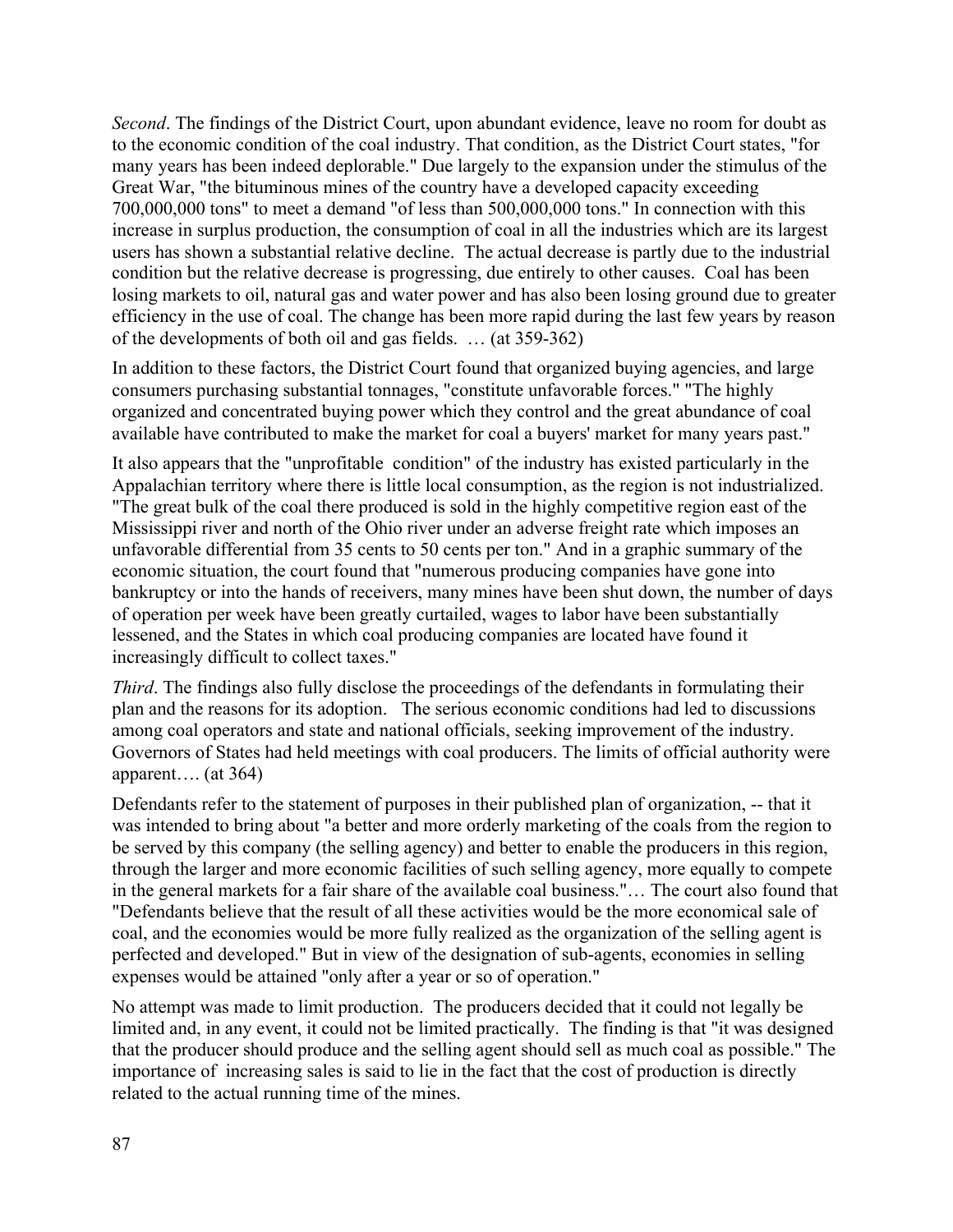*Fourth*. Voluminous evidence was received with respect to the effect of defendants' plan upon market prices. As the plan has not gone into operation, there are no actual results upon which to base conclusions. The question is necessarily one of prediction. The court below found that, as between defendants themselves, competition would be eliminated. This was deemed to be the necessary consequence of a common selling agency with power to fix the prices at which it would make sales for its principals. Defendants insist that the finding is too broad and that the differences in grades of coal of the same sizes, and the market demands at different times, would induce competition between the coals sold by the agency "depending upon the use and the quality of the coals."

We think that the evidence requires the following conclusions:

(1). With respect to defendant's purposes, we find no warrant for determining that they were other than those they declared. Good intentions will not save a plan otherwise objectionable, but knowledge of actual intent is an aid in the interpretation of facts and prediction of consequences. *Chicago Board of Trade* v. *United States, supra*. The evidence leaves no doubt of the existence of the evils at which defendants' plan was aimed. The industry was in distress. It suffered from over-expansion and from a serious relative decline through the growing use of substitute fuels. It was afflicted by injurious practices within itself, -- practices which demanded correction. If evil conditions could not be entirely cured, they at least might be alleviated. The unfortunate state of the industry would not justify any attempt unduly to restrain competition or to monopolize, but the existing situation prompted defendants to make, and the statute did not preclude them from making, an honest effort to remove abuses, to make competition fairer, and thus to promote the essential interests of commerce. The interests of producers and consumers are interlinked. When industry is grievously hurt, when producing concerns fail, when unemployment mounts and communities dependent upon profitable production are prostrated, the wells of commerce go dry. So far as actual purposes are concerned, the conclusion of the court below was amply supported that defendants were engaged in a fair and open endeavor to aid the industry in a measurable recovery from its plight. The inquiry then, must be whether despite this objective the inherent nature of their plan was such as to create an undue restraint upon interstate commerce.

(2). The question thus presented chiefly concerns the effect upon prices. The evidence as to the conditions of the production and distribution of bituminous coal, the available facilities for its transportation, the extent of developed mining capacity, and the vast potential undeveloped capacity, makes it impossible to conclude that defendants through the operation of their plan will be able to fix the price of coal in the consuming markets. The ultimate finding of the District Court is that the defendants "will not have monopoly control of any market, nor the power to fix monopoly prices"; and in its opinion the court stated that "the selling agency will not be able, we think, to fix the market price of coal." Defendants' coal will continue to be subject to active competition. In addition to the coal actually produced and seeking markets in competition with defendants' coal, enormous additional quantities will be within reach and can readily be turned into the channels of trade if an advance of price invites that course. While conditions are more favorable to the position of defendants' group in some markets than in others, we think that the proof clearly shows that, wherever their selling agency operates, it will find itself confronted by effective competition backed by virtually inexhaustible sources of supply, and will also be compelled to cope with the organized buying power of large consumers. The plan cannot be said either to contemplate or to involve the fixing of market prices.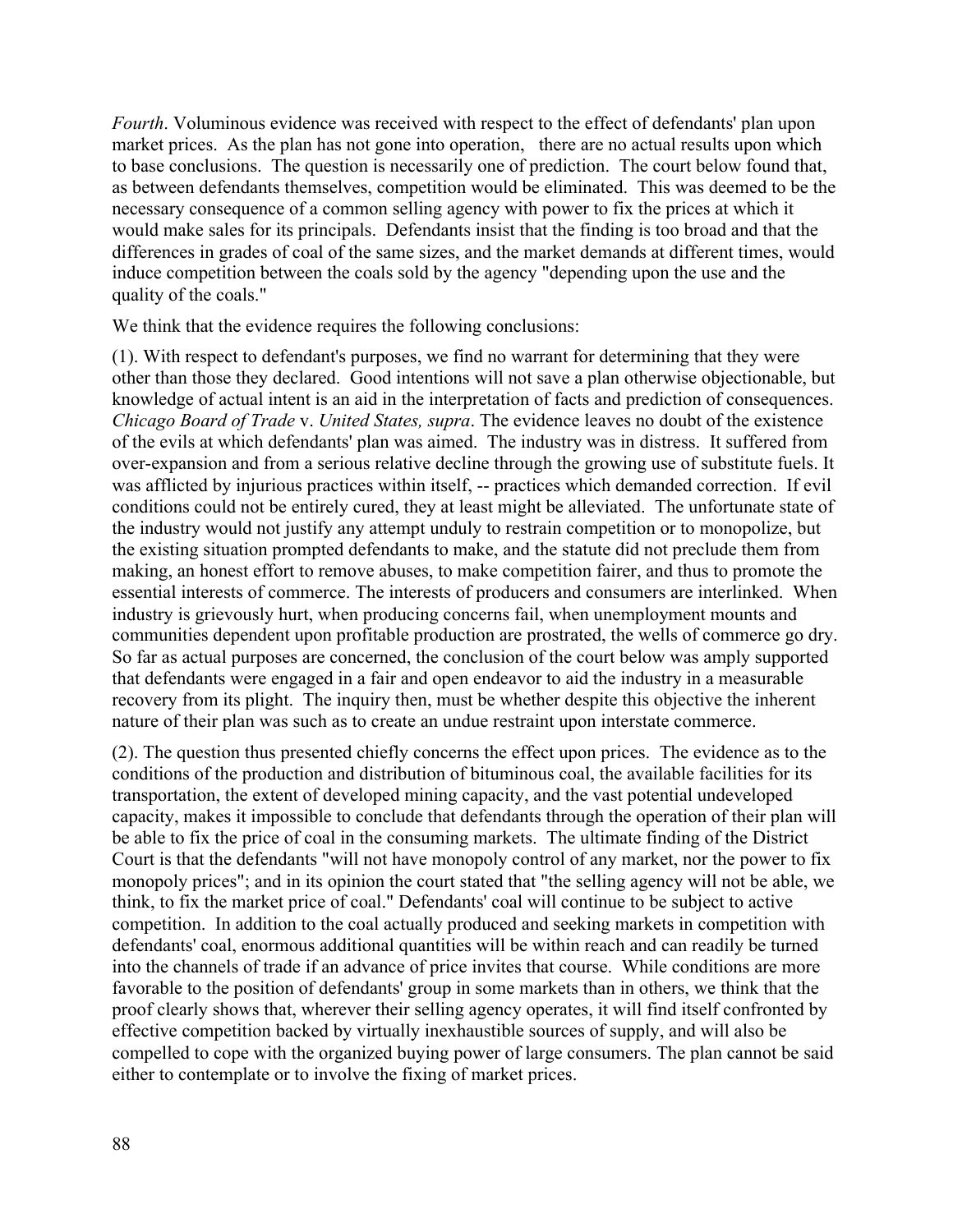The contention is, and the court below found, that while defendants could not fix market prices, the concerted action would "affect" them, that is, that it would have a tendency to stabilize market prices and to raise them to a higher level than would otherwise obtain. But the facts found do not establish, and the evidence fails to show, that any effect will be produced which in the circumstances of this industry will be detrimental to fair competition. A cooperative enterprise, otherwise free from objection, which carries with it no monopolistic menace, is not to be condemned as an undue restraint merely because it may effect a change in market conditions, where the change would be in mitigation of recognized evils and would not impair, but rather foster, fair competitive opportunities. Voluntary action to rescue and preserve these opportunities, and thus to aid in relieving a depressed industry and in reviving commerce by placing competition upon a sounder basis, may be more efficacious than an attempt to provide remedies through legal processes. The fact that the correction of abuses may tend to stabilize a business, or to produce fairer price levels, does not mean that the abuses should go uncorrected or that cooperative endeavor to correct them necessarily constitutes an unreasonable restraint of trade. The intelligent conduct of commerce through the acquisition of full information of all relevant facts may properly be sought by the cooperation of those engaged in trade, although stabilization of trade and more reasonable prices may be the result. *Maple Flooring Association* v. *United States, supra; Cement Manufacturers Association* v. *United States*, 268 U.S. 588, 604. Putting an end to injurious practices, and the consequent improvement of the competitive position of a group of producers, is not a less worthy aim and may be entirely consonant with the public interest, where the group must still meet effective competition in a fair market and neither seeks nor is able to effect a domination of prices. (at 372-374)

### …

(3). The question remains whether, despite the foregoing conclusions, the fact that the defendants' plan eliminates competition between themselves is alone sufficient to condemn it. Emphasis is placed upon defendants' control of about 73 per cent of the commercial production in Appalachian territory. But only a small percentage of that production is sold in that territory. The finding of the court below is that "these coals are mined in a region where there is very little consumption." Defendants must go elsewhere to dispose of their products, and the extent of their production is to be considered in the light of the market conditions already described. Even in Appalachian territory it appears that the developed and potential capacity of other producers will afford effective competition. Defendants insist that on the evidence adduced as to their competitive position in the consuming markets, and in the absence of proof of actual operations showing an injurious effect upon competition, either through possession or abuse of power, no valid objection could have been interposed under the Sherman Act if the defendants had eliminated competition between themselves by a complete integration of their mining properties in a single ownership. *United States* v. *U.S. Steel Corp*., 251 U.S. 417; *United States* v. *International Harvester Co*., 274 U.S. 693. We agree that there is no ground for holding defendants' plan illegal merely because they have not integrated their properties and have chosen to maintain their independent plants, seeking not to limit but rather to facilitate production. We know of no public policy, and none is suggested by the terms of the Sherman Act, that, in order to comply with the law, those engaged in industry should be driven to unify their properties and businesses, in order to correct abuses which may be corrected by less drastic measures. Public policy might indeed be deemed to point in a different direction. If the mere size of a single, embracing entity is not enough to bring a combination in corporate form within the statutory inhibition, the mere number and extent of the production of those engaged in a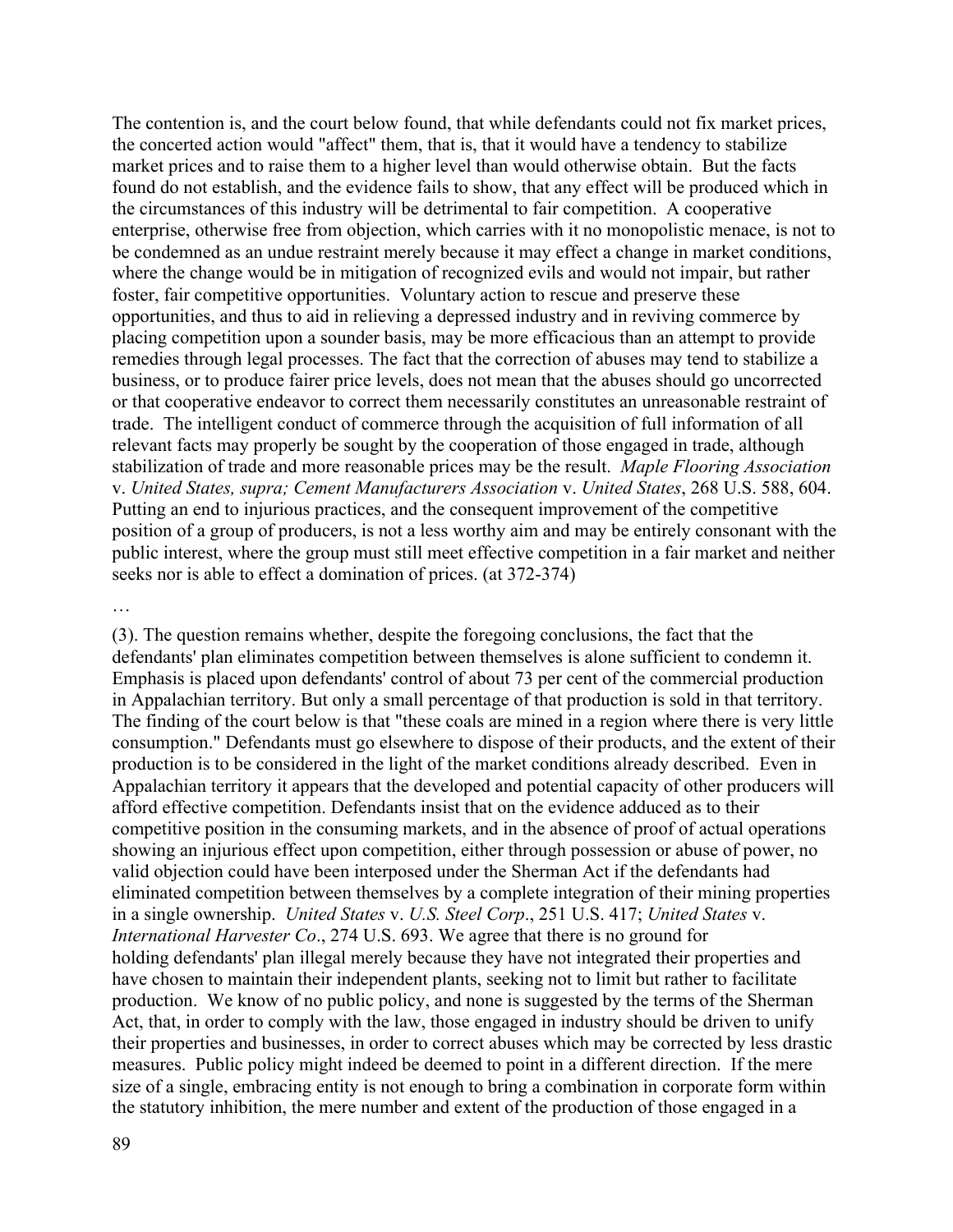cooperative endeavor to remedy evils which may exist in an industry, and to improve competitive conditions, should not be regarded as producing illegality. The argument that integration may be considered a normal expansion of business, while a combination of independent producers in a common selling agency should be treated as abnormal -- that one is a legitimate enterprise and the other is not -- makes but an artificial distinction. The Anti-Trust Act aims at substance. Nothing in theory or experience indicates that the selection of a common selling agency to represent a number of producers should be deemed to be more abnormal than the formation of a huge corporation bringing various independent units into one ownership. Either may be prompted by business exigencies, and the statute gives to neither a special privilege. The question in either case is whether there is an unreasonable restraint of trade or an attempt to monopolize. If there is, the combination cannot escape because it has chosen corporate form; and, if there is not, it is not to be condemned because of the absence of corporate integration. As we stated at the outset, the question under the Act is not simply whether the parties have restrained competition between themselves but as to the nature and effect of that restraint. *Chicago Board of Trade* v. *United States, supra; United States* v. *Terminal Association*, 224 U.S. 383; *Window Glass Manufacturers* v. *United States, supra; Standard Oil Co*. v. *United States*, 283 U.S. 163, 169, 179. (at 376-377)

### Comment

Even though the competitors had agreed to coordinate on price—usually a per se violation—the court subjected the case to a "rule of reason" standard of review. Why? It is unlikely that a court today would do the same. But note that the case took place during the Great Depression, and involved a politically salient community of coal miners. What if instead of selling their coal jointly, the miners had tried to merge?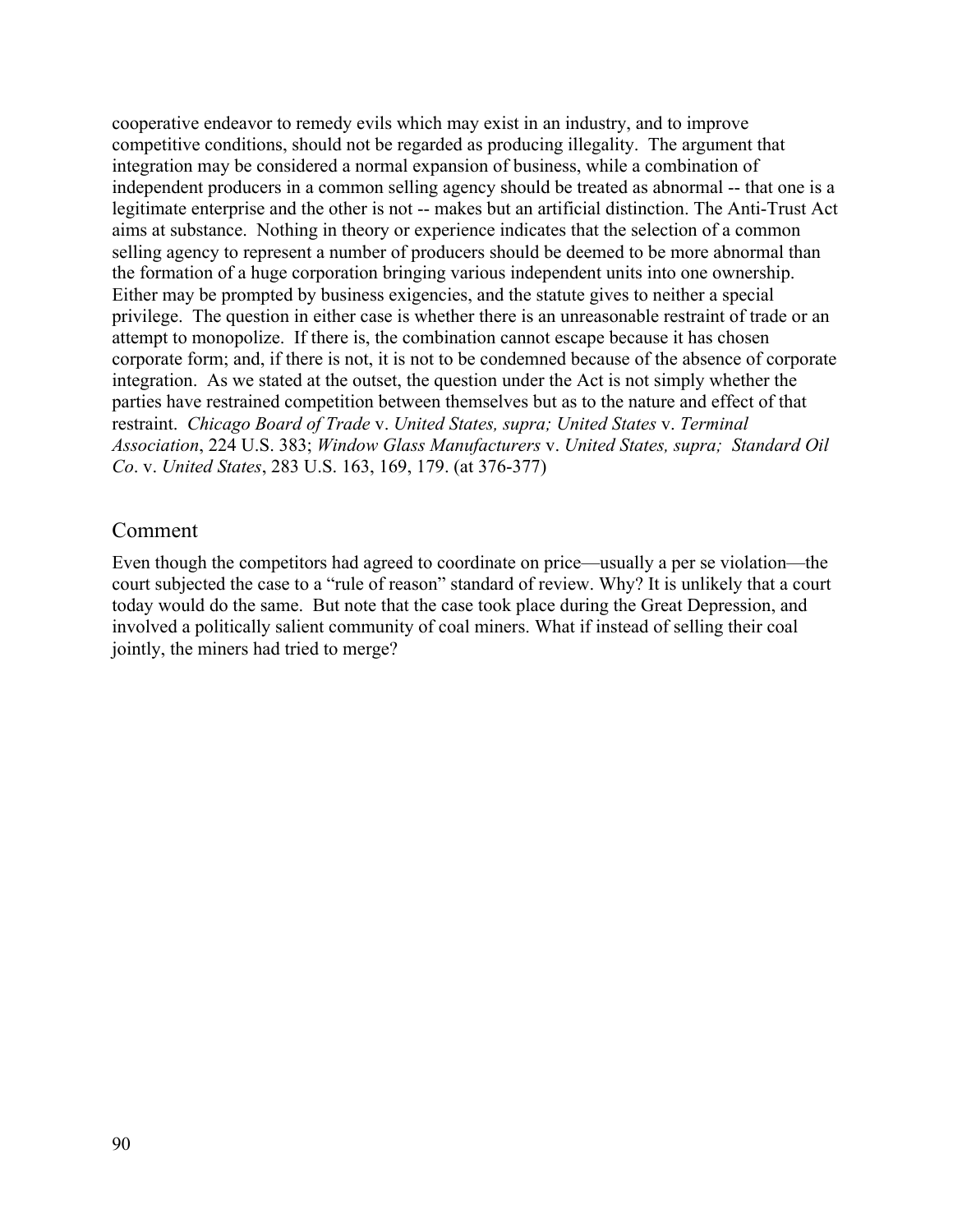# *Broadcast Music, Inc. v. Columbia Broadcasting System, 441 U.S. 1 (1979)*

This case involves an action under the antitrust and copyright laws brought by respondent Columbia Broadcasting System, Inc. (CBS), against petitioners, American Society of Composers, Authors and Publishers (ASCAP) and Broadcast Music, Inc. (BMI), and their members and affiliates. The basic question presented is whether the issuance by ASCAP and BMI to CBS of blanket licenses to copyrighted musical compositions at fees negotiated by them is price fixing *per se* unlawful under the antitrust laws.

Since 1897, the copyright laws have vested in the owner of a copyrighted musical composition the exclusive right to perform the work publicly for profit, but the legal right is not selfenforcing. In 1914, Victor Herbert and a handful of other composers organized ASCAP because those who performed copyrighted music for profit were so numerous and widespread, and most performances so fleeting, that as a practical matter it was impossible for the many individual copyright owners to negotiate with and license the users and to detect unauthorized uses…

BMI, a nonprofit corporation owned by members of the broadcasting industry, was organized in 1939, is affiliated with or represents some 10,000 publishing companies and 20,000 authors and composers, and operates in much the same manner as ASCAP…

Both organizations operate primarily through blanket licenses, which give the licensees the right to perform any and all of the compositions owned by the members or affiliates as often as the licensees desire for a stated term. Fees for blanket licenses are ordinarily a percentage of total revenues or a flat dollar amount, and do not directly depend on the amount or type of music used…  $(at 4-5)$ 

…

In construing and applying the Sherman Act's ban against contracts, conspiracies, and combinations in restraint of trade, the Court has held that certain agreements or practices are so "plainly anticompetitive," *National Society of Professional Engineers* v. *United States*, 435 U.S. 679, 692 (1978);*Continental T. V., Inc*. v. *GTE Sylvania Inc*., 433 U.S. 36, 50 (1977), and so often "lack . . . any redeeming virtue," *Northern Pac. R. Co*. v. *United States*, 356 U.S. 1, 5 (1958), that they are conclusively presumed illegal without further examination under the rule of reason generally applied in Sherman Act cases. This *per se* rule is a valid and useful tool of antitrust policy and enforcement. And agreements among competitors to fix prices on their individual goods or services are among those concerted activities that the Court has held to be within the *per se* category. But easy labels do not always supply ready answers.

To the Court of Appeals and CBS, the blanket license involves "price fixing" in the literal sense: the composers and publishing houses have joined together into an organization that sets its price for the blanket license it sells. But this is not a question simply of determining whether two or more potential competitors have literally "fixed" a "price." As generally used in the antitrust field, "price fixing" is a shorthand way of describing certain categories of business behavior to which the *per se* rule has been held applicable. The Court of Appeals' literal approach does not alone establish that this particular practice is one of those types or that it is "plainly anticompetitive" and very likely without "redeeming virtue." Literalness is overly simplistic and often overbroad. When two partners set the price of their goods or services they are literally "price fixing," but they are not *per se* in violation of the Sherman Act. See *United States* v. *Addyston Pipe & Steel Co*., 85 F. 271, 280 (CA6 1898), aff'd, 175 U.S. 211 (1899). Thus, it is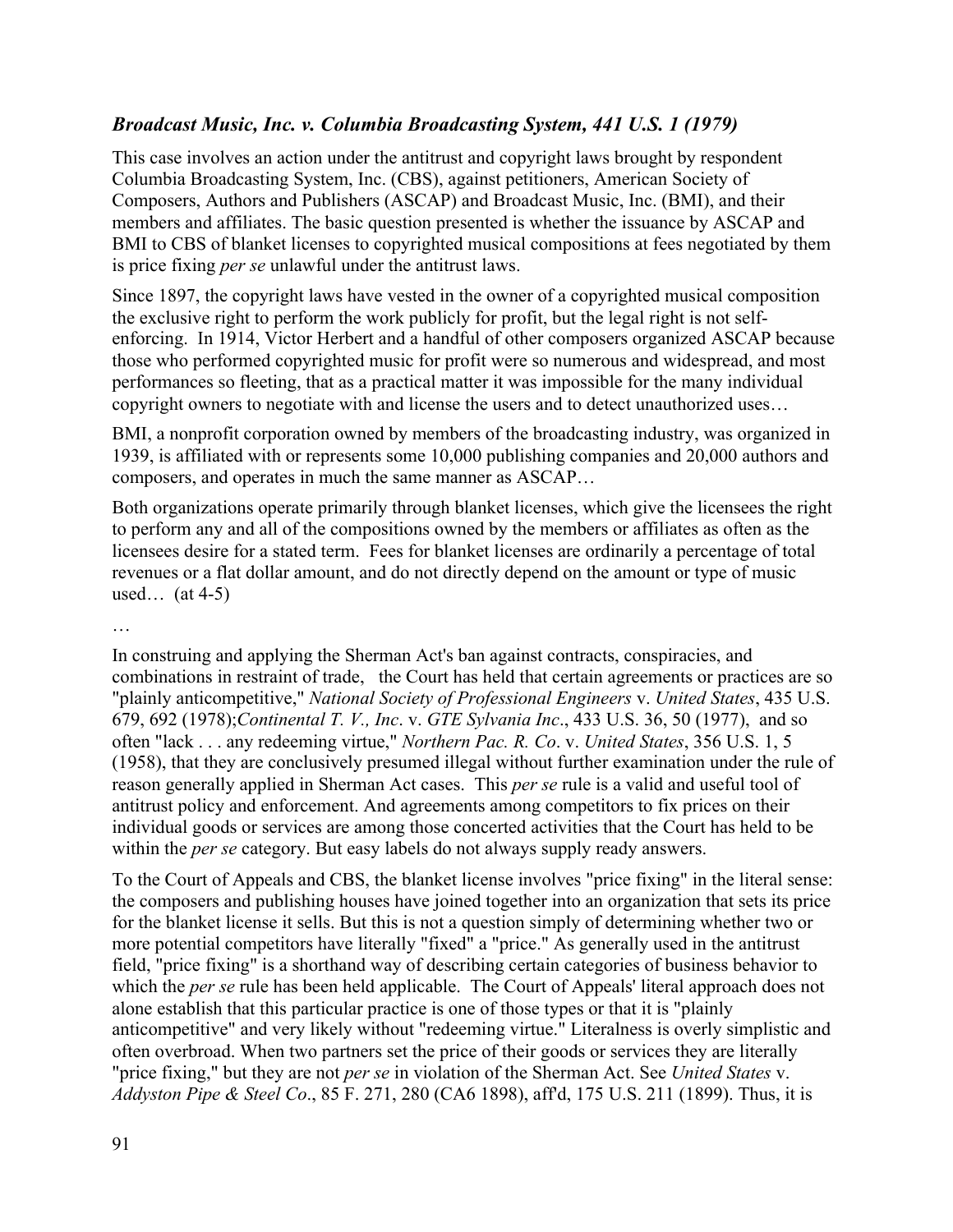necessary to characterize the challenged conduct as falling within or without that category of behavior to which we apply the label *"per se* price fixing." That will often, but not always, be a simple matter. (at 7-9)

### …

Under [a 1950 consent decree between ASCAP and the US Department of Justice's Antitrust Division], which still substantially controls the activities of ASCAP, members may grant ASCAP only nonexclusive rights to license their works for public performance. Members, therefore, retain the rights individually to license public performances, along with the rights to license the use of their compositions for other purposes. ASCAP itself is forbidden to grant any license to perform one or more specified compositions in the ASCAP repertory unless both the user and the owner have requested it in writing to do so. ASCAP is required to grant to any user making written application a nonexclusive license to perform all ASCAP compositions, either for a period of time or on a per-program basis. ASCAP may not insist on the blanket license, and the fee for the per-program license, which is to be based on the revenues for the program on which ASCAP music is played, must offer the applicant a genuine economic choice between the per-program license and the more common blanket license. If ASCAP and a putative licensee are unable to agree on a fee within 60 days, the applicant may apply to the District Court for a determination of a reasonable fee, with ASCAP having the burden of proving reasonableness. (at 12)

…

As a preliminary matter, we are mindful that the Court of Appeals' holding would appear to be quite difficult to contain. If, as the court held, there is a *per se* antitrust violation whenever ASCAP issues a blanket license to a television network for a single fee, why would it not also be automatically illegal for ASCAP to negotiate and issue blanket licenses to individual radio or television stations or to other users who perform copyrighted music for profit? Likewise, if the present network licenses issued through ASCAP on behalf of its members are *per se* violations, why would it not be equally illegal for the members to authorize ASCAP to issue licenses establishing various categories of uses that a network might have for copyrighted music and setting a standard fee for each described use?

Although the Court of Appeals apparently thought the blanket license could be saved in some or even many applications, it seems to us that the *per se* rule does not accommodate itself to such flexibility and that the observations of the Court of Appeals with respect to remedy tend to impeach the *per se* basis for the holding of liability.

CBS would prefer that ASCAP be authorized, indeed directed, to make all its compositions available at standard per-use rates within negotiated categories of use. 400 F.Supp., at 747 n. 7. But if this in itself or in conjunction with blanket licensing constitutes illegal price fixing by copyright owners, CBS urges that an injunction issue forbidding ASCAP to issue any blanket license or to negotiate any fee except on behalf of an individual member for the use of his own copyrighted work or works. Thus, we are called upon to determine that blanket licensing is unlawful across the board. We are quite sure, however, that the *per se* rule does not require any such holding. (at 16-17)

More generally, in characterizing this conduct under the *per se* rule, our inquiry must focus on whether the effect and, here because it tends to show effect, see *United States* v. *United States*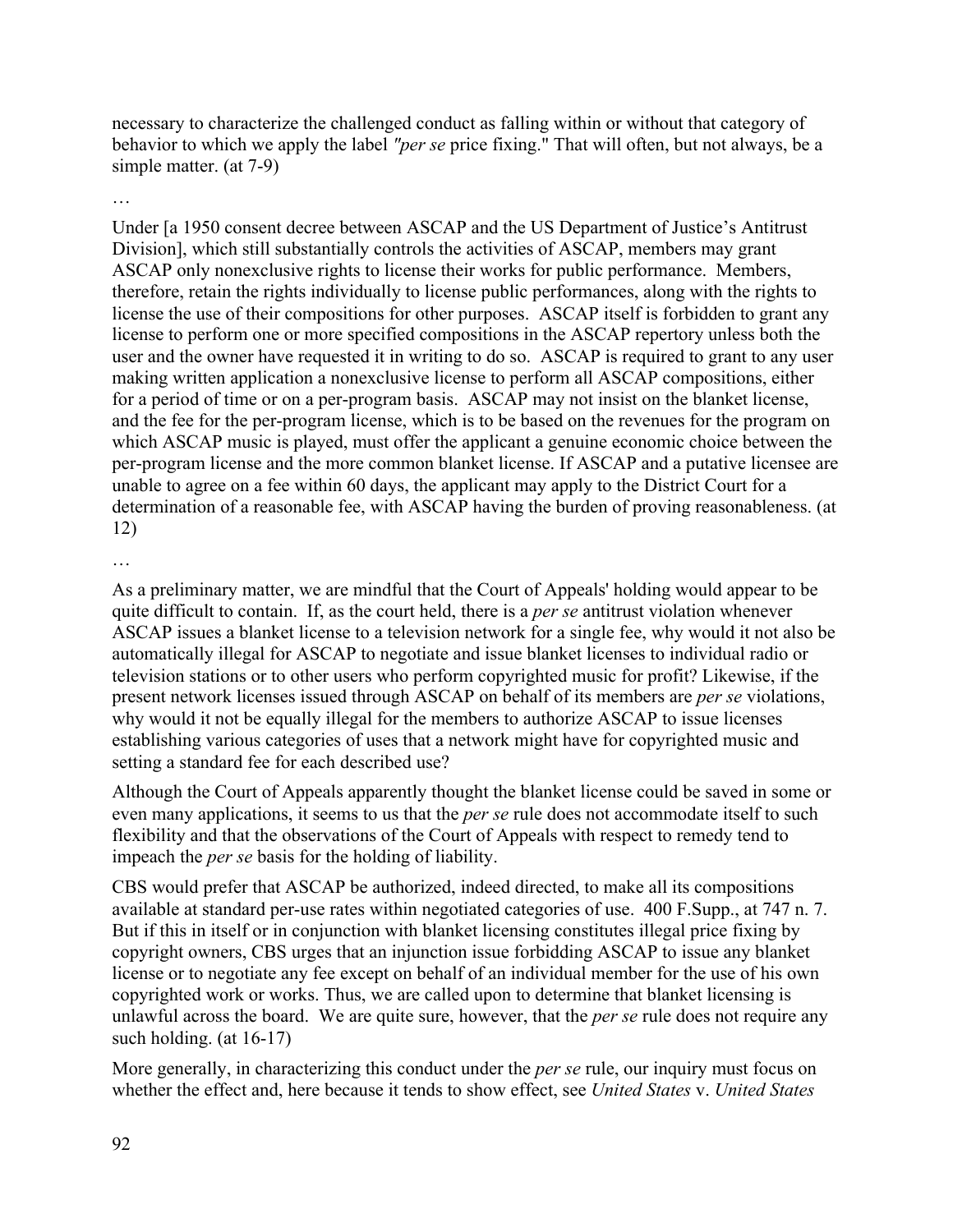*Gypsum Co*., 438 U.S. 422, 436 n. 13 (1978), the purpose of the practice are to threaten the proper operation of our predominantly free-market economy -- that is, whether the practice facially appears to be one that would always or almost always tend to restrict competition and decrease output, and in what portion of the market, or instead one designed to "increase economic efficiency and render markets more, rather than less, competitive." *Id*., at 441 n. 16; see *National Society of Professional Engineers* v. *United States*, 435 U.S., at 688; *Continental T. V., Inc*. v. *GTE Sylvania Inc*., 433 U.S., at 50 n. 16; *Northern Pac. R. Co*. v. *United States*, 356 U.S., at 4.

The blanket license, as we see it, is not a "naked [restraint] of trade with no purpose except stifling of competition," *White Motor Co*. v. *United States*, 372 U.S. 253, 263 (1963), but rather accompanies the integration of sales, monitoring, and enforcement against unauthorized copyright use. See L. Sullivan, Handbook of the Law of Antitrust § 59, p. 154 (1977). As we have already indicated, ASCAP and the blanket license developed together out of the practical situation in the marketplace: thousands of users, thousands of copyright owners, and millions of compositions. Most users want unplanned, rapid, and indemnified access to any and all of the repertory of compositions, and the owners want a reliable method of collecting for the use of their copyrights. Individual sales transactions in this industry are quite expensive, as would be individual monitoring and enforcement, especially in light of the resources of single composers. Indeed, as both the Court of Appeals and CBS recognize, the costs are prohibitive for licenses with individual radio stations, nightclubs, and restaurants, 562 F.2d, at 140 n. 26, and it was in that milieu that the blanket license arose.

A middleman with a blanket license was an obvious necessity if the thousands of individual negotiations, a virtual impossibility, were to be avoided. Also, individual fees for the use of individual compositions would presuppose an intricate schedule of fees and uses, as well as a difficult and expensive reporting problem for the user and policing task for the copyright owner. Historically, the market for public-performance rights organized itself largely around the singlefee blanket license, which gave unlimited access to the repertory and reliable protection against infringement. When ASCAP's major and user-created competitor, BMI, came on the scene, it also turned to the blanket license.

With the advent of radio and television networks, market conditions changed, and the necessity for and advantages of a blanket license for those users may be far less obvious than is the case when the potential users are individual television or radio stations, or the thousands of other individuals and organizations performing copyrighted compositions in public. But even for television network licenses, ASCAP reduces costs absolutely by creating a blanket license that is sold only a few, instead of thousands, of times, and that obviates the need for closely monitoring the networks to see that they do not use more than they pay for. ASCAP also provides the necessary resources for blanket sales and enforcement, resources unavailable to the vast majority of composers and publishing houses. Moreover, a bulk license of some type is a necessary consequence of the integration necessary to achieve these efficiencies, and a necessary consequence of an aggregate license is that its price must be established.

This substantial lowering of costs, which is of course potentially beneficial to both sellers and buyers, differentiates the blanket license from individual use licenses. The blanket license is composed of the individual compositions plus the aggregating service. Here, the whole is truly greater than the sum of its parts; it is, to some extent, a different product. The blanket license has certain unique characteristics: It allows the licensee immediate use of covered compositions,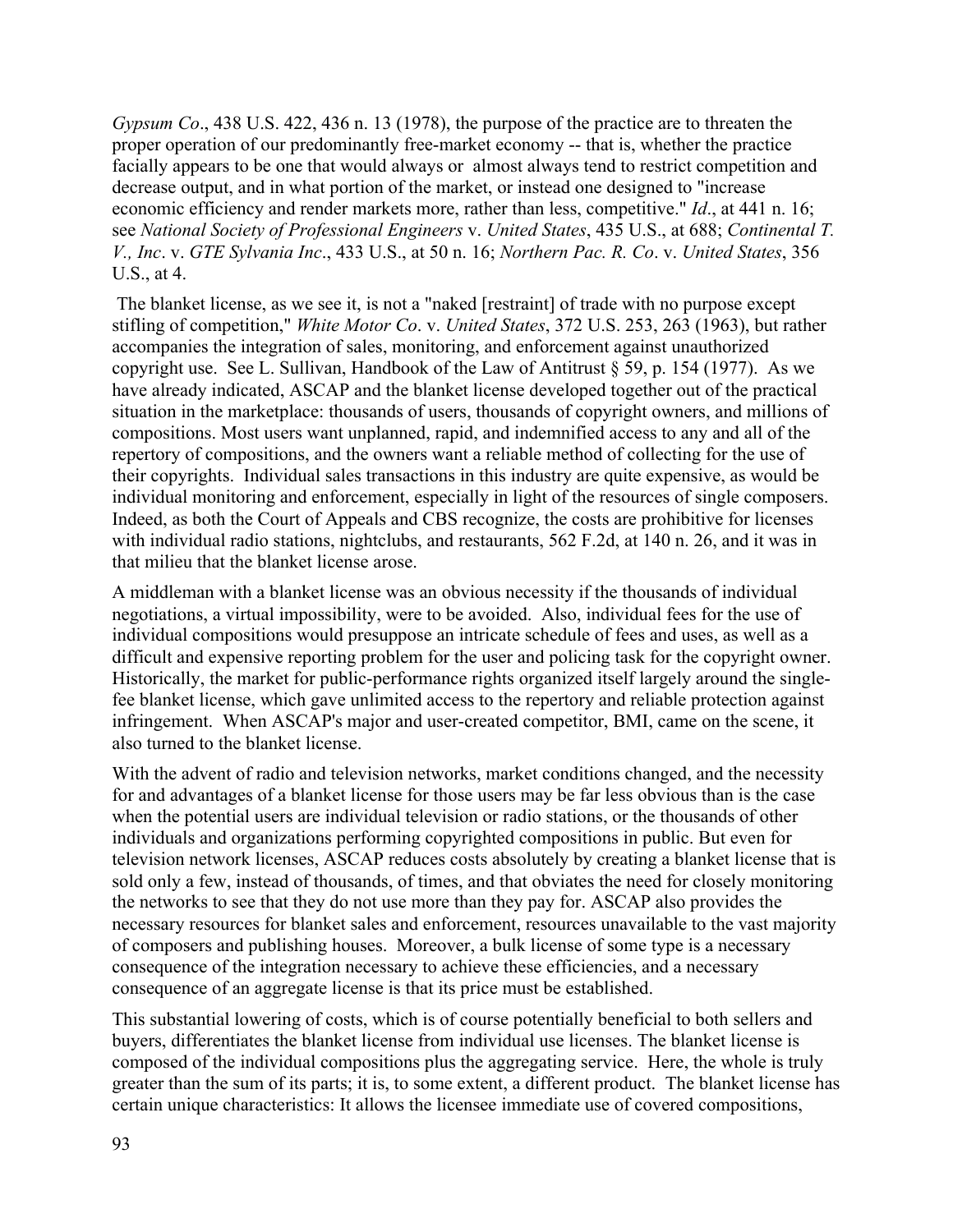without the delay of prior individual negotiations, and great flexibility in the choice of musical material. Many consumers clearly prefer the characteristics and cost advantages of this marketable package, and even small performing-rights societies that have occasionally arisen to compete with ASCAP and BMI have offered blanket licenses. Thus, to the extent the blanket license is a different product, ASCAP is not really a joint sales agency offering the individual goods of many sellers, but is a separate seller offering its blanket license, of which the individual compositions are raw material. ASCAP, in short, made a market in which individual composers are inherently unable to compete fully effectively. (at 19-23)

Finally, we have some doubt -- enough to counsel against application of the *per se* rule -- about the extent to which this practice threatens the "central nervous system of the economy," *United States* v. *Socony-Vacuum Oil Co*., 310 U.S. 150, 226 n. 59 (1940), that is, competitive pricing as the free market's means of allocating resources. Not all arrangements among actual or potential competitors that have an impact on price are *per se* violations of the Sherman Act or even unreasonable restraints. Mergers among competitors eliminate competition, including price competition, but they are not *per se* illegal, and many of them withstand attack under any existing antitrust standard. Joint ventures and other cooperative arrangements are also not usually unlawful, at least not as price-fixing schemes, where the agreement on price is necessary to market the product at all.

Here, the blanket-license fee is not set by competition among individual copyright owners, and it is a fee for the use of any of the compositions covered by the license. But the blanket license cannot be wholly equated with a simple horizontal arrangement among competitors. ASCAP does set the price for its blanket license, but that license is quite different from anything any individual owner could issue. The individual composers and authors have neither agreed not to sell individually in any other market nor use the blanket license to mask price fixing in such other markets. Moreover, the substantial restraints placed on ASCAP and its members by the consent decree must not be ignored.

With this background in mind, which plainly enough indicates that over the years, and in the face of available alternatives, the blanket license has provided an acceptable mechanism for at least a large part of the market for the performing rights to copyrighted musical compositions, we cannot agree that it should automatically be declared illegal in all of its many manifestations. Rather, when attacked, it should be subjected to a more discriminating examination under the rule of reason. It may not ultimately survive that attack, but that is not the issue before us today. (at 23-24)

### Dissent (Justice Stevens)

The Court holds that ASCAP's blanket license is not a species of price fixing categorically forbidden by the Sherman Act. I agree with that holding. The Court remands the cases to the Court of Appeals, leaving open the question whether the blanket license as employed by ASCAP and BMI is unlawful under a rule-of-reason inquiry. I think that question is properly before us now and should be answered affirmatively.

…

The fact that CBS has substantial market power does not deprive it of the right to complain when trade is restrained. Large buyers, as well as small, are protected by the antitrust laws. Indeed, even if the victim of a conspiracy is himself a wrongdoer, he has not forfeited the protection of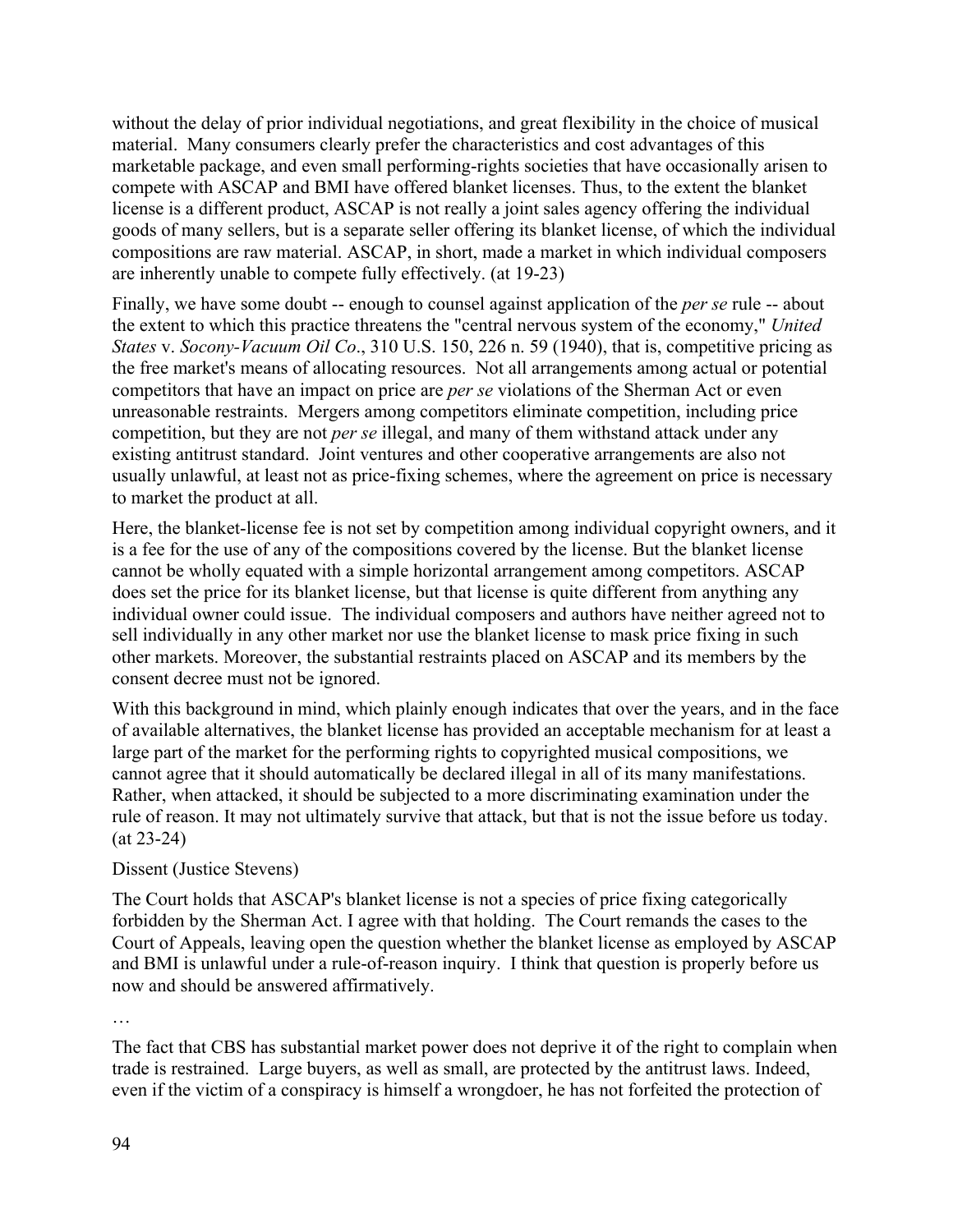the law. Moreover, a conclusion that excessive competition would cause one side of the market more harm than good may justify a legislative exemption from the antitrust laws, but does not constitute a defense to a violation of the Sherman Act. Even though characterizing CBS as an oligopolist may be relevant to the question of remedy, and even though free competition might adversely affect the income of a good many composers and publishers, these considerations do not affect the legality of ASCAP's conduct… (at 34)

Far from establishing ASCAP's immunity from liability, these District Court findings, in my judgment, confirm the illegality of its conduct. Neither CBS nor any other user has been willing to assume the costs and risks associated with an attempt to purchase music on a competitive basis. The fact that an attempt by CBS to break down the ASCAP monopoly might well succeed does not preclude the conclusion that smaller and less powerful buyers are totally foreclosed from a competitive market. Despite its size, CBS itself may not obtain music on a competitive basis without incurring unprecedented costs and risks. The fear of unpredictable consequences, coupled with the certain and predictable costs and delays associated with a change in its method of purchasing music, unquestionably inhibits any CBS management decision to embark on a competitive crusade. Even if ASCAP offered CBS a special bargain to forestall any such crusade, that special arrangement would not cure the marketwide restraint. (at 36)

…

Antitrust policy requires that great aggregations of economic power be closely scrutinized. That duty is especially important when the aggregation is composed of statutory monopoly privileges. Our cases have repeatedly stressed the need to limit the privileges conferred by patent and copyright strictly to the scope of the statutory grant. The record in this case plainly discloses that the limits have been exceeded and that ASCAP and BMI exercise monopoly powers that far exceed the sum of the privileges of the individual copyright holders. Indeed, ASCAP itself argues that its blanket license constitutes a product that is significantly different from the sum of its component parts. I agree with that premise, but I conclude that the aggregate is a monopolistic restraint of trade proscribed by the Sherman Act.

# Comment

The Court limited the scope of the per se rule. After this case, does the rule blend into the rule of reason analysis? Also, notice how the Court credits efficiencies and decisions by independent content aggregators for creating the market structure—not the collective bargaining or action by artists, or the Department of Justice's 1950 consent decree.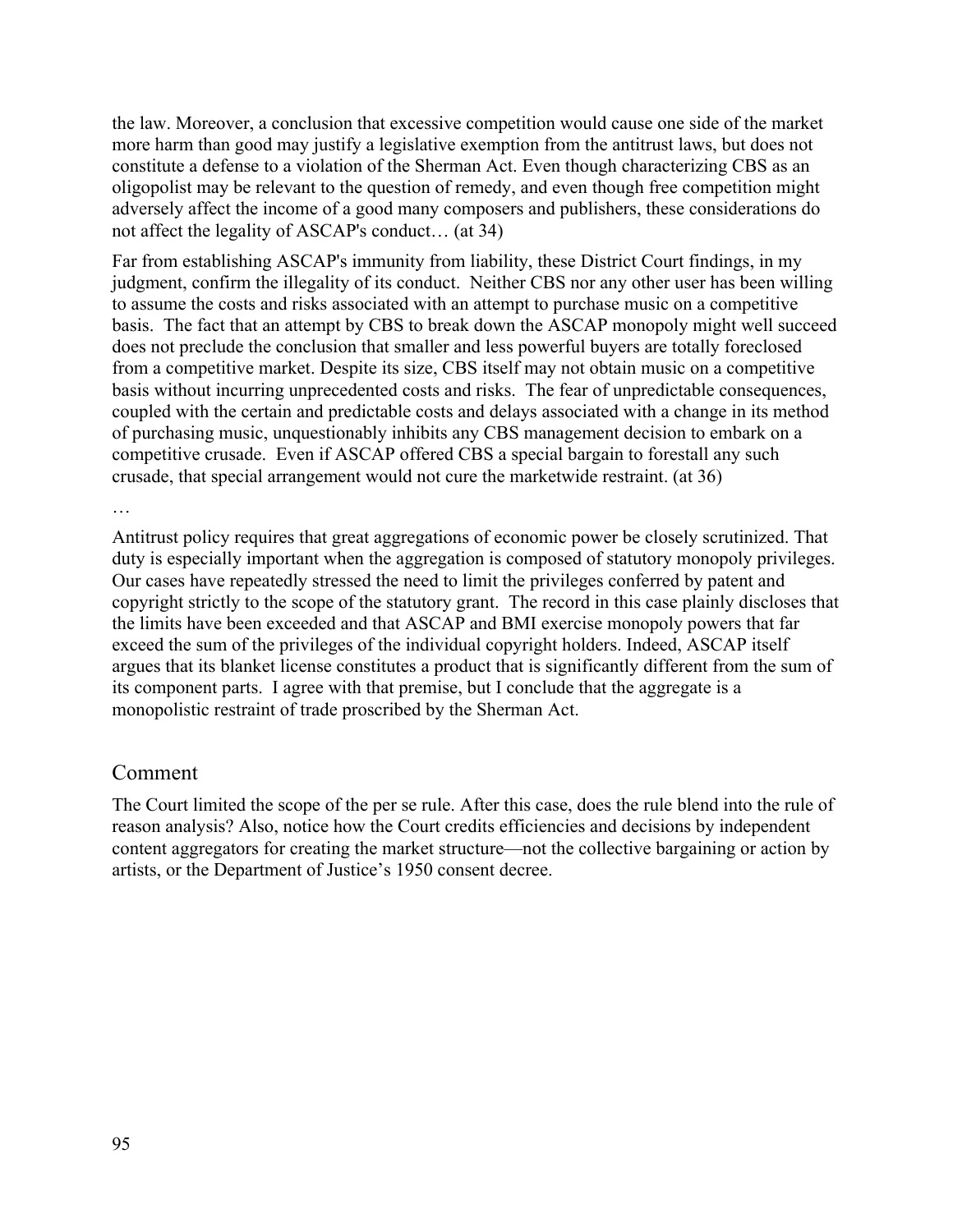# *United States v. Trenton Potteries Co., 273 U.S. 392 (1927)*

Respondents, twenty individuals and twenty-three corporations, were convicted in the district court for southern New York of violating the Sherman Anti-Trust Law, Act of July 2, 1890, c. 647, 26 Stat. 209. The indictment was in two counts. The first charged a combination to fix and maintain uniform prices for the sale of sanitary pottery, in restraint of interstate commerce; the second, a combination to restrain interstate commerce by limiting sales of pottery to a special group known to respondents as "legitimate jobbers." On appeal, the court of appeals for the second circuit reversed the judgment of conviction on both counts on the ground that there were errors in the conduct of the trial. 300 Fed. 550. This Court granted certiorari. 266 U.S. 597. Jud. Code, § 240….

There is no contention here that the verdict was not supported by sufficient evidence that respondents, controlling some 82 per cent. of the business of manufacturing and distributing in the United States vitreous pottery of the type described, combined to fix prices and to limit sales in interstate commerce to jobbers. (at 393-394)

…

The question therefore to be considered here is whether the trial judge correctly withdrew from the jury the consideration of the reasonableness of the particular restraints charged.

That only those restraints upon interstate commerce which are unreasonable are prohibited by the Sherman Law was the rule laid down by the opinions of this Court in the *Standard Oil* and *Tobacco* cases. But it does not follow that agreements to fix or maintain prices are reasonable restraints and therefore permitted by the statute, merely because the prices themselves are reasonable. Reasonableness is not a concept of definite and unchanging content. Its meaning necessarily varies in the different fields of the law, because it is used as a convenient summary of the dominant considerations which control in the application of legal doctrines. Our view of what is a reasonable restraint of commerce is controlled by the recognized purpose of the Sherman Law itself. Whether this type of restraint is reasonable or not must be judged in part at least in the light of its effect on competition, for whatever difference of opinion there may be among economists as to the social and economic desirability of an unrestrained competitive system, it cannot be doubted that the Sherman Law and the judicial decisions interpreting it are based upon the assumption that the public interest is best protected from the evils of monopoly and price control by the maintenance of competition. See *United States* v. *Trans-Missouri Freight Association*, 166 U.S. 290; *Standard Oil Co*. v. *United States, supra; American Column Co*. v. *United States*, 257 U.S. 377, 400; *United States* v. *Linseed Oil Co*., 262 U.S. 371, 388; *Eastern States Lumber Association* v. *United States*, 234 U.S. 600, 614.

The aim and result of every price-fixing agreement, if effective, is the elimination of one form of competition. The power to fix prices, whether reasonably exercised or not, involves power to control the market and to fix arbitrary and unreasonable prices. The reasonable price fixed today may through economic and business changes become the unreasonable price of tomorrow. Once established, it may be maintained unchanged because of the absence of competition secured by the agreement for a price reasonable when fixed. Agreements which create such potential power may well be held to be in themselves unreasonable or unlawful restraints, without the necessity of minute inquiry whether a particular price is reasonable or unreasonable as fixed and without placing on the government in enforcing the Sherman Law the burden of ascertaining from day to day whether it has become unreasonable through the mere variation of economic conditions.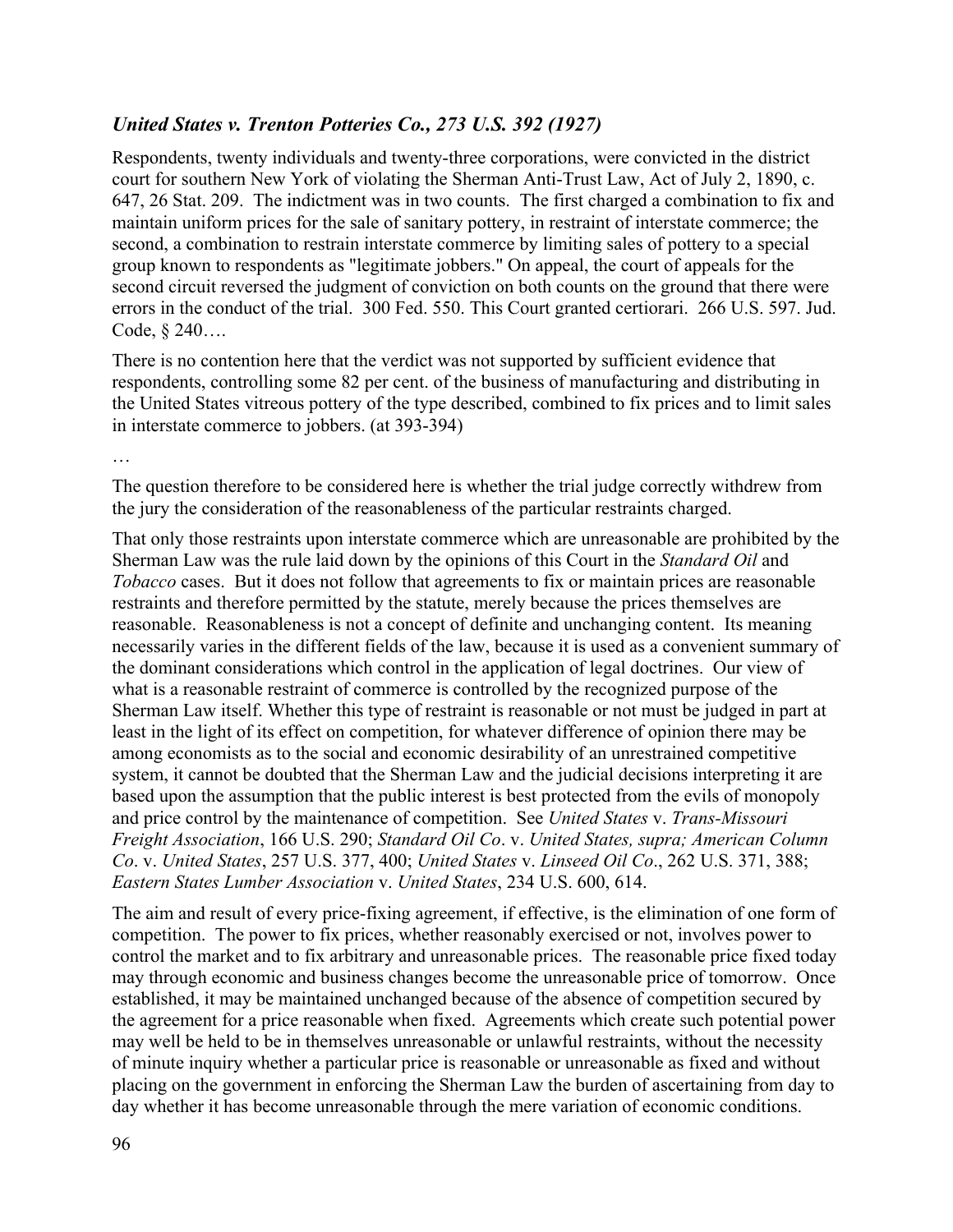Moreover, in the absence of express legislation requiring it, we should hesitate to adopt a construction making the difference between legal and illegal conduct in the field of business relations depend upon so uncertain a test as whether prices are reasonable -- a determination which can be satisfactorily made only after a complete survey of our economic organization and a choice between rival philosophies. Compare *United States* v. *Cohen Grocery Co*., 255 U.S. 81; *International Harvester Co*. v. *Kentucky*, 234 U.S. 216; *Nash* v. *United States, supra*. Thus viewed, the Sherman law is not only a prohibition against the infliction of a particular type of public injury. It "is a limitation of rights, . . . which may be pushed to evil consequences and therefore restrained." *Standard Sanitary Mfg. Co*. v. *United States*, 226 U.S. 20, 49.

That such was the view of this Court in deciding the *Standard Oil* and *Tobacco* cases, and that such is the effect of its decisions both before and after those cases, does not seem fairly open to question. Beginning with *United States* v. *Trans-Missouri Freight Association, supra; United States* v. *Joint Traffic Association*, 171 U.S. 505, where agreements for establishing reasonable and uniform freight rates by competing lines of railroad were held unlawful, it has since often been decided and always assumed that uniform price-fixing by those controlling in any substantial manner a trade or business in interstate commerce is prohibited by the Sherman Law, despite the reasonableness of the particular prices agreed upon. (at 396-398)

…

Respondents rely upon *Chicago Board of Trade* v. *United States, supra*, in which an agreement by members of the Chicago Board of Trade controlling prices during certain hours of the day in a special class of grain contracts and affecting only a small proportion of the commerce in question was upheld. The purpose and effect of the agreement there was to maintain for a part of each business day the price which had been that day determined by open competition on the floor of the Exchange. That decision, dealing as it did with a regulation of a board of trade, does not sanction a price agreement among competitors in an open market such as is presented here.

The charge of the trial court, viewed as a whole, fairly submitted to the jury the question whether a price-fixing agreement as described in the first count was entered into by the respondents. Whether the prices actually agreed upon were reasonable or unreasonable was immaterial in the circumstances charged in the indictment and necessarily found by the verdict. The requested charge which we have quoted, and others of similar tenor, while true as abstract propositions, were inapplicable to the case in hand and rightly refused.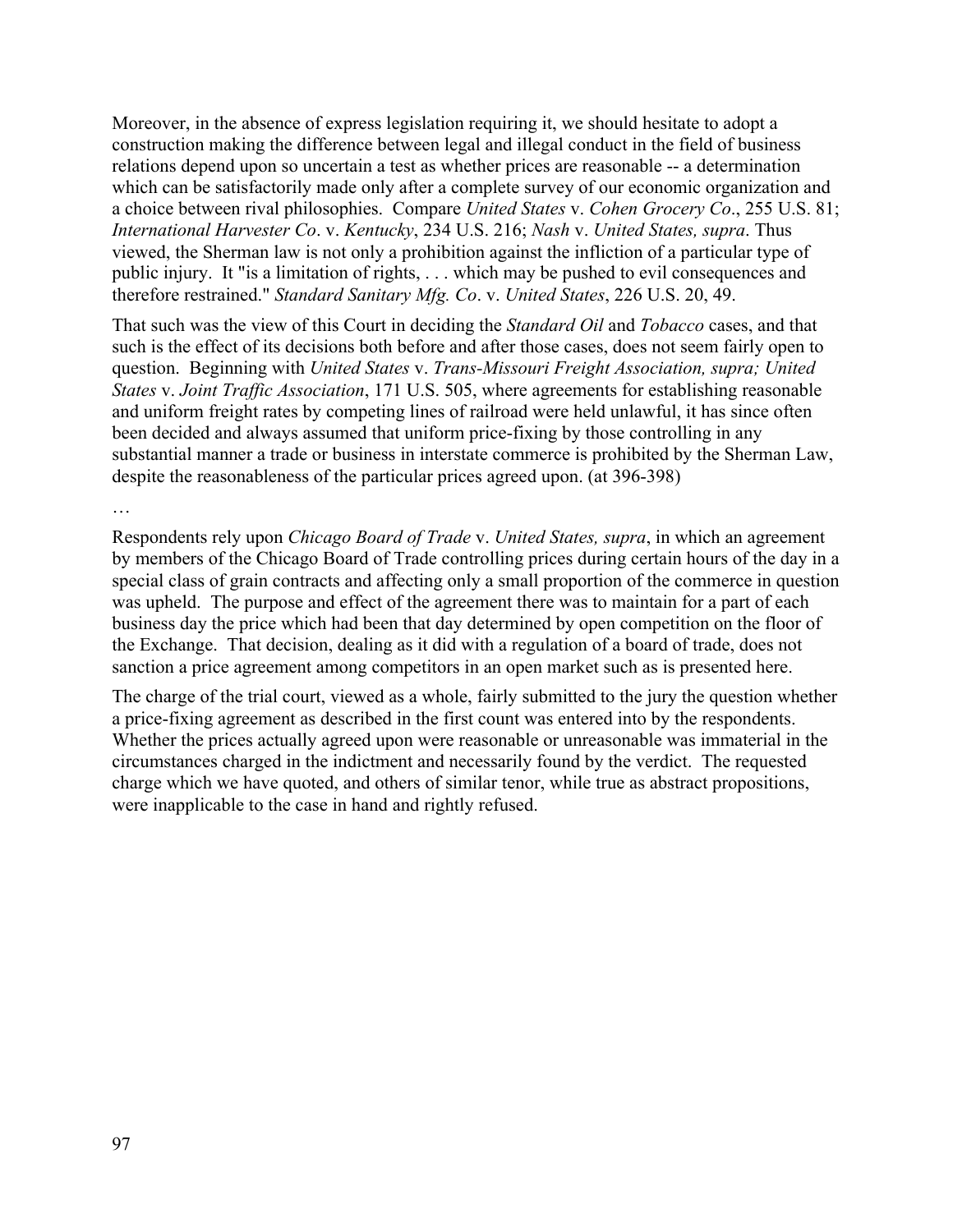## *Klor's, Inc. v. Broadway-Hale Stores, Inc., 359 U.S. 207 (1959)*

Klor's, Inc., operates a retail store on Mission Street, San Francisco, California; Broadway-Hale Stores, Inc., a chain of department stores, operates one of its stores next door. The two stores compete in the sale of radios, television sets, refrigerators and other household appliances. Claiming that Broadway-Hale and 10 national manufacturers and their distributors have conspired to restrain and monopolize commerce in violation of §§ 1 and 2 of the Sherman Act, 26 Stat. 209, as amended, 15 U. S. C. §§ 1, 2, Klor's brought this action for treble damages and injunction in the United States District Court.

In support of its claim Klor's made the following allegations: George Klor started an appliance store some years before 1952 and has operated it ever since either individually or as Klor's, Inc. Klor's is as well equipped as Broadway-Hale to handle all brands of appliances. Nevertheless, manufacturers and distributors of such well-known brands as General Electric, RCA, Admiral, Zenith, Emerson and others have conspired among themselves and with Broadway-Hale either not to sell to Klor's or to sell to it only at discriminatory prices and highly unfavorable terms. Broadway-Hale has used its "monopolistic" buying power to bring about this situation. The business of manufacturing, distributing and selling household appliances is in interstate commerce. The concerted refusal to deal with Klor's has seriously handicapped its ability to compete and has already caused it a great loss of profits, goodwill, reputation and prestige.

The defendants did not dispute these allegations, but sought summary judgment and dismissal of the complaint for failure to state a cause of action. They submitted unchallenged affidavits which showed that there were hundreds of other household appliance retailers, some within a few blocks of Klor's who sold many competing brands of appliances, including those the defendants refused to sell to Klor's. (at 209-210)

…

We think Klor's allegations clearly show one type of trade restraint and public harm the Sherman Act forbids, and that defendants' affidavits provide no defense to the charges. Section 1 of the Sherman Act makes illegal any contract, combination or conspiracy in restraint of trade, and § 2 forbids any person or combination from monopolizing or attempting to monopolize any part of interstate commerce. In the landmark case of *Standard Oil Co*. v. *United States*, 221 U.S. 1, this Court read § 1 to prohibit those classes of contracts or acts which the common law had deemed to be undue restraints of trade and those which new times and economic conditions would make unreasonable. *Id*., at 59-60. The Court construed § 2 as making "the prohibitions of the act all the more complete and perfect by embracing all attempts to reach the end prohibited by the first section, that is, restraints of trade, by any attempt to monopolize, or monopolization thereof . . . ." *Id*., at 61. The effect of both sections, the Court said, was to adopt the commonlaw proscription of all "contracts or acts which it was considered had a monopolistic tendency . . ." and which interfered with the "natural flow" of an appreciable amount of interstate commerce. *Id*., at 57, 61; *Eastern States Lumber Assn*. v. *United States*, 234 U.S. 600, 609. The Court recognized that there were some agreements whose validity depended on the surrounding circumstances. It emphasized, however, that there were classes of restraints which from their "nature or character" were unduly restrictive, and hence forbidden by both the common law and the statute. 221 U.S., at 58, 65. As to these classes of restraints, the Court noted, Congress had determined its own criteria of public harm and it was not for the courts to decide whether in an individual case injury had actually occurred. *Id*., at 63-68.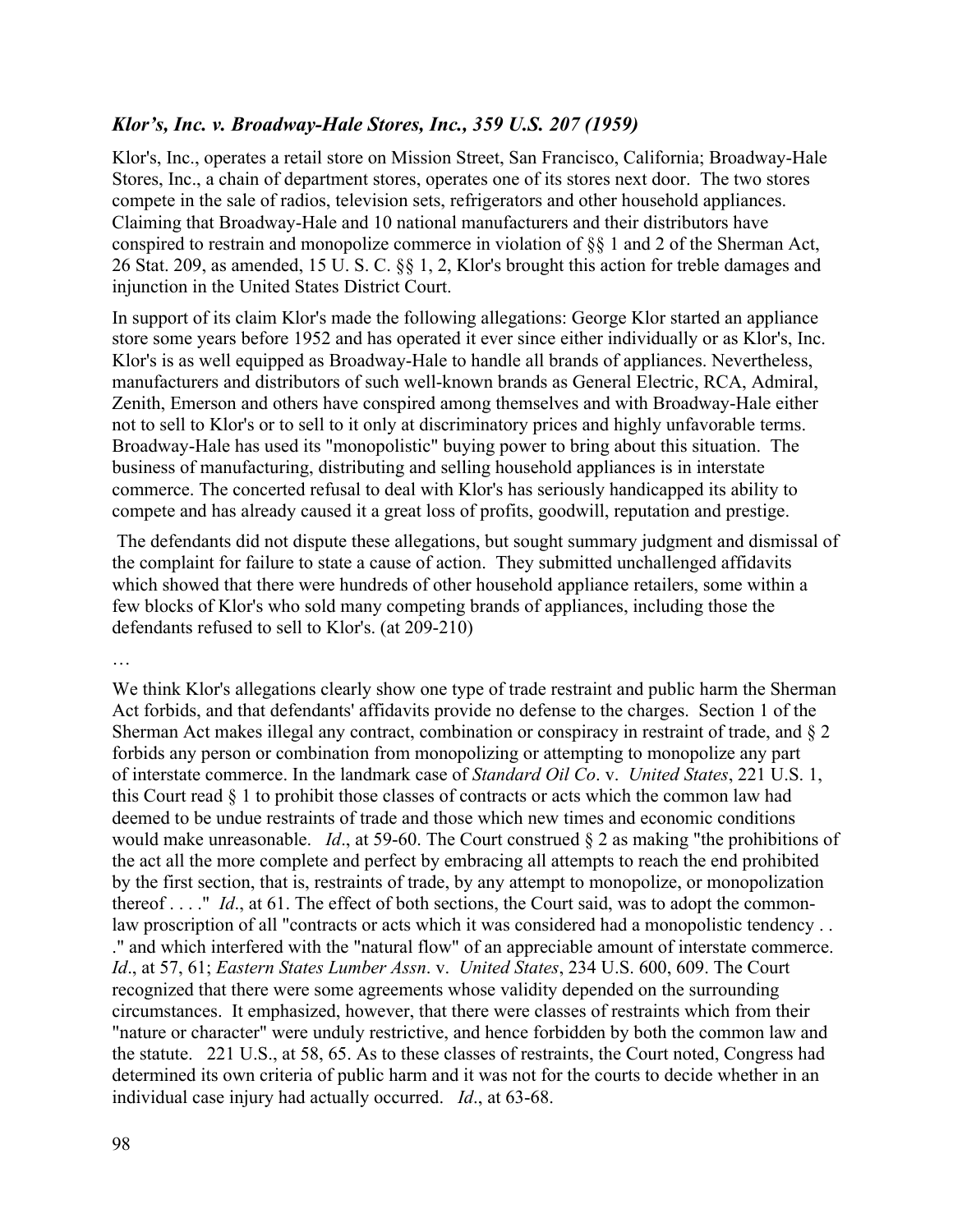Group boycotts, or concerted refusals by traders to deal with other traders, have long been held to be in the forbidden category. They have not been saved by allegations that they were reasonable in the specific circumstances, nor by a failure to show that they "fixed or regulated prices, parcelled out or limited production, or brought about a deterioration in quality." *Fashion Originators' Guild* v. *Federal Trade Comm'n*, 312 U.S. 457, 466, 467-468.Cf. *United States* v. *Trenton Potteries Co*., 273 U.S. 392. Even when they operated to lower prices or temporarily to stimulate competition they were banned. For, as this Court said in *Kiefer-Stewart Co*. v. *Seagram & Sons*, 340 U.S. 211, 213, "such agreements, no less than those to fix minimum prices, cripple the freedom of traders and thereby restrain their ability to sell in accordance with their own judgment." Cf. *United States* v. *Patten*, 226 U.S. 525, 542. (at 211-212)

…

Plainly the allegations of this complaint disclose such a boycott. This is not a case of a single trader refusing to deal with another, nor even of a manufacturer and a dealer agreeing to an exclusive distributorship. Alleged in this complaint is a wide combination consisting of manufacturers, distributors and a retailer. This combination takes from Klor's its freedom to buy appliances in an open competitive market and drives it out of business as a dealer in the defendants' products. It deprives the manufacturers and distributors of their freedom to sell to Klor's at the same prices and conditions made available to Broadway-Hale, and in some instances forbids them from selling to it on any terms whatsoever. It interferes with the natural flow of interstate commerce. It clearly has, by its "nature" and "character," a "monopolistic tendency." As such it is not to be tolerated merely because the victim is just one merchant whose business is so small that his destruction makes little difference to the economy. Monopoly can as surely thrive by the elimination of such small businessmen, one at a time, as it can by driving them out in large groups. In recognition of this fact the Sherman Act has consistently been read to forbid all contracts and combinations "which 'tend to create a monopoly,'" whether "the tendency is a creeping one" or "one that proceeds at full gallop." *International Salt Co*. v. *United States*, 332 U.S. 392, 396. (at 213-214)

### Comment

The Court's decision emphasizes traders' freedom to trade. Note the similarities between this case and the fact pattern of the early "robber baron" cases (e.g. *Standard Oil*), in which one company used its power to pressure its competitors' trading partners. The facts in this case bear more resemblance to the old common law economic torts than to other per se violations such as horizontal price fixing.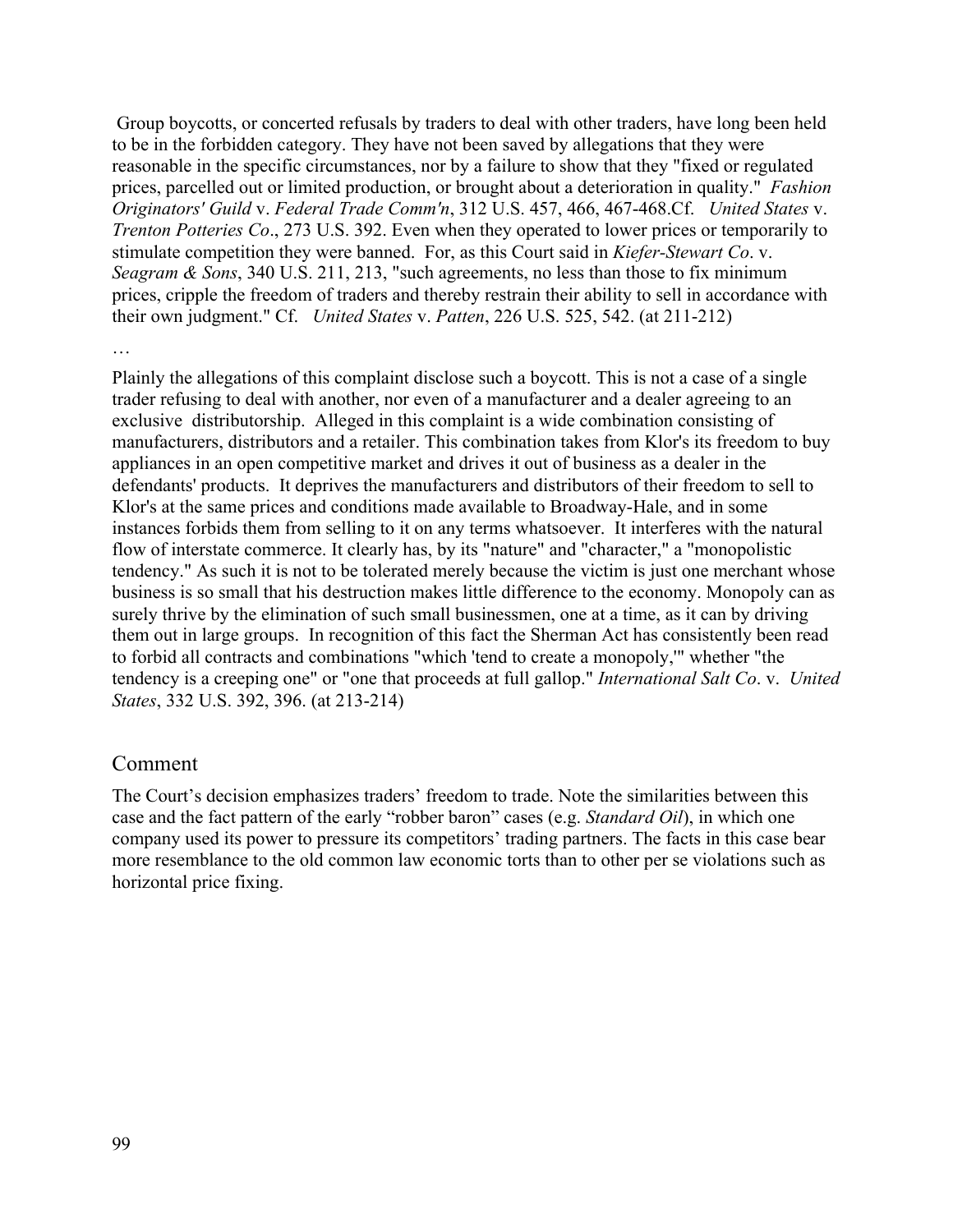### *FTC v. Indiana Federation of Dentists, 476 U.S. 447 (1986)*

This case concerns commercial relations among certain Indiana dentists, their patients, and the patients' dental health care insurers. The question presented is whether the Federal Trade Commission correctly concluded that a conspiracy among dentists to refuse to submit x rays to dental insurers for use in benefits determinations constituted an "unfair method of competition" in violation of § 5 of the Federal Trade Commission Act, 38 Stat. 719, as amended, 15 U. S. C. § 45 (1982 ed. and Supp. II). (at 448-449)

…

As for the second crucial finding -- that competition was actually suppressed -- the Seventh Circuit held it to be unsupported by the evidence, on two theories. First, the court stated that the evidence did not establish that cooperation with requests for information by patients' insurance companies was an aspect of the provision of dental services with respect to which dentists would, in the absence of some restraint, compete. Second, the court found that even assuming that dentists would otherwise compete with respect to policies of cooperating or not cooperating with insurance companies, the Federation's policy did not impair that competition, for the member dentists continued to allow insurance companies to use other means of evaluating their diagnoses when reviewing claims for benefits: specifically, "the IFD member dentists allowed insurers to visit the dental office to review and examine the patient's x rays along with all of the other diagnostic and clinical aids used in formulating a proper course of dental treatment." 745 F.2d, at 1143.

Neither of these criticisms of the Commission's findings is well founded. The Commission's finding that "[in] the absence of . . . concerted behavior, individual dentists would have been subject to market forces of competition, creating incentives for them to . . . comply with the requests of patients' third-party insurers," 101 F. T. C., at 173, finds support not only in common sense and economic theory, upon both of which the FTC may reasonably rely, but also in record documents, including newsletters circulated among Indiana dentists, revealing that Indiana dentists themselves perceived that unrestrained competition tended to lead their colleagues to comply with insurers' requests for x rays. See App. to Pet. for Cert. 289a, 306a-308a. Moreover, there was evidence that outside of Indiana, in States where dentists had not collectively refused to submit x rays, insurance companies found little difficulty in obtaining compliance by dentists with their requests. 101 F. T. C., at 172. A "reasonable mind" could conclude on the basis of this evidence that competition for patients, who have obvious incentives for seeking dentists who will cooperate with their insurers, would tend to lead dentists in Indiana (and elsewhere) to cooperate with requests for information by their patients' insurers.

The Commission's finding that such competition was actually diminished where the Federation held sway also finds adequate support in the record. The Commission found that in the areas where Federation membership among dentists was most significant (that is, in the vicinity of Anderson and Lafayette) insurance companies were unable to obtain compliance with their requests for submission of x rays in conjunction with claim forms and were forced to resort to other, more costly, means of reviewing diagnoses for the purpose of benefit determination. Neither the opinion of the Court of Appeals nor the brief of respondent identifies any evidence suggesting that the Commission's finding that the Federation's policy had an actual impact on the ability of insurers to obtain the x rays they requested was incorrect. The lower court's conclusion that this evidence is to be discounted because Federation members continued to cooperate with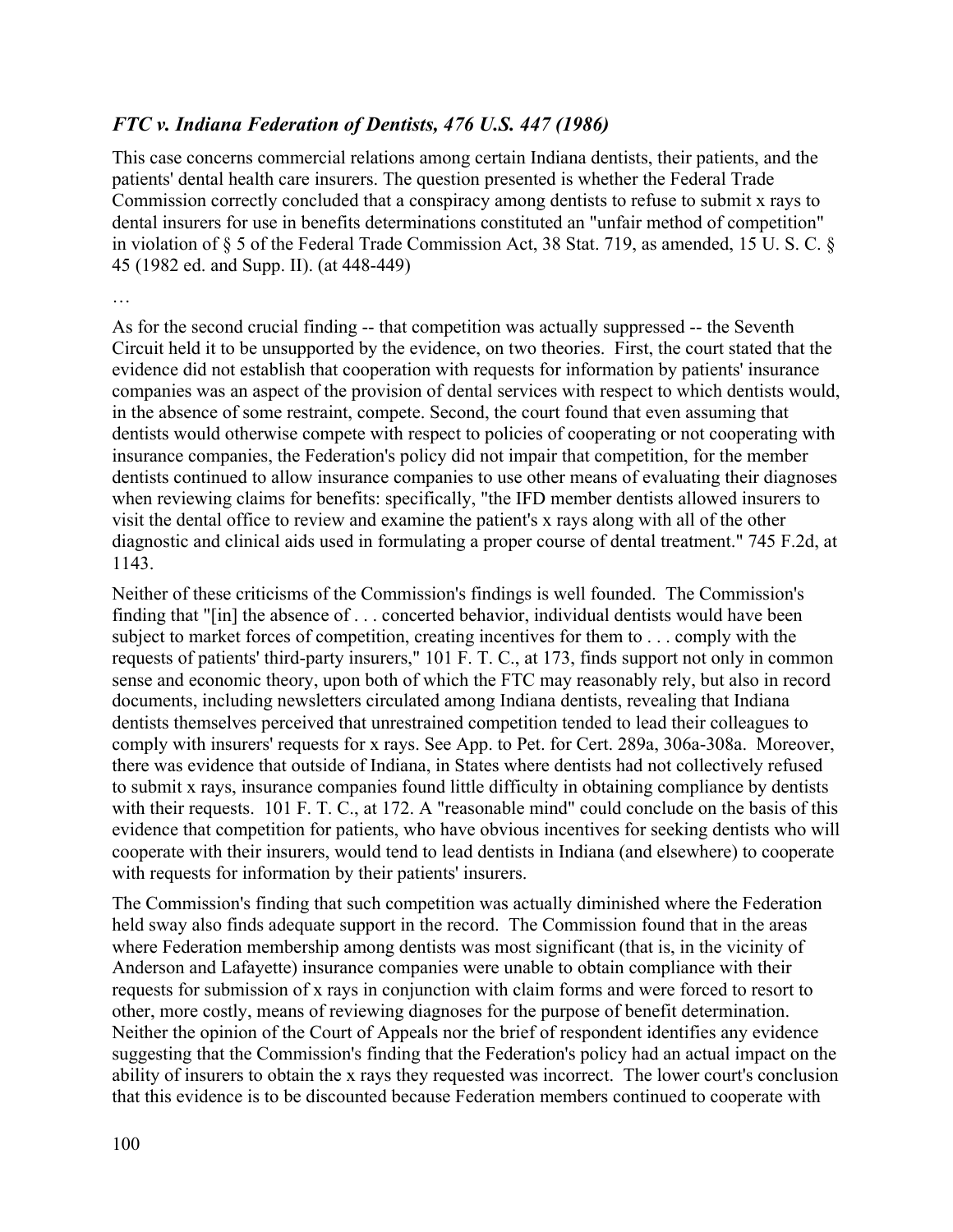insurers by allowing them to use more costly -- indeed, prohibitively costly -- methods of reviewing treatment decisions is unpersuasive. The fact remains that the dentists' customers (that is, the patients and their insurers) sought a particular service: cooperation with the insurers' pretreatment review through the forwarding of x rays in conjunction with claim forms. The Federation's collective activities resulted in the denial of the information the customers requested in the form that they requested it, and forced them to choose between acquiring that information in a more costly manner or forgoing it altogether. To this extent, at least, competition among dentists with respect to cooperation with the requests of insurers was restrained. (at 456-457)

#### …

The question remains whether these findings are legally sufficient to establish a violation of  $\S$  1 of the Sherman Act -- that is, whether the Federation's collective refusal to cooperate with insurers' requests for x rays constitutes an "unreasonable" restraint of trade. Under our precedents, a restraint may be adjudged unreasonable either because it fits within a class of restraints that has been held to be "*per se"* unreasonable, or because it violates what has come to be known as the "Rule of Reason," under which the "test of legality is whether the restraint imposed is such as merely regulates and perhaps thereby promotes competition or whether it is such as may suppress or even destroy competition." *Chicago Board of Trade* v. *United States*, 246 U.S., at 238.

The policy of the Federation with respect to its members' dealings with third-party insurers resembles practices that have been labeled "group boycotts": the policy constitutes a concerted refusal to deal on particular terms with patients covered by group dental insurance. Cf. *St. Paul Fire & Marine Insurance Co*. v. *Barry*, 438 U.S. 531 (1978);*Paramount Famous Lasky Corp*. v. *United States*, 282 U.S. 30 (1930).Although this Court has in the past stated that group boycotts are unlawful *per se*, see *United States* v. *General Motors Corp*., 384 U.S. 127 (1966); *Klor's, Inc.* v. *Broadway-Hale Stores, Inc*. 359 U.S. 207 (1959), we decline to resolve this case by forcing the Federation's policy into the "boycott" pigeonhole and invoking the *per se* rule. As we observed last Term in *Northwest Wholesale Stationers, Inc*. v. *Pacific Stationery & Printing Co*., 472 U.S. 284 (1985), the category of restraints classed as group boycotts is not to be expanded indiscriminately, and the *per se* approach has generally been limited to cases in which firms with market power boycott suppliers or customers in order to discourage them from doing business with a competitor -- a situation obviously not present here. Moreover, we have been slow to condemn rules adopted by professional associations as unreasonable *per se*, see *National Society of Professional Engineers* v. *United States*, 435 U.S. 679 (1978), and, in general, to extend *per se* analysis to restraints imposed in the context of business relationships where the economic impact of certain practices is not immediately obvious, see *Broadcast Music, Inc*. v. *Columbia Broadcasting System, Inc*., 441 U.S. 1 (1979). Thus, as did the FTC, we evaluate the restraint at issue in this case under the Rule of Reason rather than a rule of *per se* illegality.

Application of the Rule of Reason to these facts is not a matter of any great difficulty. The Federation's policy takes the form of a horizontal agreement among the participating dentists to withhold from their customers a particular service that they desire -- the forwarding of x rays to insurance companies along with claim forms. "While this is not price fixing as such, no elaborate industry analysis is required to demonstrate the anticompetitive character of such an agreement." *National Society of Professional Engineers, supra*, at 692. A refusal to compete with respect to the package of services offered to customers, no less than a refusal to compete with respect to the price term of an agreement, impairs the ability of the market to advance social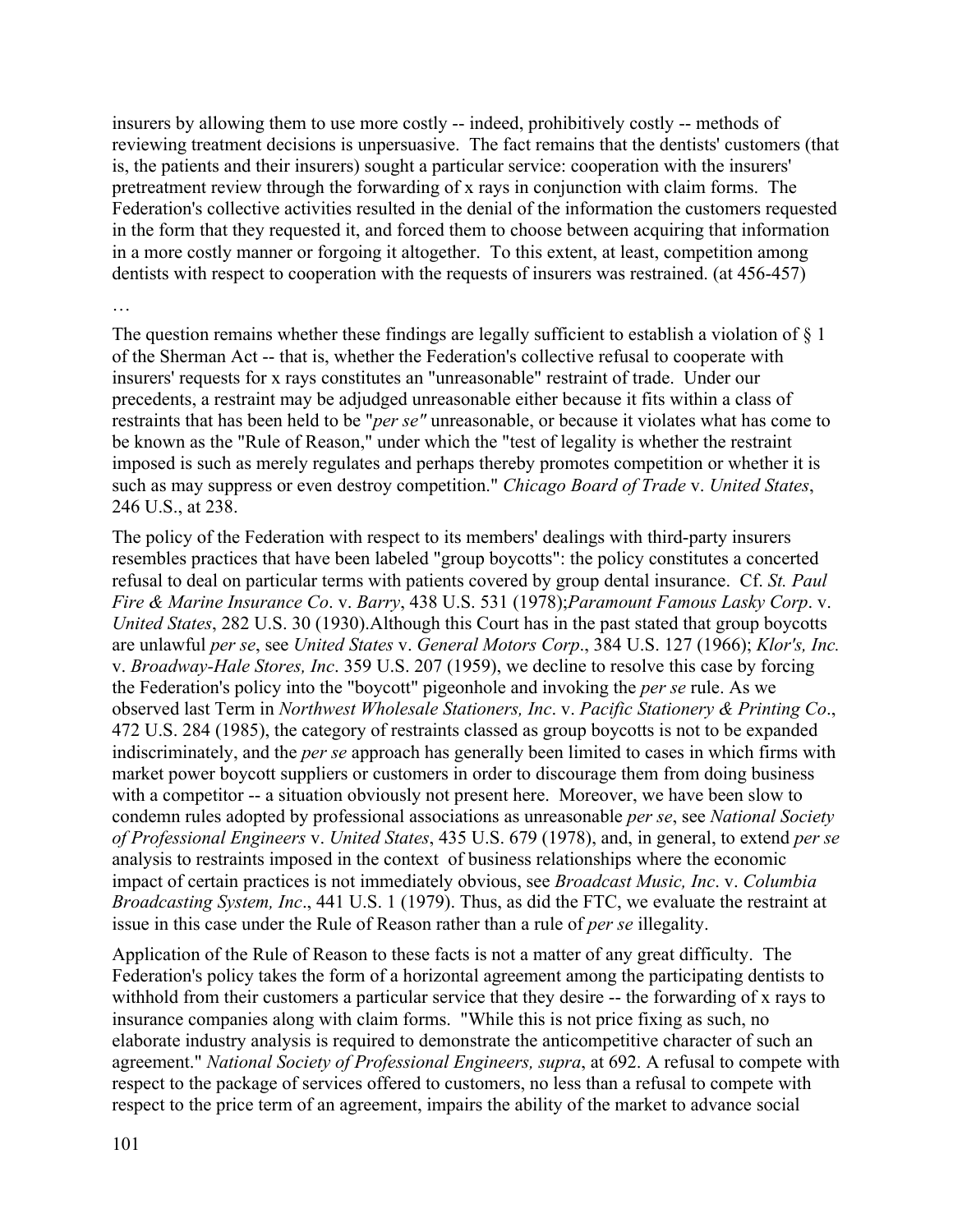welfare by ensuring the provision of desired goods and services to consumers at a price approximating the marginal cost of providing them. Absent some countervailing procompetitive virtue -- such as, for example, the creation of efficiencies in the operation of a market or the provision of goods and services, see *Broadcast Music, Inc*. v. *Columbia Broadcasting System, Inc., supra; Chicago Board of Trade, supra*; cf. *National Collegiate Athletic Assn*. v. *Board of Regents of Univ. of Okla*., 468 U.S. 85 (1984) -- such an agreement limiting consumer choice by impeding the "ordinary give and take of the market place," *National Society of Professional Engineers, supra*, at 692, cannot be sustained under the Rule of Reason. No credible argument has been advanced for the proposition that making it more costly for the insurers and patients who are the dentists' customers to obtain information needed for evaluating the dentists' diagnoses has any such procompetitive effect. (at 458-459)

…

The factual findings of the Commission regarding the effect of the Federation's policy of withholding x rays are supported by substantial evidence, and those findings are sufficient as a matter of law to establish a violation of § 1 of the Sherman Act, and, hence, § 5 of the Federal Trade Commission Act. Since there has been no suggestion that the cease-and-desist order entered by the Commission to remedy this violation is itself improper for any reason distinct from the claimed impropriety of the finding of a violation, the Commission's order must be sustained. (at 466)

### Comment

Despite the Court's conclusion that it did not need to engage in extensive analysis of the case, the Court treated the case under a "rule of reason" standard, without invoking any "quick look" doctrine (at least in form if not substance). The Court structured its rule of reason analysis through four questions: 1) What is the market? 2) Do the defendants have market power? 3) Does the agreement harm competition? 4) Are there efficiencies which justify the agreement?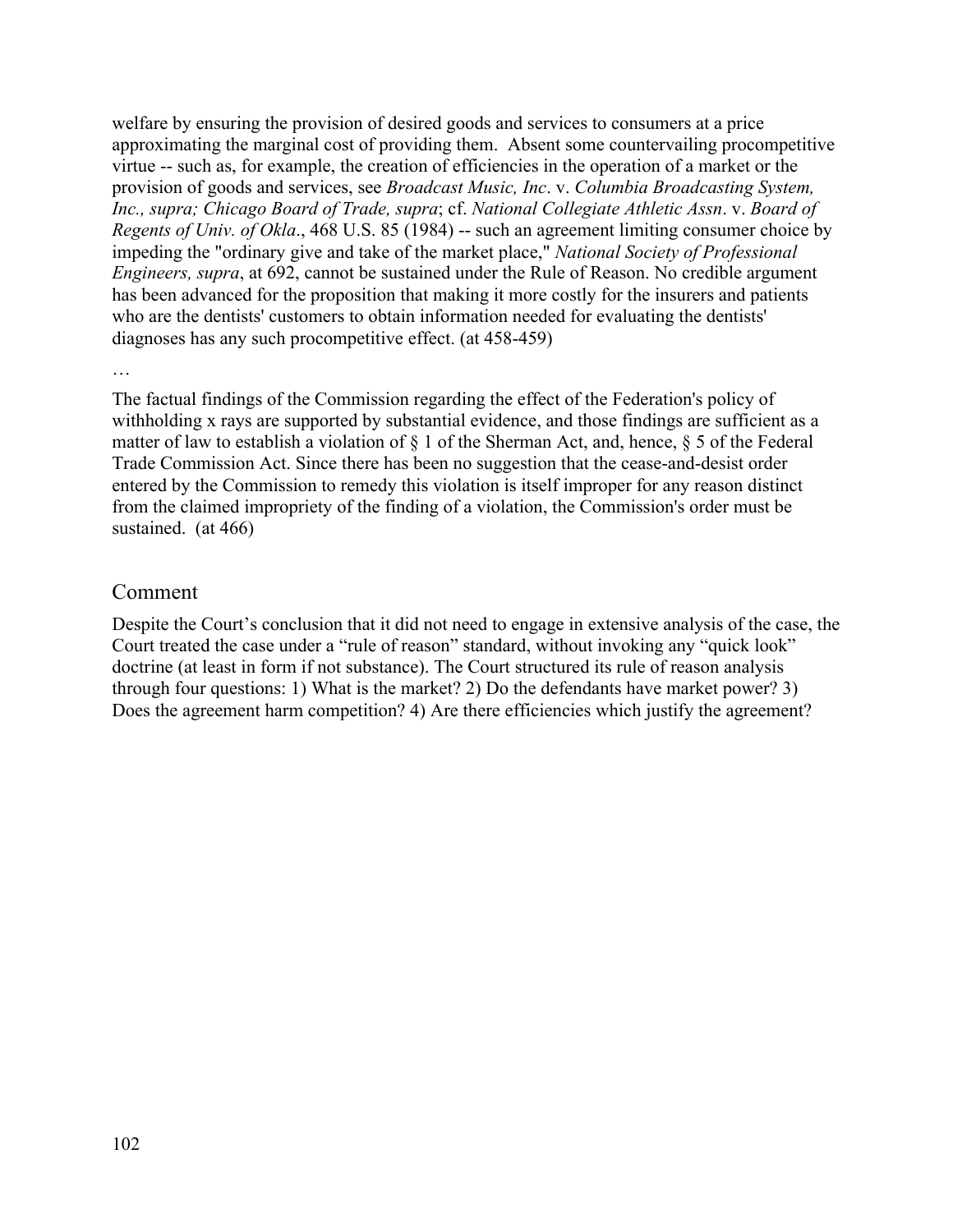### *Palmer et al. v. BRG of Georgia, Inc., et al., 498 U.S. 46 (1990)*

HBJ began offering a Georgia bar review course on a limited basis in 1976, and was in direct, and often intense, competition with BRG during the period from 1977 to 1979. BRG and HBJ were the two main providers of bar review courses in Georgia during this time period. In early 1980, they entered into an agreement that gave BRG an exclusive license to market HBJ's material in Georgia and to use its trade name "Bar/Bri." The parties agreed that HBJ would not compete with BRG in Georgia and that BRG would not compete with HBJ outside of Georgia. Under the agreement, HBJ received \$ 100 per student enrolled by BRG and 40% of all revenues over \$ 350. Immediately after the 1980 agreement, the price of BRG's course was increased from \$ 150 to over \$ 400.

…

The revenue-sharing formula in the 1980 agreement between BRG and HBJ, coupled with the price increase that took place immediately after the parties agreed to cease competing with each other in 1980, indicates that this agreement was "formed for the purpose and with the effect of raising" the price of the bar review course. It was, therefore, plainly incorrect for the District Court to enter summary judgment in respondents' favor. Moreover, it is equally clear that the District Court and the Court of Appeals erred when they assumed that an allocation of markets or submarkets by competitors is not unlawful unless the market in which the two previously competed is divided between them.